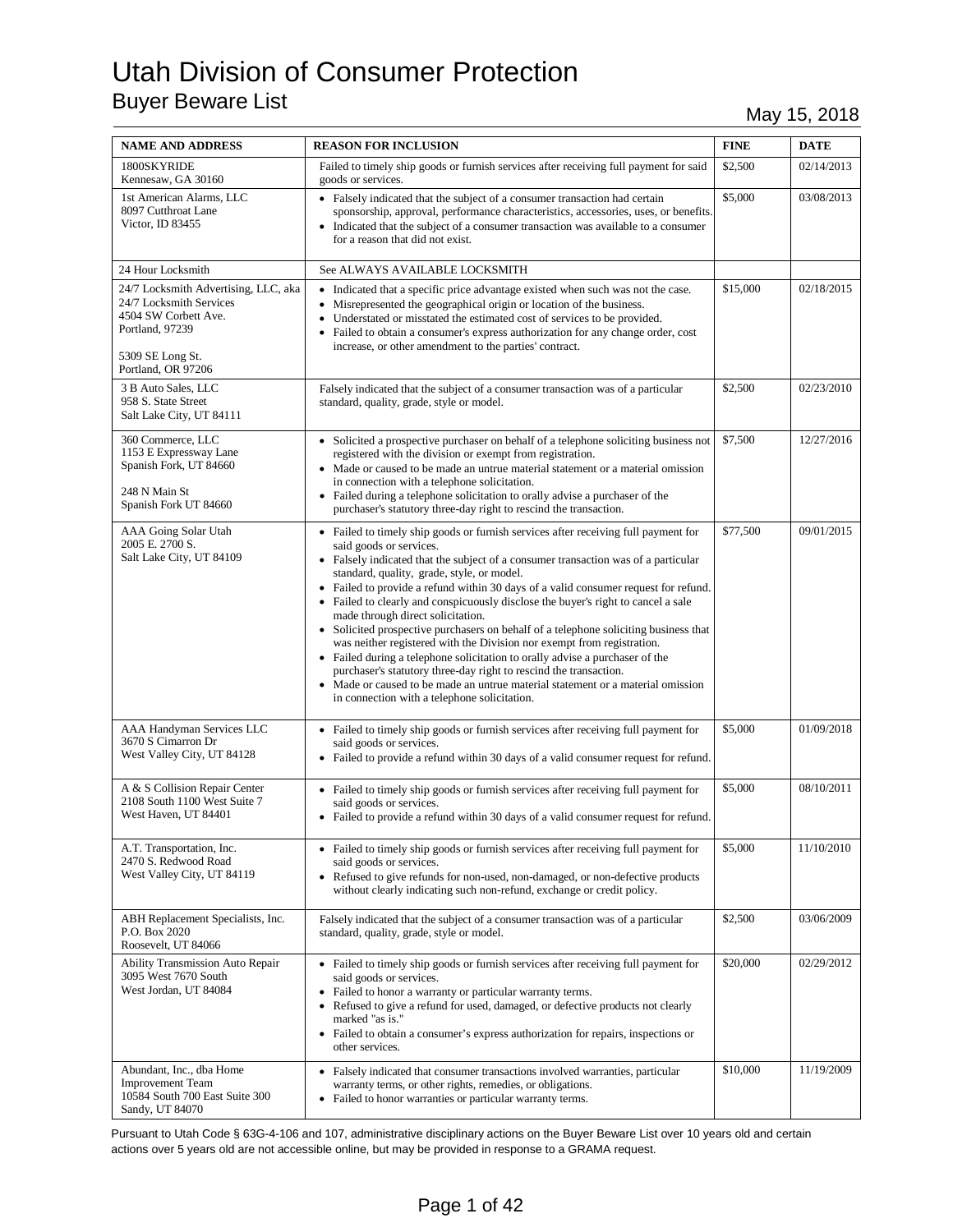| <b>NAME AND ADDRESS</b>                                                                       | <b>REASON FOR INCLUSION</b>                                                                                                                                                                                                                                                                                                                                                                                                                                                                                                                 | <b>FINE</b> | <b>DATE</b> |
|-----------------------------------------------------------------------------------------------|---------------------------------------------------------------------------------------------------------------------------------------------------------------------------------------------------------------------------------------------------------------------------------------------------------------------------------------------------------------------------------------------------------------------------------------------------------------------------------------------------------------------------------------------|-------------|-------------|
| <b>Acacia Properties Management</b><br>Park City, UT 84068                                    | • Failed to timely ship goods or furnish services after receiving full payment for<br>said goods or services.                                                                                                                                                                                                                                                                                                                                                                                                                               | \$5,000     | 11/19/2009  |
| <b>Access Funding LLC</b><br>6900 Wisconsin Ave Ste 700<br>Chevy Chase, MD 20815              | • Knowingly or intentionally solicited for the sale of a product or service by<br>providing a consumer with an unsolicited check.<br>• Solicited prospective purchasers on behalf of a telephone soliciting business that<br>was neither registered with the Division nor exempt from registration.                                                                                                                                                                                                                                         | \$25,000    | 01/26/2016  |
| Accesskey Holdings, LTD<br>Avlonos 1<br>Maria House P.C. 1075<br>Nicosia, Cyprus              | • Used the word "free" in an advertisement without clearly disclosing the terms,<br>conditions, and obligations attendant to the offer and, thereafter, charged the full<br>price of the commodity.<br>• Failed to provide a refund within 30 days of a valid consumer request for refund.                                                                                                                                                                                                                                                  | \$5,000     | 05/01/2015  |
| Accommodations Unlimited, Inc.<br>155 Crestview Drive<br>Park City, UT 84060                  | Failed to timely ship goods or furnish services after receiving full payment for said<br>goods or services.                                                                                                                                                                                                                                                                                                                                                                                                                                 | \$5,000     | 11/19/2009  |
| <b>Accomplish Learning Group</b><br>6135 S. Stratler Street Suite A<br>Murray, UT 84107       | Made or caused to be made untrue material statements, or failed to disclose facts<br>necessary to make any statement made not misleading, in connection with a filing<br>with the Division of Consumer Protection.                                                                                                                                                                                                                                                                                                                          | \$5,000     | 10/02/2012  |
| Adam Ginsberg International, Inc.<br>11693 San Vicente Blvd. #518<br>Los Angeles, CA 90049    | • Sold an assisted marketing plan without filing required disclosures with the<br>Division.<br>• Sold an assisted marketing plan to a consumer without providing the consumer<br>with a disclosure statement or prospectus.<br>Engaged in direct solicitation with a consumer without advising the consumer of<br>the statutory three-day right to cancellation.                                                                                                                                                                            | \$7,500     | 02/18/2015  |
| Adams, Russ, aka Adams, Russell,<br>dba RCB Construction<br>1478 N 1200 W<br>Layton, UT 84040 | • Falsely indicated that the subject of a consumer transaction had certain<br>sponsorship, approval, performance characteristics, accessories, uses, or benefits.<br>• Failed to timely ship goods or furnish services after receiving full payment for<br>said goods or services.<br>• Failed to provide a refund within 30 days of a valid consumer request for refund.                                                                                                                                                                   | \$10,000    | 07/30/2015  |
| <b>Advanced Learning Alliance</b><br>10703 N. Congressional<br>Cedar Hills, UT 84062          | Failed to provide a refund within 30 days of a valid consumer request for refund                                                                                                                                                                                                                                                                                                                                                                                                                                                            | \$5,000     | 02/23/2010  |
| Advantage Water, LLC<br>5972 W. Northstar<br>Highland, UT 84003                               | • Failed to timely ship goods or furnish services after receiving full payment for<br>said goods or services.<br>• Failed to provide a refund within 30 days of a valid consumer request for refund.<br>Charged consumers for transactions not previously agreed to by consumers<br>$\bullet$<br>• Failed to furnish buyers with completed receipts or copies of contracts pertaining<br>to sales at time of execution.<br>• Failed to furnish notice of the purchasers' right to cancel within 3 business days<br>of the time of purchase. | \$22,500    | 09/03/2009  |
| <b>Adventure Sports</b><br>Kennesaw, GA 30160                                                 | • Failed to timely ship goods or furnish services after receiving full payment for<br>said goods or services.                                                                                                                                                                                                                                                                                                                                                                                                                               | \$2,500     | 02/14/2013  |
| <b>Adventure to Remember</b>                                                                  | See BYFORD, KENNETH WAYNE, dba ADVENTURE TO REMEMBER.                                                                                                                                                                                                                                                                                                                                                                                                                                                                                       |             |             |
| Afu, Filimone<br>463 W. Chokecherry Circle<br>Orem, UT 84058                                  | • Failed to timely ship goods or furnish services after receiving full payment for<br>said goods or services.<br>• Misrepresented having a particular license, bond, insurance, qualifications or<br>expertise that was related to the work to be performed.<br>• Failed to timely complete performance under a contract as represented.<br>Failed to provide a refund within 30 days of a valid consumer request for refund<br>٠                                                                                                           | \$10,000    | 06/27/2012  |
| Ahoafinao, Feofaaki Tevita                                                                    | See TLT CCONSTRUCTION                                                                                                                                                                                                                                                                                                                                                                                                                                                                                                                       |             |             |
| AIM Protection, LLC<br>307 E. Munich St.<br>St. George, UT 84790                              | • Falsely indicated that the supplier had certain sponsorship, approval, or<br>affiliation.<br>• Made a direct solicitation without clearly, affirmatively, and expressly revealing<br>the solicitor's true identity at the outset of the consumer transaction.                                                                                                                                                                                                                                                                             | \$5,000     | 06/30/2015  |
| Air Center of Salt Lake, LLC<br>7365 South 4450 West<br>West Jordan, UT 84084                 | • Failed to provide aviation training in full within 24 hours after students paid<br>tuition, fees or other charges<br>• Advertised, recruited students and operated a proprietary school without obtaining<br>a certificate of registration or establishing an exemption.                                                                                                                                                                                                                                                                  | \$35,000    | 11/19/2009  |
| Airriess, Andrew, dba The Spa Man                                                             | See WORLDWIDE VENTURES.                                                                                                                                                                                                                                                                                                                                                                                                                                                                                                                     |             |             |
| Albrecht, Terry                                                                               | See PANORAMALAND OUTFITTERS                                                                                                                                                                                                                                                                                                                                                                                                                                                                                                                 |             |             |
| Alderson, Karleen                                                                             | See EXTENSIVE TRAVEL SOLUTIONS                                                                                                                                                                                                                                                                                                                                                                                                                                                                                                              |             |             |
| Alires, Alisia Lorraine                                                                       | See ATL MOVERS, LLC                                                                                                                                                                                                                                                                                                                                                                                                                                                                                                                         |             |             |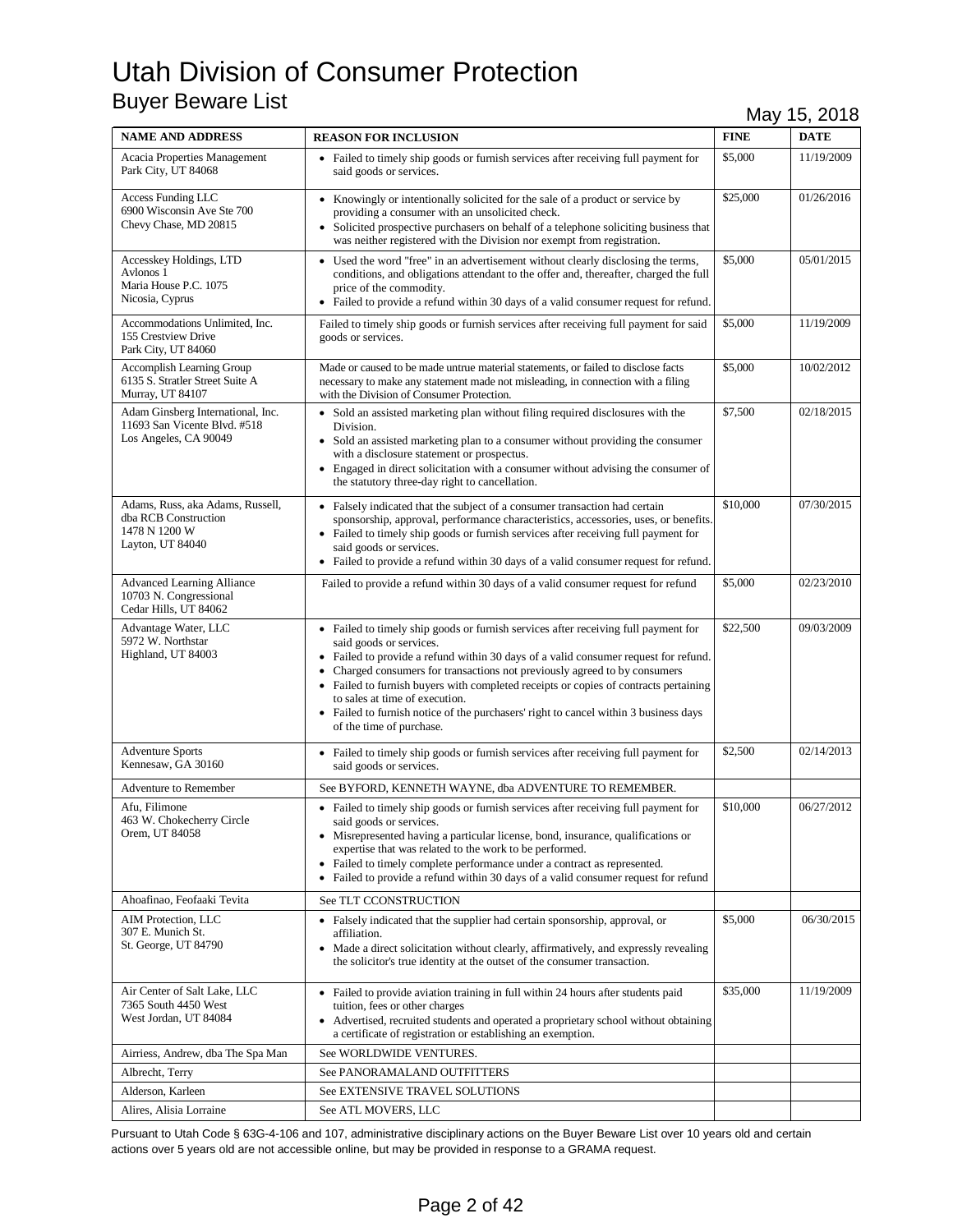| <b>NAME AND ADDRESS</b>                                                                                                         | <b>REASON FOR INCLUSION</b>                                                                                                                                                                                                                                                                                                                                                                                                                                                                                                                                                      | <b>FINE</b> | <b>DATE</b> |
|---------------------------------------------------------------------------------------------------------------------------------|----------------------------------------------------------------------------------------------------------------------------------------------------------------------------------------------------------------------------------------------------------------------------------------------------------------------------------------------------------------------------------------------------------------------------------------------------------------------------------------------------------------------------------------------------------------------------------|-------------|-------------|
| All City Circulation<br>P.O. Box 27867<br>Denver, CO 80227                                                                      | • Solicited prospective purchasers on behalf of a telephone soliciting business that<br>was neither registered with the Division nor exempt from registration.<br>• Failed to timely ship goods or furnish services after receiving full payment for<br>said goods or services.<br>• Refused to give a refund for non-used, non-damaged or non-defective products<br>without clearly indicating such non-refund, exchange or credit policy.                                                                                                                                      | \$7,500     | 08/22/2013  |
| All Concrete & Landscaping<br>1478 W 800 S<br>Salt Lake City, UT 84115                                                          | • Failed to timely ship goods or furnish services after receiving full payment for<br>said goods or services.<br>• Failed to provide a refund within 30 days of a valid consumer request for refund.                                                                                                                                                                                                                                                                                                                                                                             | \$5,000     | 02/18/2015  |
| Allen, George                                                                                                                   | See ALLEN PUBLISHING                                                                                                                                                                                                                                                                                                                                                                                                                                                                                                                                                             |             | 10/12/2017  |
| Allen Publishing<br>970 E 3300 S #7B<br>Salt Lake City, UT 84106                                                                | Failed to provide a refund within 30 days of a valid consumer request for refund.                                                                                                                                                                                                                                                                                                                                                                                                                                                                                                | \$5,000     | 10/12/2017  |
| All-In Business Solutions<br>5186 W 8320 S<br>West Jordan, UT 84088                                                             | Failure to comply with an order issued by the Division, including a default order.                                                                                                                                                                                                                                                                                                                                                                                                                                                                                               | \$10,000    | 02/21/2018  |
| Allred, Larry A.                                                                                                                | See CLOCK CENTER MOBILE                                                                                                                                                                                                                                                                                                                                                                                                                                                                                                                                                          |             |             |
| <b>Alternative Solutions Landscaping</b><br>and Property Maintenance<br>5639 W. Pine Shade Place<br>West Valley City, UT 84118  | • Failed to timely ship goods or furnish services after receiving full payment for<br>said goods or services.<br>• Failed to provide a refund within 30 days of a valid consumer request for refund.                                                                                                                                                                                                                                                                                                                                                                             | \$5,000     | 12/27/2011  |
| Altis Marketing Group, LLC<br>3434 East 7800 South #120<br>Salt Lake City, UT 84121                                             | • Solicited prospective purchasers on behalf of a telephone soliciting business that<br>was neither registered with the Division nor exempt from registration.<br>• Made or caused to be made an untrue material statement or material omission in<br>connection with a telephone solicitation.                                                                                                                                                                                                                                                                                  | \$5,000     | 09/03/2009  |
| Alvillar, Kenneth R.<br>1748 Wasatch Blvd.<br>Sandy, UT 84092                                                                   | • Falsely indicated certain sponsorship, approval or affiliation.<br>• Failed to honor a warranty or particular warranty terms.                                                                                                                                                                                                                                                                                                                                                                                                                                                  | \$5,000     | 02/23/2010  |
| Always Available Locksmith<br>624 Victoria Drive<br>Vancouver BC, Canada V5L4E6                                                 | • Misrepresented the geographical origin or location of the business.<br>• Understated or materially misstated the estimated cost of services.                                                                                                                                                                                                                                                                                                                                                                                                                                   | \$7,500     | 08/22/2013  |
| Ameeratel Corp.<br>7345 W. 100th Pl.<br>Bridgeview, IL 60455<br>8th Floor Gagfa IT Tower<br>Cebu City, Cebu 6000<br>Philippines | • Solicited prospective purchasers on behalf of a telephone soliciting business that<br>was neither registered with the Division nor exempt from registration.<br>• Made a telephone solicitation to a Utah consumer who, at the time of the<br>solicitation, was registered on the National Do Not Call Registry.                                                                                                                                                                                                                                                               | \$5,000     | 09/01/2015  |
| American Granite and Memorials,<br>INC.<br>2454 N Highway 89<br>Harrisville, 84404                                              | Failed to timely ship goods or furnish services after receiving full payment for said<br>goods or services.                                                                                                                                                                                                                                                                                                                                                                                                                                                                      | \$180,000   | 02/18/2015  |
| American Monument, Inc.                                                                                                         | See AMERICAN GRANITE AND MEMORIALS, INC.                                                                                                                                                                                                                                                                                                                                                                                                                                                                                                                                         |             |             |
| American Vacation International                                                                                                 | See MACMILLAN, DAVID                                                                                                                                                                                                                                                                                                                                                                                                                                                                                                                                                             |             |             |
| Americanforklocksmith.net                                                                                                       | See GARAGE & LOCK LLC                                                                                                                                                                                                                                                                                                                                                                                                                                                                                                                                                            |             |             |
| Americaworkingcapital.com                                                                                                       | See BAKER, JUSTIN G.                                                                                                                                                                                                                                                                                                                                                                                                                                                                                                                                                             |             |             |
| Ameripride Tax Group, LLC<br>9 Derby Drive<br>Saratoga Springs, NY 12866                                                        | • Solicited prospective purchasers on behalf of a telephone soliciting business that<br>was neither registered with the Division nor exempt from registration.<br>• Failed during a telephone solicitation to orally advise a purchaser of the<br>purchaser's statutory three-day right to cancel.<br>• Knowingly or intentionally failed to timely ship goods or furnish services after<br>receiving payment for said goods or services.<br>• Entered into an agreement to provide debt-management services to a Utah resident<br>while not being registered with the Division. | \$17,500    | 12/08/2015  |
| AMG Assets Inc.<br>2950 NE 188 Street Ste 502<br>Aventura, FL 33180<br>1000 W Island Blvd Ste 1009<br>Aventura, FL 33180        | • Knowingly or intentionally failed to timely ship goods or furnish services after<br>receiving payment for said goods or services.<br>• Failed to provide a refund within 30 days of a valid consumer request for refund.                                                                                                                                                                                                                                                                                                                                                       | \$5,000     | 12/14/2015  |
| Anderton, Alan R.                                                                                                               | See SOLAR UTAH NOW                                                                                                                                                                                                                                                                                                                                                                                                                                                                                                                                                               |             |             |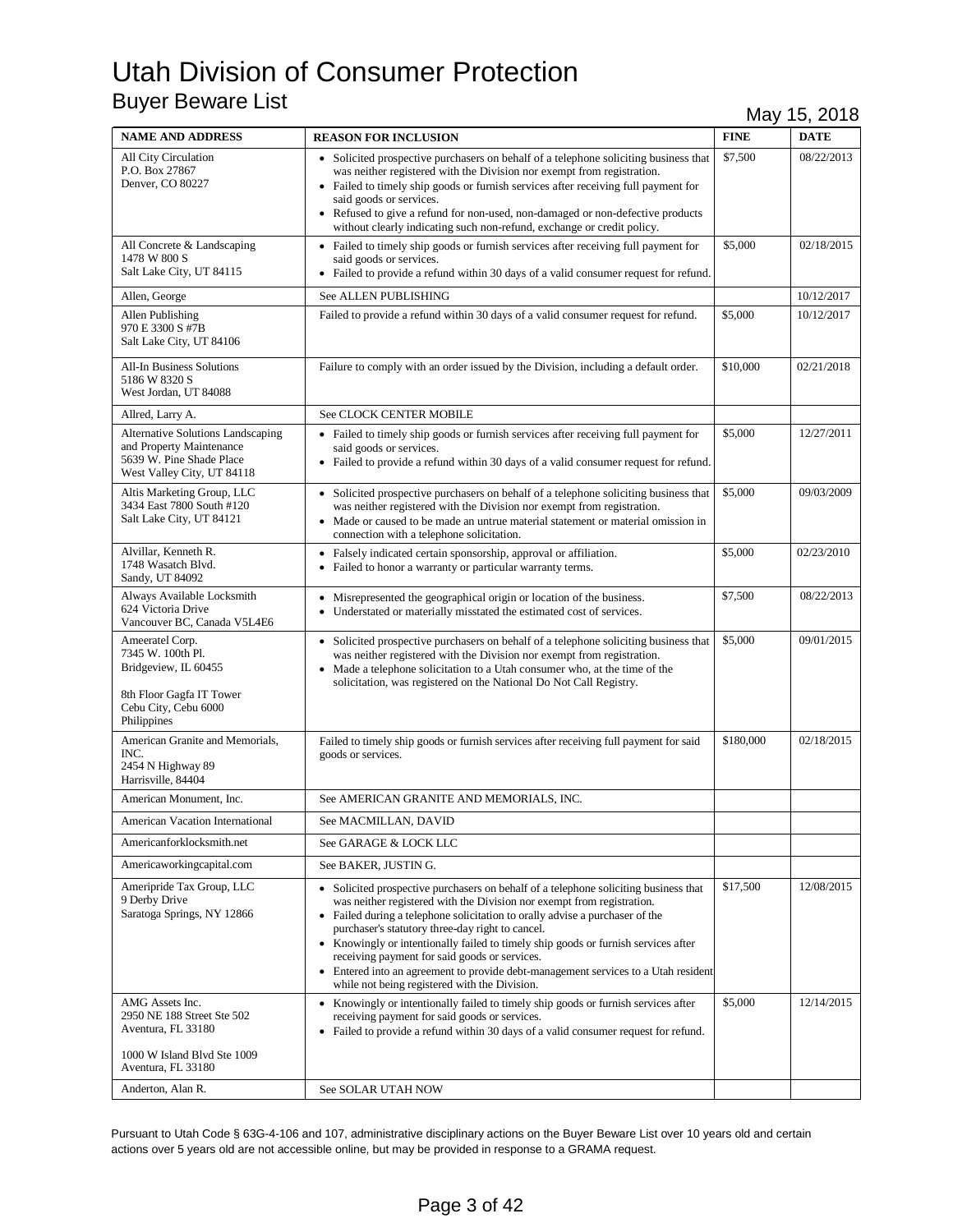| <b>NAME AND ADDRESS</b>                                                                         | <b>REASON FOR INCLUSION</b>                                                                                                                                                                                                                                                                                                                                                                                                                                                                                                                   | <b>FINE</b> | <b>DATE</b> |
|-------------------------------------------------------------------------------------------------|-----------------------------------------------------------------------------------------------------------------------------------------------------------------------------------------------------------------------------------------------------------------------------------------------------------------------------------------------------------------------------------------------------------------------------------------------------------------------------------------------------------------------------------------------|-------------|-------------|
| Andrews, Tracy Jean, aka Tracy<br>Jeanne Burge, aka Tracy Jean                                  | See FINANCIAL ADVISORS AND CONSUMER SERVICES, THE.                                                                                                                                                                                                                                                                                                                                                                                                                                                                                            |             |             |
| Aragon, Lucille                                                                                 | See ALL CITY CIRCULATIONS.                                                                                                                                                                                                                                                                                                                                                                                                                                                                                                                    |             |             |
| Arellano, Jose Luis                                                                             | See PANORAMA TRAVEL, INC.                                                                                                                                                                                                                                                                                                                                                                                                                                                                                                                     |             |             |
| Arendal Kitchen Design, INC.<br>1701 S 1100 E<br>Salt Lake City, UT 84105                       | • Failed to timely ship goods or furnish services after receiving full payment for<br>said goods or services.<br>• Failed to provide a refund within 30 days of a valid consumer request for refund.<br>Failed to provide a refund for non-used, non-damaged, or non-defective products<br>without proper disclosure of a no-refund policy.<br>• Charged a consumer for a consumer transaction or a portion of a consumer<br>transaction that had not previously been agreed to by the consumer.                                              | \$20,000    | 02/18/2015  |
| Armstrong, Brian J.<br>1279 W. Marinwood Ave. Apt. B<br>Taylorsville, UT 84123                  | Failed to timely ship goods or furnish services after receiving full payment for said<br>goods or services.                                                                                                                                                                                                                                                                                                                                                                                                                                   | \$2,500     | 03/06/2009  |
| Artisan Fine Woods & Design, LLC<br>1203 West 580 North<br>Provo, UT 84601                      | • Failed to timely ship goods or furnish services after receiving full payment for<br>said goods or services<br>• Accepted a deposit without providing a dated receipt setting forth the terms of<br>the transaction.                                                                                                                                                                                                                                                                                                                         | \$5,000     | 06/21/2011  |
| Astorga A/C Heating & Cooling<br>6318 Higate Ave.<br>West Valley, UT 84128                      | • Failed to honor a warranty or particular warranty term;<br>• Failed to provide a refund within 30 days of a valid consumer request for refund.                                                                                                                                                                                                                                                                                                                                                                                              | \$5,000     | 01/20/2011  |
| Atkeisson, Jon Michael                                                                          | See EXTENSIVE TRAVEL SOLUTIONS                                                                                                                                                                                                                                                                                                                                                                                                                                                                                                                |             |             |
| <b>ATL Movers, LLC</b><br>455 South 1100 East #19<br>St. George, UT 84790                       | • Failed to timely ship goods or furnish services after receiving full payment for<br>said goods or services.<br>• Falsely indicated that the supplier had certain sponsorship, approval, or<br>affiliation.<br>• Accepted a deposit without providing a dated receipt setting forth the terms of<br>the transaction.<br>• Failed to provide a refund within 30 days of a valid consumer request for refund.                                                                                                                                  | \$5,000     | 06/21/2010  |
| Aura Consulting Services<br>10900 N.E. 4 <sup>th</sup> Street<br>Ste 2300<br>Bellevue. WA 98004 | • Solicited prospective purchasers on behalf of a telephone soliciting business that<br>was neither registered with the Division nor exempt from registration.<br>• Failed during a telephone solicitation to orally advise purchasers of their right to<br>cancel.<br>• Failed to timely ship goods or furnish services after receiving full payment for<br>said goods or services.<br>• Failed to provide a refund within 30 days of a valid consumer request for refund.<br>• Misrepresented a business's geographical origin or location. | \$12,500    | 10/10/2017  |
| Automaniacs, LLC<br>4049 S Market Street<br>West Valley City, UT 84115                          | • Failed to timely ship goods or furnish services after receiving full payment for<br>said goods or services.<br>Failed to provide a refund within 30 days of a valid consumer request for refund.<br>Represented that repairs, inspections or other services have been made when<br>$\bullet$<br>such is not the fact.                                                                                                                                                                                                                       | \$7,500     | 11/14/2017  |
| <b>Avalon Management Group</b><br>299 S. Main Street Suite 2200<br>Salt Lake City, UT 84111     | • Solicited prospective purchasers on behalf of a telephone soliciting business that<br>was neither registered with the Division nor exempt from registration.<br>• Failed during a telephone solicitation to orally advise purchasers of their right to<br>cancel.<br>• Failed to timely ship goods or furnish services after receiving full payment for<br>said goods or services.<br>• Wrongfully refused to give refunds for non-used, non-damaged or non-defective<br>products.                                                          | \$10,000    | 03/06/2009  |
| B.K. Plumbing<br>7506 W. Patriot Drive<br>Magna, UT 84044                                       | Committed a deceptive act or practice after receiving payment for goods or<br>services by failing to ship goods or furnish services within the time represented.                                                                                                                                                                                                                                                                                                                                                                              | \$2,500     | 08/20/2008  |
| Baker, Justin G.<br>16761 E Buena Vista Ave<br>Apt. B<br>Orange, CA 92865-1903                  | Sent solicitations via fax without written prior authorization or a prior business<br>relationship.                                                                                                                                                                                                                                                                                                                                                                                                                                           | \$12,500    | 05/10/2016  |
| Ball, Andy                                                                                      | See BLINDSOURCE CENTRAL UTAH.                                                                                                                                                                                                                                                                                                                                                                                                                                                                                                                 |             |             |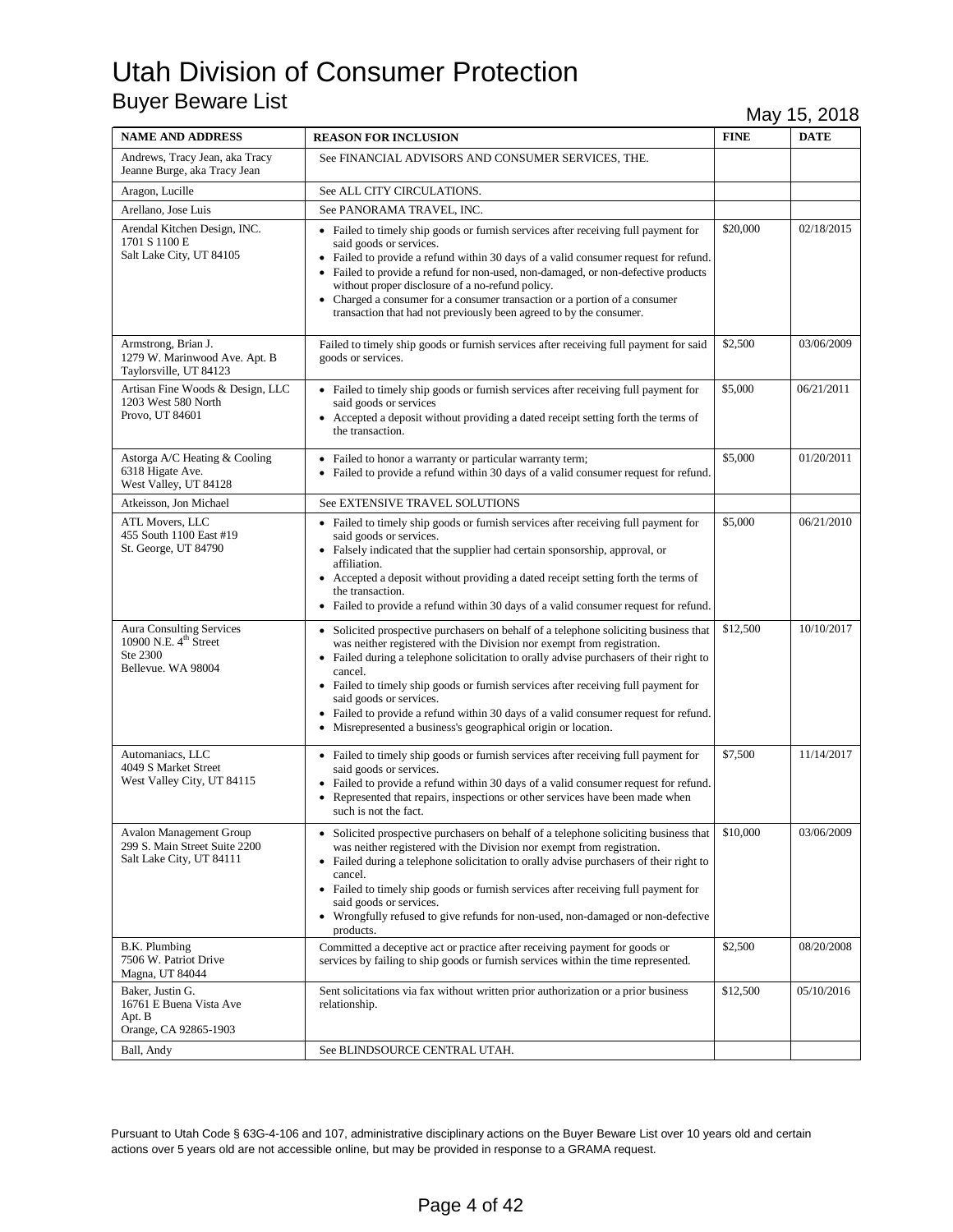| <b>NAME AND ADDRESS</b>                                                                                                                                      | <b>REASON FOR INCLUSION</b>                                                                                                                                                                                                                                                                                                                                                                                                                                                                                         | <b>FINE</b> | <b>DATE</b> |
|--------------------------------------------------------------------------------------------------------------------------------------------------------------|---------------------------------------------------------------------------------------------------------------------------------------------------------------------------------------------------------------------------------------------------------------------------------------------------------------------------------------------------------------------------------------------------------------------------------------------------------------------------------------------------------------------|-------------|-------------|
| Bangert, Christian<br>2606 Fillmore Ave<br><b>Upstairs Apartment</b><br>Ogden, UT 84401                                                                      | • Failed to timely ship goods or furnish services after receiving full payment for<br>said goods or services.<br>• Failed to provide a refund within 30 days of a valid consumer request for refund.                                                                                                                                                                                                                                                                                                                | \$5,000     | 10/06/2017  |
| <b>Bank of Bullion</b>                                                                                                                                       | See AMG ASSETS INC.                                                                                                                                                                                                                                                                                                                                                                                                                                                                                                 |             |             |
| Barlow, Douglas Mark                                                                                                                                         | See DA VINCI DETAILS                                                                                                                                                                                                                                                                                                                                                                                                                                                                                                |             | 11/07/2017  |
| Bateman, Justin                                                                                                                                              | • Failed to timely ship goods or furnish services after receiving full payment for<br>said goods or services.<br>• Failed to provide a refund within 30 days of a valid consumer request for refund.                                                                                                                                                                                                                                                                                                                | \$5,000     | 10/06/2017  |
| Bateman, Thomas N.                                                                                                                                           | See ABH REPLACEMENT SPECIALISTS, INC.                                                                                                                                                                                                                                                                                                                                                                                                                                                                               |             |             |
| <b>BBS</b> Group, LLC<br>7260 W Azure Dr.<br>Las Vegas, NV 89130                                                                                             | • Made or caused to be made untrue material statements or material omissions in<br>connection with telephone solicitations.<br>• Solicited prospective purchasers on behalf of a telephone soliciting business that<br>was neither registered with the Division nor exempt from registration.<br>• Failed during a telephone solicitation to orally advise purchasers of their right to<br>cancel.<br>• Failed to timely ship goods or furnish services after receiving full payment for<br>said goods or services. | \$10,000    | 05/01/2015  |
| Becker, Paul                                                                                                                                                 | See ARENDAL KITCHEN DESIGN, INC.                                                                                                                                                                                                                                                                                                                                                                                                                                                                                    |             |             |
| <b>Beehive Movers</b><br>9501 S 560 W<br>Sandy, UT 84070                                                                                                     | • Failed to timely ship goods or furnish services after receiving full payment for<br>said goods or services.<br>• Failed to provide a refund within 30 days of a valid consumer request for refund.                                                                                                                                                                                                                                                                                                                | \$5,000     | 10/14/2015  |
| Bennett, Sean L.                                                                                                                                             | See SUPERIOR MARKETING GROUP, LLC.                                                                                                                                                                                                                                                                                                                                                                                                                                                                                  |             |             |
| <b>Bennett Roofing</b><br>Jon N. Bennett<br>724 North 900 West<br>Orem, UT 84057                                                                             | Failed to timely ship goods or furnish services after receiving full payment for said<br>goods or services.                                                                                                                                                                                                                                                                                                                                                                                                         | \$2,500     | 10/24/2008  |
| Benson, John Wayne<br>3773 W 4525 S<br>West Haven, UT 84401                                                                                                  | • Falsely indicated that the subject of a consumer transaction was of a particular<br>standard, quality, grade, style or model.<br>• Falsely indicated certain sponsorship, approval, or affiliation.<br>• Falsely indicated that a consumer transaction involved a warranty, disclaimer of<br>warranties, particular warranty terms, or other rights, remedies or obligations.<br>• Falsely claimed possession of a particular license, bond, insurance,<br>qualifications, or expertise.                          | \$10,000    | 02/18/2015  |
| Bentley, Colin dba Global Wide Data<br>753 De Salaberry<br>Pierrefonds Quebec H9H5A9<br>Canada<br>18350 Mack Street Ave #194<br>Grosse Pointe Farms MI 48236 | Failed to discontinue the solicitation of a person after being given a negative response<br>by the person being solicited at any time during the phone call.                                                                                                                                                                                                                                                                                                                                                        | \$5,000     | 6/16/2016   |
| Beraud, Ivan                                                                                                                                                 | See IVS HOME REMODELING SPECIALIST                                                                                                                                                                                                                                                                                                                                                                                                                                                                                  |             |             |
| Berrett, Brian, dba Wilderness Electric<br>Vehicles<br>PO Box 50361<br>Provo, UT 84605                                                                       | • Failed to timely ship goods or furnish services after receiving full payment for<br>said goods or services.<br>• Failed to provide a refund within 30 days of a valid consumer request for refund.                                                                                                                                                                                                                                                                                                                | \$5,000     | 02/18/2015  |
| Berry, Michael                                                                                                                                               | See EZ TUBBZ, INC.                                                                                                                                                                                                                                                                                                                                                                                                                                                                                                  |             |             |
| Bidsauce Corporation; Bidsauce.com<br>10138 South 460 West<br>South Jordan, UT 84095                                                                         | Failed to timely ship goods or furnish services after receiving full payment for<br>said goods or services.                                                                                                                                                                                                                                                                                                                                                                                                         | \$57,500    | 05/25/2012  |
| Black, Jed F.                                                                                                                                                | See GREENFEET LANDSCAPING                                                                                                                                                                                                                                                                                                                                                                                                                                                                                           |             |             |
| <b>Black Box Firm</b><br>6135 S. Stratler Street Suite A<br>Murray, UT 84107                                                                                 | Made or caused to be made untrue material statements or material omissions in<br>connection with a filing with the Division.                                                                                                                                                                                                                                                                                                                                                                                        | \$5,000     | 10/02/2012  |
| <b>Blackshire Equestrian Centre</b><br>29511 Emery Ave.<br>Randolph, MN 55065                                                                                | • Accepted a deposit without providing a dated receipt setting forth the terms of<br>the transaction.<br>• Wrongfully refused to give refunds for non-used, non-damaged or non-defective<br>products.                                                                                                                                                                                                                                                                                                               | \$5,000     | 10/02/2012  |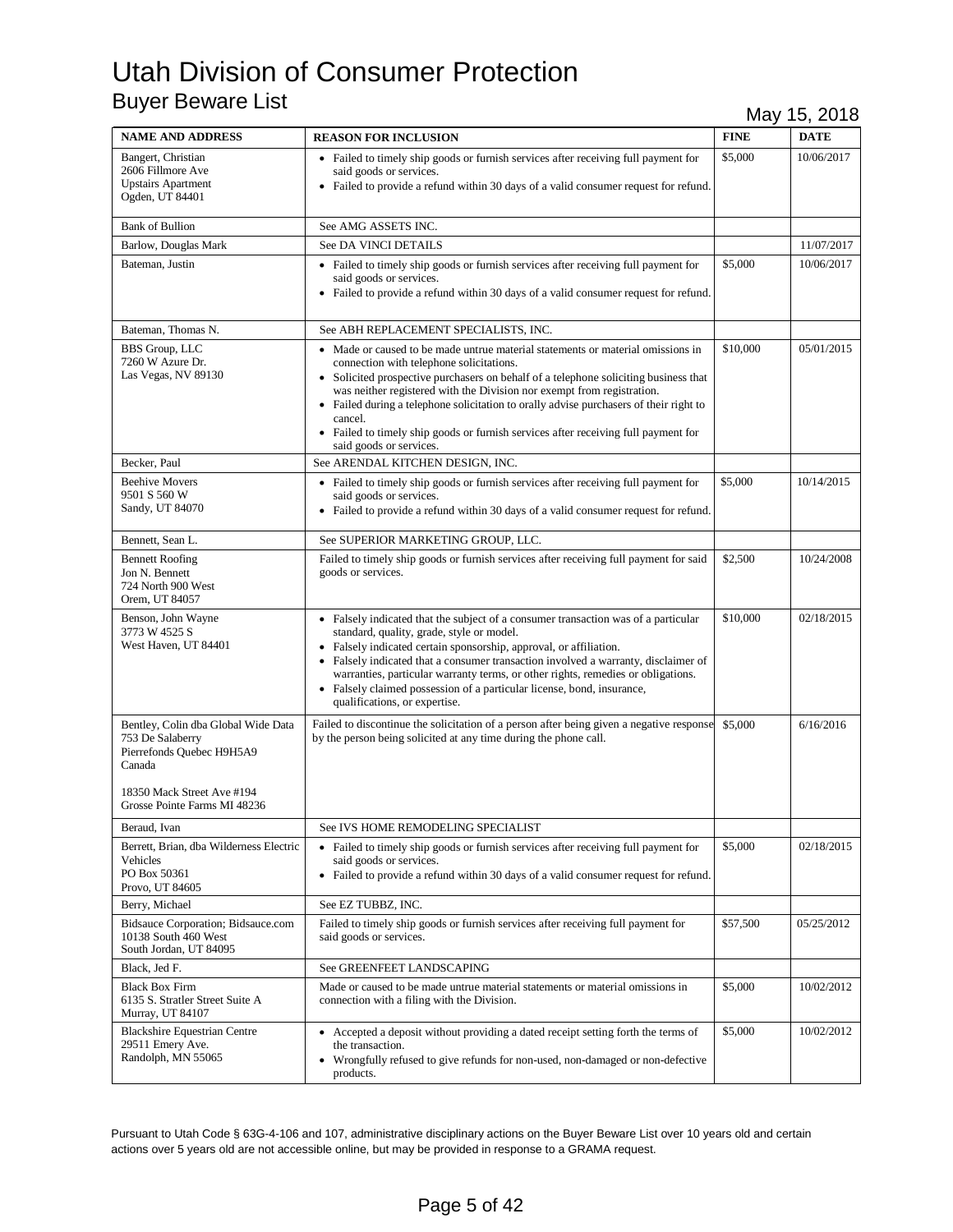| <b>NAME AND ADDRESS</b>                                                                                                                                       | <b>REASON FOR INCLUSION</b>                                                                                                                                                                                                                                                                                                                                                                                                                                                                                                                                                                                                 | <b>FINE</b> | <b>DATE</b> |
|---------------------------------------------------------------------------------------------------------------------------------------------------------------|-----------------------------------------------------------------------------------------------------------------------------------------------------------------------------------------------------------------------------------------------------------------------------------------------------------------------------------------------------------------------------------------------------------------------------------------------------------------------------------------------------------------------------------------------------------------------------------------------------------------------------|-------------|-------------|
| Blanchard, Bryan, dba Blanchard's<br>Handyman Service<br>238 W 1225 N<br>Layton, UT 84041                                                                     | • Failed to timely ship goods or furnish services after receiving full payment for<br>said goods or services.<br>• Failed to provide a refund within 30 days of a valid consumer request for refund.                                                                                                                                                                                                                                                                                                                                                                                                                        | \$5,000     | 10/06/2017  |
| <b>Blindsource Central Utah</b><br>1604 East 400 North<br>Mapleton, UT 84664                                                                                  | • Falsely indicated that consumer transactions involved warranties, disclaimers of<br>warranties, particular warranty terms or other rights, remedies or obligations.<br>• Failed to honor a warranty or particular warranty terms.                                                                                                                                                                                                                                                                                                                                                                                         | \$2,500     | 03/14/2011  |
| Bluehippo<br>7000 Security Blvd. 2 <sup>nd</sup> floor<br>Baltimore, MD 21244                                                                                 | • Failed to timely ship goods or furnish services after receiving full payment for<br>said goods or services.<br>• Failed to provide a refund within 30 days of a valid consumer request for refund.                                                                                                                                                                                                                                                                                                                                                                                                                        | \$5,000     | 09/03/2009  |
| Bluelinx Financial, LLC<br>9980 South 300 West, Suite 200<br>Sandy, UT 84070                                                                                  | • Failed to timely ship goods or furnish services after receiving full payment for<br>said goods or services.<br>• Conducted business as a credit service organization without first securing a<br>certificate of registration from the Division.                                                                                                                                                                                                                                                                                                                                                                           | \$5,000     | 02/14/2013  |
| Bluffdalelocksmith.co                                                                                                                                         | See GARAGE & LOCK LLC                                                                                                                                                                                                                                                                                                                                                                                                                                                                                                                                                                                                       |             |             |
| Boardcertified, LLC<br>555 Second Ave., Bldg B-200<br>Collegeville, PA 19426                                                                                  | Operated or authorized the operation of a facsimile machine to send an<br>advertisement without having the prior consent of or an established business<br>relationship with the person who received the facsimile.                                                                                                                                                                                                                                                                                                                                                                                                          | \$2,500     | 05/01/2015  |
| Boren, Margie Anna, aka Tyler, Margie                                                                                                                         | See SMT GROUP, LLC, dba USA FUNDING RESEARCH.                                                                                                                                                                                                                                                                                                                                                                                                                                                                                                                                                                               |             |             |
| Boucos, Peter Leo                                                                                                                                             | See FINANCIAL ADVISORS AND CONSUMER SERVICES, THE.                                                                                                                                                                                                                                                                                                                                                                                                                                                                                                                                                                          |             |             |
| Bountifullocksmith.com                                                                                                                                        | See GARAGE & LOCK LLC                                                                                                                                                                                                                                                                                                                                                                                                                                                                                                                                                                                                       |             |             |
| Bowen, Jonas                                                                                                                                                  | See World Travel Access LLC                                                                                                                                                                                                                                                                                                                                                                                                                                                                                                                                                                                                 |             |             |
| Brady, Hoyt                                                                                                                                                   | See ABUNDANT, INC., dba HOME IMPROVEMENT TEAM                                                                                                                                                                                                                                                                                                                                                                                                                                                                                                                                                                               |             |             |
| A Bride Beautiful<br>829 E 3900 S<br>Salt Lake City, UT 84107                                                                                                 | • Failed to timely ship goods or furnish services after receiving full payment for<br>said goods or services.<br>• Failed to provide a refund within 30 days of a valid consumer request for refund.                                                                                                                                                                                                                                                                                                                                                                                                                        | \$5,000     | 02/18/2015  |
| Bride Beautiful, A<br>829 E 3900 S<br>Salt Lake City, UT 84107                                                                                                | • Failed to timely ship goods or furnish services after receiving full payment for<br>said goods or services.<br>• Failed to provide a refund within 30 days of a valid consumer request for refund.                                                                                                                                                                                                                                                                                                                                                                                                                        | \$5,000     | 05/10/2016  |
| Bridgewater Marketing, LLC, dba Tier<br>3 Productions<br>8300 E Raintree Dr. #105<br>Scottsdale, AZ 85260<br>109 W 17 <sup>th</sup> St.<br>Cheyenne, WY 82001 | • Solicited prospective purchasers on behalf of a telephone soliciting business that<br>was neither registered with the Division nor exempt from registration.<br>• Sent written prize notices to consumers without disclosing (a) the name and<br>address of the solicitor and sponsor; (b) the fact that the consumer would be<br>required to view, hear, or attend a sales presentation in order to claim the prize;<br>(c) the approximate length of the sales presentation; or (d) the limitations on<br>eligibility.<br>Indicated an affiliation with certain airline companies, when no such affiliation<br>existed. | \$32,500    | 02/18/2015  |
| Bright Werks, LLC                                                                                                                                             | See PARTY TIMES                                                                                                                                                                                                                                                                                                                                                                                                                                                                                                                                                                                                             |             |             |
| Brookshire Homes, LLC<br>13438 Kings Peak Cove<br>Draper, UT 84020                                                                                            | Failed to timely ship goods or furnish services after receiving full payment for said<br>goods or services.                                                                                                                                                                                                                                                                                                                                                                                                                                                                                                                 | \$2,500     | 03/06/2009  |
| Brown, Steven R.                                                                                                                                              | See WHITE RIFLES LLC                                                                                                                                                                                                                                                                                                                                                                                                                                                                                                                                                                                                        |             |             |
| Bruce, Garrett M.                                                                                                                                             | See MIDLAND CHEMICALS                                                                                                                                                                                                                                                                                                                                                                                                                                                                                                                                                                                                       |             |             |
| <b>Bruiser Crossfit</b><br>8700 S. Sandy Pkwy<br>Sandy, UT 84070                                                                                              | Operated a health spa facility in Utah without registering with the Division of<br><b>Consumer Protection</b>                                                                                                                                                                                                                                                                                                                                                                                                                                                                                                               | \$2,500     | 07/11/2016  |
| BTELL & Sons, Inc.<br>3073 N. 1225 E.<br>Ogden, UT 84414-1809                                                                                                 | • Failed to timely ship goods or furnish services after receiving full payment for<br>said goods or services.<br>• Failed to provide a refund within 30 days of a valid consumer request for refund.<br>• Falsely indicated that the supplier had certain sponsorship, approval, or<br>affiliation.                                                                                                                                                                                                                                                                                                                         | \$7,500     | 09/01/2015  |
| Burgin, Andrew J.                                                                                                                                             | See CAMPUS SPECIALTIES, dba campussportspromos.com                                                                                                                                                                                                                                                                                                                                                                                                                                                                                                                                                                          |             |             |
| Burbank, Skylor E.                                                                                                                                            | See SIMPLE PC TUTORS, LLC                                                                                                                                                                                                                                                                                                                                                                                                                                                                                                                                                                                                   |             |             |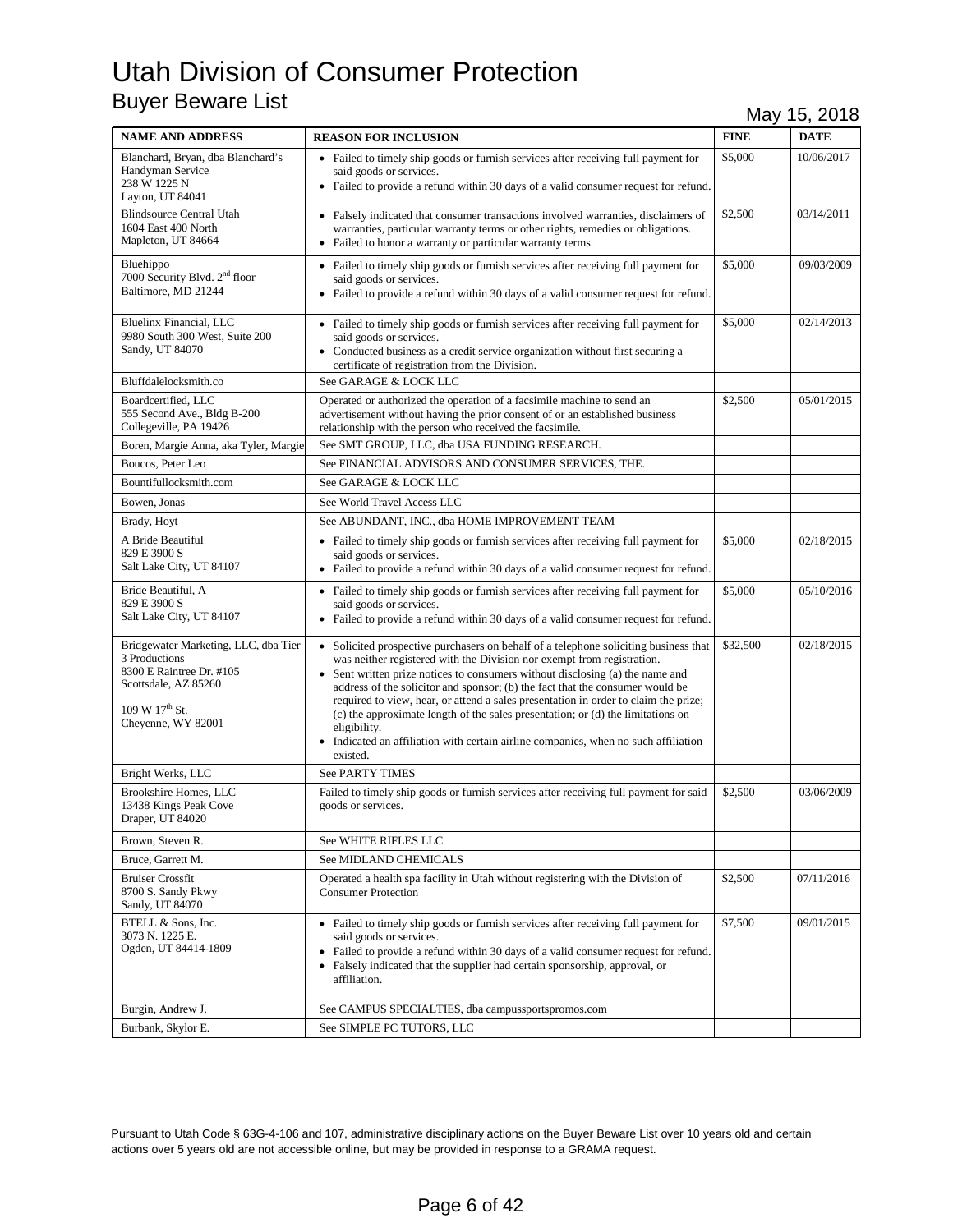| <b>NAME AND ADDRESS</b>                                                                                                                       | <b>REASON FOR INCLUSION</b>                                                                                                                                                                                                                                                                                                                                                                                                                                                                                                                                                                                                                                                                                                                       | <b>FINE</b> | $\cdot$<br><b>DATE</b> |
|-----------------------------------------------------------------------------------------------------------------------------------------------|---------------------------------------------------------------------------------------------------------------------------------------------------------------------------------------------------------------------------------------------------------------------------------------------------------------------------------------------------------------------------------------------------------------------------------------------------------------------------------------------------------------------------------------------------------------------------------------------------------------------------------------------------------------------------------------------------------------------------------------------------|-------------|------------------------|
| Burnside, Wallis, dba Etched in Stone<br>Design<br>138 W 12th St.<br>Ogden, UT 84404                                                          | • Failed to timely ship goods or furnish services after receiving full payment for<br>said goods or services.<br>• Failed to provide a refund within 30 days of a valid consumer request for refund.                                                                                                                                                                                                                                                                                                                                                                                                                                                                                                                                              | \$5,000     | 02/18/2015             |
|                                                                                                                                               | • Failure to comply with an order issued by the Division, including a default<br>order.                                                                                                                                                                                                                                                                                                                                                                                                                                                                                                                                                                                                                                                           | \$6,000     | 03/08/2018             |
| <b>Burrows Marble and Granite</b><br>359 West 3950 North<br>Provo, UT 84604                                                                   | Failed to timely ship goods or furnish services after receiving full payment for said<br>goods or services.                                                                                                                                                                                                                                                                                                                                                                                                                                                                                                                                                                                                                                       | \$2,500     | 03/06/2009             |
| Burwell, Bill                                                                                                                                 | <b>See RAM CREEK OUTFITTERS</b>                                                                                                                                                                                                                                                                                                                                                                                                                                                                                                                                                                                                                                                                                                                   |             |                        |
| Byford, Kenneth Wayne, dba<br><b>Adventure to Remember</b><br>Travel by Centennial<br>1200 W. Tidwell Rd. Apt. 1303<br>Houston, TX 77091-5552 | • Solicited a prospective purchaser on behalf of a telephone soliciting business that<br>was neither registered with the Division nor exempt from registration.<br>• Failed during a telephone solicitation to orally advise a purchaser of the<br>purchaser's statutory three-day right to rescind the transaction.<br>• Failed to provide a refund within 30 days of a valid consumer request for refund.                                                                                                                                                                                                                                                                                                                                       | \$7,500     | 02/18/2015             |
| 5555 Holly View Dr. Apt. 1303<br>Houston, TX 77091-5552                                                                                       |                                                                                                                                                                                                                                                                                                                                                                                                                                                                                                                                                                                                                                                                                                                                                   |             |                        |
| Bynum, Steve<br>578 Elaine St.<br>Blackfoot, ID 83221                                                                                         | Acting as an agent for VISION SECURITY, LLC, falsely indicated that the<br>supplier had certain sponsorship, approval, or affiliation.                                                                                                                                                                                                                                                                                                                                                                                                                                                                                                                                                                                                            | \$2,500     | 06/30/2015             |
| Byrd, Keith A.                                                                                                                                | See DIVERSIFIED LAND SERVICES                                                                                                                                                                                                                                                                                                                                                                                                                                                                                                                                                                                                                                                                                                                     |             |                        |
| C.H.R.I.S. Custom Home Remodeling<br>Interiors Svc. LLC<br>1454 Richard Street #3<br>Salt Lake City, UT 84115                                 | • Failed to provide a refund within 30 days of a valid consumer request for<br>refund.<br>• Failed to timely ship goods or furnish services after receiving full payment for<br>said goods or services.                                                                                                                                                                                                                                                                                                                                                                                                                                                                                                                                           | \$5,000     | 09/26/2015             |
| C-mation, LLC<br>47200 Desert Lily Dr,<br>Palm Desert, CA 92260                                                                               | • Failed to timely ship goods or furnish services after receiving full payment for<br>said goods or services.<br>Failed to provide a refund within 30 days of a valid consumer request for refund.<br>٠                                                                                                                                                                                                                                                                                                                                                                                                                                                                                                                                           | \$5,000     | 02/18/2015             |
| Call, Nick J.                                                                                                                                 | See NEXUS DIGITAL SOLUTIONS                                                                                                                                                                                                                                                                                                                                                                                                                                                                                                                                                                                                                                                                                                                       |             |                        |
| Cameron Transmissions, Inc.<br>4231 Farm Road<br>West Jordan, UT 84088                                                                        | • Failed to obtain express authorization for repairs, inspections or other services.<br>• Charged consumers for consumer transactions not previously agreed to by<br>consumers.<br>• Charged for repairs, inspections or other services that had not been authorized by<br>consumers.<br>• Failed to give reasonable written notice before repairs, inspections or other<br>services were provided that replaced or repaired of the consumer's right to inspect<br>parts prior to reinstallation.<br>• Failed to allow consumers to inspect replaced or repaired parts prior to<br>reinstallation.<br>Falsely represented that repairs, inspections or other services have been made.<br>Failed to honor warranties or particular warranty terms. | \$20,000    | 11/19/2009             |
| Campus Specialties<br>dba campussportspromo.com<br>716 Mount Hope Ave. Cincinnati, OH<br>45204                                                | • Solicited prospective purchasers on behalf of a telephone soliciting business that<br>was neither registered with the Division nor exempt from registration.<br>Failed during a telephone solicitation to orally advise purchasers of their right to<br>٠<br>cancel.<br>Made or caused to be made untrue material statements in connection with<br>٠<br>telephone solicitations.                                                                                                                                                                                                                                                                                                                                                                | \$7,500     | 03/30/2012             |
| Candelaria, Randy Anthony                                                                                                                     | See PRO IRRIGATION AND MAINTENANCE                                                                                                                                                                                                                                                                                                                                                                                                                                                                                                                                                                                                                                                                                                                |             |                        |
| Care Roofing & Remodeling<br>Inc.                                                                                                             | • Failed to timely ship goods or furnish services after receiving full payment for<br>said goods or services.<br>• Failed to provide a refund within 30 days of a valid consumer request for refund                                                                                                                                                                                                                                                                                                                                                                                                                                                                                                                                               | \$5,000     | 12/02/2015             |
| Carlson, J. Chance                                                                                                                            | See PLATINUM QUALITY CONSTRUCTION                                                                                                                                                                                                                                                                                                                                                                                                                                                                                                                                                                                                                                                                                                                 |             |                        |
| Carpenter, Chad                                                                                                                               | See ADVANTAGE WATER, LLC                                                                                                                                                                                                                                                                                                                                                                                                                                                                                                                                                                                                                                                                                                                          |             |                        |
| Carrera, Michelle                                                                                                                             | See DIGISONICA CARRERA                                                                                                                                                                                                                                                                                                                                                                                                                                                                                                                                                                                                                                                                                                                            |             |                        |
| Carrera, Paul                                                                                                                                 | See DIGISONICA CARRERA                                                                                                                                                                                                                                                                                                                                                                                                                                                                                                                                                                                                                                                                                                                            |             |                        |
| Casa Linda Home Furnishings<br>1500 West 3500 South<br>West Valley City, UT 84119                                                             | Failed to timely ship goods or furnish services after receiving full payment for<br>said goods or services.                                                                                                                                                                                                                                                                                                                                                                                                                                                                                                                                                                                                                                       | \$2,500     | 07/11/2008             |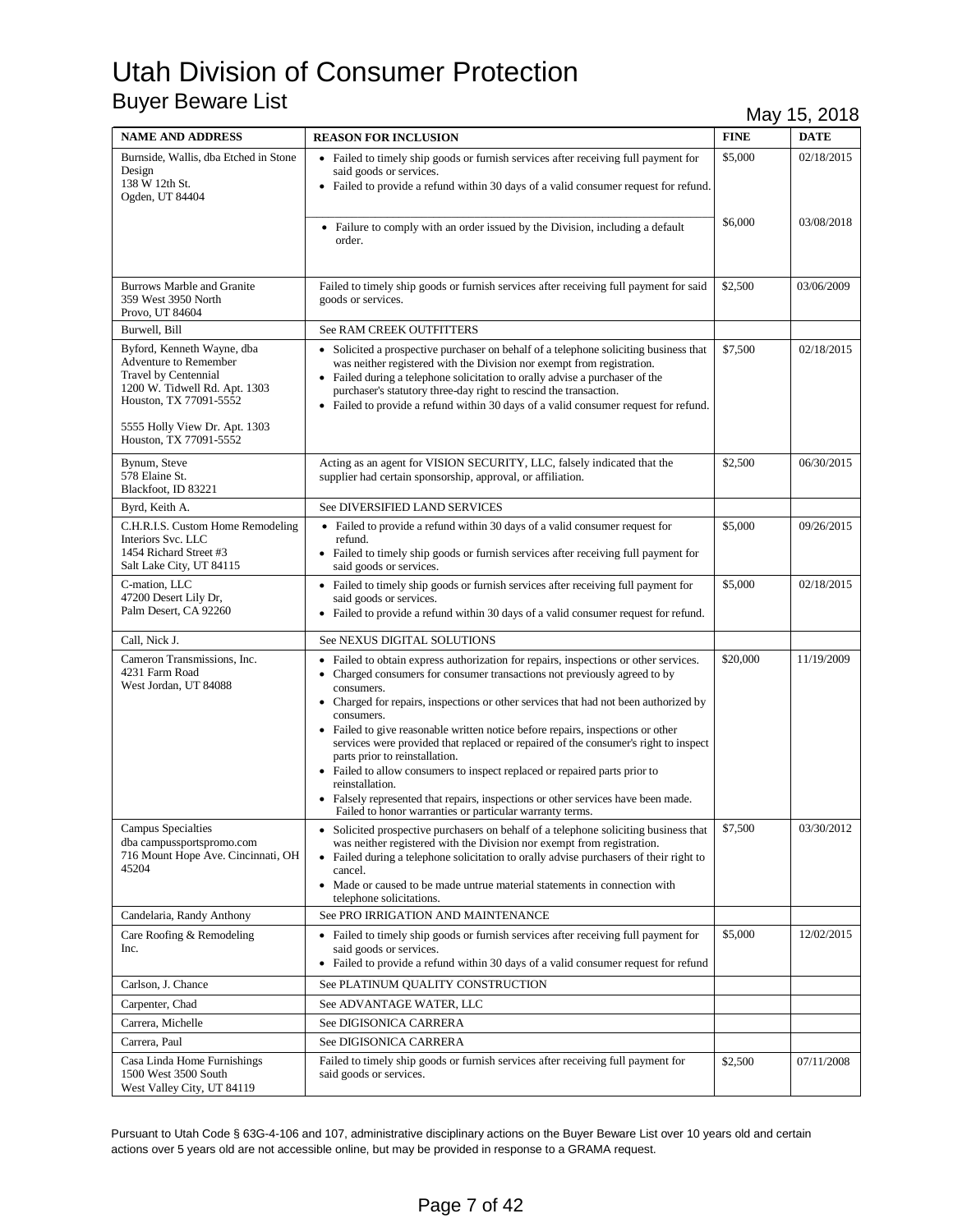| <b>NAME AND ADDRESS</b>                                                                   | <b>REASON FOR INCLUSION</b>                                                                                                                                                                                                                                                                                                                                                                                                                                                                                                                                                                                                                                                                                                                                                                                             | <b>FINE</b> | <b>DATE</b> |
|-------------------------------------------------------------------------------------------|-------------------------------------------------------------------------------------------------------------------------------------------------------------------------------------------------------------------------------------------------------------------------------------------------------------------------------------------------------------------------------------------------------------------------------------------------------------------------------------------------------------------------------------------------------------------------------------------------------------------------------------------------------------------------------------------------------------------------------------------------------------------------------------------------------------------------|-------------|-------------|
| Castle Alliance<br>Scott Ward<br>936 South 2000 West<br>Springville, UT 84663             | • Failed to timely ship goods or furnish services after receiving full payment for<br>said goods or services.<br>• Failed to provide a refund within 30 days of a valid consumer request for refund.                                                                                                                                                                                                                                                                                                                                                                                                                                                                                                                                                                                                                    | \$5,000     | 05/25/2012  |
| CEC Stores, INC.<br>PO Box 541<br>Logan, UT 84323                                         | • Failed to timely ship goods or furnish services after receiving full payment for<br>said goods or services.<br>• Failed to provide a refund within 30 days of a valid consumer request for refund.                                                                                                                                                                                                                                                                                                                                                                                                                                                                                                                                                                                                                    | \$5,000     | 2/18/2015   |
| Celis, Esteban                                                                            | See DIGISONICA CARRERA                                                                                                                                                                                                                                                                                                                                                                                                                                                                                                                                                                                                                                                                                                                                                                                                  |             |             |
| <b>Central Periodical Services</b><br>250 Monroe Ave NW Ste 400<br>Grand Rapids, MI 49503 | • Charged consumers for consumer transactions not previously agreed to by<br>consumers.<br>• Solicited prospective purchasers on behalf of a telephone soliciting business that<br>was neither registered with the Division nor exempt from registration.<br>• Failed during a telephone solicitation to orally advise a purchaser of the<br>purchaser's statutory three-day right to cancel.                                                                                                                                                                                                                                                                                                                                                                                                                           | \$7,500     | 12/14/2015  |
| certifiedraspberryketones.com                                                             | See GYLYS, BENEDIKTAS, dba certifiedraspberryketones.com                                                                                                                                                                                                                                                                                                                                                                                                                                                                                                                                                                                                                                                                                                                                                                |             |             |
| CGI Enterprise                                                                            | See GINALE SKIN CARE                                                                                                                                                                                                                                                                                                                                                                                                                                                                                                                                                                                                                                                                                                                                                                                                    |             |             |
| Chamber, Peter Charles, aka<br>Chambers, Peter C., aka Chambers,<br>Pete                  | See THE DOOR STOP                                                                                                                                                                                                                                                                                                                                                                                                                                                                                                                                                                                                                                                                                                                                                                                                       |             |             |
| Chateau Faire Reception Center<br>1879 West 14200 South<br>Bluffdale, UT 84065            | • Failed to timely ship goods or furnish services after receiving full payment for<br>said goods or services.<br>• Failed to provide a refund within 30 days of a valid consumer request for refund.<br>Falsely claimed certain sponsorship, approval, performance characteristics,<br>accessories, uses, or benefits.                                                                                                                                                                                                                                                                                                                                                                                                                                                                                                  | \$12,500    | 05/25/2012  |
| Chic on a Shoestring<br>4864 S. Damon Cir.<br>Holladay, UT 84117                          | Failed to timely ship goods or furnish services after receiving payment for said<br>goods or services.                                                                                                                                                                                                                                                                                                                                                                                                                                                                                                                                                                                                                                                                                                                  | \$2,500     | 02/18/2015  |
| Chiusano, Karen, dba Timeshare<br>Professionals<br>17 Abbey Ln.<br>Aliso Viejo, CA 92656  | • Falsely indicated certain sponsorship, approval, or affiliation.<br>• Failed to timely ship goods or furnish services after receiving payment for said<br>goods or services.<br>• Misrepresented a business's geographical origin or location.<br>Made or caused to be made an unsolicited call to a telephone number contained in<br>the no-call database.<br>• Solicited prospective purchasers on behalf of a telephone soliciting business that<br>was neither registered with the Division nor exempt from registration.<br>• Made or caused to be made an untrue material statement, or failed to disclose a<br>material fact, in connection with a telephone solicitation.<br>• Failed during a telephone solicitation to orally advise a purchaser of the<br>purchaser's statutory three-day right to cancel. | \$17,500    | 02/18/2015  |
| Chiusano, William                                                                         | See CHIUSANO, KAREN, dba TIMESHARE PROFESSIONALS.                                                                                                                                                                                                                                                                                                                                                                                                                                                                                                                                                                                                                                                                                                                                                                       |             |             |
| Chris Jensen Landscaping LLC<br>1809 E Springdale Way<br>Draper, UT 84020                 | • Accepted a deposit without providing a dated receipt setting forth the terms of<br>the transaction.<br>• Failed to timely ship goods or furnish services after receiving full payment for<br>said goods or services.<br>• Failed to provide a refund within 30 days of a valid consumer request for refund.                                                                                                                                                                                                                                                                                                                                                                                                                                                                                                           | \$7,500     | 09/12/2016  |
| Chriscrete, LLC<br>2335 West 4220 South<br>Taylorsville, UT 84129                         | Falsely indicated that the supplier had a particular license, bond, insurance,<br>qualifications or expertise related to work to be performed.                                                                                                                                                                                                                                                                                                                                                                                                                                                                                                                                                                                                                                                                          | \$2,500     | 12/31/2012  |
| 3034 S 2300 E<br>Salt Lake City, UT 84109                                                 | • Failed to timely ship goods or furnish services after receiving payment for said<br>goods or services.<br>• Failed to provide a refund within 30 days of a valid consumer request for refund.                                                                                                                                                                                                                                                                                                                                                                                                                                                                                                                                                                                                                         | \$5,000     | 01/09/2018  |
| Christensen, Gary<br>49 N 600 W<br>Salt Lake City UT 84116                                | • Failed to timely complete performance under the contract as represented.<br>• Failed to timely ship goods or furnish services after receiving full payment for<br>said goods or services.<br>• Falsely indicated that the subject of a consumer transaction had certain<br>sponsorship, approval, performance characteristics, accessories, uses, or benefits.                                                                                                                                                                                                                                                                                                                                                                                                                                                        | \$7,500     | 10/06/2017  |
| Christner, Aaron Vincent                                                                  | See ACCOMPLISH LEARNING GROUP; THE BLACK BOX FIRM; CYBER<br>INNOVATIONS, LLC; LEVEL 11 MENTORING, LLC; MAD COW<br>PRODUCTIONS, LLC                                                                                                                                                                                                                                                                                                                                                                                                                                                                                                                                                                                                                                                                                      |             |             |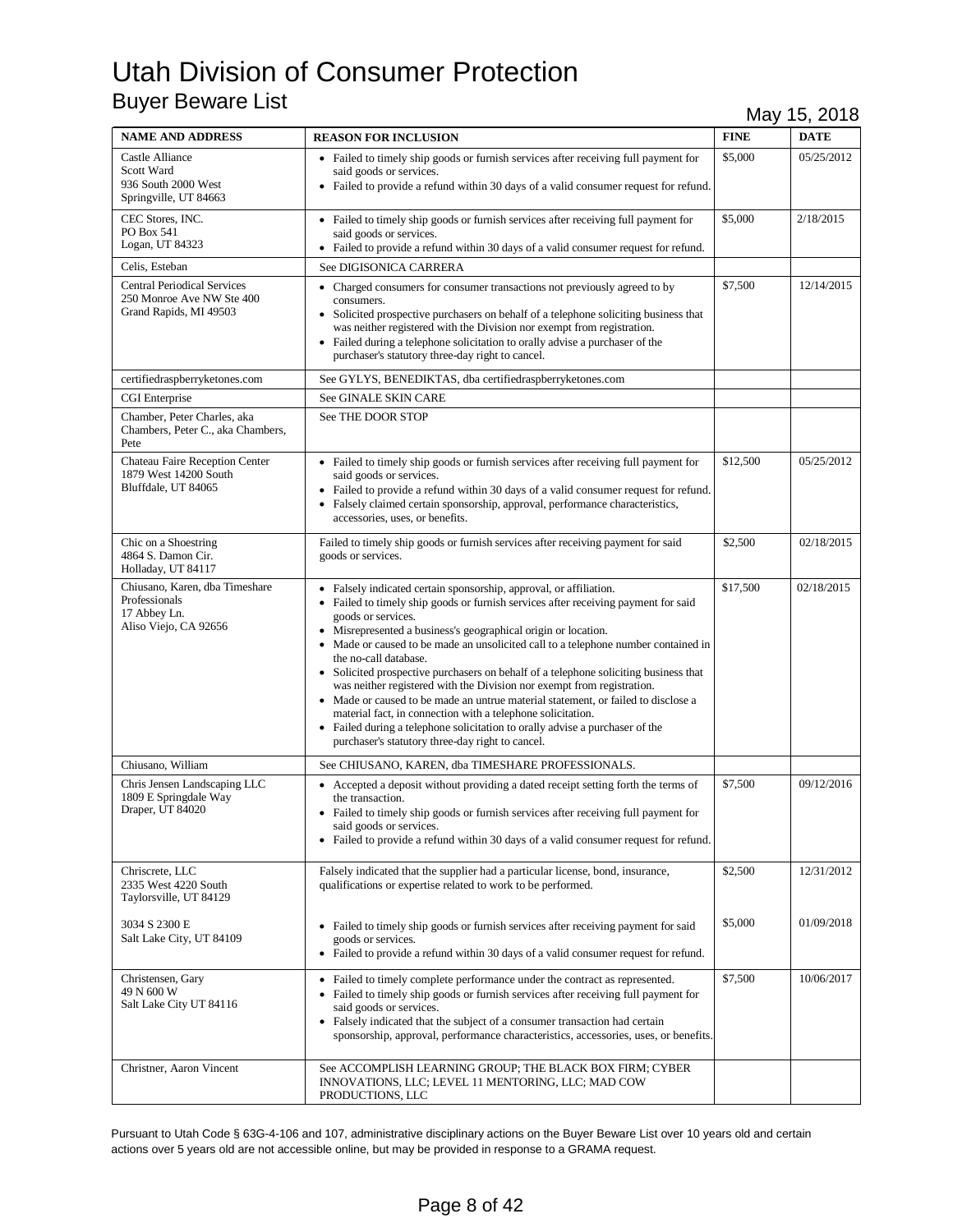| <b>NAME AND ADDRESS</b>                                                                                    | <b>REASON FOR INCLUSION</b>                                                                                                                                                                                                                                                                                                                                                                                                                                                                                                                                                                                                                                                                                                                                                                                                                                                                                                                                                                                                                                                                                                                                                                      | <b>FINE</b> | <b>DATE</b> |
|------------------------------------------------------------------------------------------------------------|--------------------------------------------------------------------------------------------------------------------------------------------------------------------------------------------------------------------------------------------------------------------------------------------------------------------------------------------------------------------------------------------------------------------------------------------------------------------------------------------------------------------------------------------------------------------------------------------------------------------------------------------------------------------------------------------------------------------------------------------------------------------------------------------------------------------------------------------------------------------------------------------------------------------------------------------------------------------------------------------------------------------------------------------------------------------------------------------------------------------------------------------------------------------------------------------------|-------------|-------------|
| Circle T Maintenance, LLC<br>375 S 1000 W, Cedar City, UT 84720                                            | • Failed to timely ship goods or furnish services after receiving payment for said<br>goods or services.<br>• Failed to provide a refund within 30 days of a valid consumer request for refund.<br>Falsely represented possession of a particular license, bond, insurance,<br>qualifications, or expertise related to work to be performed.                                                                                                                                                                                                                                                                                                                                                                                                                                                                                                                                                                                                                                                                                                                                                                                                                                                     | \$7,500     | 02/18/2015  |
| Clark, Robert Thomas<br>8329 S 1050 E<br>Sandy, UT 84094-7261                                              | • Solicited prospective purchasers on behalf of a telephone soliciting business that<br>was neither registered with the Division nor exempt from registration.<br>• Made or caused to be made untrue material statements or material omissions in<br>connection with telephone solicitations.<br>• Sold or attempted to sell the services of a credit services organization without<br>being registered with the Division or exempt from registration.<br>• Charged or received money or other valuable consideration prior to full and<br>complete performance of credit services paid for.<br>• Disputed or challenged, or assisted a person to dispute or challenge, an entry in a<br>credit report without a factual basis for asserting that the entry was materially<br>erroneous, outdated, inaccurate, or unverifiable.<br>• Knowingly made, or knowingly counseled or advised a buyer to make, an untrue<br>or misleading statement to a credit reporting agency or to a person who extended<br>credit to a buyer.<br>• Falsely indicated that the subject of a consumer transaction had certain<br>sponsorship, approval, performance characteristics, accessories, uses, or benefits. | \$17,500    | 05/01/2015  |
| Clark, Brian R.                                                                                            | See CEC STORES, INC.                                                                                                                                                                                                                                                                                                                                                                                                                                                                                                                                                                                                                                                                                                                                                                                                                                                                                                                                                                                                                                                                                                                                                                             |             |             |
| <b>Clever Concepts</b><br>3442 Kathy Avenue<br>Salt Lake City, UT 84119                                    | • Failed to timely ship goods or furnish services after receiving full payment for<br>said goods or services.<br>• Failed to provide a refund within 30 days of a valid consumer request for refund.                                                                                                                                                                                                                                                                                                                                                                                                                                                                                                                                                                                                                                                                                                                                                                                                                                                                                                                                                                                             | \$5,000     | 08/10/2011  |
| Click and Grow Rich<br>183 South 100 East<br>Ivins, UT 84738                                               | Solicited prospective purchasers on behalf of a telephone soliciting business that<br>was neither registered with the Division nor exempt from registration.                                                                                                                                                                                                                                                                                                                                                                                                                                                                                                                                                                                                                                                                                                                                                                                                                                                                                                                                                                                                                                     | \$2,500     | 08/20/2008  |
| Clintonlocksmith.org                                                                                       | See GARAGE & LOCK LLC                                                                                                                                                                                                                                                                                                                                                                                                                                                                                                                                                                                                                                                                                                                                                                                                                                                                                                                                                                                                                                                                                                                                                                            |             |             |
| Clock Center Mobile<br>4985 W. Cherry View Drive<br>West Valley City, UT 84120                             | Failed to timely ship goods or furnish services after receiving full payment for said<br>goods or services.                                                                                                                                                                                                                                                                                                                                                                                                                                                                                                                                                                                                                                                                                                                                                                                                                                                                                                                                                                                                                                                                                      | \$2,500     | 06/30/2009  |
| Cobbler's Last Shoe & Boot Repair<br>1300 S 40 E #3<br>Salt Lake City, UT 84103                            | Failed to timely ship goods or furnish services after receiving full payment for said<br>goods or services.                                                                                                                                                                                                                                                                                                                                                                                                                                                                                                                                                                                                                                                                                                                                                                                                                                                                                                                                                                                                                                                                                      | \$7,500     | 01/09/2018  |
| Cohen, David L.                                                                                            | See TIMESHARE TRAVELS, INC.                                                                                                                                                                                                                                                                                                                                                                                                                                                                                                                                                                                                                                                                                                                                                                                                                                                                                                                                                                                                                                                                                                                                                                      |             |             |
| Colebrook, Gary K.                                                                                         | See PRIMETIME YARD CARE                                                                                                                                                                                                                                                                                                                                                                                                                                                                                                                                                                                                                                                                                                                                                                                                                                                                                                                                                                                                                                                                                                                                                                          |             |             |
| Color Blue Pools & Spas, Inc.<br>Jerry Lovelace<br>692 West 580 South<br>Orem, UT 84058                    | Failed to timely ship goods or furnish services after receiving full payment for<br>said goods or services.                                                                                                                                                                                                                                                                                                                                                                                                                                                                                                                                                                                                                                                                                                                                                                                                                                                                                                                                                                                                                                                                                      | \$2,500     | 03/06/2009  |
| Colunga, Tyler<br>5336 W Saguaro Drive<br>West Jordan, UT 84081                                            | • Failed to timely ship goods or furnish services after receiving full payment for<br>said goods or services.<br>• Failed to provide a refund within 30 days of a valid consumer request for refund.                                                                                                                                                                                                                                                                                                                                                                                                                                                                                                                                                                                                                                                                                                                                                                                                                                                                                                                                                                                             | \$5,000     | 05/09/2017  |
| Compliance Poster, INC.                                                                                    | See LABOR REGULATORY COMPLIANCE OFFICE.                                                                                                                                                                                                                                                                                                                                                                                                                                                                                                                                                                                                                                                                                                                                                                                                                                                                                                                                                                                                                                                                                                                                                          |             |             |
| Concrete Guys                                                                                              | See HURLBERT, MONICA, dba CONCRETE GUYS.                                                                                                                                                                                                                                                                                                                                                                                                                                                                                                                                                                                                                                                                                                                                                                                                                                                                                                                                                                                                                                                                                                                                                         |             |             |
| Cook, Conan H.                                                                                             | See WORLD WIDE WEALTH, INC.                                                                                                                                                                                                                                                                                                                                                                                                                                                                                                                                                                                                                                                                                                                                                                                                                                                                                                                                                                                                                                                                                                                                                                      |             |             |
| Cook, Keith                                                                                                | See AVALON MANAGEMENT GROUP                                                                                                                                                                                                                                                                                                                                                                                                                                                                                                                                                                                                                                                                                                                                                                                                                                                                                                                                                                                                                                                                                                                                                                      |             |             |
| Core Advisory Group, LLC<br>519 S Orem Blvd<br>Orem, UT 84058                                              | Solicited prospective purchasers on behalf of a telephone soliciting business that<br>was neither registered with the Division nor exempt from registration.                                                                                                                                                                                                                                                                                                                                                                                                                                                                                                                                                                                                                                                                                                                                                                                                                                                                                                                                                                                                                                     | \$7,500     | 11/14/2017  |
| Corn, Matthew<br>4759 South 200 East<br>Ogden, UT 84770                                                    | • Failed to timely ship goods or furnish services after receiving full payment for<br>said goods or services.<br>• Wrongfully refused to give refunds for non-used, non-damaged or non-defective<br>products.                                                                                                                                                                                                                                                                                                                                                                                                                                                                                                                                                                                                                                                                                                                                                                                                                                                                                                                                                                                    | \$5,000     | 11/21/2012  |
| Corona, Ryan R.                                                                                            | See FROM THE GROUND UP TREE PRESERVATION, LLC                                                                                                                                                                                                                                                                                                                                                                                                                                                                                                                                                                                                                                                                                                                                                                                                                                                                                                                                                                                                                                                                                                                                                    |             |             |
| <b>Consumer Advocate Services</b><br>Enterprises<br>5500 E. Atherton St., Ste. 325<br>Long Beach, CA 90815 | Solicited prospective purchasers on behalf of a telephone soliciting business that<br>was neither registered with the Division nor exempt from registration.                                                                                                                                                                                                                                                                                                                                                                                                                                                                                                                                                                                                                                                                                                                                                                                                                                                                                                                                                                                                                                     | \$2,500     | 09/01/2015  |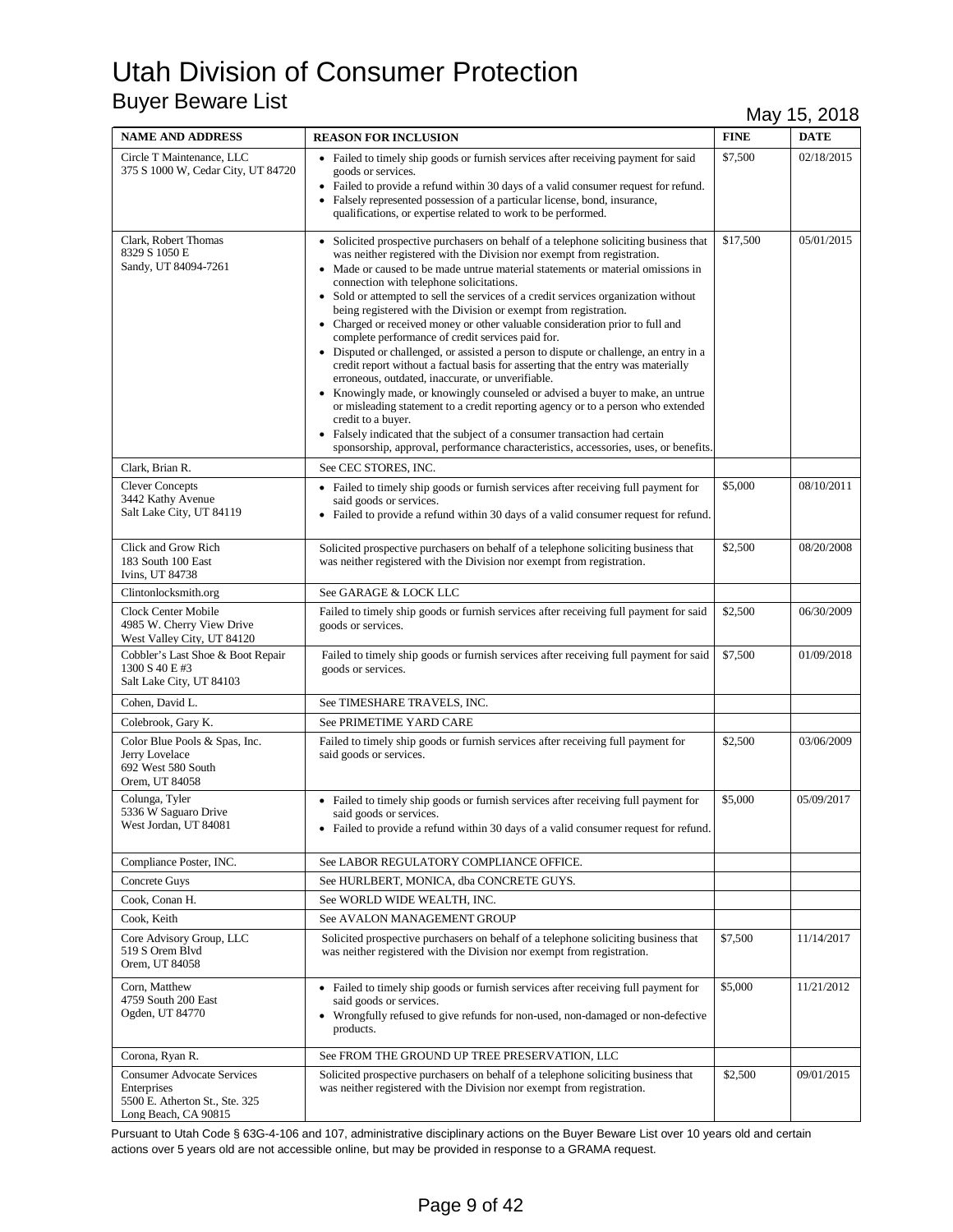| <b>NAME AND ADDRESS</b>                                                                                                                       | <b>REASON FOR INCLUSION</b>                                                                                                                                                                                                                                                                                                    | <b>FINE</b> | <b>DATE</b> |
|-----------------------------------------------------------------------------------------------------------------------------------------------|--------------------------------------------------------------------------------------------------------------------------------------------------------------------------------------------------------------------------------------------------------------------------------------------------------------------------------|-------------|-------------|
| <b>Cortes Construction</b><br>3695 S. Deer Valley Drive<br>Magna, UT 84044                                                                    | • Falsely represented that repairs, inspections, or other services had been provided.<br>• Falsely indicated that the supplier had certain sponsorship, approval, or<br>affiliation.                                                                                                                                           | \$5,000     | 06/21/2010  |
| Cottonwoodlocksmith.com                                                                                                                       | See GARAGE & LOCK LLC                                                                                                                                                                                                                                                                                                          |             |             |
| Craig Williams Floor Coverings<br>578 N. 2580 W.<br>Provo, UT 84601                                                                           | • Failed to timely ship goods or furnish services after receiving payment for said<br>goods or services.<br>• Failed to provide a refund within 30 days of a valid consumer request for refund.                                                                                                                                | \$5,000     | 02/18/2015  |
| Creative Wealth Alliance, Inc.                                                                                                                | See ADVANCED LEARNING ALLIANCE                                                                                                                                                                                                                                                                                                 |             |             |
| Croft, Michelle Gardiner                                                                                                                      | See A SUMMER BRIDAL                                                                                                                                                                                                                                                                                                            |             |             |
| Crystal Travel                                                                                                                                | See DELTA TRAVEL, LLC, dba CRYSTAL TRAVEL                                                                                                                                                                                                                                                                                      |             |             |
| Cui, Fengliang                                                                                                                                | See LABOR REGULATORY COMPLIANCE OFFICE.                                                                                                                                                                                                                                                                                        |             |             |
| Cure Company, The                                                                                                                             | See MACMILLAN, DAVID                                                                                                                                                                                                                                                                                                           |             |             |
| Cyber Innovations, LLC<br>6920 S. Borrkhill Drive<br>Cottonwood Heights, UT 84121                                                             | Solicited prospective purchasers on behalf of a telephone soliciting business that<br>was neither registered with the Division nor exempt from registration.                                                                                                                                                                   | \$400,000   | 10/17/2011  |
| Cycle Salt Lake Century, Inc.<br>535 S. 200 E., Apt. 516,<br>Salt Lake City, UT 84111<br>535 S. 200 E., Apt. 105,<br>Salt Lake City, UT 84111 | • Solicited charitable contributions without being registered with the Division or<br>exempt from registration.<br>• Failed to timely ship goods or furnish services after receiving full payment for<br>said goods or services.<br>• Failed to provide a refund within 30 days of a valid consumer request for refund.        | \$6,000     | 03/27/2015  |
| Da Vinci Details<br>706 S Bateman Lane<br>Alpine, UT 84004                                                                                    | • Failed to timely ship goods or furnish services after receiving full payment for<br>said goods or services.<br>• Falsely indicated that the supplier had certain sponsorship, approval, or<br>affiliation.                                                                                                                   | \$5,000     | 11/07/2017  |
| Dallas, Timothy<br>11795 Watson Road<br>Sandy, UT 84092                                                                                       | • Failed to timely ship goods or furnish services after receiving full payment for<br>said goods or services.<br>• Falsely indicated that the supplier had certain sponsorship, approval, or<br>affiliation.                                                                                                                   | \$5,000     | 11/24/2008  |
| Day, Brian Jesse                                                                                                                              | See INTERNET SALES ACADEMY, LLC                                                                                                                                                                                                                                                                                                |             |             |
| Day Spa LLC, The<br>2353 E Catalina Dr.,<br>Cottonwood Heights, UT 84121                                                                      | Failed to timely ship goods or furnish services after receiving payment for said<br>goods or services.                                                                                                                                                                                                                         | \$2,500     | 02/18/2015  |
| Dean, Rory S.                                                                                                                                 | See PRESTIGE CUSTOM UPHOLSTERY, INC.                                                                                                                                                                                                                                                                                           |             |             |
| DeAstis Designs<br>Juan Carlos DeAstis<br>423 F Street<br>Salt Lake City, UT 84103                                                            | • Failed to timely ship goods or furnish services after receiving full payment for<br>said goods or services.<br>• Failed to provide a refund within 30 days of a valid consumer request for refund.                                                                                                                           | \$5,000     | 08/22/2013  |
| Delaney, Joshua                                                                                                                               | See HOLLYWOOD AUTO                                                                                                                                                                                                                                                                                                             |             |             |
| Delta Garage Door, LLC<br>4704 Woodduck Lane<br>Salt Lake City, UT 84117                                                                      | • Falsely indicated that consumer transactions involved warranties, disclaimers of<br>warranties, particular warranty terms or other rights, remedies or obligations.<br>• Failed to honor a warranty or particular warranty terms.                                                                                            | \$2,500     | 04/04/2011  |
| Delta Travel, LLC, dba Crystal Travel<br>3227 Mead Ave., Ste 2B<br>Las Vegas, NV 89102                                                        | • Solicited prospective purchasers on behalf of a telephone soliciting business<br>that was neither registered with the Division nor exempt from registration.<br>• Sent written prize notices to consumers without disclosing required<br>information.                                                                        | \$10,000    | 09/01/2015  |
| Demarco, Michael<br>1835 E. 1st St., Apt. 1<br>Long Beach, CA 90802-6121<br>1835 E. 1st St., Apt. 8E<br>Long Beach, CA 90802-6121             | See CONSUMER ADVOCATE SERVICES                                                                                                                                                                                                                                                                                                 |             |             |
| Dependable Locks, Inc.                                                                                                                        | See ALWAYS AVAILABLE LOCKSMITH                                                                                                                                                                                                                                                                                                 |             |             |
| Desert Defense, Inc.<br>3741 Merced Drive #F2<br>Riverside, CA 92503                                                                          | • Falsely indicated that replacements or repairs were needed.<br>• Falsely indicated that the supplier had certain sponsorship, approval, or<br>affiliation.<br>• Solicited prospective purchasers on behalf of a telephone soliciting business that<br>was neither registered with the Division nor exempt from registration. | \$10,000    | 12/16/2013  |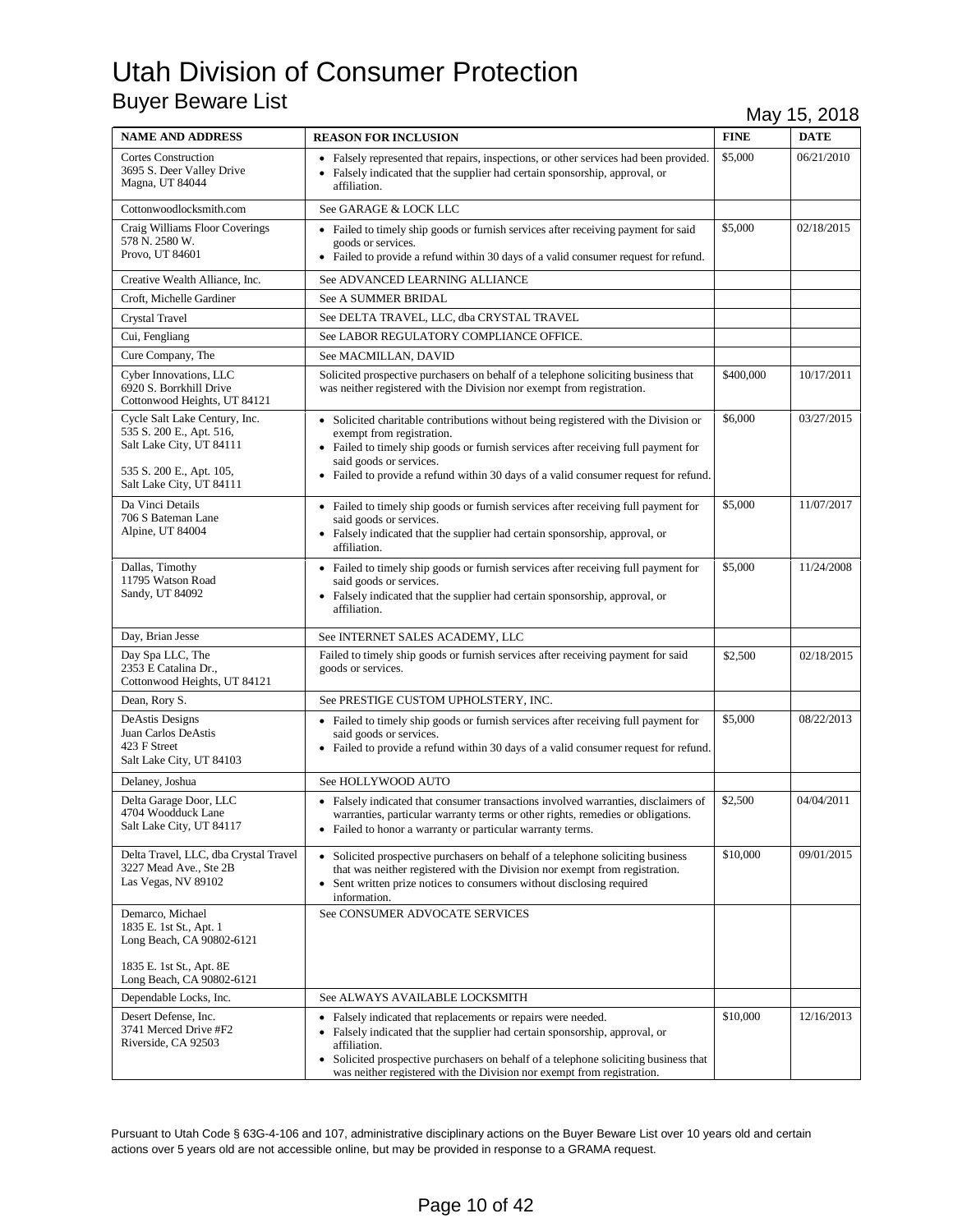| <b>NAME AND ADDRESS</b>                                                                              | <b>REASON FOR INCLUSION</b>                                                                                                                                                                                                                                                                                                                                                                                                                                              | <b>FINE</b> | <b>DATE</b> |
|------------------------------------------------------------------------------------------------------|--------------------------------------------------------------------------------------------------------------------------------------------------------------------------------------------------------------------------------------------------------------------------------------------------------------------------------------------------------------------------------------------------------------------------------------------------------------------------|-------------|-------------|
| Desert Defense, Inc.<br>1107 Connecticut Ave.<br>Ogden, UT 84404-2773                                | • Claimed that the subject of a consumer transaction had certain sponsorship,<br>approval, performance characteristics, accessories, uses, or benefits when such<br>was not the case.<br>• Failed to timely ship goods or furnish services after receiving payment for said<br>goods or services.                                                                                                                                                                        | \$5,000     | 02/18/2015  |
| Desert Point Builders, Inc.<br>2135 Ranch Road<br>Eagle Mountain, UT 84005                           | Failed to timely ship goods or furnish services after receiving full payment for said<br>goods or services.                                                                                                                                                                                                                                                                                                                                                              | \$2,500     | 11/19/2009  |
| <b>Destination Vacations 365</b>                                                                     | See MACMILLAN, DAVID                                                                                                                                                                                                                                                                                                                                                                                                                                                     |             |             |
| Deucher, Chad Roger                                                                                  | See MARQUIS PROPERTIES LLC                                                                                                                                                                                                                                                                                                                                                                                                                                               |             |             |
| Digisonica Carrera<br>869 East 4500 South, Suite 190,<br>Murray, UT 84107                            | Failed to timely ship goods or furnish services after receiving full payment for said<br>goods or services.                                                                                                                                                                                                                                                                                                                                                              | \$2,500     | 08/22/2013  |
| Discount TV & VCR Repair PMB<br>512<br>4956 West 6200 South<br>Kearns, UT 84118                      | • Failed to timely ship goods or furnish services after receiving full payment for<br>said goods or services.<br>• Failed to provide a refund within 30 days of a valid consumer request for refund.                                                                                                                                                                                                                                                                     | \$5,000     | 06/30/2009  |
| Diversified Land Services<br>12737 Bideford Ave.<br>Windermere, FL 34786                             | • Made or caused to be made an unsolicited telephone call within Utah to a<br>telephone number contained in the no-call database.<br>• Solicited prospective purchasers on behalf of a telephone soliciting business that<br>was neither registered with the Division nor exempt from registration.<br>• Failed to timely ship goods or furnish services after receiving full payment for<br>said goods or services.                                                     | \$7,500     | 10/15/2013  |
| Divine Vacations, Inc.<br>8401 Lake Worth Rd, Ste 128<br>Lake Worth, FL 33463                        | Solicited prospective purchasers on behalf of a telephone soliciting business that was<br>neither registered with the Division nor exempt from registration.                                                                                                                                                                                                                                                                                                             | \$2,500     | 02/18/2015  |
| 2607 Bahia Rd.<br>West Palm Beach, FL 33406                                                          |                                                                                                                                                                                                                                                                                                                                                                                                                                                                          |             |             |
| <b>DLS Custom Hardwood Flooring</b><br>1349 N. Sir Phillip Drive<br>Salt Lake City, UT 84116         | • Failed to timely ship goods or furnish services after receiving full payment for<br>said goods or services.<br>• Failed to provide a refund within 30 days of a valid consumer request for refund.                                                                                                                                                                                                                                                                     | \$5,000     | 08/20/2008  |
| Dobson, Thomas Andrew                                                                                | See OMNISCIENT FLOORING                                                                                                                                                                                                                                                                                                                                                                                                                                                  |             |             |
| Doc's Handyman Service<br>2006 S 1300 E<br>Unit A<br>Salt Lake City UT 84105                         | • Failed to timely ship goods or furnish services after receiving full payment for<br>said goods or services.<br>• Failed to provide a refund within 30 days of a valid consumer request for refund.                                                                                                                                                                                                                                                                     | \$5,000     | 11/03/2016  |
| Donate Title                                                                                         | See MACMILLAN, DAVID                                                                                                                                                                                                                                                                                                                                                                                                                                                     |             |             |
| The Door Stop<br>1370 South 1000 West<br>Syracuse, UT 84075                                          | Failed to timely ship goods or furnish services after receiving full payment for<br>said goods or services.                                                                                                                                                                                                                                                                                                                                                              | \$5,000     | 01/30/2012  |
| Doors and More, Inc.<br>33 West 1070 North<br>Orem, UT 84057                                         | Failed to provide a refund within 30 days of a valid consumer request for refund.                                                                                                                                                                                                                                                                                                                                                                                        | \$2,500     | 10/02/2008  |
| Doug Jessop Construction, Inc.                                                                       | See SAGE BUILDERS                                                                                                                                                                                                                                                                                                                                                                                                                                                        |             |             |
| Downard, Sheriff Wyatt, dba Sheriff<br>Downard<br>909 W Erda Way<br>Tooele, UT 84074                 | • Failed to obtain express authorization for repairs, inspections or other services.<br>• Accepted a deposit without providing a dated receipt setting forth the terms of<br>the transaction.                                                                                                                                                                                                                                                                            | \$5,000     | 05/01/2015  |
| Draperlocksmith.com                                                                                  | See GARAGE & LOCK LLC                                                                                                                                                                                                                                                                                                                                                                                                                                                    |             |             |
| <b>Dream Vacation Passport</b><br>7255 Bee Ridge Rd.<br>Sarasota, FL 34241                           | • Solicited prospective purchasers on behalf of a telephone soliciting business that<br>was neither registered with the Division nor exempt from registration.<br>• Failed to refund within 30 days the amount due to a purchaser who exercised the<br>statutory right to cancel a telephone solicitation.<br>• Failed during a telephone solicitation to orally advise a purchaser of the<br>purchaser's statutory three-day right to cancel.                           | \$7,500     | 02/18/2015  |
| <b>DRS Data Recovery Services</b><br>8400 E Crescent Pkwy, 6 <sup>th</sup> Floor<br>Denver, CO 80111 | • Failed to timely ship goods or furnish services after receiving payment for said<br>goods or services.<br>• Failed to obtain a consumer's express authorization for repairs, inspections, or<br>other services.<br>• Failed to obtain a consumer's express authorization for additional, unforeseen, but<br>necessary repairs, inspections, or other services in circumstances where the<br>additional work amounted to at least ten percent of the original estimate. | \$2,500     | 02/18/2015  |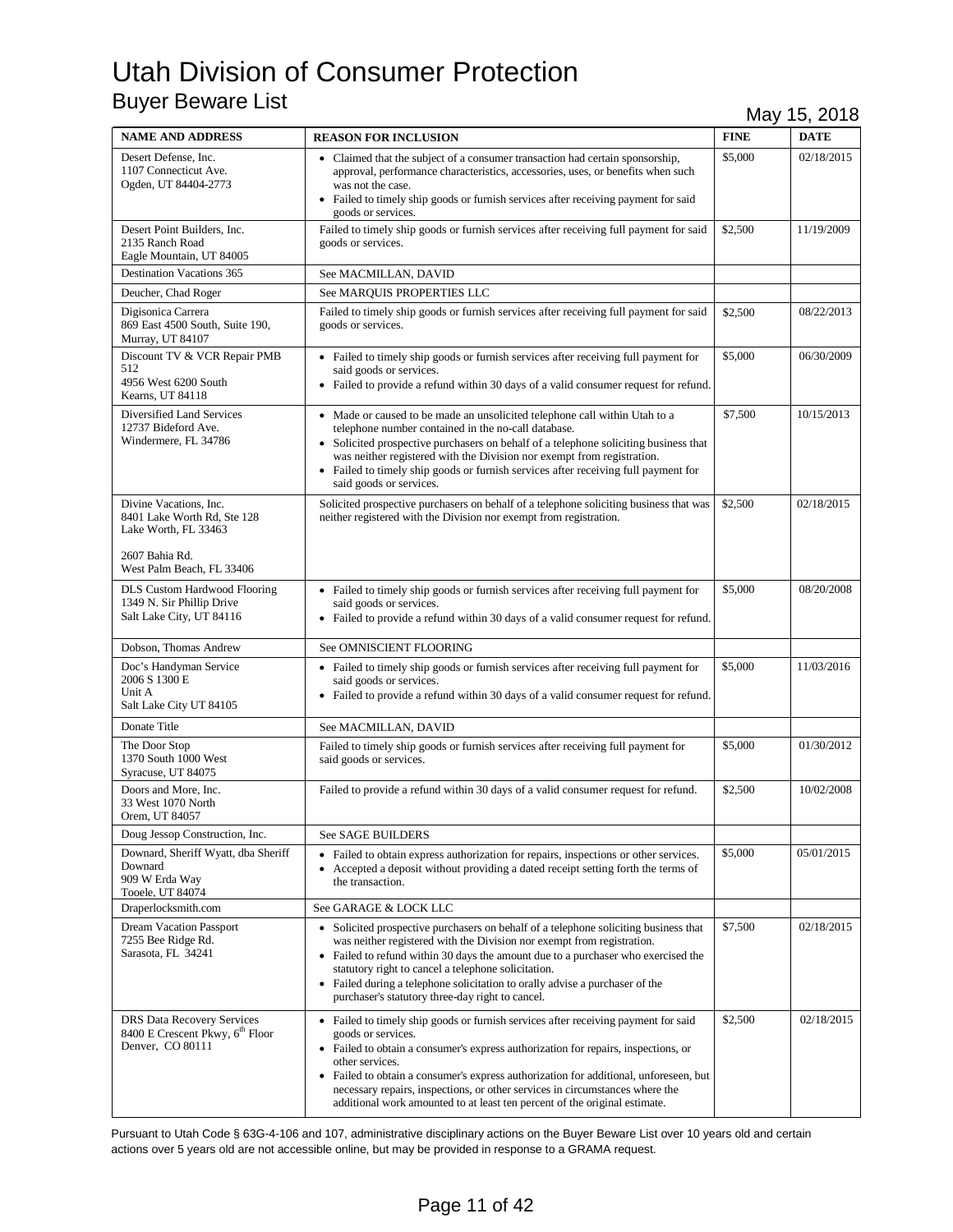| <b>NAME AND ADDRESS</b>                                                                                                                     | <b>REASON FOR INCLUSION</b>                                                                                                                                                                                                                                                                                                                                                                                                                                                                                                                                                                                                                                                          | <b>FINE</b> | <b>DATE</b> |
|---------------------------------------------------------------------------------------------------------------------------------------------|--------------------------------------------------------------------------------------------------------------------------------------------------------------------------------------------------------------------------------------------------------------------------------------------------------------------------------------------------------------------------------------------------------------------------------------------------------------------------------------------------------------------------------------------------------------------------------------------------------------------------------------------------------------------------------------|-------------|-------------|
| Dry Creek Painting, LLC                                                                                                                     | See DA VINCI DETAILS                                                                                                                                                                                                                                                                                                                                                                                                                                                                                                                                                                                                                                                                 |             | 11/07/2017  |
| DSH Management Services, LLC                                                                                                                | See QUALITY WHOLESALE HOMES WEST, LLC                                                                                                                                                                                                                                                                                                                                                                                                                                                                                                                                                                                                                                                |             |             |
| Dunlap, Robert P.                                                                                                                           | See USA AMMO, LLC.                                                                                                                                                                                                                                                                                                                                                                                                                                                                                                                                                                                                                                                                   |             |             |
| Dunn, William Shane                                                                                                                         | See PRO BUSINESS CREDIT, LLC, dba TRADELINER, LLC.                                                                                                                                                                                                                                                                                                                                                                                                                                                                                                                                                                                                                                   |             |             |
| Durham. Joshua                                                                                                                              | See TRAVELER'S CHOICE and HOLIDAY ESCAPES, LLC                                                                                                                                                                                                                                                                                                                                                                                                                                                                                                                                                                                                                                       |             |             |
| Dynamic Advertisement, Inc.<br>1111 Lincoln Road, Suite 400<br>Miami Beach, FL 33139                                                        | • Solicited prospective purchasers on behalf of a telephone soliciting business that<br>was neither registered with the Division nor exempt from registration.                                                                                                                                                                                                                                                                                                                                                                                                                                                                                                                       | \$5,000     | 08/22/2013  |
| E-biz Services, LLC<br>5025 N Central Ave. #544<br>Phoenix, AZ 85012                                                                        | • Solicited prospective purchasers through a telephone soliciting business that was<br>neither registered with the Division nor exempt from registration.<br>• Failed during a telephone solicitation to orally advise a purchaser of the<br>purchaser's statutory three-day right to cancel.                                                                                                                                                                                                                                                                                                                                                                                        | \$2,500     | 02/18/2015  |
| Earth Systems                                                                                                                               | See HILL, DAVID ROBERT.                                                                                                                                                                                                                                                                                                                                                                                                                                                                                                                                                                                                                                                              |             |             |
| Easthope, Ross G.<br><b>Espress Yourself Coffee</b><br>Franchise Corp.<br>Rovico's Coffee Co.<br>173 East 1450 North<br>Bountiful, UT 84010 | • Failed to file the required information with the Division prior to selling business<br>opportunities<br>• Failed to furnish the required business opportunity disclosure statement to<br>prospective purchasers.                                                                                                                                                                                                                                                                                                                                                                                                                                                                   | \$12,500    | 11/24/2008  |
| Eldridge, Roberta J.                                                                                                                        | See CAMPUS SPECIALTIES, dba campussportspromo.com                                                                                                                                                                                                                                                                                                                                                                                                                                                                                                                                                                                                                                    |             |             |
| Element Web Design<br>446 E 1410 S<br>Washington, UT 84780                                                                                  | • Failed to timely ship goods or furnish services after receiving payment for said<br>goods or services.<br>• Failed to provide a refund within 30 days of a valid consumer request for refund.<br>• Solicited prospective purchasers on behalf of a telephone soliciting business that<br>was neither registered with the Division nor exempt from registration.<br>• Made untrue material statements in connection with a telephone solicitation.<br>• Sold assisted marketing plans or business opportunities without filing certain<br>information with the Division of Consumer Protection<br>• Failed to disclose certain information to purchasers of business opportunities. | \$40,000    | 05/27/2016  |
| Elevations, LLC<br>167 S 240 W<br>Orem, UT 84057                                                                                            | • Failed to timely ship goods or furnish services after receiving payment for said<br>goods or services.<br>• Failed to provide a refund within 30 days of a valid consumer request for refund.                                                                                                                                                                                                                                                                                                                                                                                                                                                                                      | \$5,000     | 02/18/2015  |
| Elite Consulting Group, Inc.<br>1240 East 100 South, Ste. 102<br>St. George, UT 84770                                                       | Solicited prospective purchasers on behalf of a telephone soliciting business that<br>was neither registered with the Division nor exempt from registration.                                                                                                                                                                                                                                                                                                                                                                                                                                                                                                                         | \$2,500     | 11/21/2012  |
| Elkarake, Soulie                                                                                                                            | See US MULTIMEDIA APPLIANCE, INC.                                                                                                                                                                                                                                                                                                                                                                                                                                                                                                                                                                                                                                                    |             |             |
| Ellard, Verlin N.                                                                                                                           | <b>See WOLVERINE MACHINE</b>                                                                                                                                                                                                                                                                                                                                                                                                                                                                                                                                                                                                                                                         |             |             |
| Ellison, Daniel Jacob                                                                                                                       | See KIDS QUAD SHOP                                                                                                                                                                                                                                                                                                                                                                                                                                                                                                                                                                                                                                                                   |             |             |
| Emergency All Day Locksmith                                                                                                                 | See ALWAYS AVAILABLE LOCKSMITH                                                                                                                                                                                                                                                                                                                                                                                                                                                                                                                                                                                                                                                       |             |             |
| The Emporium Utah, LLC<br>1497 S. State Street<br>Orem, UT 84097                                                                            | • Failed to timely ship goods or furnish services after receiving full payment for<br>said goods or services.<br>• Failed to provide a refund within 30 days of a valid consumer request for refund.                                                                                                                                                                                                                                                                                                                                                                                                                                                                                 | \$5,000     | 12/27/2011  |
| Erroneous Designs<br>3758 Washington Loop<br>Magna, UT 84044                                                                                | Failed to timely ship goods or furnish services after receiving full payment for<br>said goods or services.                                                                                                                                                                                                                                                                                                                                                                                                                                                                                                                                                                          | \$2,500     | 10/15/2013  |
| Espress Yourself Coffee Franchise                                                                                                           | See EASTHOPE, ROSS G.                                                                                                                                                                                                                                                                                                                                                                                                                                                                                                                                                                                                                                                                |             |             |
| Etched in Stone Design                                                                                                                      | See BURNSIDE, WALLIS, dba ETCHED IN STONE DESIGN.                                                                                                                                                                                                                                                                                                                                                                                                                                                                                                                                                                                                                                    |             |             |
| <b>Everest Debt Solutions</b><br>12157 Linebaugh Ave. Box 380<br>Tampa, FL 33626                                                            | • Failed to register prior to providing debt management services to individuals who<br>reside in Utah.<br>• Charged a fee for consultation, obtaining a credit report or setting up an account in<br>an amount exceeding the lesser of \$400 or 4% of the debt.                                                                                                                                                                                                                                                                                                                                                                                                                      | \$20,000    | 08/10/2011  |
| Excess Property Solutions, LLC<br>1802 N Division St. Ste. 403<br>Morris, IL 60450                                                          | • Solicited prospective purchasers on behalf of a telephone soliciting business that<br>was neither registered with the Division nor exempt from registration.<br>• Failed during a telephone solicitation to orally advise a purchaser of the<br>purchaser's statutory three-day right to cancel.<br>• Failed to timely ship goods or furnish services after receiving full payment for<br>said goods or services.                                                                                                                                                                                                                                                                  | \$27,500    | 02/18/2015  |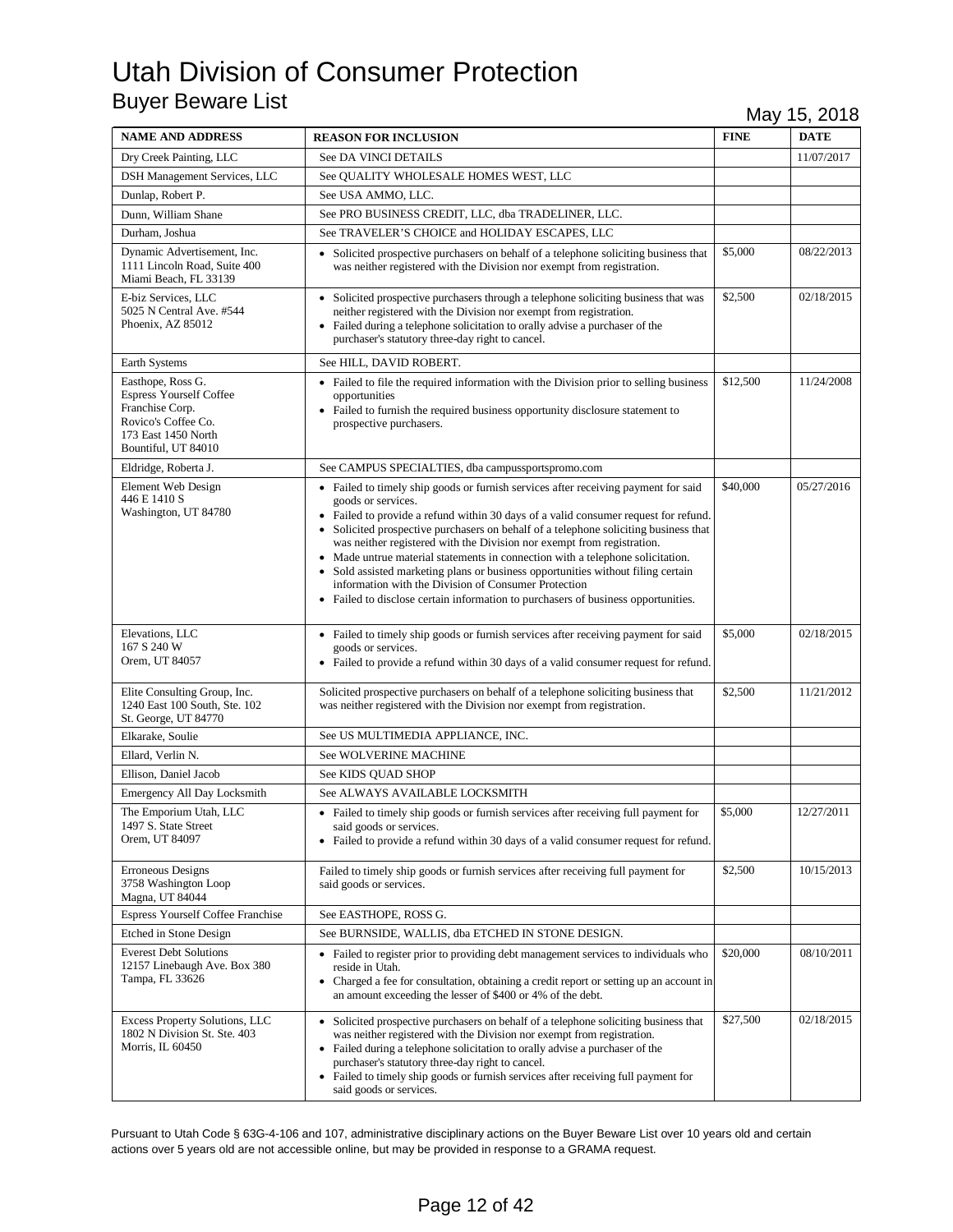| <b>NAME AND ADDRESS</b>                                                                                                                                                                                 | <b>REASON FOR INCLUSION</b>                                                                                                                                                                                                                                                                                                                                                                                                                                                                                                                                                                                                                                                                                                                                                                                                                                                            | <b>FINE</b> | <b>DATE</b> |
|---------------------------------------------------------------------------------------------------------------------------------------------------------------------------------------------------------|----------------------------------------------------------------------------------------------------------------------------------------------------------------------------------------------------------------------------------------------------------------------------------------------------------------------------------------------------------------------------------------------------------------------------------------------------------------------------------------------------------------------------------------------------------------------------------------------------------------------------------------------------------------------------------------------------------------------------------------------------------------------------------------------------------------------------------------------------------------------------------------|-------------|-------------|
| <b>Extensive Travel Solutions</b><br>9900 Spectrum Dr<br>Austin, TX 78717                                                                                                                               | Solicited prospective purchasers on behalf of a telephone soliciting business that<br>was neither registered with the Division nor exempt from registration.                                                                                                                                                                                                                                                                                                                                                                                                                                                                                                                                                                                                                                                                                                                           | \$7,500     | 10/01/2015  |
| EZ Tubbz, Inc.<br>7300 Cottonwood St., Suite 103,<br>Midvale, UT 84047                                                                                                                                  | • Failed to timely ship goods or furnish services after receiving full payment for<br>said goods or services.<br>• Failed to provide a refund within 30 days of a valid consumer request for refund.                                                                                                                                                                                                                                                                                                                                                                                                                                                                                                                                                                                                                                                                                   | \$5,000     | 03/08/2013  |
| <b>Family Real Estate Matters</b><br>P.O. Box 282<br>Salem, UT 84653                                                                                                                                    | • Failed to timely ship goods or furnish services after receiving full payment for<br>said goods or services.<br>• Wrongfully refused to give refunds for non-used, non-damaged or non-defective<br>products.                                                                                                                                                                                                                                                                                                                                                                                                                                                                                                                                                                                                                                                                          | \$5,000     | 10/2/2012   |
| <b>FAMC Precious Metals</b>                                                                                                                                                                             | See FIRST AMERICAN MONETARY, INC.                                                                                                                                                                                                                                                                                                                                                                                                                                                                                                                                                                                                                                                                                                                                                                                                                                                      |             |             |
| Fangupo, Isileli                                                                                                                                                                                        | See AAA HANDYMAN SERVICES LLC                                                                                                                                                                                                                                                                                                                                                                                                                                                                                                                                                                                                                                                                                                                                                                                                                                                          | \$5,000     | 01/09/2018  |
| Farmer, Gene E.<br>Salt Lake City, UT                                                                                                                                                                   | Failed to provide a refund within 30 days of a valid consumer request for refund.                                                                                                                                                                                                                                                                                                                                                                                                                                                                                                                                                                                                                                                                                                                                                                                                      | \$2,500     | 11/24/2008  |
| Fast Easy Help                                                                                                                                                                                          | See JORDAN T. GOFF, dba FAST EASY HELP                                                                                                                                                                                                                                                                                                                                                                                                                                                                                                                                                                                                                                                                                                                                                                                                                                                 |             |             |
| Fawcett, William                                                                                                                                                                                        | See ERRONEOUS DESIGNS                                                                                                                                                                                                                                                                                                                                                                                                                                                                                                                                                                                                                                                                                                                                                                                                                                                                  |             |             |
| Fazzio, Jeremiah                                                                                                                                                                                        | See SIMPLE PC TUTORS, LLC                                                                                                                                                                                                                                                                                                                                                                                                                                                                                                                                                                                                                                                                                                                                                                                                                                                              |             |             |
| Feller, Brooke Ann                                                                                                                                                                                      | See WORLD WIDE WEALTH, INC                                                                                                                                                                                                                                                                                                                                                                                                                                                                                                                                                                                                                                                                                                                                                                                                                                                             |             |             |
| Fieldstone Academy, dba Spirit Dance<br>Youth Academy, LLC<br>447 Meadow Cir.<br>Richfield, UT 84701                                                                                                    | • Failed to timely provide a refund to a consumer who made a valid request for<br>refund.<br>• Falsely claimed the subject of a consumer transaction to be of a particular<br>standard, quality, grade, style, or model.                                                                                                                                                                                                                                                                                                                                                                                                                                                                                                                                                                                                                                                               | \$5,000     | 02/18/2015  |
| Financial 180 Group, INC., dba<br>Financial Crisis 180<br>24762 Mendocino Ct.<br>Laguna Hill, CA 92653<br>7190 Melrose St. Unit B<br>Buena Park, CA 90621<br>11592 Aspendell Dr.<br>San Diego, CA 92131 | • Failed to timely ship goods or furnish services after receiving payment for said<br>goods or services.<br>• Solicited prospective purchasers through a telephone soliciting business that was<br>neither registered with the Division nor exempt from registration.<br>• Failed during a telephone solicitation to orally advise a purchaser of the<br>purchaser's statutory three-day right to cancel.<br>• Failed to register with the Division prior to providing debt-management services<br>in Utah.<br>• Failed to meet the prerequisites for providing debt-management services in Utah.<br>Charged a flat settlement fee exceeding 17% of the principal amount of debt<br>$\bullet$<br>included in the agreement.                                                                                                                                                            | \$37,500    | 02/18/2015  |
| Financial Advisors and Consumer<br>Services, The<br>1037 W. 10th Ave.<br>Tempe, AZ 83281                                                                                                                | • Solicited prospective purchasers on behalf of a telephone soliciting business that<br>was neither registered with the Division nor exempt from registration.<br>• Used a fictitious personal name in connection with a telephone solicitation.<br>• Made or caused to be made an untrue material statement in connection with a<br>telephone solicitation.<br>• Failed to timely ship goods or furnish services after receiving full payment for<br>said goods or services.<br>• Failed to timely provide a refund to a consumer who made a valid request for<br>refund.<br>• Failed to obtain the express authorization of a consumer for a 50% increase in the<br>charges the consumer initially agreed to pay.<br>• Falsely claimed that the subject of a consumer transaction had certain sponsorship,<br>approval, performance characteristics, accessories, uses, or benefits. | \$17,500    | 02/18/2015  |
| Firestone, Scott A.                                                                                                                                                                                     | See FRONTIER PRECISION AMMUNITION, LLC.                                                                                                                                                                                                                                                                                                                                                                                                                                                                                                                                                                                                                                                                                                                                                                                                                                                |             |             |
| <b>First American Exchange</b><br>824 S 14 <sup>th</sup> 1/2 Street<br>Nederland, TX 77627                                                                                                              | • Solicited prospective purchasers on behalf of a telephone soliciting business that<br>was neither registered with the Division nor exempt from registration.<br>• Made or caused to be made an untrue material statement in connection with a<br>telephone solicitation.<br>• Failed to provide a refund within 30 days of a valid consumer request for refund.                                                                                                                                                                                                                                                                                                                                                                                                                                                                                                                      | \$7,500     | 10/27/2015  |
| First American Monetary, Inc.<br><b>FAMC Precious Metals</b><br>2900 S. College Ave.<br>Fort Collins, CO 80525                                                                                          | • Failed to timely ship goods or furnish services after receiving full payment for<br>said goods or services.<br>• Falsely indicated that the subject of a consumer transaction had certain<br>sponsorship, approval, performance characteristics, accessories, uses, or benefits.                                                                                                                                                                                                                                                                                                                                                                                                                                                                                                                                                                                                     | \$5,000     | 08/22/2013  |
| Five Star Resorts, INC.<br>2116 Feather Sound Dr.<br>Clearwater, FL 33762                                                                                                                               | Solicited prospective purchasers on behalf of a telephone soliciting business that<br>was neither registered with the Division nor exempt from registration.                                                                                                                                                                                                                                                                                                                                                                                                                                                                                                                                                                                                                                                                                                                           | \$2,500     | 02/18/2015  |
| Flesher, Jean                                                                                                                                                                                           | See JEAN FLESHER CONSTRUCTION, dba UTAHRENOVATIONS.COM.                                                                                                                                                                                                                                                                                                                                                                                                                                                                                                                                                                                                                                                                                                                                                                                                                                |             |             |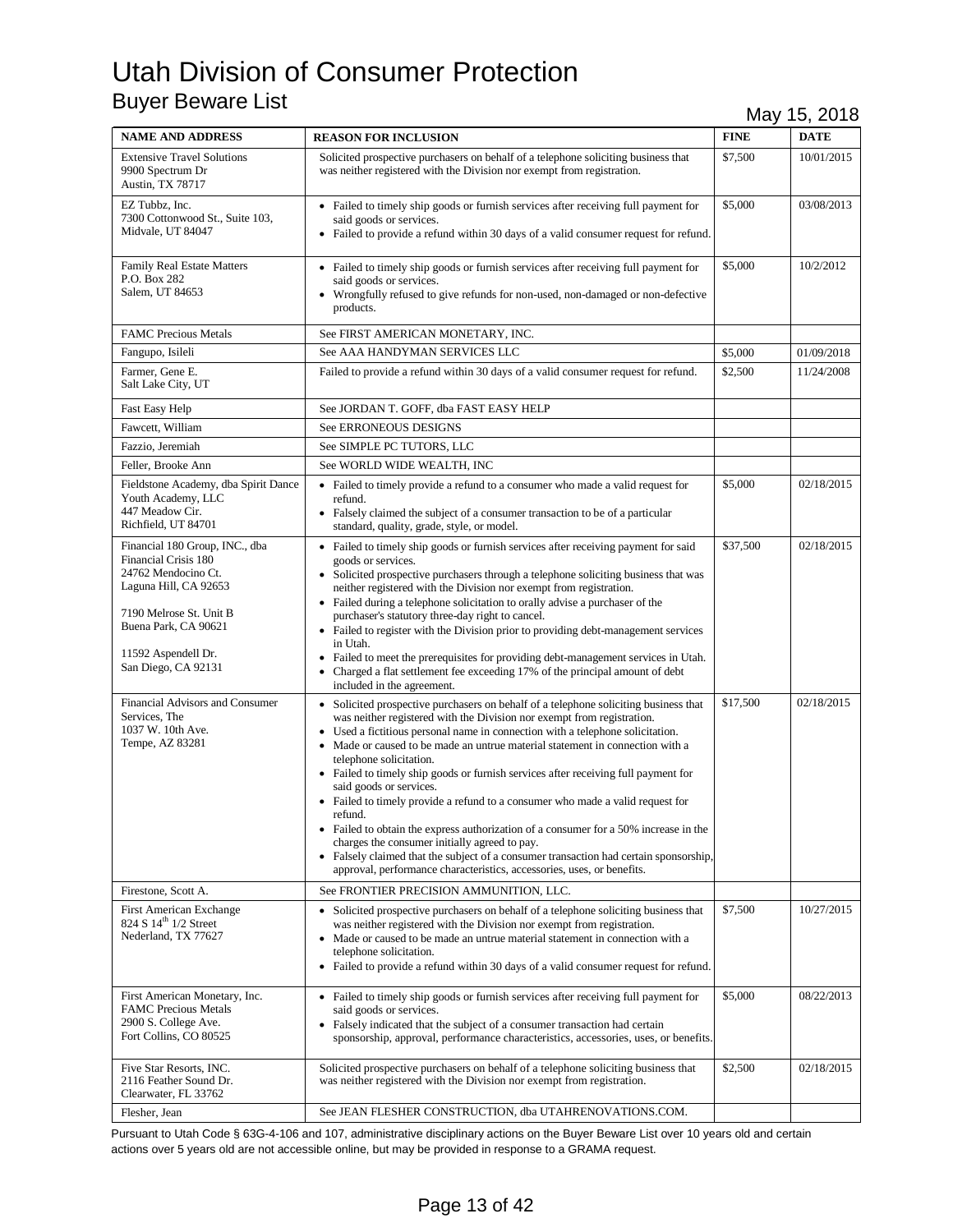| <b>NAME AND ADDRESS</b>                                                                                                        | <b>REASON FOR INCLUSION</b>                                                                                                                                                                                                                                                                                                                                                                                                                                                               | <b>FINE</b> | <b>DATE</b> |
|--------------------------------------------------------------------------------------------------------------------------------|-------------------------------------------------------------------------------------------------------------------------------------------------------------------------------------------------------------------------------------------------------------------------------------------------------------------------------------------------------------------------------------------------------------------------------------------------------------------------------------------|-------------|-------------|
| <b>Floral Keepsakes Collection</b><br>2601 South 150 East<br>Bountiful, UT 84010                                               | • Failed to timely ship goods or furnish services after receiving full payment for<br>said goods or services.<br>• Failed to provide a refund within 30 days of a valid consumer request for refund.                                                                                                                                                                                                                                                                                      | \$5,000     | 09/03/2009  |
| Ford Brothers Investments<br>P.O. Box 551<br>Sandy, UT 84091                                                                   | • Failed to timely ship goods or furnish services after receiving full payment for<br>said goods or services.<br>• Failed to provide a refund within 30 days of a valid consumer request for refund.                                                                                                                                                                                                                                                                                      | \$5,000     | 06/30/2009  |
| Ford, Thomas                                                                                                                   | See DIVINE VACATIONS, INC.                                                                                                                                                                                                                                                                                                                                                                                                                                                                |             |             |
| Forsyth, Marie Jeanette                                                                                                        | See FIELDSTONE ACADEMY, dba SPIRIT DANCE YOUTH ACADEMY, LLC.                                                                                                                                                                                                                                                                                                                                                                                                                              |             |             |
| Forsyth, Marvin Ambrose                                                                                                        | See FIELDSTONE ACADEMY, dba SPIRIT DANCE YOUTH ACADEMY, LLC.                                                                                                                                                                                                                                                                                                                                                                                                                              | \$5,000     | 02/18/2015  |
| Forethought Creation                                                                                                           | See BURNSIDE, WALLIS                                                                                                                                                                                                                                                                                                                                                                                                                                                                      |             | 03/08/2018  |
| Fortis Construction<br>$1065$ $5^{\text{th}}$ Street<br>Ogden, UT 84404                                                        | • Failed to timely ship goods or furnish services after receiving full payment for<br>said goods or services.<br>• Failed to provide a refund within 30 days of a valid consumer request for refund.<br>• Failed to obtain a consumer's express authorization for any change order, cost<br>increase, or other amendment to the parties' contract.<br>• Represented in advertisements and contracts that he was a qualified general<br>contracting company without having said licensure. | \$37,500    | 06/17/2016  |
| Four Seasons Skin Care and Massage<br>7631 South 1530 West<br>West Jordan, UT 84084                                            | Failed to timely ship goods or furnish services after receiving full payment for said<br>goods or services.                                                                                                                                                                                                                                                                                                                                                                               | \$2,500     | 10/02/2012  |
| Fox, Stephen C.                                                                                                                | See BOARDCERTIFIED, LLC                                                                                                                                                                                                                                                                                                                                                                                                                                                                   |             |             |
| Franchise Compliance, Inc.<br>487 East 520 South<br>Smithfield, UT 84335                                                       | Falsely indicated that the subject of a consumer transaction had certain sponsorship,<br>approval, performance characteristics, accessories, uses, or benefits.                                                                                                                                                                                                                                                                                                                           | \$22,500    | 12/31/2012  |
| Frantz, Jeffrey W.                                                                                                             | See TIMESHARES DIRECT, INC.                                                                                                                                                                                                                                                                                                                                                                                                                                                               |             |             |
| Freedomworkingcapital.com                                                                                                      | See BAKER, JUSTIN G.                                                                                                                                                                                                                                                                                                                                                                                                                                                                      |             |             |
| Freeman, Brandon                                                                                                               | See RETRO RENOVATIONS                                                                                                                                                                                                                                                                                                                                                                                                                                                                     |             | 10/11/2017  |
| From The Ground Up Tree<br>Preservation, LLC<br>1787 E. Fort Union Blvd. Suite 110<br>Cottonwood Heights, UT 84121             | • Failed to timely ship goods or furnish services after receiving full payment for<br>said goods or services.<br>• Failed to obtain express authorization for repairs, inspections or other services.                                                                                                                                                                                                                                                                                     | \$5,000     | 03/30/2012  |
| Frontier Precision Ammunition, LLC<br>P.O. Box 933<br>Dayton, NV 89403-0933                                                    | • Failed to timely ship goods or furnish services after receiving payment for said<br>goods or services.<br>• Failed to provide a refund within 30 days of a valid consumer request for refund.                                                                                                                                                                                                                                                                                           | \$32,500    | 02/18/2015  |
| Frontline<br>Shiloh Jackson<br>2357 South 2100 East<br>St. George, UT 84790<br>817 Songbird Lane<br>Saratoga Springs, UT 84048 | Failed to timely ship goods or furnish services after receiving payment for said goods<br>or services.                                                                                                                                                                                                                                                                                                                                                                                    | \$2,500     | 11/24/2008  |
| Fund Administrators, LLC<br>2139 North 12 <sup>th</sup> Street Unit 8<br>Grand Junction, CO 81501                              | Falsely indicated that consumer transactions involved warranties, disclaimers of<br>warranties, particular warranty terms or other rights, remedies or obligations.                                                                                                                                                                                                                                                                                                                       | \$32,500    | 03/10/2009  |
| Furniss, Shane<br>783 West 4100 South<br>Riverdale, UT 84405                                                                   | Failed to timely ship goods or furnish services after receiving payment for said goods<br>or services.                                                                                                                                                                                                                                                                                                                                                                                    | \$2,500     | 11/19/2009  |
| Futons and Beds by Dream Sleep<br>3701 Highland Drive<br>Salt Lake City, UT 84106                                              | • Failed to timely ship goods or furnish services after receiving full payment for<br>said goods or services.<br>• Wrongfully refused to give refunds for used, damaged or defective products that<br>were not clearly marked "as is" or otherwise disclaimed.<br>• Falsely indicated that the subject of a consumer transaction was new or unused.                                                                                                                                       | \$10,000    | 11/21/2012  |
| Future Trillionaire Group, LLC<br>1042 E. Ft. Union Blvd #431<br>Midvale, UT 84047                                             | • Failed to timely ship goods or furnish services after receiving full payment for<br>said goods or services.<br>• Failed to obtain a consumer's express authorization prior to performing<br>services that exceed a value of \$50.00                                                                                                                                                                                                                                                     | \$7,500.00  | 10/10/2017  |
| Galbraith, Orvin L.                                                                                                            | See SELECT SYSTEMS, INC.                                                                                                                                                                                                                                                                                                                                                                                                                                                                  |             |             |
| Gallagher, John S.                                                                                                             | See SHAMROCK LANDSCAPING, LLC                                                                                                                                                                                                                                                                                                                                                                                                                                                             |             |             |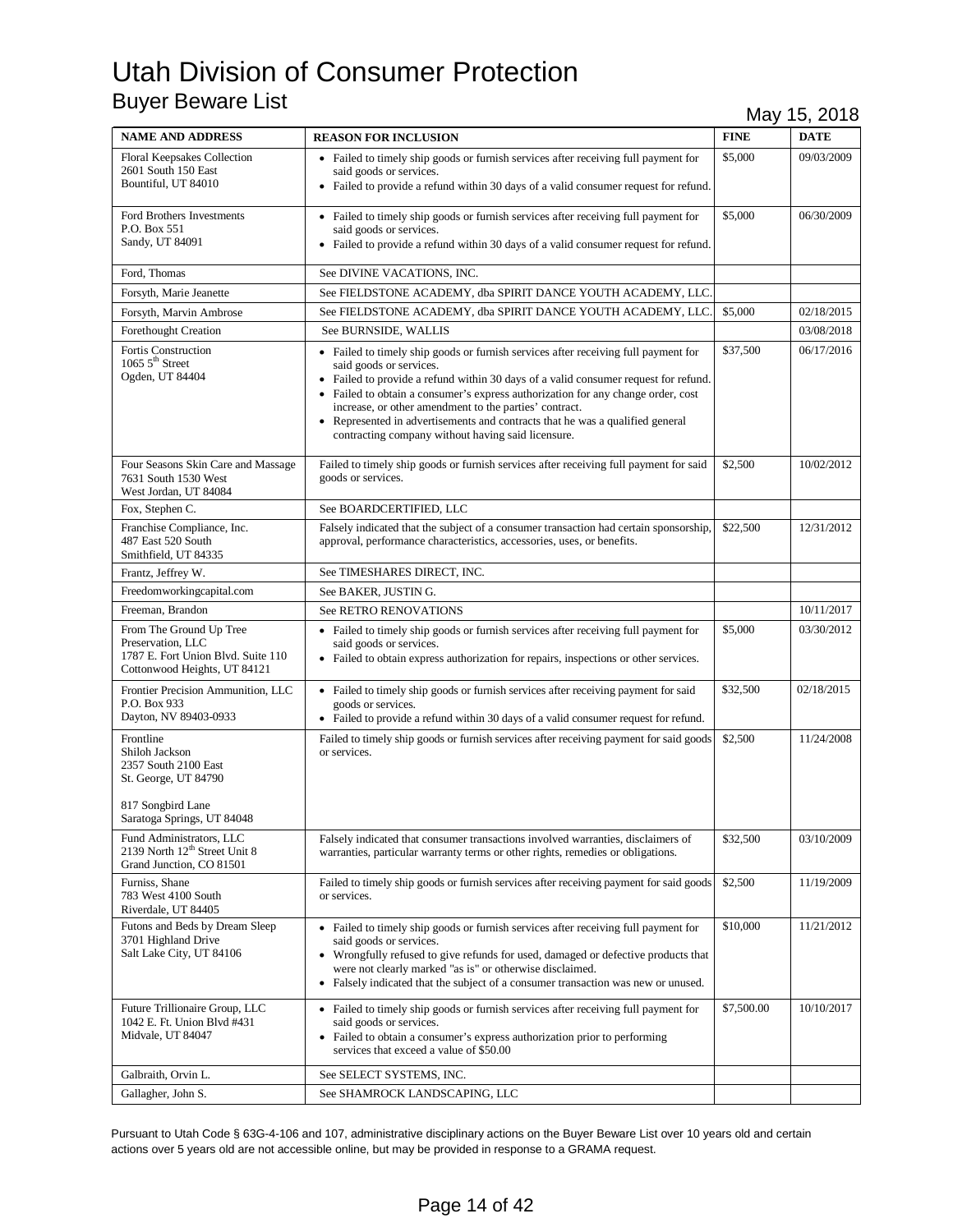| <b>NAME AND ADDRESS</b>                                                                                                               | <b>REASON FOR INCLUSION</b>                                                                                                                                                                                                                                                                                                                                                                                                                                                                                                          | <b>FINE</b> | <b>DATE</b> |
|---------------------------------------------------------------------------------------------------------------------------------------|--------------------------------------------------------------------------------------------------------------------------------------------------------------------------------------------------------------------------------------------------------------------------------------------------------------------------------------------------------------------------------------------------------------------------------------------------------------------------------------------------------------------------------------|-------------|-------------|
| Garage and Lock LLC 11702 $98^{\mathrm{TH}}$ Ave<br>Kirkland, WA 98033                                                                | • Misrepresented the geographical origin or location of their business.<br>• Failed to obtain a consumer's express authorization for any change order, cost<br>increase, or other amendment to the parties' contract.<br>Solicited prospective purchasers on behalf of a telephone soliciting business<br>that was neither registered with the Division nor exempt from registration.                                                                                                                                                | \$107,500   | 05/27/2016  |
| <b>Garage Door Services</b><br>688 W 1550 N<br>Orem, UT 84057                                                                         | • Failed to timely ship goods or furnish services after receiving payment for said<br>goods or services.<br>• Failed to provide a refund within 30 days of a valid consumer request for refund.                                                                                                                                                                                                                                                                                                                                      | \$5,000     | 01/09/2018  |
| Gardiner, Michelle C.                                                                                                                 | See A SUMMER BRIDAL                                                                                                                                                                                                                                                                                                                                                                                                                                                                                                                  |             |             |
| Gardiner, Somer L.                                                                                                                    | See A SUMMER BRIDAL                                                                                                                                                                                                                                                                                                                                                                                                                                                                                                                  |             |             |
| Gardner, Eldon Markay                                                                                                                 | See DISCOUNT TV & VCR REPAIR                                                                                                                                                                                                                                                                                                                                                                                                                                                                                                         |             |             |
| Garfias, Miguel                                                                                                                       | See MASTER QUALITY CONCRETE                                                                                                                                                                                                                                                                                                                                                                                                                                                                                                          |             | 10/10/2017  |
| Gatlin, Corey                                                                                                                         | See HOMESTEAD STEAKS, LLC                                                                                                                                                                                                                                                                                                                                                                                                                                                                                                            |             |             |
| Ginale Skin Care<br>1450 Pearce Park #5<br>Erie, PA 16502                                                                             | Charged consumers for consumer transactions that had not been previously agreed<br>to by the consumers.                                                                                                                                                                                                                                                                                                                                                                                                                              | \$5,000     | 11/21/2012  |
| Ginsberg, Adam                                                                                                                        | See ADAM GINSBERT INTERNATIONAL, INC.                                                                                                                                                                                                                                                                                                                                                                                                                                                                                                |             |             |
| Gleed, Joseph                                                                                                                         | <b>See BRUISER CROSSFIT</b>                                                                                                                                                                                                                                                                                                                                                                                                                                                                                                          |             |             |
| Global American Solutions USA LLC<br>5100 W Copans Rd<br>Ft. Lauderdale, FL 33063<br>5100 1061 NE 63rd St<br>Ft. Lauderdale, FL 33334 | • Solicited prospective purchasers on behalf of a telephone soliciting business that<br>was neither registered with the Division nor exempt from registration.<br>• Made a telephone solicitation to a Utah consumer who, at the time of the<br>solicitation, was registered on the National Do Not Call Registry.<br>• Knowingly or intentionally misrepresented the geographical origin or location of<br>the supplier's business                                                                                                  | \$40,000    | 12/16/2016  |
| Global Response Technologies                                                                                                          | See WORLD PREMIER MARKETING, LLC                                                                                                                                                                                                                                                                                                                                                                                                                                                                                                     |             |             |
| Global Wide Data                                                                                                                      | See BENTLEY, COLIN dba GLOBAL WIDE DATA                                                                                                                                                                                                                                                                                                                                                                                                                                                                                              |             |             |
| Goff, Jordan T., dba Fast Easy Help<br>7287 S. Rusty Dr.<br>Midvale, UT 84047                                                         | • Solicited prospective purchasers on behalf of a telephone soliciting business that<br>was neither registered with the Division nor exempt from registration.<br>• Failed to timely ship goods or furnish services after receiving full payment for<br>said goods or services.                                                                                                                                                                                                                                                      | \$5,000     | 03/30/2015  |
| Gomez, Adam Rocha                                                                                                                     | See J & G AUTO REPAIR AND DETAILING                                                                                                                                                                                                                                                                                                                                                                                                                                                                                                  |             |             |
| Gongora, Luis<br>1015 Hislop Drive<br>Ogden, UT 84404                                                                                 | • Failed to timely ship goods or furnish services after receiving full payment for<br>said goods or services.<br>• Failed to obtain express authorization for repairs, inspections or other services.                                                                                                                                                                                                                                                                                                                                | \$5,000     | 06/30/2009  |
| Google Money Tree, LLC<br>837 East 9400 South, Suite 233<br>Draper, UT 84020                                                          | • Solicited prospective purchasers on behalf of a telephone soliciting business that<br>was neither registered with the Division nor exempt from registration.<br>• Failed to timely ship goods or furnish services after receiving full payment for<br>said goods or services.<br>• Charged consumers for consumer transactions not been previously agreed to by<br>consumers.<br>Falsely indicated that a specific price advantage existed.<br>• Failed to provide a refund within 30 days of a valid consumer request for refund. | \$35,000    | 11/19/2009  |
| Google Pro<br>5940 S. Rainbow Blvd.<br>Las Vegas, NV 89118                                                                            | • Failed to timely ship goods or furnish services after receiving full payment for<br>said goods or services.<br>• Charged consumers for consumer transactions not been previously agreed to by<br>consumers.<br>• Wrongfully refused to give refunds for non-used, non-damaged or non-defective<br>products.                                                                                                                                                                                                                        | \$7,500     | 11/19/2009  |
| Google Treasure Chest, LLC<br>837 East 9400 South, Suite 233<br>Draper, UT 84020                                                      | • Failed to timely ship goods or furnish services after receiving full payment for<br>said goods or services.<br>• Charged consumers for consumer transactions not been previously agreed to by<br>consumers.<br>• Falsely indicated that a specific price advantage existed.<br>Failed to provide a refund within 30 days of a valid consumer request for refund.<br>$\bullet$<br>• Sent goods or provided services to consumers pursuant to negative option plans.                                                                 | \$12,500    | 11/19/2009  |
| Gordon, Jerry Jace                                                                                                                    | See J & B ENTERPRISES, INC., J & B REMODELLING LLC                                                                                                                                                                                                                                                                                                                                                                                                                                                                                   |             |             |
| Goudy, Arden Liotta                                                                                                                   | See BLACKSHIRE EQUESTRIAN CENTRE                                                                                                                                                                                                                                                                                                                                                                                                                                                                                                     |             |             |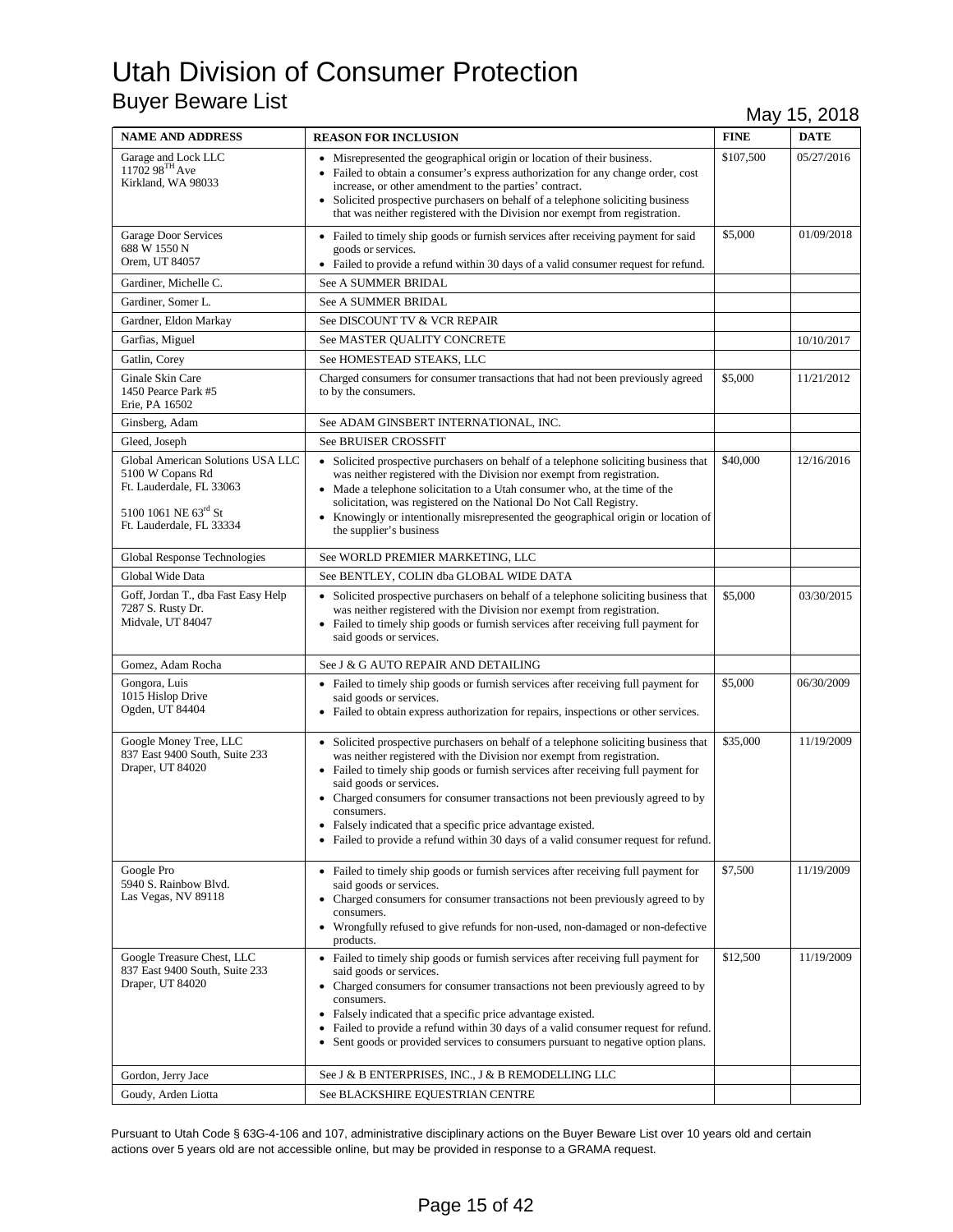| <b>NAME AND ADDRESS</b>                                                                                                   | <b>REASON FOR INCLUSION</b>                                                                                                                                                                                                                                                                                                                                                                                                                                                                                                                                                                                                                                                                                                                                       | <b>FINE</b> | <b>DATE</b> |
|---------------------------------------------------------------------------------------------------------------------------|-------------------------------------------------------------------------------------------------------------------------------------------------------------------------------------------------------------------------------------------------------------------------------------------------------------------------------------------------------------------------------------------------------------------------------------------------------------------------------------------------------------------------------------------------------------------------------------------------------------------------------------------------------------------------------------------------------------------------------------------------------------------|-------------|-------------|
| Grand Entrance, Inc.<br>9127 South 255 West<br>Sandy, UT 84070                                                            | • Failed to timely ship goods or furnish services after receiving full payment for<br>said goods or services.<br>• Failed to provide a refund within 30 days of a valid consumer request for refund.                                                                                                                                                                                                                                                                                                                                                                                                                                                                                                                                                              | \$25,000    | 05/25/2012  |
| <b>Grant Associates</b>                                                                                                   | See MY GRANT TEAM UTAH                                                                                                                                                                                                                                                                                                                                                                                                                                                                                                                                                                                                                                                                                                                                            |             | 10/10/2017  |
| <b>Grant Central USA</b><br>281 E. Colorado Blvd Unit 701<br>Pasadena, CA 91102-7035                                      | Operated or authorized the operation of a facsimile machine to send an<br>advertisement without having the prior consent of or an established business<br>relationship with the person who received the facsimile.                                                                                                                                                                                                                                                                                                                                                                                                                                                                                                                                                | \$5,000     | 09/18/2015  |
| Green Feet Lawn and Land                                                                                                  | See PURVIS, JASON.                                                                                                                                                                                                                                                                                                                                                                                                                                                                                                                                                                                                                                                                                                                                                |             |             |
| Greenfeet Landscaping<br>2473 North 3425 West<br>Plain City, UT 84404                                                     | Failed to timely ship goods or furnish services after receiving full payment for<br>said goods or services.                                                                                                                                                                                                                                                                                                                                                                                                                                                                                                                                                                                                                                                       | \$2,500     | 11/21/2012  |
| Groves, Christopher                                                                                                       | See MARKETBACKBOARD LLC                                                                                                                                                                                                                                                                                                                                                                                                                                                                                                                                                                                                                                                                                                                                           |             | 03/02/2017  |
| Groves, Xiomara Vargas                                                                                                    | See MARKETBACKBOARD LLC                                                                                                                                                                                                                                                                                                                                                                                                                                                                                                                                                                                                                                                                                                                                           |             | 03/02/2017  |
| Grow Rich Properties, LLC<br>1175 East 100 North #203<br>Payson, UT 84651                                                 | • Failed to timely ship goods or furnish services after receiving full payment for<br>said goods or services.<br>• Falsely indicated that the supplier had certain sponsorship, approval, or<br>affiliation.<br>• Falsely indicated that the subject of a consumer transaction was of a particular<br>standard, quality, grade, style or model.                                                                                                                                                                                                                                                                                                                                                                                                                   | \$7,500     | 11/28/2011  |
| Guadarrama Auto Repair, INC.<br>15 N 900 W<br>Salt Lake City, UT 84116                                                    | • Failed to timely ship goods or furnish services after receiving payment for said<br>goods or services.<br>• Failed to obtain a consumer's express authorization for repairs, inspections, or<br>other services.<br>• Failed to provide a refund within 30 days of a valid consumer request for refund.                                                                                                                                                                                                                                                                                                                                                                                                                                                          | \$7,500     | 12/29/2014  |
| Guadarrama, Leonardo Pastor<br>Popoca                                                                                     | See GUADARRAMA AUTO REPAIR, INC.                                                                                                                                                                                                                                                                                                                                                                                                                                                                                                                                                                                                                                                                                                                                  |             | 12/29/2014  |
| Gurney's Deck<br>Gurney, David Kent<br>695 North 350 West<br>Kaysville, UT 84037                                          | • Failed to honor a warranty or particular warranty terms.<br>• Failed to provide a refund within 30 days of a valid consumer request for refund.                                                                                                                                                                                                                                                                                                                                                                                                                                                                                                                                                                                                                 | \$5,000     | 06/30/2009  |
| Gylys, Benediktas, dba<br>certifiedraspberryketones.com<br>Bitinininku 2-17<br>Vilniaus 08310<br>Lithuania                | Misrepresented the geographical origin or location of the supplier's business.                                                                                                                                                                                                                                                                                                                                                                                                                                                                                                                                                                                                                                                                                    | \$2,500     | 09/01/2015  |
| Haberkorn, Todd Ryan                                                                                                      | See DELTA GARAGE DOOR, LLC.                                                                                                                                                                                                                                                                                                                                                                                                                                                                                                                                                                                                                                                                                                                                       |             |             |
| Halladay, Colton<br>410 W. 1010 N.<br>Orem, UT 84057                                                                      | Acting as an agent for VISION SECURITY, LLC, falsely indicated that the<br>subject of a consumer transaction was of a particular standard, quality, grade, style<br>or model.                                                                                                                                                                                                                                                                                                                                                                                                                                                                                                                                                                                     | \$2,500     | 06/30/2015  |
| Hammon, Seth Bradley                                                                                                      | See ROCK LOGIC 4x4                                                                                                                                                                                                                                                                                                                                                                                                                                                                                                                                                                                                                                                                                                                                                |             |             |
| Harley School of Law<br>PO Box 687 #17793<br>Salt Lake City UT 84110<br>412 N Main Street<br>Ste 100<br>Buffalo, WY 82834 | • Purported to offer a Juris Doctorate and PhD degree for sale from Utah but failed<br>to meet the established standards and criteria of the Utah Postsecondary<br>Proprietary School Act.<br>• Issued a fraudulent educational credential which falsely represented the recipient<br>had undertaken and earned a scholastic achievement, when no such achievement<br>had in fact been earned.<br>• Indicated that the subject of a consumer transaction had sponsorship, approval,<br>performance charachteristics, accessories, uses, or benefits that it did not have.<br>Intentionally misrepresented that the supplier had the particular license, bond,<br>$\bullet$<br>insurance, qualification, or expertise that is related to the work to be performed. | \$10,000    | 07/21/2016  |
| Haro, Jose C.                                                                                                             | See GUADARRAMA AUTO REPAIR, INC.                                                                                                                                                                                                                                                                                                                                                                                                                                                                                                                                                                                                                                                                                                                                  |             | 12/29/2014  |
| Harris, Brett<br>912 W. Spur Dr.<br>Phoenix, AZ 85085-6381                                                                | Acting as an agent for VISION SECURITY, LLC, trained direct salespersons to:<br>• falsely indicate that the supplier had certain sponsorship, approval, or affiliation;<br>• falsely indicate that the subject of a consumer transaction was of a particular<br>standard, quality, grade, style, or model;<br>• falsely indicate that a consumer transaction included a specific price advantage.                                                                                                                                                                                                                                                                                                                                                                 | \$440,000   | 06/30/2015  |
| Hawaii Bound Luxury Travel                                                                                                | See HOSPITALITY SERVICES GROUP, INC.                                                                                                                                                                                                                                                                                                                                                                                                                                                                                                                                                                                                                                                                                                                              |             |             |
| Hanes Window Wizards LLC<br>819 W 600 S<br>Salt Lake City, UT 84104                                                       | Failed to timely ship goods or furnish services after receiving payment for said<br>goods.                                                                                                                                                                                                                                                                                                                                                                                                                                                                                                                                                                                                                                                                        | \$2,500     | 12/08/2015  |
| Headlee, Gary                                                                                                             | See motherboardrepair.com                                                                                                                                                                                                                                                                                                                                                                                                                                                                                                                                                                                                                                                                                                                                         |             |             |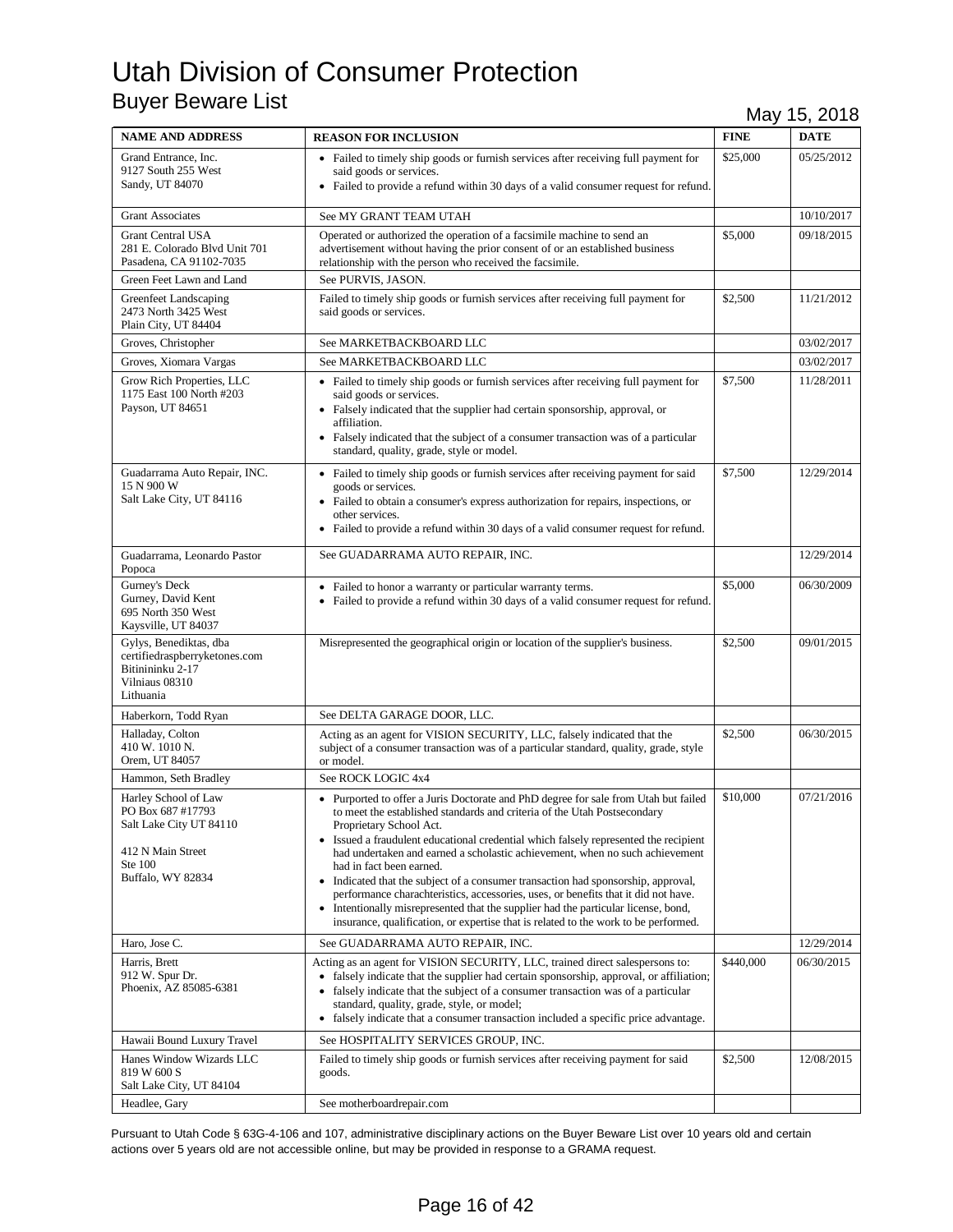| <b>NAME AND ADDRESS</b>                                                                                            | <b>REASON FOR INCLUSION</b>                                                                                                                                                                                                                                                                                                                                                                                                                                                                                                                                                             | <b>FINE</b> | <b>DATE</b> |
|--------------------------------------------------------------------------------------------------------------------|-----------------------------------------------------------------------------------------------------------------------------------------------------------------------------------------------------------------------------------------------------------------------------------------------------------------------------------------------------------------------------------------------------------------------------------------------------------------------------------------------------------------------------------------------------------------------------------------|-------------|-------------|
| Heal the World Foundation<br>44489 Town Center Way<br>Suite $D$ #425<br>Palm Desert CA, 92260                      | • Solicited charitable contributions without being registered with the Division or<br>exempt from registration.<br>• Knowingly or intentionally falsely represented that funds or property conveyed<br>in response to a charitable solicitation were to be donated or used for a particular<br>purpose.                                                                                                                                                                                                                                                                                 | \$3,000     | 03/03/2017  |
| 1552 N 1830 W<br>Provo UT 84604                                                                                    |                                                                                                                                                                                                                                                                                                                                                                                                                                                                                                                                                                                         |             |             |
| Heaps, Richerd Alen                                                                                                | See ALTERNATIVE SOLUTIONS LANDSCAPING AND PROPERTY<br><b>MAINTENANCE</b>                                                                                                                                                                                                                                                                                                                                                                                                                                                                                                                |             |             |
| Heileson, Joshua<br>1170 N 2918 W<br>Provo, UT 84601                                                               | Failed to provide a refund within 30 days of a valid consumer request for refund.                                                                                                                                                                                                                                                                                                                                                                                                                                                                                                       | \$2,500     | 11/24/2017  |
| Henry, Loic                                                                                                        | See HARLEY SCHOOL OF LAW                                                                                                                                                                                                                                                                                                                                                                                                                                                                                                                                                                |             | 07/21/2016  |
| Henning, Scot, dba Stoneridge<br>Landscape & Design<br>331 N 400 W Unit B<br>St. George, UT 84770                  | • Failed to timely ship goods or furnish services after receiving payment for said<br>goods or services.<br>• Failed to provide a refund within 30 days of a valid consumer request for refund.                                                                                                                                                                                                                                                                                                                                                                                         | \$5,000     | 02/18/2015  |
| Heriberto, Horna aka Heriberto, Raul<br>Horna-Diaz<br>4538 Carnegietech<br>Salt Lake City, UT 84120                | Failed to obtain express authorization for repairs, inspections or other services.                                                                                                                                                                                                                                                                                                                                                                                                                                                                                                      | \$2,500     | 09/03/2009  |
| Hernandez, Abel                                                                                                    | See A & S COLLISION REPAIR CENTER                                                                                                                                                                                                                                                                                                                                                                                                                                                                                                                                                       |             |             |
| Herrimanlocksmith.com                                                                                              | See GARAGE & LOCK LLC                                                                                                                                                                                                                                                                                                                                                                                                                                                                                                                                                                   |             |             |
| Higginson, Bracken                                                                                                 | See ALTIS MARKETING GROUP                                                                                                                                                                                                                                                                                                                                                                                                                                                                                                                                                               |             |             |
| <b>High Country Cabinet</b><br>109 Crestview Drive<br>Park City, UT 84060                                          | Failed to timely ship goods or furnish services after receiving payment for said<br>goods or services.                                                                                                                                                                                                                                                                                                                                                                                                                                                                                  | \$2,500     | 07/11/2008  |
| Higley, Justin Mark                                                                                                | See MARK HIGLEY CONSTRUCTION, LC; TITAN GROUP REAL ESTATE,<br>LLC.                                                                                                                                                                                                                                                                                                                                                                                                                                                                                                                      |             |             |
| Hill, Cameron Tate                                                                                                 | See GARAGE DOOR SERVICES                                                                                                                                                                                                                                                                                                                                                                                                                                                                                                                                                                | \$5,000     | 01/09/2018  |
| Hill, Christopher M.                                                                                               | See CHRISCRETE, LLC.                                                                                                                                                                                                                                                                                                                                                                                                                                                                                                                                                                    |             |             |
| Hill, David Robert, dba Earth<br>Systems<br>8931 S Mingo Park Dr.<br>Sandy, UT 84070                               | • Falsely claimed the subject of a consumer transaction to be of a particular<br>standard, quality, grade, style, or model.<br>• Failed to obtain a consumer's express authorization for performance of services<br>valued at more than \$50.                                                                                                                                                                                                                                                                                                                                           | \$5,000     | 02/18/2015  |
| Hofferbert, John Eric                                                                                              | See FIVE STAR RESORTS, INC.                                                                                                                                                                                                                                                                                                                                                                                                                                                                                                                                                             |             |             |
| Holiday Escapes LLC<br>850 New Burton Rd Ste 201<br>Dover, DE 19904                                                | • Falsely indicated that the subject of a consumer transaction had certain<br>sponsorship, approval, performance characteristics, accessories, uses, or benefits.<br>• Failed to timely ship goods or furnish services after receiving full payment for<br>said goods or services<br>• Solicited prospective purchasers on behalf of a telephone soliciting business that<br>was neither registered with the Division nor exempt from registration.<br>• Failed during a telephone solicitation to orally advise a purchaser of the<br>purchaser's statutory three-day right to cancel. | \$10,000    | 10/06/2017  |
| <b>Hollywood Auto</b><br>4968 Saguaro Drive<br>West Jordan 84081                                                   | • Failed to timely ship goods or furnish services after receiving full payment for<br>said goods or services.<br>• Failed to provide a refund within 30 days of a valid consumer request for refund.<br>• Indicated that a consumer transaction involved a warranty or other right,<br>remedies, or obligations, when in fact it did not.                                                                                                                                                                                                                                               | \$5,000     | 06/03/2016  |
| Home Improvement Team                                                                                              | See ABUNDANT, INC, dba HOME IMPROVEMENT TEAM                                                                                                                                                                                                                                                                                                                                                                                                                                                                                                                                            |             |             |
| Homestead Steaks, LLC<br>1425 Matthew Circle<br>Webb City, MO 64870                                                | • Falsely indicated that the subject of a consumer transaction was of a particular<br>standard, quality, grade, style or model.<br>• Misrepresented the geographical origin or location of the business.                                                                                                                                                                                                                                                                                                                                                                                | \$10,000    | 12/16/2013  |
| Hospitality Services Group, Inc.<br>187 N. 100 W.<br>St. George, UT 84770<br>P.O. Box 2106<br>St. George, UT 84771 | • Solicited prospective purchasers on behalf of a telephone soliciting business that<br>was neither registered with the Division nor exempt from registration.<br>• Failed to timely ship goods or furnish services after receiving full payment for<br>said goods or services.                                                                                                                                                                                                                                                                                                         | \$10,000    | 01/05/2015  |
| Howard, Devon S.                                                                                                   | See QUALITY WHOLESALE HOMES WEST, LLC                                                                                                                                                                                                                                                                                                                                                                                                                                                                                                                                                   |             |             |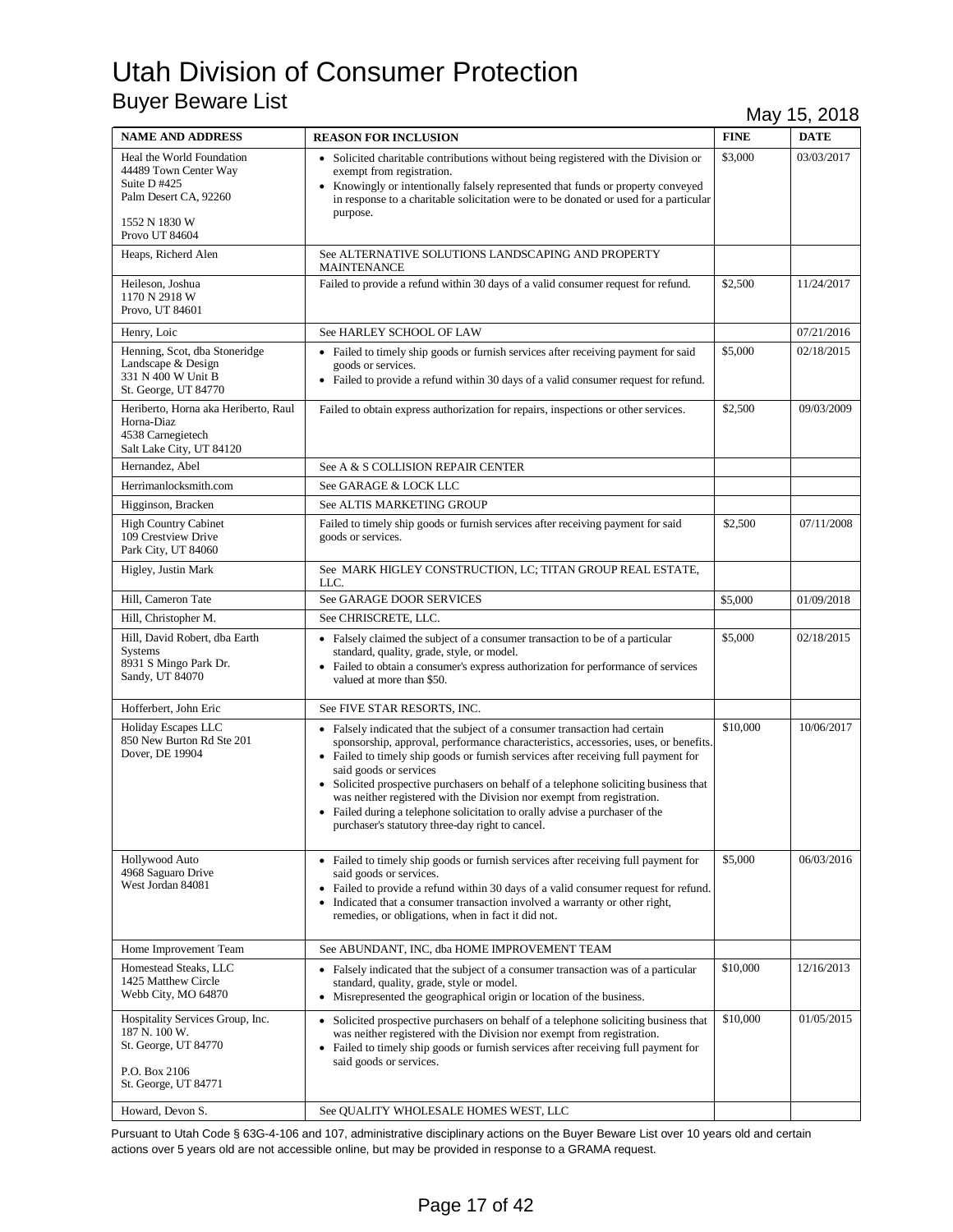| <b>NAME AND ADDRESS</b>                                                                                                 | <b>REASON FOR INCLUSION</b>                                                                                                                                                                                                                                                                                                                                                                                                                                                                                | <b>FINE</b> | <b>DATE</b> |
|-------------------------------------------------------------------------------------------------------------------------|------------------------------------------------------------------------------------------------------------------------------------------------------------------------------------------------------------------------------------------------------------------------------------------------------------------------------------------------------------------------------------------------------------------------------------------------------------------------------------------------------------|-------------|-------------|
| Howe, Paul Robert, dba JP's Handy<br>Man and PR Handyman Services<br>270 N. Center Street #1<br>American Fork, UT 84003 | • Failed to timely ship goods or furnish services after receiving full payment for<br>said goods or services.<br>Failed to provide a refund within 30 days of a valid consumer request for refund.<br>• Falsely indicated that the supplier had certain sponsorship, approval, or<br>affiliation.                                                                                                                                                                                                          | \$12,500    | 11/19/2009  |
| Huey, David                                                                                                             | See ELEVATIONS, LLC.                                                                                                                                                                                                                                                                                                                                                                                                                                                                                       |             |             |
| Hurlbert, Monica, dba Concrete Guys<br>2182 W 5600 S Apt. 13W<br>Roy, UT 84067-2121                                     | • Failed to timely ship goods or furnish services after receiving payment for said<br>goods or services.<br>• Failed to provide a refund within 30 days of a valid consumer request for refund.                                                                                                                                                                                                                                                                                                            | \$5,000     | 02/18/2015  |
| Hurlbert, Monica, dba Concrete Guys<br>2182 W 5600 S Apt. 13W<br>Roy, UT 84067-2121                                     | • Failed to timely ship goods or furnish services after receiving full payment for<br>said goods or services.<br>• Failed to provide a refund within 30 days of a valid consumer request for refund.                                                                                                                                                                                                                                                                                                       | \$5,000     | 06/30/2015  |
| Hurley-Schweitzer, Alvalencia                                                                                           | See MEAN STEAM CARPET CLEAN                                                                                                                                                                                                                                                                                                                                                                                                                                                                                |             |             |
| Imperial Law Group, The<br>7172 Regional St<br>Ste 219<br>Dublin, CA                                                    | Failure to comply with an order issued by the Division, including a default order.                                                                                                                                                                                                                                                                                                                                                                                                                         | \$18,000    | 03/08/2018  |
| Infiniti Construction Corp.                                                                                             | See RICKS CONTRACTING, INC.; TY M. RICKS                                                                                                                                                                                                                                                                                                                                                                                                                                                                   |             |             |
| Innovation Group of South Florida<br>Inc.<br>201 Harbor City Pkwy<br>Apt D232<br>Indian Harbor Beach, FL 32937          | • Knowingly or intentionally misrepresented the geographical origin or location of<br>the business.<br>• Solicited prospective purchasers on behalf of a telephone soliciting business<br>neither registered with the Division nor exempt from registration.<br>• Made or caused to be made an unsolicited telephone call to a Utah consumer<br>registered with the National Do-Not-Call Registry.                                                                                                         | 7,500       | 12/14/2015  |
| Innovative Vacation Consulting, LLC<br>6132 W Sahara Ave.<br>Las Vegas, NV 89146                                        | • Solicited prospective purchasers on behalf of a telephone soliciting business that<br>was neither registered with the Division nor exempt from registration.<br>• Failed during a telephone solicitation to orally advise a purchaser of the<br>purchaser's statutory three-day right to cancel.<br>• Failed to timely ship goods or furnish services after receiving full payment for<br>said goods or services.<br>• Failed to provide a refund within 30 days of a valid consumer request for refund. | \$27,500    | 02/18/2015  |
| Intermountain Remodeling, Inc.<br>P.O. Box 57768<br>Salt Lake City, UT 84157                                            | • Failed to timely ship goods or furnish services after receiving full payment for<br>said goods or services.<br>• Failed to provide a refund within 30 days of a valid consumer request for refund.<br>Falsely indicated that the subject of a consumer transaction had certain<br>sponsorship, approval, performance characteristics, accessories, uses, or benefits.                                                                                                                                    | \$22,500    | 11/10/2010  |
| Intermountain Spas, INC.<br>Corporation Service Company<br>2180 S 1300 E Ste. 650<br>Salt Lake City, UT 84106           | • Failed to timely ship goods or furnish services after receiving payment for said<br>goods or services.<br>• Indicated that the subject of a consumer transaction was new, or unused, when<br>such was not the case.<br>• Failed to provide a refund within 30 days of a valid consumer request for refund.                                                                                                                                                                                               | \$12,500    | 02/18/2015  |
| Internet Initiative and Internet Income<br>Initiative, LLC                                                              | See GOOGLE MONEY TREE, LLC.                                                                                                                                                                                                                                                                                                                                                                                                                                                                                |             |             |
| <b>Internet Marketing Specialists</b><br>417 W. Arden Ave., Suite 209<br>Glendale, CA 91203                             | • Falsely indicated that the subject of a consumer transaction had certain<br>sponsorship, approval, performance characteristics, accessories, uses, or benefits.<br>• Failed to file the required information with the Division prior to selling business<br>opportunities.<br>• Failed to furnish the required business opportunity disclosure statement to<br>prospective purchasers.                                                                                                                   | \$5,000     | 11/28/2011  |
| Internet Sales Academy, LLC<br>4539 Abinadi Road<br>Salt Lake City, UT 84124                                            | Solicited prospective purchasers on behalf of a telephone soliciting business that<br>$\bullet$<br>was neither registered with the Division nor exempt from registration.<br>• Failed during a telephone solicitation to orally advise purchasers of their right to<br>cancel.<br>• Failed to refund amounts due to purchasers who exercised the right to cancel a<br>telephone solicitation.                                                                                                              | \$7,500     | 10/02/2012  |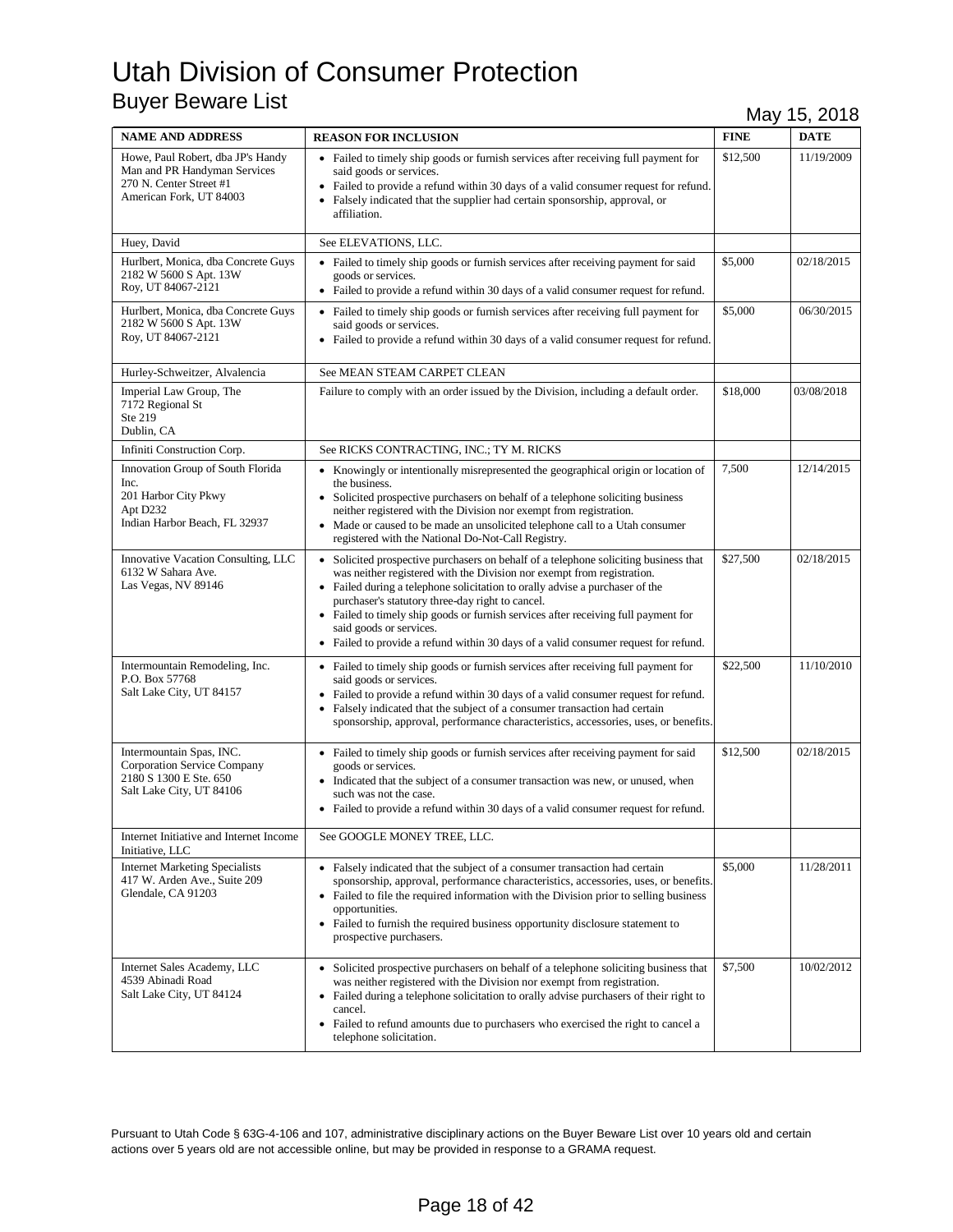| <b>NAME AND ADDRESS</b>                                                                                                            | <b>REASON FOR INCLUSION</b>                                                                                                                                                                                                                                                                                                                                                                                   | <b>FINE</b> | <b>DATE</b> |
|------------------------------------------------------------------------------------------------------------------------------------|---------------------------------------------------------------------------------------------------------------------------------------------------------------------------------------------------------------------------------------------------------------------------------------------------------------------------------------------------------------------------------------------------------------|-------------|-------------|
| <b>Interval Vacation Promotions</b><br>18950 N Dale Mabry Hwy<br>Lutz, FL 33548<br>4535 S 2300 E Ste B<br>Salt Lake City, UT 84117 | Solicited prospective purchasers on behalf of a telephone soliciting business that<br>was neither registered with the Division nor exempt from registration.                                                                                                                                                                                                                                                  | \$5,000     | 10/11/2017  |
| Ipro Mobile Repair                                                                                                                 | See MILLAR ENTERPRISES LLC                                                                                                                                                                                                                                                                                                                                                                                    |             | 11/24/2017  |
| Ipson, Conley Jay                                                                                                                  | SEE READY SET MOW! LLC                                                                                                                                                                                                                                                                                                                                                                                        |             |             |
| iRenew<br>500 Bic Drive Ground Floor,<br>Building 4<br>Milford, CT 06461                                                           | Failed to provide a refund within 30 days of a valid consumer request for refund.                                                                                                                                                                                                                                                                                                                             | \$2,500     | 01/20/2011  |
| Iron Flower, Inc.<br>4853 S. Center Street<br>Murray, UT 84107                                                                     | Failed to comply with the Utah Health Spa Services Protection Act upon cessation<br>of operations.                                                                                                                                                                                                                                                                                                            | \$15,000    | 9/03/2009   |
| iTouch Technologie                                                                                                                 | See US MULTIMEDIA APPLIANCE, INC.                                                                                                                                                                                                                                                                                                                                                                             |             |             |
| IV Promotions, LLC                                                                                                                 | See INTERVAL VACATION PROMOTIONS                                                                                                                                                                                                                                                                                                                                                                              |             | 10/11/2017  |
| <b>IVS Home Remodeling</b><br>Specialist, Inc.<br>2840 Snowdon Park Drive<br>West Valley City, UT 84119                            | • Failed to timely ship goods or furnish services after receiving payment for said<br>goods or services.<br>• Failed to provide a refund within 30 days of a valid consumer request for refund.                                                                                                                                                                                                               | \$5,000     | 08/22/2013  |
| J & B Enterprises, Inc.<br>175 E. Centennial Cove<br>Lehi, UT 84043                                                                | • Failed to timely ship goods or furnish services after receiving full payment for<br>said goods or services.<br>• Failed to provide a refund within 30 days of a valid consumer request for refund.                                                                                                                                                                                                          | \$5,000     | 06/21/2010  |
| J & B Remodeling, LLC<br>175 E. Centennial Cove<br>Lehi, UT 84047                                                                  | • Failed to timely ship goods or furnish services after receiving full payment for<br>said goods or services.<br>• Failed to provide a refund within 30 days of a valid consumer request for refund.                                                                                                                                                                                                          | \$5,000     | 04/05/2016  |
| J & G Auto Repair & Detailing<br>178 West 2700 South<br>Salt Lake City, UT 84115                                                   | Failed to timely ship goods or furnish services after receiving full payment for said<br>goods or services.                                                                                                                                                                                                                                                                                                   | \$2,500     | 11/28/2011  |
| J&K Specialized Tree Care                                                                                                          | See PETERSON, KEN, dba J&K SPECIALIZED TREE CARE                                                                                                                                                                                                                                                                                                                                                              |             |             |
| Jackson, Gary Ray                                                                                                                  | See SUPER SHEDS                                                                                                                                                                                                                                                                                                                                                                                               |             |             |
| Jackson, Shiloh                                                                                                                    | See FRONTLINE; UTAH'S BEST CONCRETE                                                                                                                                                                                                                                                                                                                                                                           |             |             |
| Jaimes, Jose                                                                                                                       | See AUTO MANIACS LLC                                                                                                                                                                                                                                                                                                                                                                                          |             | 11/14/2017  |
| JC Design<br>2966 Acorn Lane<br>Sandy, UT 84093                                                                                    | • Failed to timely ship goods or furnish services after receiving full payment for<br>said goods or services.<br>• Failed to provide a refund within 30 days of a valid consumer request for refund.<br>• Charged consumers for consumer transactions not been previously agreed to by<br>consumers.<br>• Accepted a deposit without providing a dated receipt setting forth the terms of<br>the transaction. | \$17,500    | 01/30/2012  |
| Jean Flesher Construction, dba<br>utahrenovations.com<br>P.O. Box 17412<br>Holladay, UT 84117                                      | • Falsely indicated a sponsorship, approval, or affiliation.<br>• Failed to timely ship goods or furnish services after receiving payment for said<br>goods or services.<br>• Failed to provide a refund within 30 days of a valid consumer request for refund.                                                                                                                                               | \$7,500     | 02/18/2015  |
| Jensen, Brad, dba Spread Trade<br><b>Systems</b>                                                                                   | See KAIZEN MARKETING GROUP, LLC.                                                                                                                                                                                                                                                                                                                                                                              |             |             |
| Jensen, Christopher                                                                                                                | See CHIRS JENSEN LANDSCAPING LLC                                                                                                                                                                                                                                                                                                                                                                              |             | 09/14/2016  |
| Jensen, Kelly R.                                                                                                                   | See SHORT SALE MAGIC.                                                                                                                                                                                                                                                                                                                                                                                         |             |             |
| Jensen, Ryan Scott                                                                                                                 | See ACCOMPLISH LEARNING GROUP; BLACK BOX FIRM; LEVEL 11<br>MENTORING, LLC.                                                                                                                                                                                                                                                                                                                                    |             |             |
| Joe's Appliance Service<br>364 West 700 South<br>Provo, UT 84601                                                                   | • Wrongfully refused to give refunds for used, damaged or defective products not<br>clearly marked "as is" or otherwise clearly disclaimed.<br>• Failed to honor a warranty or particular warranty terms.                                                                                                                                                                                                     | \$5,000     | 06/17/2010  |
| Johnson, Buddy                                                                                                                     | See \$IMPLE \$YSTEM\$ \$TIMULU\$                                                                                                                                                                                                                                                                                                                                                                              |             |             |
| Johnson, Cameron                                                                                                                   | See FAMILY REAL ESTATE MATTERS, LLC                                                                                                                                                                                                                                                                                                                                                                           |             |             |
| Johnson, Joseph                                                                                                                    | See REAL ESTATE INVESTOR EDUCATION, LLC dba WEALTHROCK.                                                                                                                                                                                                                                                                                                                                                       |             |             |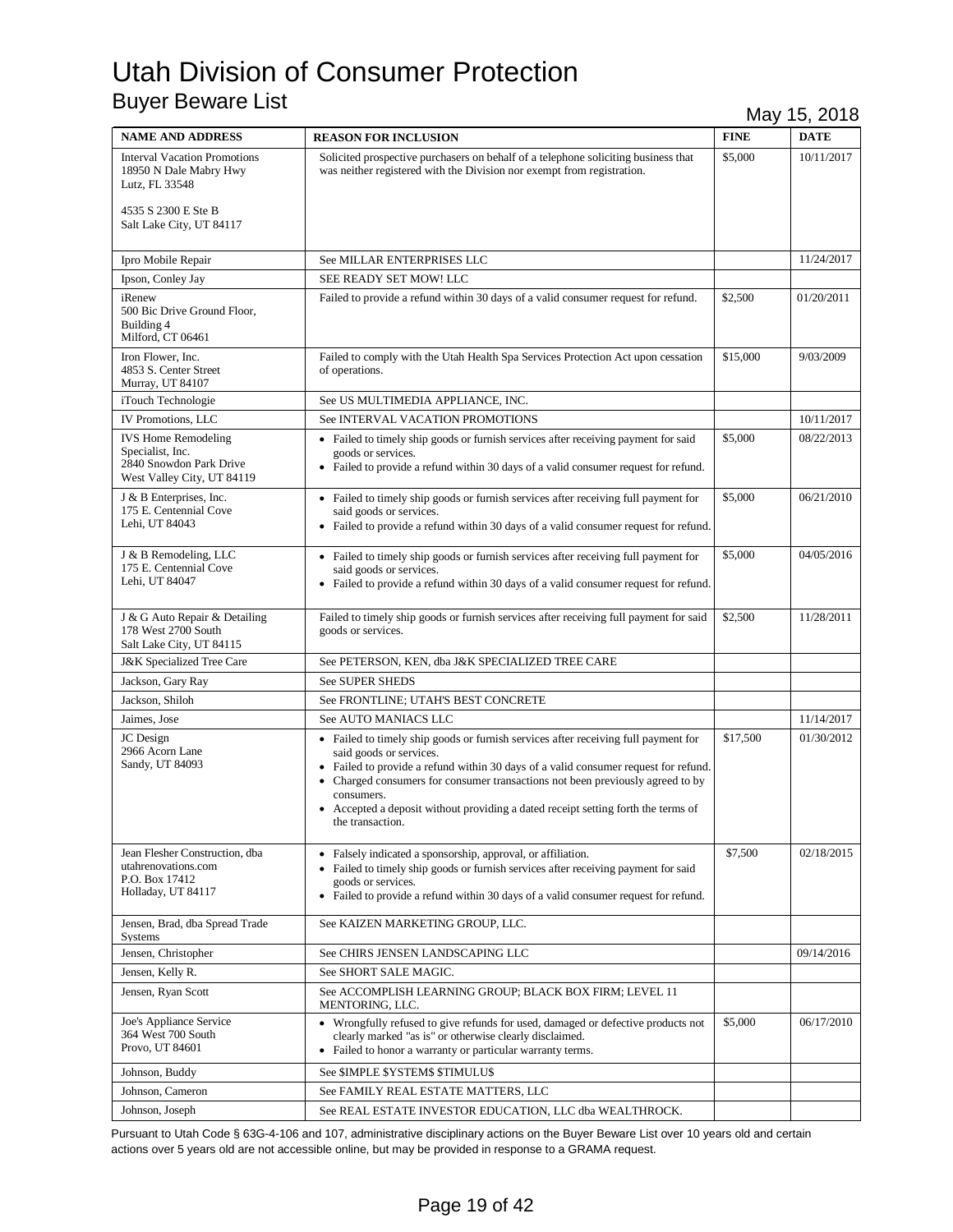| <b>NAME AND ADDRESS</b>                                                                                                                                                        | <b>REASON FOR INCLUSION</b>                                                                                                                                                                                                                                                                                                            | <b>FINE</b> | <b>DATE</b> |
|--------------------------------------------------------------------------------------------------------------------------------------------------------------------------------|----------------------------------------------------------------------------------------------------------------------------------------------------------------------------------------------------------------------------------------------------------------------------------------------------------------------------------------|-------------|-------------|
| Johnson, Melissa                                                                                                                                                               | See HEAL THE WORLD FOUNDATION                                                                                                                                                                                                                                                                                                          |             | 03/03/2017  |
| Jorgensen, Pamela Jean                                                                                                                                                         | See WILD HEARTS POKER TOUR                                                                                                                                                                                                                                                                                                             |             |             |
| Jorgensen, Todd Eric                                                                                                                                                           | See WILD HEARTS POKER TOUR                                                                                                                                                                                                                                                                                                             |             |             |
| Jovan, Michael A.                                                                                                                                                              | See MULTI MILLION DOLLAR SOLUTIONS; MMDS, INC.                                                                                                                                                                                                                                                                                         |             |             |
| JP's Handy Man                                                                                                                                                                 | See HOWE, PAUL ROBERT                                                                                                                                                                                                                                                                                                                  |             |             |
| <b>Just Concrete</b>                                                                                                                                                           | See CHRISCRETE, LLC                                                                                                                                                                                                                                                                                                                    | \$5,000     | 01/09/2018  |
| Kaihau, George, dba Platinum<br><b>Construction of Utah</b><br>2842 W Sable Ave.<br>Taylorsville, UT 84118<br>1106 88 <sup>th</sup> Ave.<br>Oakland, CA 94621                  | • Failed to timely ship goods or furnish services after receiving payment for said<br>goods or services.<br>• Failed to provide a refund within 30 days of a valid consumer request for refund.                                                                                                                                        | \$5,000     | 02/18/2015  |
| Kaizen Marketing Group, LLC<br>Lehi, UT 84043                                                                                                                                  | • Solicited prospective purchasers on behalf of a telephone soliciting business that<br>was neither registered with the Division nor exempt from registration.<br>• Failed during a telephone solicitation to orally advise purchasers of their right to<br>cancel.                                                                    | \$7,500     | 11/29/2009  |
| Kaye, Donald M.                                                                                                                                                                | See TIMESHARE TRAVELS, INC.                                                                                                                                                                                                                                                                                                            |             |             |
| Kaysvillelocksmith.co                                                                                                                                                          | See GARAGE & LOCK LLC                                                                                                                                                                                                                                                                                                                  |             |             |
| KeepComfy, LLC<br>14733 S. Maple Park Court<br>Draper, UT 84020                                                                                                                | Failed to honor a warranty or particular warranty terms.                                                                                                                                                                                                                                                                               | \$2,500     | 02/23/2010  |
| Kelley, James                                                                                                                                                                  | See COBBLERS LAST SHOE & BOOT REPAIR                                                                                                                                                                                                                                                                                                   | \$7,500     | 01/09/2018  |
| Kelson, Wade R.                                                                                                                                                                | See DESERT POINT BUILDERS, INC.                                                                                                                                                                                                                                                                                                        |             |             |
| Kids Quad Shop<br>954 North 40 West<br>Orem, UT 84057                                                                                                                          | • Failed to timely ship goods or furnish services after receiving payment for said<br>goods or services.<br>• Failed to honor a warranty or particular warranty terms.<br>• Failing to clearly indicate a no-refund, exchange or credit policy.<br>• Failed to provide a refund within 30 days of a valid consumer request for refund. | \$12,500    | 06/30/2009  |
| Kinder, Brandon                                                                                                                                                                | See B.K. PLUMBING                                                                                                                                                                                                                                                                                                                      |             |             |
| Klimek, Jana Lee                                                                                                                                                               | See TIMESHARES DIRECT, INC.                                                                                                                                                                                                                                                                                                            |             |             |
| Koyle, Devon Jay                                                                                                                                                               | See DOORS AND MORE, INC.                                                                                                                                                                                                                                                                                                               |             |             |
| L&J Tree Removal & Landscape<br>4761 Warlington Park Dr. #4<br>West Valley City, UT 84120<br>5568 N West Ave                                                                   | • Failed to timely ship goods or furnish services after receiving full payment for<br>said goods or services.<br>• Misrepresented that respondent had a particular license, bond, insurance,<br>qualifications, or expertise related to the work to be performed.                                                                      | \$5,000     | 12/08/2015  |
| Kearns, UT 84118                                                                                                                                                               |                                                                                                                                                                                                                                                                                                                                        |             |             |
| Labor Regulatory Compliance Office<br>170 N 400 E Ste. D<br>St. George, UT 84770<br>18141 Beach Blvd. Ste. 290<br>Huntington Beach, CA 82648<br>5708 Temple city Blvd., Apt. A | Sent a consumer an unsolicited mailing that appeared to be a billing, statement, or<br>request for payment for a product or service the person had not ordered or used, or<br>that requested payment for an ongoing product or service the person had not<br>received or requested.                                                    | \$450,000   | 02/18/2015  |
| Temple City, CA 91780<br>Labor Standards Compliance Office                                                                                                                     | See LABOR REGULATORY COMPLIANCE OFFICE.                                                                                                                                                                                                                                                                                                |             |             |
| Landscape Outlaws, LLC<br>71 E. Nicoletti Dr.<br>Midvale, UT 84047                                                                                                             | • Failed to timely ship goods or furnish services after receiving full payment for<br>said goods or services.<br>• Failed to provide a refund within 30 days of a valid consumer request for refund.                                                                                                                                   | \$7,500     | 02/05/2018  |
| Lattuga, Joseph Francis                                                                                                                                                        | See DREAM VACATION PASSPORT.                                                                                                                                                                                                                                                                                                           |             |             |
| Laughter Roos, LLC                                                                                                                                                             | See PARTY TIMES.                                                                                                                                                                                                                                                                                                                       |             |             |
| Laybourn, Matthew Kay Joseph                                                                                                                                                   | See LANDSCAPE OUTLAWS LLC                                                                                                                                                                                                                                                                                                              |             | 02/05/2018  |
| Laytonlocksmith.net                                                                                                                                                            | See GARAGE & LOCK LLC                                                                                                                                                                                                                                                                                                                  |             |             |
| Lebaron, Joseph                                                                                                                                                                | See JOE'S APPLIANCE SERVICE                                                                                                                                                                                                                                                                                                            |             |             |
| Leckie, R. Scott                                                                                                                                                               | See QUALITY WHOLESALE HOMES WEST, LLC                                                                                                                                                                                                                                                                                                  |             |             |
| Ledbetter, Aaron                                                                                                                                                               | See WEST COAST CONSULTING                                                                                                                                                                                                                                                                                                              |             |             |
| Ledda, Walter J.                                                                                                                                                               | See MORGAN DREXEN INC.                                                                                                                                                                                                                                                                                                                 |             |             |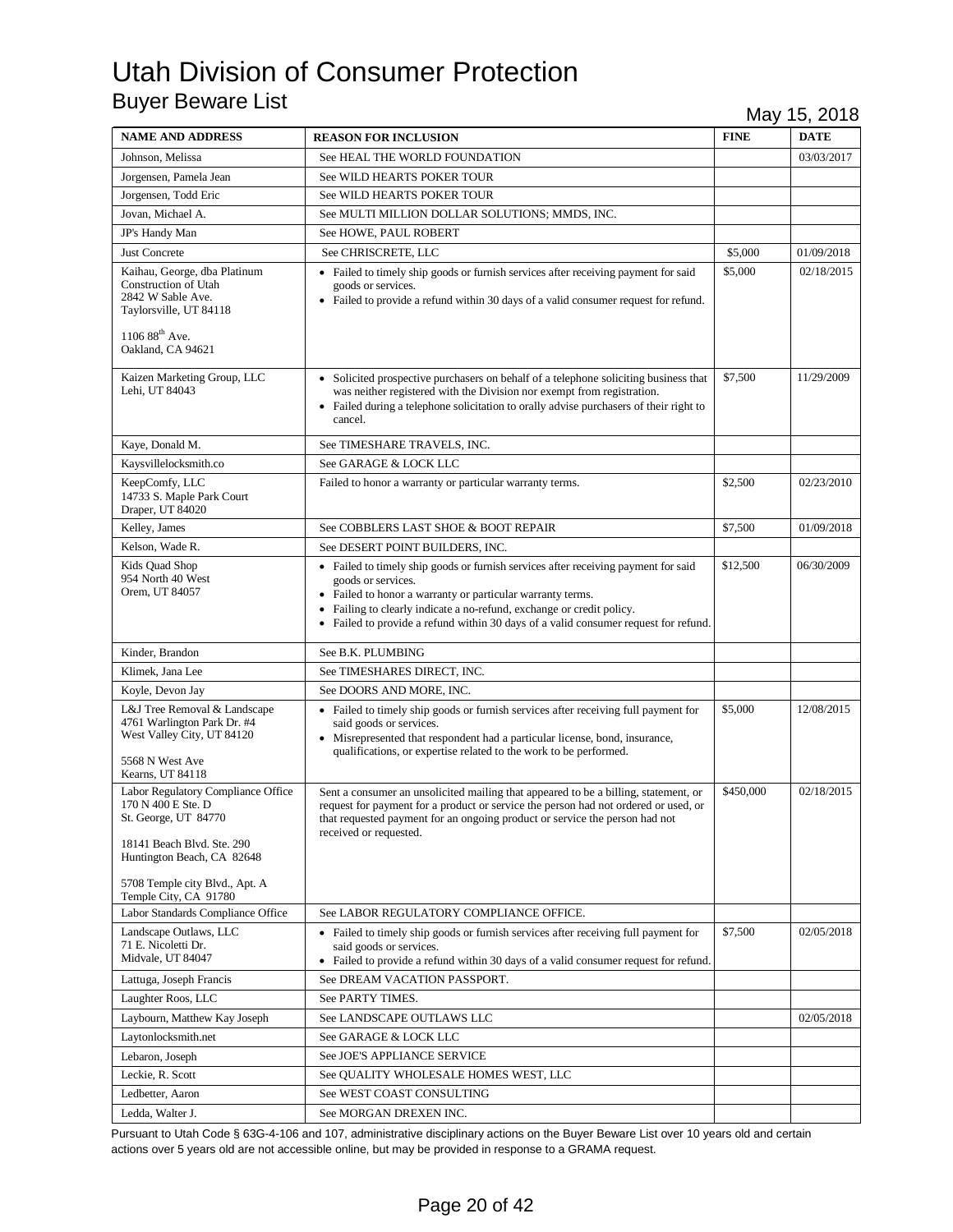| <b>NAME AND ADDRESS</b>                                                                                                                                                                                                                                                                                                                                                                                                                                                                                                                                                                                                                                                     | <b>REASON FOR INCLUSION</b>                                                                                                                                                                                                                                                                                                             | <b>FINE</b> | <b>DATE</b> |
|-----------------------------------------------------------------------------------------------------------------------------------------------------------------------------------------------------------------------------------------------------------------------------------------------------------------------------------------------------------------------------------------------------------------------------------------------------------------------------------------------------------------------------------------------------------------------------------------------------------------------------------------------------------------------------|-----------------------------------------------------------------------------------------------------------------------------------------------------------------------------------------------------------------------------------------------------------------------------------------------------------------------------------------|-------------|-------------|
| Lee, Daren Ryan.                                                                                                                                                                                                                                                                                                                                                                                                                                                                                                                                                                                                                                                            | See SUN COOL GLASS                                                                                                                                                                                                                                                                                                                      |             |             |
| Lehilocksmith.co                                                                                                                                                                                                                                                                                                                                                                                                                                                                                                                                                                                                                                                            | See GARAGE & LOCK LLC                                                                                                                                                                                                                                                                                                                   |             |             |
| Level 11 Mentoring, LLC<br>3068 South 1000 East<br>Salt Lake City, UT 84106                                                                                                                                                                                                                                                                                                                                                                                                                                                                                                                                                                                                 | Solicited prospective purchasers on behalf of a telephone soliciting business that<br>was neither registered with the Division nor exempt from registration.                                                                                                                                                                            | \$400,000   | 10/17/2011  |
| Lewis, Eddie J.                                                                                                                                                                                                                                                                                                                                                                                                                                                                                                                                                                                                                                                             | See ATL MOVERS, LLC                                                                                                                                                                                                                                                                                                                     |             |             |
| Lewis, Gary, dba Thrifty Car Rental &<br>Car Sales<br>2710 NW 42 <sup>nd</sup> Pl.<br>Cape Coral, FL 33993-8050                                                                                                                                                                                                                                                                                                                                                                                                                                                                                                                                                             | Charged consumers for consumer transactions not been previously agreed to by<br>consumers.                                                                                                                                                                                                                                              | \$5,000     | 02/18/2015  |
| Liberty Floors Inc.<br>1323 W Sunset Blvd<br>St George, UT 84770                                                                                                                                                                                                                                                                                                                                                                                                                                                                                                                                                                                                            | Failed to timely ship goods or furnish services after receiving full payment for said<br>goods or services                                                                                                                                                                                                                              | \$5,000     | 10/10/2017  |
| Libertyworkingcapital.com                                                                                                                                                                                                                                                                                                                                                                                                                                                                                                                                                                                                                                                   | See BAKER, JUSTING.                                                                                                                                                                                                                                                                                                                     |             |             |
| Lindsley, Danny R.                                                                                                                                                                                                                                                                                                                                                                                                                                                                                                                                                                                                                                                          | See DLS CUSTOM HARDWOOD FLOORING.                                                                                                                                                                                                                                                                                                       |             |             |
| Lloyd, R. Frederick                                                                                                                                                                                                                                                                                                                                                                                                                                                                                                                                                                                                                                                         | See RETRO AUTO WORKS                                                                                                                                                                                                                                                                                                                    |             |             |
| Locksmithcentervillesut.com<br>Locksmithclearfieldut.com<br>Locksmithcottonwoodheightsut.net<br>Locksmithfarmingtonut.net<br>Locksmithfruitheightsut.com<br>Locksmithgraniteut.com<br>Locksmithharrisvilleut.com<br>Locksmithhighlandut.net<br>Locksmithholladayut.net<br>Locksmithhooperut.net<br>Locksmithlindonut.net<br>Locksmithmarriottslatervilleut.com<br>Locksmithmillcreekut.net<br>Locksmithmurrayut.net<br>Locksmithogdenut.net<br>Locksmithpleasantgroveut.com<br>Locksmithpleasantviewut.com<br>Locksmithprovout.com<br>Locksmithriverton.co<br>Locksmithsaltlakecityut.co<br>Locksmithsandy.net<br>Locksmithwesthavenut.com<br>Locksmithwestvalleycityut.net | See GARAGE & LOCK LLC                                                                                                                                                                                                                                                                                                                   |             |             |
| Lofgren, Todd                                                                                                                                                                                                                                                                                                                                                                                                                                                                                                                                                                                                                                                               | See LOFGREN'S INC.                                                                                                                                                                                                                                                                                                                      |             |             |
| Lofgren's Inc.<br>3960 Highland Dr.<br>Salt Lake City, UT 84124<br>Lomavita, Adelaide Latu                                                                                                                                                                                                                                                                                                                                                                                                                                                                                                                                                                                  | • Failed to timely ship goods or furnish services after receiving payment for said<br>goods or services.<br>• Failed to provide a refund within 30 days of a valid consumer request for refund.<br>See KAIHAU, GEORGE, dba PLATINUM CONSTRUCTION OF UTAH.                                                                               | \$5,000     | 02/18/2015  |
| Loni. Sam M.                                                                                                                                                                                                                                                                                                                                                                                                                                                                                                                                                                                                                                                                | See T BOY S CONSTRUCTION                                                                                                                                                                                                                                                                                                                |             |             |
| Lopez, Luis Alberto                                                                                                                                                                                                                                                                                                                                                                                                                                                                                                                                                                                                                                                         | See A.T. TRANSPORTATION, INC.                                                                                                                                                                                                                                                                                                           |             |             |
| Lovelace, Jerry                                                                                                                                                                                                                                                                                                                                                                                                                                                                                                                                                                                                                                                             | See COLOR BLUE POOLS AND SPAS                                                                                                                                                                                                                                                                                                           |             |             |
| Lowe, Shayne T.                                                                                                                                                                                                                                                                                                                                                                                                                                                                                                                                                                                                                                                             | See EXCESS PROPERTY SOLUTIONS, LLC.                                                                                                                                                                                                                                                                                                     |             |             |
| <b>LSNK</b> Company<br>38121 25 <sup>th</sup> Street E, #V102<br>Palmdale, CA 93550                                                                                                                                                                                                                                                                                                                                                                                                                                                                                                                                                                                         | Failed to timely ship goods or furnish services after receiving payment for said goods<br>or services.                                                                                                                                                                                                                                  | \$2,500     | 05/19/2011  |
| LTT Construction, LLC<br>1331 S 1200 W<br>Springville, UT 84663                                                                                                                                                                                                                                                                                                                                                                                                                                                                                                                                                                                                             | Falsely indicated that the supplier had certain sponsorship, approval, or<br>$\bullet$<br>affiliation.<br>Failed to timely ship goods or furnish services after receiving full payment for<br>$\bullet$<br>said goods or services.<br>Failed to provide a refund within 30 days of a valid consumer request for<br>$\bullet$<br>refund. | \$7,500     | 11/14/2017  |
| Lujan, Amanda S.                                                                                                                                                                                                                                                                                                                                                                                                                                                                                                                                                                                                                                                            | See THE PUPPIES CLOSET                                                                                                                                                                                                                                                                                                                  |             |             |
| Luong, Trung "Mike"                                                                                                                                                                                                                                                                                                                                                                                                                                                                                                                                                                                                                                                         | See CORE ADVISORY GROUP                                                                                                                                                                                                                                                                                                                 |             | 11/14/2017  |
| Luxoderm                                                                                                                                                                                                                                                                                                                                                                                                                                                                                                                                                                                                                                                                    | See OJAS ENTERPRISES, LLC.                                                                                                                                                                                                                                                                                                              |             |             |
| Lyons, Alicia                                                                                                                                                                                                                                                                                                                                                                                                                                                                                                                                                                                                                                                               | See INNOVATION GROUP OF SOUTH FLORIDA, INC.                                                                                                                                                                                                                                                                                             |             | 12/15/2015  |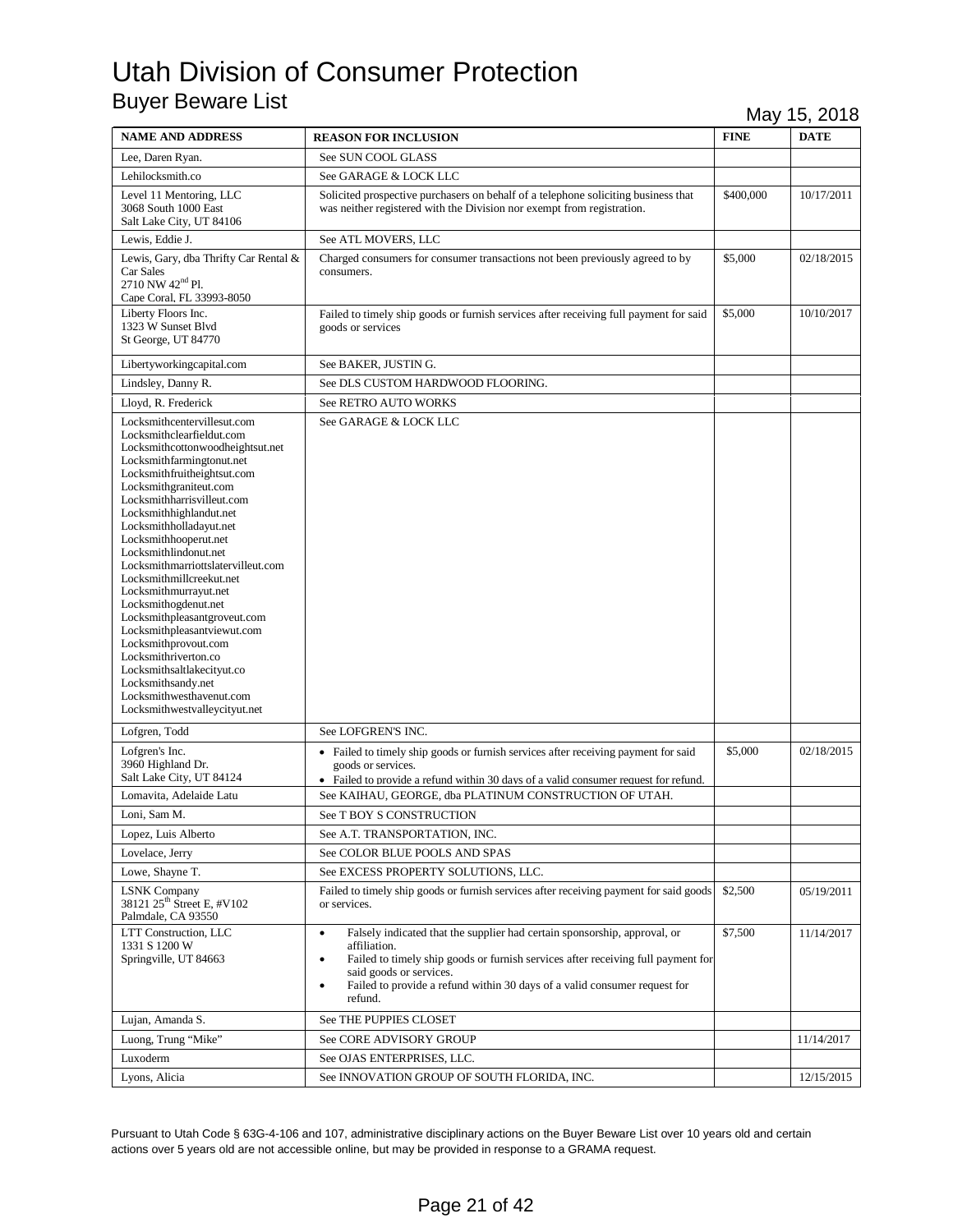| <b>NAME AND ADDRESS</b>                                                                                                                     | <b>REASON FOR INCLUSION</b>                                                                                                                                                                                                                                                                                                                                                                                                                                                                                                                                                                                                                                                                                                                                                                                                                                                                                                                                                                                                                                                                                                                                                                                                                                 | <b>FINE</b> | <b>DATE</b> |
|---------------------------------------------------------------------------------------------------------------------------------------------|-------------------------------------------------------------------------------------------------------------------------------------------------------------------------------------------------------------------------------------------------------------------------------------------------------------------------------------------------------------------------------------------------------------------------------------------------------------------------------------------------------------------------------------------------------------------------------------------------------------------------------------------------------------------------------------------------------------------------------------------------------------------------------------------------------------------------------------------------------------------------------------------------------------------------------------------------------------------------------------------------------------------------------------------------------------------------------------------------------------------------------------------------------------------------------------------------------------------------------------------------------------|-------------|-------------|
| Lyt House Home Repairs<br>3944 S 900 E<br>Salt Lake City, UT 84124                                                                          | • Failed to timely ship goods or furnish services after receiving payment for said<br>goods or services.<br>• Failed to provide a refund within 30 days of a valid consumer request for refund.                                                                                                                                                                                                                                                                                                                                                                                                                                                                                                                                                                                                                                                                                                                                                                                                                                                                                                                                                                                                                                                             | \$5,000     | 11/14/2017  |
| Lytle, Brett Martin                                                                                                                         | See LYT HOUSE HOME REPAIRS                                                                                                                                                                                                                                                                                                                                                                                                                                                                                                                                                                                                                                                                                                                                                                                                                                                                                                                                                                                                                                                                                                                                                                                                                                  |             | 11/14/2017  |
| M & H Acquisitions, LLC<br>2202 W. 118 <sup>th</sup> Ave.<br>Denver, CO 80234                                                               | Failed to timely ship goods or furnish services after receiving payment for said<br>goods or services.                                                                                                                                                                                                                                                                                                                                                                                                                                                                                                                                                                                                                                                                                                                                                                                                                                                                                                                                                                                                                                                                                                                                                      | \$2,500     | 02/14/2013  |
| Mach 1 Sales, LLC<br>6045 S. Ridgeline Drive D105<br>Ogden, UT 84405                                                                        | • Failed to include in prize notices the name and address of both solicitor and<br>sponsor.<br>• Failed to include verifiable retail value of each prize.<br>• Failed to include statement of odds in immediate proximity to listing of each prize<br>in the same size and boldness as the prize.<br>• Failed to provide a consumer with the prize indicated on the notice.                                                                                                                                                                                                                                                                                                                                                                                                                                                                                                                                                                                                                                                                                                                                                                                                                                                                                 | \$20,000    | 6/30/2009   |
| Mack & Sons PTY Limited, aka Mack<br>& Sons<br>311 S. 1540 E.<br>Salt Lake City, UT 84121<br>1874 Mary Dott Way<br>Salt Lake City, UT 84106 | • Falsely indicated that the supplier had certain sponsorship, approval, or<br>affiliation.<br>• Falsely indicated that the supplier had a particular license, bond, insurance,<br>qualifications, or expertise related to work to be performed.<br>• Falsely indicated that the subject of a consumer transaction had certain<br>sponsorship, approval, performance characteristics, accessories, uses, or benefits.<br>• Falsely indicated that the subject of a consumer transaction was of a particular<br>standard, quality, grade, style or model.<br>• Failed to timely ship goods or furnish services after receiving payment for said<br>goods or services.<br>• Failed to provide a refund within 30 days of a valid consumer request for refund.<br>• Failed to timely complete performance under a contract.<br>• Failed to obtain express authorization for repairs, inspections or other services.<br>• Failed to obtain a consumer's express authorization for any change order, cost<br>increase, or other amendment to the parties' contract.<br>• Falsely represented to a consumer that the supplier was in communication with<br>other tradesmen who had been engaged to provide services in connection with a<br>consumer transaction. | \$50,000    | 06/30/2015  |
| MacMillan, David<br>210 Spindrift Drive<br>Rancho Palos Verdes, CA 90275                                                                    | Failed to fully comply with the terms of a Settlement Agreement entered into with<br>the Division.                                                                                                                                                                                                                                                                                                                                                                                                                                                                                                                                                                                                                                                                                                                                                                                                                                                                                                                                                                                                                                                                                                                                                          | 34,784.00   | 05/10/2017  |
| Mad Cow Productions, LLC<br>3068 South 1000 East<br>Salt Lake City, UT 84106                                                                | Solicited prospective purchasers on behalf of a telephone soliciting business that<br>was neither registered with the Division nor exempt from registration.                                                                                                                                                                                                                                                                                                                                                                                                                                                                                                                                                                                                                                                                                                                                                                                                                                                                                                                                                                                                                                                                                                | \$400,000   | 10/17/2011  |
| Magnalocksmith.org                                                                                                                          | See GARAGE & LOCK LLC                                                                                                                                                                                                                                                                                                                                                                                                                                                                                                                                                                                                                                                                                                                                                                                                                                                                                                                                                                                                                                                                                                                                                                                                                                       |             |             |
| Maison Bleu Design, LLC<br>6230 S. Meadowcrest Road<br>Salt Lake City, UT 84121                                                             | • Failed to timely ship goods or furnish services after receiving full payment for<br>said goods or services.<br>• Failed to provide a refund within 30 days of a valid consumer request for refund.                                                                                                                                                                                                                                                                                                                                                                                                                                                                                                                                                                                                                                                                                                                                                                                                                                                                                                                                                                                                                                                        | \$5,000     | 09/03/2009  |
| Malolo, Sione T.                                                                                                                            | See H&M REPAIR COMPANY                                                                                                                                                                                                                                                                                                                                                                                                                                                                                                                                                                                                                                                                                                                                                                                                                                                                                                                                                                                                                                                                                                                                                                                                                                      |             |             |
| Man Spa, The                                                                                                                                | See WORLDWIDE VENTURES.                                                                                                                                                                                                                                                                                                                                                                                                                                                                                                                                                                                                                                                                                                                                                                                                                                                                                                                                                                                                                                                                                                                                                                                                                                     |             |             |
| Manukyan, Vladimir                                                                                                                          | See NEW LIFE STYLE, LLC                                                                                                                                                                                                                                                                                                                                                                                                                                                                                                                                                                                                                                                                                                                                                                                                                                                                                                                                                                                                                                                                                                                                                                                                                                     |             |             |
| Marino, Michael                                                                                                                             | See INTERMOUNTAIN REMODELING, INC.                                                                                                                                                                                                                                                                                                                                                                                                                                                                                                                                                                                                                                                                                                                                                                                                                                                                                                                                                                                                                                                                                                                                                                                                                          |             |             |
| Mark Higley Construction<br>928 West 1800 North, Suite K<br>Clinton, UT 84015                                                               | • Falsely indicated that consumer transactions involved warranties, disclaimers of<br>warranties, particular warranty terms or other rights, remedies or obligations.<br>• Failed to honor a warranty or particular warranty terms.                                                                                                                                                                                                                                                                                                                                                                                                                                                                                                                                                                                                                                                                                                                                                                                                                                                                                                                                                                                                                         | \$2,500     | 09/09/2009  |
| Market, Taylor                                                                                                                              | See GRANT CENTRAL USA                                                                                                                                                                                                                                                                                                                                                                                                                                                                                                                                                                                                                                                                                                                                                                                                                                                                                                                                                                                                                                                                                                                                                                                                                                       |             |             |
| Marketbackboard LLC<br>5998 W Jargon Circle<br>Kearns, UT 84118                                                                             | • Solicited prospective purchasers on behalf of a telephone soliciting business that<br>was neither registered with the Division nor exempt from registration.<br>• Made or caused to be made untrue material statements or material omissions.<br>• Failed during a telephone solicitation to orally advise purchasers of their right to<br>cancel.<br>• Failed to timely ship goods or furnish services after receiving payment for said<br>goods or services.<br>• Failed to provide a refund within 30 days of a valid consumer request for refund.                                                                                                                                                                                                                                                                                                                                                                                                                                                                                                                                                                                                                                                                                                     | \$10,000    | 03/02/2017  |
| Marquis, Philip David dba Marquis<br>Woodworking<br>812 N 300 W<br>American Fork, UT 84003                                                  | • Failed to timely ship goods or furnish services after receiving full payment for<br>said goods or services.<br>• Failed to provide a refund within 30 days of a valid consumer request for refund.                                                                                                                                                                                                                                                                                                                                                                                                                                                                                                                                                                                                                                                                                                                                                                                                                                                                                                                                                                                                                                                        | \$5,000     | 10/01/2015  |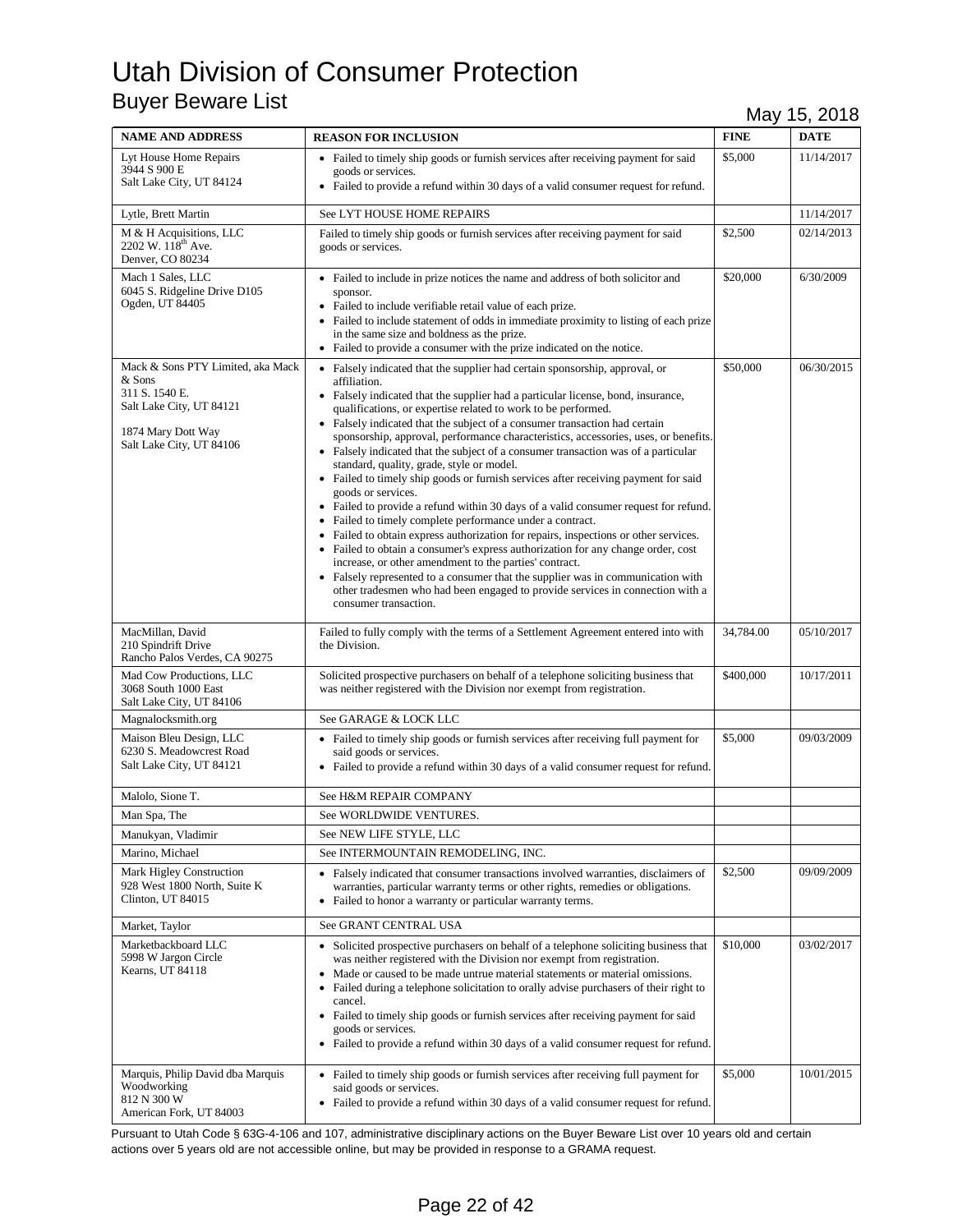| <b>NAME AND ADDRESS</b>                                                                                                                                                                      | <b>REASON FOR INCLUSION</b>                                                                                                                                                                                                                                                                                                                                                                                                                                                                                                                                    | <b>FINE</b>         | <b>DATE</b>              |
|----------------------------------------------------------------------------------------------------------------------------------------------------------------------------------------------|----------------------------------------------------------------------------------------------------------------------------------------------------------------------------------------------------------------------------------------------------------------------------------------------------------------------------------------------------------------------------------------------------------------------------------------------------------------------------------------------------------------------------------------------------------------|---------------------|--------------------------|
| Marquis Properties LLC<br>825 N 1420 E<br>Orem, UT 84097                                                                                                                                     | • Indicated that they had affiliation with property when no such affiliation existed.<br>• Indicated that property had been supplied in accordance with a previous<br>representation, when in fact it had not.<br>Failed to supply property after payment had been received.<br>Failed to provide a refund within 30 days of a valid consumer request for refund.                                                                                                                                                                                              | \$10,000            | 02/17/2016               |
| Martin, Michael Vernon                                                                                                                                                                       | See ABILITY TRANSMISSION AUTO REPAIR                                                                                                                                                                                                                                                                                                                                                                                                                                                                                                                           |                     |                          |
| <b>Master Quality Concrete</b><br>1862 N 810 W<br>Clinton, UT 84015                                                                                                                          | • Failed to timely ship goods or furnish services after receiving full payment for<br>said goods or services.<br>• Failed to provide a refund within 30 days of a valid consumer request for refund.                                                                                                                                                                                                                                                                                                                                                           | \$5,000             | 10/10/2017               |
| Matchup, LLC<br>Matchuput.com<br>2615 E. Canterbury Lane<br>Salt Lake City, UT 84121                                                                                                         | • Failed to timely ship goods or furnish services after receiving payment for said<br>goods or services.<br>• Failed to provide a refund within 30 days of a valid consumer request for refund.                                                                                                                                                                                                                                                                                                                                                                | \$5,000             | 08/22/2013               |
| Matrix Market Group<br>6905 South 1300 East #343<br>Midvale, UT 84047                                                                                                                        | • Failed or refused to honor a valid notice of cancellation by a consumer.<br>• Failed to refund all payments made by a consumer within 30 days after receiving a<br>valid notice of cancellation.                                                                                                                                                                                                                                                                                                                                                             | \$2,500             | 11/24/2008               |
| Matute, Hector, dba Matute's General<br>Construction<br>700 E 729 S<br>Spanish Fork, UT 84660<br>2628 E 1620 S<br>Spanish Fork, UT 84660<br>859 N 300 E<br>Benjamin, UT 84660<br>859 N 300 E | • Failed to timely ship goods or furnish services after receiving payment for said<br>goods or services.<br>• Failed to obtain a consumer's express authorization for performance of services<br>valued at more than \$50.                                                                                                                                                                                                                                                                                                                                     | \$5,000             | 02/18/2015               |
| Spanish Fork, UT 84660                                                                                                                                                                       |                                                                                                                                                                                                                                                                                                                                                                                                                                                                                                                                                                |                     |                          |
| Maumau, Kepa Fangalua                                                                                                                                                                        | See MELLOW LANDSCAPING AND CONCRETE                                                                                                                                                                                                                                                                                                                                                                                                                                                                                                                            |                     |                          |
| Maya Vak S.A. De C.V.<br>Avenida Bonampak Manzana 1 Lote<br>4 Y 5 Tercer Piso<br>Cancun Quintana Roo 77500<br>Mexico                                                                         | • Made or caused to be made calls to consumers with numbers registered on the<br>National Do-Not-Call Registry<br>• Used telephone numbers local to Utah to appear as if they are located in the State<br>of Utah when such is not the case.<br>Represented that they were affiliated with Expedia.com when such was not the<br>٠<br>case.                                                                                                                                                                                                                     | \$27,500            | 03/02/2017               |
| McCall, Sean                                                                                                                                                                                 | See NATIONWIDE STUDENT RELIEF LLC                                                                                                                                                                                                                                                                                                                                                                                                                                                                                                                              |                     |                          |
| McCurdy, David Marteen                                                                                                                                                                       | See MACK & SONS PTY LIMITED, aka MACK & SONS                                                                                                                                                                                                                                                                                                                                                                                                                                                                                                                   |                     |                          |
| McCurdy, Zachary Ryan                                                                                                                                                                        | See MACK & SONS PTY LIMITED, aka MACK & SONS                                                                                                                                                                                                                                                                                                                                                                                                                                                                                                                   |                     |                          |
| McMullin, George Keith                                                                                                                                                                       | See TS RESOLUTIONS, LLC                                                                                                                                                                                                                                                                                                                                                                                                                                                                                                                                        |                     |                          |
| Mean Steam Carpet Clean<br>14526 Long Ridge Drive<br>Herriman, UT 84096                                                                                                                      | • Falsely indicated that the subject of a consumer transaction had certain<br>sponsorship, approval, performance characteristics, accessories, uses, or benefits.<br>• Falsely indicated that consumer transactions involved warranties, disclaimers of<br>warranties, particular warranty terms or other rights, remedies or obligations.<br>• Failed to honor a warranty or particular warranty terms.<br>• Failed to obtain express authorization for repairs, inspections or other services.<br>• Failed to honor a warranty or particular warranty terms. | \$10,000<br>\$5,000 | 09/18/2015<br>10/06/2017 |
|                                                                                                                                                                                              | • Failed to obtain express authorization for repairs, inspections or other services.                                                                                                                                                                                                                                                                                                                                                                                                                                                                           |                     |                          |
| Medal of Honor Cars<br>50 S Main St.<br>Ephraim, UT 84627                                                                                                                                    | Solicited charitable contributions without being registered with the Division or<br>exempt from registration.                                                                                                                                                                                                                                                                                                                                                                                                                                                  | \$500               | 12/29/2014               |
| Mellow Landscaping and Concrete<br>1368 Pacific Ave.<br>Salt Lake City, UT 84108                                                                                                             | • Failed to timely ship goods or furnish services after receiving full payment for<br>said goods or services.<br>• Falsely indicated that the supplier had certain sponsorship, approval, or<br>affiliation.<br>Failed to obtain express authorization for repairs, inspections or other services.<br>Failed to provide a refund within 30 days of a valid consumer request for refund.<br>$\bullet$                                                                                                                                                           | \$15,000            | 11/28/2011               |
| Menasco, Raymond H.                                                                                                                                                                          | See FUTONS AND BEDS BY DREAM SLEEP                                                                                                                                                                                                                                                                                                                                                                                                                                                                                                                             |                     |                          |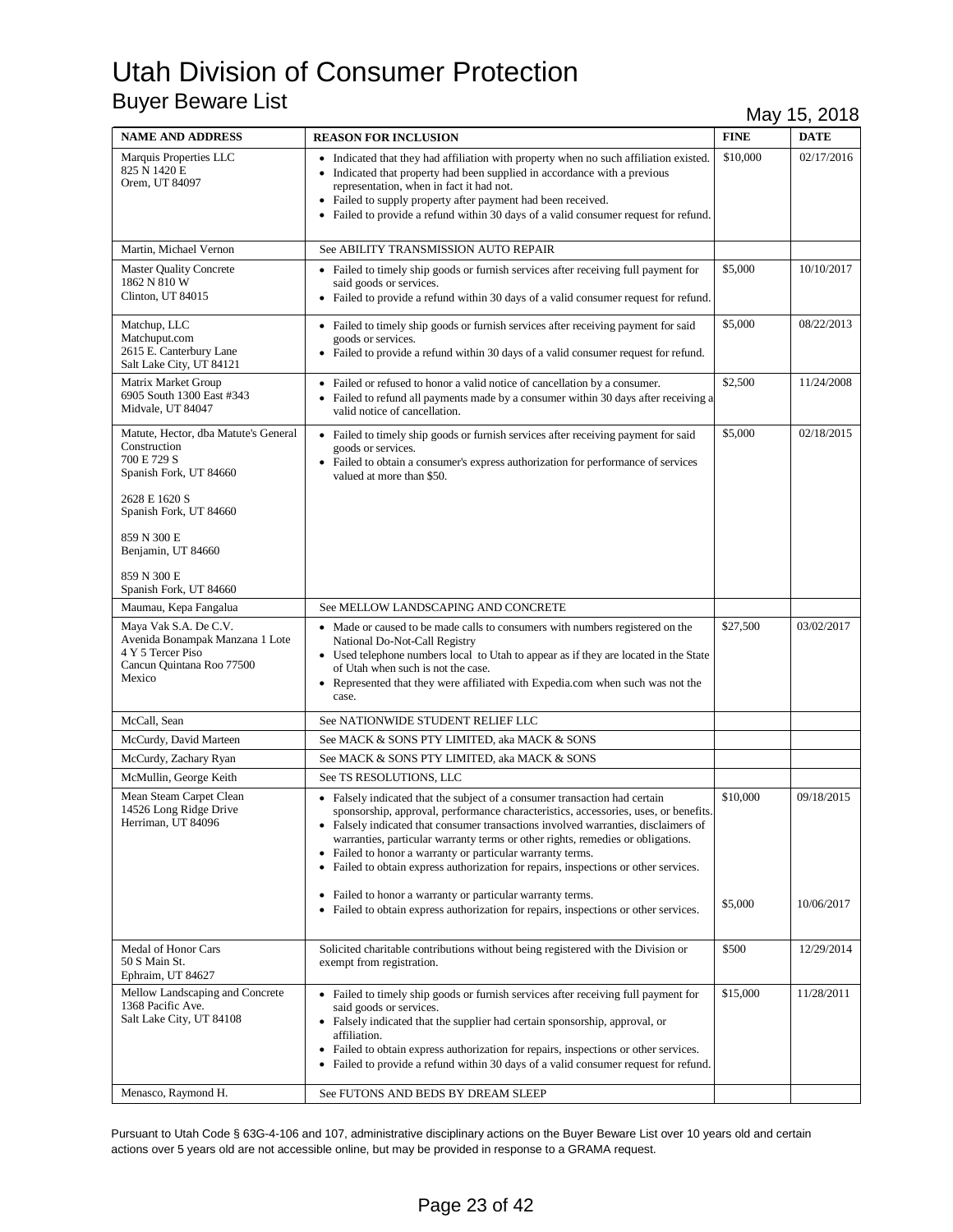| <b>NAME AND ADDRESS</b>                                                                                             | <b>REASON FOR INCLUSION</b>                                                                                                                                                                                                                                                                                                                            | <b>FINE</b> | <b>DATE</b> |
|---------------------------------------------------------------------------------------------------------------------|--------------------------------------------------------------------------------------------------------------------------------------------------------------------------------------------------------------------------------------------------------------------------------------------------------------------------------------------------------|-------------|-------------|
| Mendoza, Aaron<br>508 W. 800 N.<br>Orem, UT 84057                                                                   | Acting as an agent for VISION SECURITY, LLC, entered into a consumer<br>transaction with a person who lacks the mental ability to comprehend the nature and<br>consequences of the transaction.                                                                                                                                                        | \$2,500     | 06/30/2015  |
| Mercer, Robert                                                                                                      | See MY1KVISA                                                                                                                                                                                                                                                                                                                                           |             |             |
| MG Industries, Inc.<br>1168 Main Street<br>Old Town, ME 04468                                                       | • Failed to timely ship goods or furnish services after receiving full payment for<br>said goods or services.<br>• Failed to provide a refund within 30 days of a valid consumer request for refund.                                                                                                                                                   | \$5,000     | 10/02/2012  |
| <b>Midland Chemicals</b><br>601 W. Ridge Drive<br>Omak, WA 98841                                                    | • Charged consumers for consumer transactions not been previously agreed to by<br>consumers.<br>• Failed to provide a refund within 30 days of a valid consumer request for refund.                                                                                                                                                                    | \$7,500     | 05/25/2012  |
| Midvalelocksmith.co                                                                                                 | See GARAGE & LOCK LLC                                                                                                                                                                                                                                                                                                                                  |             |             |
| Midway Floor Covering and Design,<br>Inc.<br>1001 Little Sweden Road<br>Heber City, UT 84032                        | • Failed to timely ship goods or furnish services after receiving full payment for<br>said goods or services.<br>• Failed to provide a refund within 30 days of a valid consumer request for refund.                                                                                                                                                   | \$5,000     | 06/30/2009  |
| Millar Enterprises LLC<br>50 N 600 W<br>Apt 520<br>Salt Lake City, UT 84116                                         | Failed to timely ship goods or furnish services after receiving full payment for said<br>goods or services.                                                                                                                                                                                                                                            | \$2,500     | 11/24/2017  |
| Millar, Jonathon S.                                                                                                 | See MILLAR ENTERPRISES LLC                                                                                                                                                                                                                                                                                                                             |             | 11/24/2017  |
| Miller, Todd Allen                                                                                                  | See EXTENSIVE TRAVEL SOLUTIONS                                                                                                                                                                                                                                                                                                                         |             |             |
| Minshew, George                                                                                                     | See UNITED SETTLEMENTS OF AMERICA                                                                                                                                                                                                                                                                                                                      |             |             |
| Moa, Seini F.<br>1158 S Prospect St<br>Salt Lake City UT 84104                                                      | • Failed to timely ship goods or furnish services after receiving full payment for<br>said goods or services.<br>• Failed to obtain express authorization prior to performing services that had a<br>value exceeding \$50.00<br>• Failed to obtain express authorization for cost increases and change orders.                                         | \$7,500     | 03/02/2017  |
| Moala, Pilani<br>768 Justin Kay Court<br>Salt Lake City, UT 84104                                                   | Failed to timely ship goods or furnish services after receiving full payment for said<br>goods or services.                                                                                                                                                                                                                                            | \$2,500     | 06/17/2010  |
| Moala, Pilani                                                                                                       | See ALL CONCRETE & LANDSCAPING.                                                                                                                                                                                                                                                                                                                        |             |             |
| Monroe, Chris                                                                                                       | See C.H.R.I.S. CUSTOM HOME REMODELING INTERIORS SVC. LLC                                                                                                                                                                                                                                                                                               |             |             |
| Moody, Justin                                                                                                       | See FUTURE TRILLIONAIRE GROUP LLC                                                                                                                                                                                                                                                                                                                      |             |             |
| Moore, Brian Ray                                                                                                    | See PAPA"S GARAGE                                                                                                                                                                                                                                                                                                                                      |             |             |
| Morgan, Chad William                                                                                                | See CENTRAL PERIODICAL SERVICES                                                                                                                                                                                                                                                                                                                        |             |             |
| Morgan Drexen Inc.<br>701 S. Carson St. Ste 200<br>Carson City, NV 89701<br>675 Anton Blvd.<br>Costa Mesa, CA 92626 | Failed to timely ship goods or furnish services after receiving full payment for<br>said goods or services.                                                                                                                                                                                                                                            | \$2,500     | 04/05/2016  |
| Morgan, Scott Christopher                                                                                           | See MURPHY BED SYSTEMS OF UTAH                                                                                                                                                                                                                                                                                                                         |             |             |
| Morrill, Shaun Ray                                                                                                  | See VERSATILE OUTLOOK, LLC                                                                                                                                                                                                                                                                                                                             |             |             |
| Morris, Tyler<br>678 South 200 East<br>Springville, UT 84663                                                        | • Failed to timely ship goods or furnish services after receiving full payment for<br>said goods or services.<br>• Failed to provide a refund within 30 days of a valid consumer request for refund.<br>• Accepted a deposit without providing a dated receipt setting forth the terms of<br>the transaction.                                          | \$7,500     | 03/06/2009  |
| Moss, Shelly Ann                                                                                                    | See SAAS CREATIONS, LLC.                                                                                                                                                                                                                                                                                                                               |             |             |
| Motherboardrepair.com<br>692 Lennox Street<br>Midvale, UT 84047                                                     | • Failed to timely ship goods or furnish services after receiving full payment for<br>said goods or services.<br>• Failed to provide a refund within 30 days of a valid consumer request for refund.                                                                                                                                                   | \$10,000    | 09/03/2009  |
| Mountain States Construction and<br>Development, LLC<br>6903 Cormorant Circle<br>Salt Lake City, UT 84121           | • Committed deceptive acts or practices after receiving payment for goods or<br>services by failing to ship goods or furnish services within the time represented;<br>Indicated that the subject of a consumer transaction had sponsorship, approval,<br>$\bullet$<br>performance characteristics, accessories, uses or benefits that it did not have. | \$5,000     | 03/10/2009  |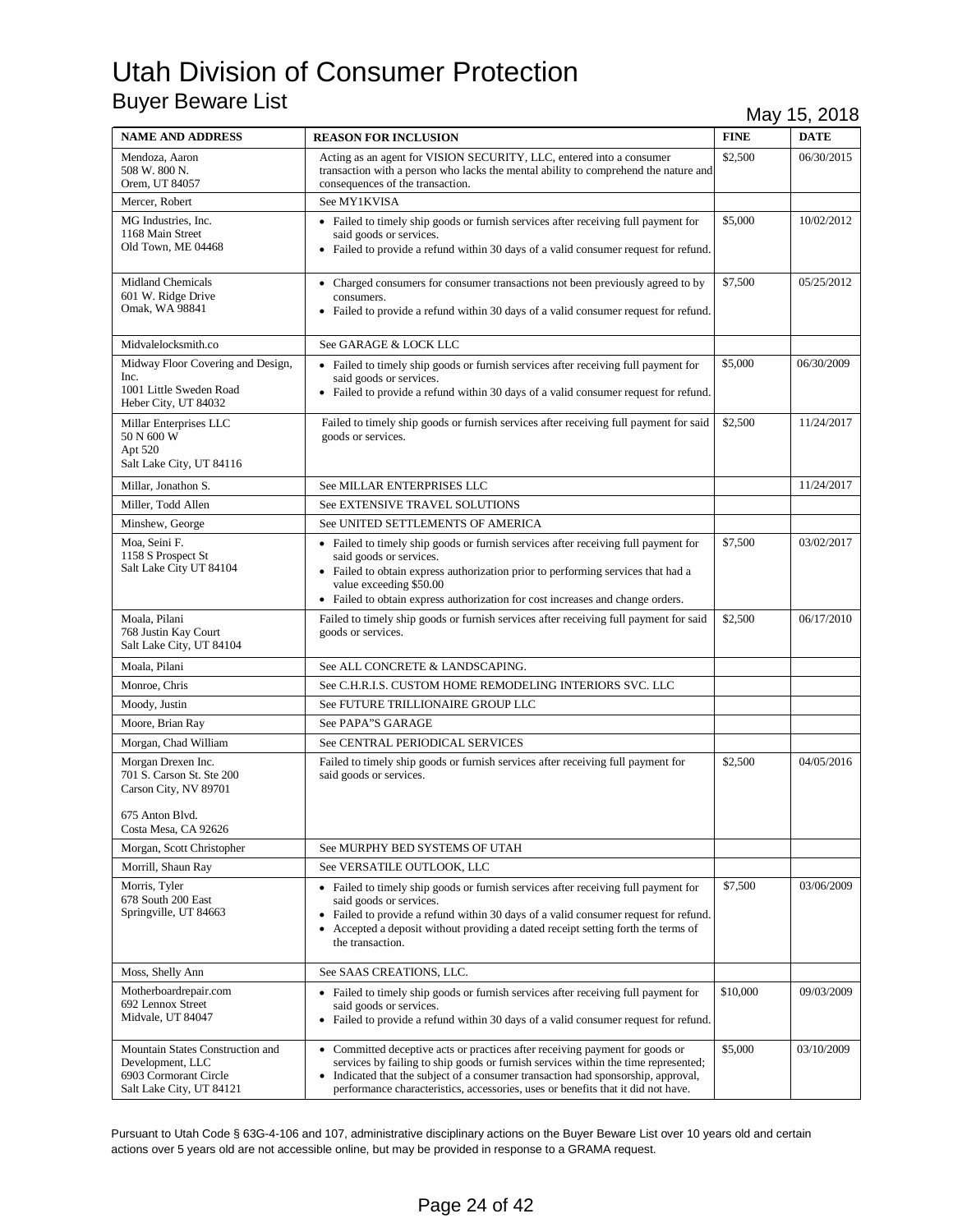| <b>NAME AND ADDRESS</b>                                                                                           | <b>REASON FOR INCLUSION</b>                                                                                                                                                                                                                                                                                                                                                                                                                                                                                                                                                                                                                          | <b>FINE</b> | <b>DATE</b> |
|-------------------------------------------------------------------------------------------------------------------|------------------------------------------------------------------------------------------------------------------------------------------------------------------------------------------------------------------------------------------------------------------------------------------------------------------------------------------------------------------------------------------------------------------------------------------------------------------------------------------------------------------------------------------------------------------------------------------------------------------------------------------------------|-------------|-------------|
| Muenchow, Nicholas<br>1075 S. 1200 W<br>Salt Lake City, UT 84104                                                  | Acting as an agent for VISION SECURITY, LLC, falsely indicated that the supplier<br>had certain sponsorship, approval, or affiliation.                                                                                                                                                                                                                                                                                                                                                                                                                                                                                                               | \$2,500     | 06/30/2015  |
| Multi Million Dollar Solutions<br>MMDS, Inc.<br>P.O. Box 708024, Sandy, UT<br>84070                               | • Failed to timely ship goods or furnish services after receiving full payment for<br>said goods or services.<br>• Falsely indicated that the subject of a consumer transaction had certain<br>sponsorship, approval, performance characteristics, accessories, uses, or benefits.<br>• Charged consumers for consumer transactions not been previously agreed to by<br>consumers.<br>• Wrongfully refused to give refunds for non-used, non-damaged or non-defective<br>products.<br>• Solicited prospective purchasers on behalf of a telephone soliciting business that<br>was neither registered with the Division nor exempt from registration. | \$37,500    | 02/29/2012  |
| Multiservicios Profesionales de<br>Utah, LLC                                                                      | See PANORAMA TRAVEL, INC.                                                                                                                                                                                                                                                                                                                                                                                                                                                                                                                                                                                                                            |             |             |
| Munoz, German                                                                                                     | See TIGERS PROPERTIES GROUP, LLC                                                                                                                                                                                                                                                                                                                                                                                                                                                                                                                                                                                                                     |             |             |
| Munson, Andrew L.                                                                                                 | See WHOLESALE SHUTTER COMPANY                                                                                                                                                                                                                                                                                                                                                                                                                                                                                                                                                                                                                        |             |             |
| Murphy Bed Systems of Utah<br>845 S. Main Street<br>Bountiful, UT 84010                                           | • Failed to timely ship goods or furnish services after receiving full payment for<br>said goods or services.<br>• Falsely indicated that a specific price advantage existed.                                                                                                                                                                                                                                                                                                                                                                                                                                                                        | \$9,500     | 06/30/2009  |
| My Grant Team Utah<br>1954 N 700 W<br>Provo, UT 84604                                                             | • Solicited prospective purchasers on behalf of a telephone soliciting business that<br>was neither registered with the Division nor exempt from registration.<br>• Failed to timely ship goods or furnish services after receiving full payment for<br>said goods or services.<br>• Failed to provide a refund within 30 days of a valid consumer request for refund.                                                                                                                                                                                                                                                                               | \$20,000    | 10/10/2017  |
| <b>MY1KVISA</b><br>7677 Reynolds Road #253<br><b>Mentor</b> , OH 44060                                            | • Failed to timely ship goods or furnish services after receiving full payment for<br>said goods or services.<br>• Failed to provide a refund within 30 days of a valid consumer request for refund.                                                                                                                                                                                                                                                                                                                                                                                                                                                 | \$5,000     | 11/21/2012  |
| Naccarrato, Nick                                                                                                  | See CUSTOM & CLASSIC AUTO GLASS                                                                                                                                                                                                                                                                                                                                                                                                                                                                                                                                                                                                                      |             |             |
| Nanstar Satellite, LLC<br>PO Box 635<br>West Jordan, UT 84088                                                     | During a direct solicitation sale, failed to provide notice of the three-day statutory<br>right to cancel.                                                                                                                                                                                                                                                                                                                                                                                                                                                                                                                                           | \$2,500     | 02/18/2015  |
| Naresh Lagadapati                                                                                                 | See LSNK COMPANY                                                                                                                                                                                                                                                                                                                                                                                                                                                                                                                                                                                                                                     |             |             |
| National Association of Fundraising<br>Professionals<br>P.O. Box 716<br>American Fork, UT 84003                   | Solicited charitable contributions without being registered with the Division or<br>exempt from registration.                                                                                                                                                                                                                                                                                                                                                                                                                                                                                                                                        | \$1,000     | 03/08/2013  |
| National Energy Rebate Fund, aka<br>National Rebate Fund<br>2500 Broadway, Unit B-253<br>Grand Junction, CO 81503 | Falsely indicated that consumer transactions involved warranties, disclaimers of<br>warranties, particular warranty terms or other rights, remedies or obligations.                                                                                                                                                                                                                                                                                                                                                                                                                                                                                  | \$37,500    | 11/24/2008  |
| National Yellow Directory                                                                                         | See DYNAMIC ADVERTISEMENT, INC.                                                                                                                                                                                                                                                                                                                                                                                                                                                                                                                                                                                                                      |             |             |
| Nationwide Student Relief LLC<br>PO Box 1611<br>Draper, UT 84020-1611                                             | Solicited prospective purchasers on behalf of a telephone soliciting business that<br>was neither registered with the Division nor exempt from registration.                                                                                                                                                                                                                                                                                                                                                                                                                                                                                         | \$15,000    | 10/01/2015  |
| Naufahu, Kalatoni Pulavou                                                                                         | See LTT CONSTRUCTION, LLC                                                                                                                                                                                                                                                                                                                                                                                                                                                                                                                                                                                                                            |             | 11/14/2017  |
| Naulala,, Fonua "Joe"<br>1788 W 600 N<br>Salt Lake City, UT 84116                                                 | Falsely indicated that the subject of a consumer transaction was of a particular<br>standard, quality, grade, style, or model.                                                                                                                                                                                                                                                                                                                                                                                                                                                                                                                       | \$2,500     | 11/14/2017  |
| Naylor, Derek                                                                                                     | See PROFIT GROWTH GROUP, LLC                                                                                                                                                                                                                                                                                                                                                                                                                                                                                                                                                                                                                         |             | 10/11/2017  |
| Nazer, Naif Wedad Othman, aka<br>Paul Smith                                                                       | See REGENCY CONSULTING GROUP, INC.                                                                                                                                                                                                                                                                                                                                                                                                                                                                                                                                                                                                                   |             |             |
| Nazer, Teresa                                                                                                     | See REGENCY CONSULTING GROUP, INC.                                                                                                                                                                                                                                                                                                                                                                                                                                                                                                                                                                                                                   |             |             |
| Negrette Construction, LLC; Negrette,<br>John P.<br>Riverton, UT 84065                                            | Failed to timely ship goods or furnish services after receiving full payment for<br>said goods or services.                                                                                                                                                                                                                                                                                                                                                                                                                                                                                                                                          | \$2,500     | 11/19/2009  |

Pursuant to Utah Code § 63G-4-106 and 107, administrative disciplinary actions on the Buyer Beware List over 10 years old and certain actions over 5 years old are not accessible online, but may be provided in response to a GRAMA request.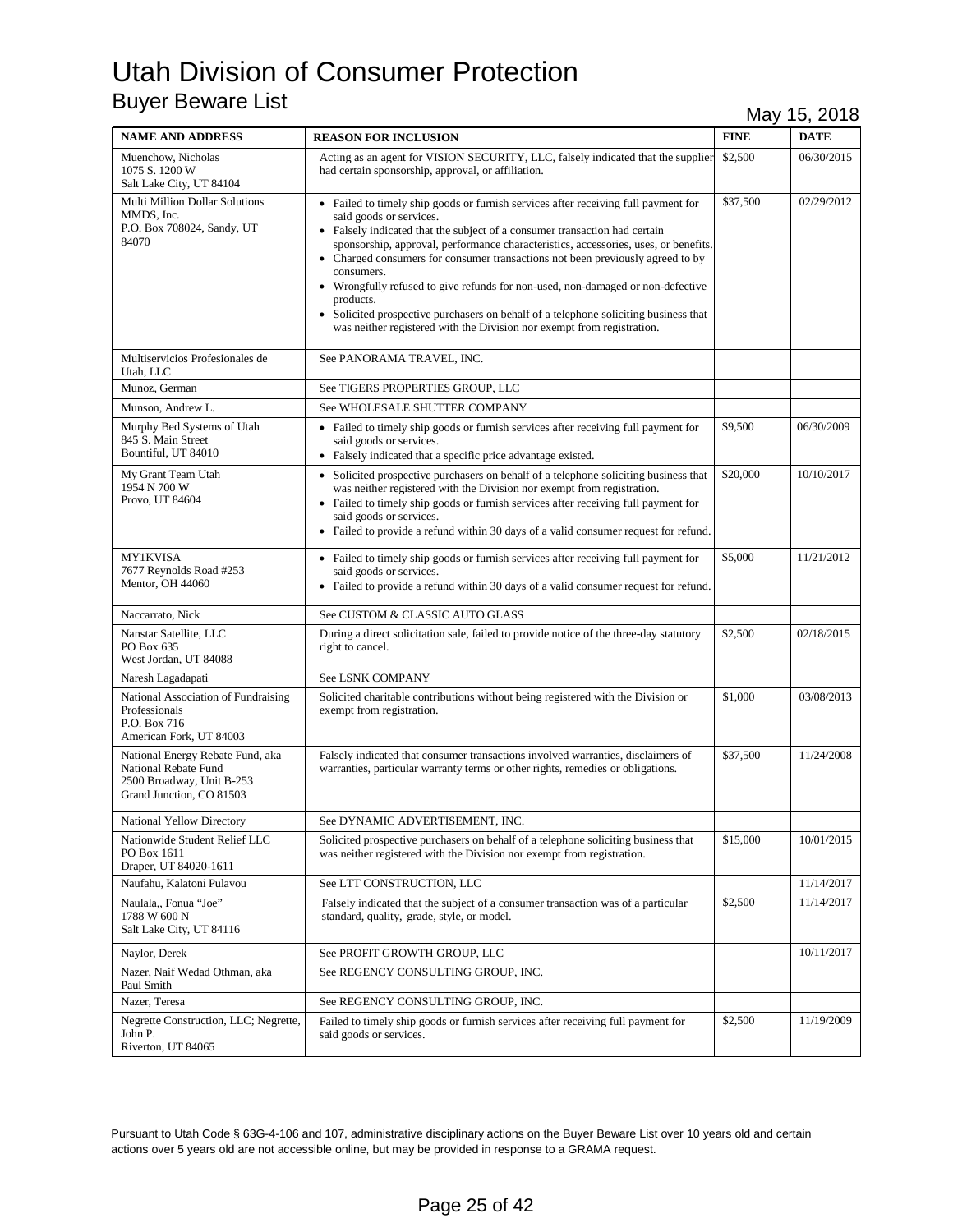| <b>NAME AND ADDRESS</b>                                                                 | <b>REASON FOR INCLUSION</b>                                                                                                                                                                                                                                                                                     | <b>FINE</b> | <b>DATE</b> |
|-----------------------------------------------------------------------------------------|-----------------------------------------------------------------------------------------------------------------------------------------------------------------------------------------------------------------------------------------------------------------------------------------------------------------|-------------|-------------|
| Neighborhood Networks, Inc.<br>1045 S 1700 W Apt 120<br>Payson, UT 84651                | • Solicited prospective purchasers on behalf of a telephone soliciting business<br>that was neither registered with the Division nor exempt from registration.<br>• Failed during a telephone solicitation to orally advise purchasers of their right<br>to cancel.                                             | \$5,000     | 12/10/2015  |
|                                                                                         | • Failed during a telephone solicitation to orally advise purchasers of their right<br>to cancel.                                                                                                                                                                                                               | \$110,000   | 11/14/2017  |
| Nelco, Inc.                                                                             | See BURROWS MARBLE AND GRANITE                                                                                                                                                                                                                                                                                  |             |             |
| Nelson, Mike<br>3612 W. 4650 S.<br>Roy, UT 84067                                        | See HURLBERT, MONICA, dba CONCRETE GUYS                                                                                                                                                                                                                                                                         |             |             |
| Nelson, Ted W.                                                                          | See UTAH WINDOW SALES                                                                                                                                                                                                                                                                                           |             |             |
| Nelson, Thor F.<br>279 W. Center Street #3<br>Midvale, UT 84047-7302                    | Solicited charitable contributions without being registered with the Division or<br>exempt from registration.                                                                                                                                                                                                   | \$2,000     | 06/21/2011  |
| Nemer, Michael<br>508 W. 800 N.<br>Orem, UT 84057                                       | Acting as an agent for VISION SECURITY, LLC, falsely indicated that a<br>consumer transaction included a specific price advantage.                                                                                                                                                                              | \$2,500     | 06/30/2015  |
| Netters, David<br>2199 W. 1800 N.<br>St. George, UT 84770                               | Acting as an agent for VISION SECURITY, LLC, falsely indicated that the<br>supplier had certain sponsorship, approval, or affiliation.                                                                                                                                                                          | \$2,500     | 06/30/2015  |
| Neves, Elysha Jerome<br>3706 South 6000 West<br>West Valley City, UT 84128              | Failed to timely ship goods or furnish services after receiving full payment for<br>said goods or services.                                                                                                                                                                                                     | \$2,500     | 03/10/2009  |
| New Life Style, LLC<br>15139 S. Holly Grove Ct.<br>Draper, UT 84020                     | • Falsely indicated that the supplier had certain sponsorship, approval, or<br>affiliation.<br>• Failed to timely ship goods or furnish services after receiving full payment for<br>said goods or services.<br>• Failed to provide a refund within 30 days of a valid consumer request for refund.             | \$12,500    | 02/18/2015  |
| <b>Nexus Digital Solutions</b><br>3267 East 3300 South #104<br>Salt Lake City, UT 84109 | • Failed to timely ship goods or furnish services after receiving full payment for<br>said goods or services.<br>• Failed to provide a refund within 30 days of a valid consumer request for refund.                                                                                                            | \$5,000     | 12/27/2011  |
| Nguyen, Houng                                                                           | See PRO NAILS ACADEMY INC.                                                                                                                                                                                                                                                                                      |             | 01/04/2016  |
| Nguyen, Quang                                                                           | See PRO NAILS ACADEMY INC.                                                                                                                                                                                                                                                                                      |             | 01/04/2016  |
| Nichols, R. Scott                                                                       | See PRACTICAL LIVING SPACES, INC.                                                                                                                                                                                                                                                                               |             |             |
| Noa, Feofaaki Tevita                                                                    | See TLT CONSTRUCTION                                                                                                                                                                                                                                                                                            |             |             |
| Norris, Angie                                                                           | See DAY SPA, LLC, THE                                                                                                                                                                                                                                                                                           |             |             |
| Northsaltlakecitylocksmith.com                                                          | See GARAGE & LOCK LLC                                                                                                                                                                                                                                                                                           |             |             |
| Nosack, John Elliott                                                                    | See DOC'S HANDYMAN SERVICE                                                                                                                                                                                                                                                                                      |             | 11/03/2016  |
| Nott, Rick Floyd                                                                        | See ROADRUNNER TRANSMISSIONS, INC.                                                                                                                                                                                                                                                                              |             |             |
| NPW Companies, Inc.                                                                     | See STRATEGY CAREER COURSES.                                                                                                                                                                                                                                                                                    |             |             |
| NUH <sub>2</sub> O, LLC<br>4979 S. Eastridge Lane, #188<br>Salt Lake City, UT 84107     | • Falsely indicated that the supplier had certain sponsorship, approval, or<br>affiliation.<br>• Made or causing to be made untrue material statements or material omissions.<br>Failed to furnish buyers with fully completed receipts or copies of contract<br>٠<br>pertaining to sales at time of execution. | \$7,500     | 12/05/2010  |
| Ofa Noa<br>1100 California Ave.<br>Salt Lake City, UT 84104                             | • Failed to timely ship goods or furnish services after receiving full payment for<br>said goods or services.<br>• Falsely indicated that the supplier had certain sponsorship, approval, or<br>affiliation.<br>• Failed to provide a refund within 30 days of a valid consumer request for refund.             | \$7,500     | 01/20/2011  |
| Ojas Enterprises, LLC<br>87 Taft Avenu<br>Newburg, NY 12550                             | Solicited prospective purchasers on behalf of a telephone soliciting business that<br>was neither registered with the Division nor exempt from registration.                                                                                                                                                    | \$2,500     | 09/11/2015  |
| Olsen, Douglas                                                                          | SEE 360 COMMERCE LLC                                                                                                                                                                                                                                                                                            |             | 12/27/2016  |
| Olsen, Kim Christopher                                                                  | See SNOWY PEAKS SALES AND SERVICE LLC                                                                                                                                                                                                                                                                           | \$2,500     | 03/27/2018  |
| Omni Business Solutions, Inc.                                                           | See SHANKLIN GROUP.                                                                                                                                                                                                                                                                                             |             |             |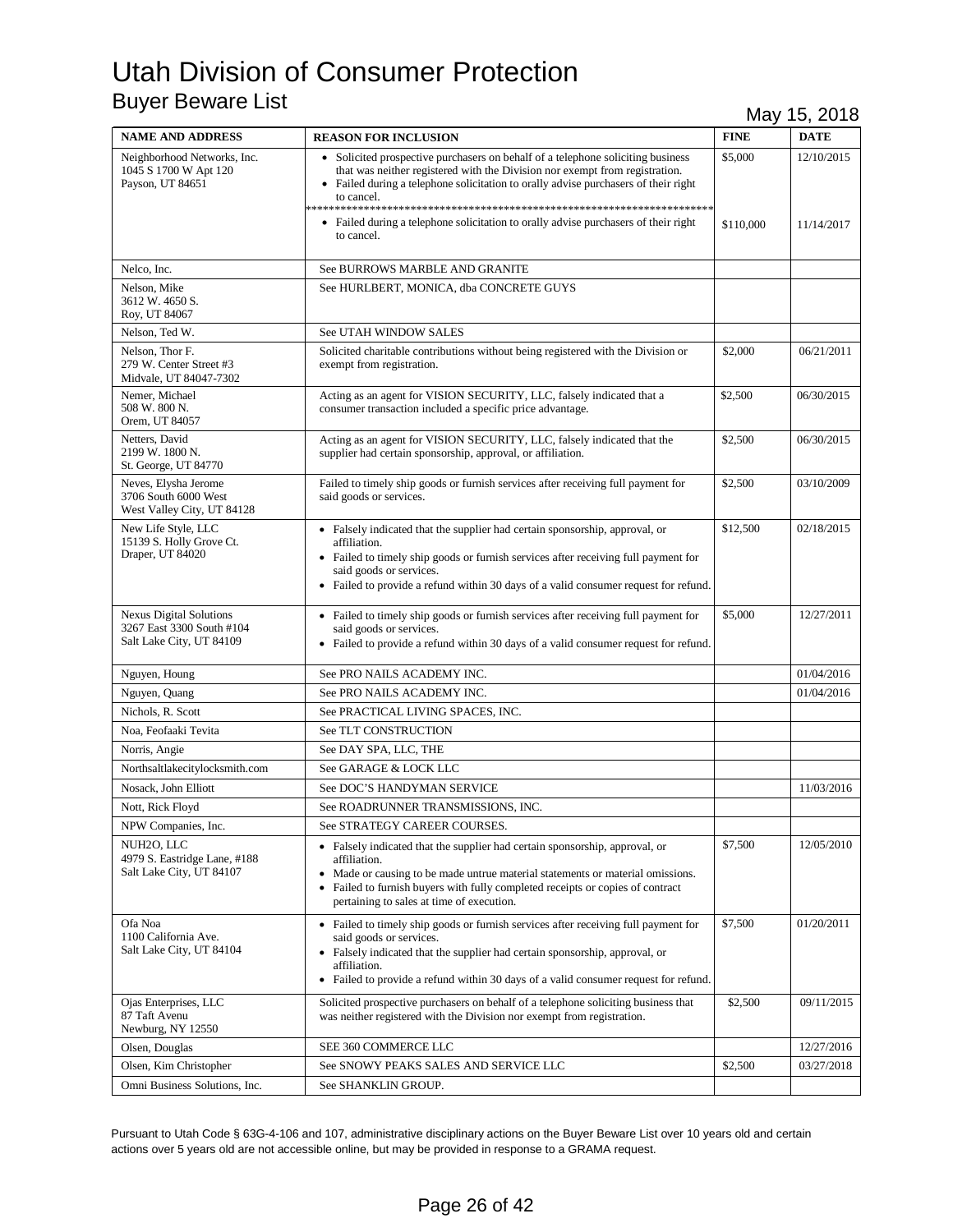| <b>NAME AND ADDRESS</b>                                                                                 | <b>REASON FOR INCLUSION</b>                                                                                                                                                                                                                                                                                                                                                                                         | <b>FINE</b> | <b>DATE</b> |
|---------------------------------------------------------------------------------------------------------|---------------------------------------------------------------------------------------------------------------------------------------------------------------------------------------------------------------------------------------------------------------------------------------------------------------------------------------------------------------------------------------------------------------------|-------------|-------------|
| <b>Omniscient Flooring</b><br>2697 Mohawk Trail<br>Acworth, GA 30102                                    | Failed to timely ship goods or furnish services after receiving full payment for said<br>goods or services.                                                                                                                                                                                                                                                                                                         | \$2,500     | 04/04/2011  |
| On Demand Marketing LLC<br>8805 N 23rd Ave #130<br>Phoenix, AZ 85021                                    | Solicited prospective purchasers on behalf of a telephone soliciting business that<br>was neither registered with the Division nor exempt from registration                                                                                                                                                                                                                                                         | \$5,000     | 11/24/2017  |
| <b>Online Local Yellow Pages</b><br>8160 Maple Lawn Blvd. #200<br>Fulton, MD 20759                      | Solicited prospective purchasers on behalf of a telephone soliciting business that<br>was neither registered with the Division nor exempt from registration.                                                                                                                                                                                                                                                        | \$5,000     | 08/22/2013  |
| <b>Online Public Yellow Pages</b><br>3106 State Route 11, #720<br>Mooers Forks, NY 12959                | • Solicited prospective purchasers on behalf of a telephone soliciting business that<br>was neither registered with the Division nor exempt from registration<br>• Made or caused to be made untrue material statements or material omissions in<br>connection with telephone solicitations                                                                                                                         | \$5,000     | 11/21/2012  |
| Only Choice Custom Cabinetry<br>2407 Black Village Court<br>Salt Lake City, UT 84119                    | • Failed to timely ship goods or furnish services after receiving full payment for<br>said goods or services.<br>• Falsely indicated that the supplier had certain sponsorship, approval, or<br>affiliation.                                                                                                                                                                                                        | \$5,000     | 06/30/2009  |
| Oremlocksmith.co                                                                                        | See GARAGE & LOCK LLC                                                                                                                                                                                                                                                                                                                                                                                               |             |             |
| Ostler, Daniel<br>Ostler, Jennifer<br>136 Heber Ave., Ste. 204<br>Park City, UT 84060                   | Charged a consumer for a portion of a consumer transaction that was not<br>previously agreed to by the consumer                                                                                                                                                                                                                                                                                                     | \$2,500     | 12/29/2014  |
| Otteson, Josh                                                                                           | See WASATCH SATELLITE LLC                                                                                                                                                                                                                                                                                                                                                                                           | \$2,500     | 03/27/2018  |
| Outzen, Monique Prinsen                                                                                 | See PHOTOGRAPHY BY MONIQUE                                                                                                                                                                                                                                                                                                                                                                                          |             |             |
| P & H Landscaping<br>3641 S. Patriot Drive, Magna, UT<br>84044                                          | • Failed to timely ship goods or furnish services after receiving full payment for<br>said goods or services.<br>• Failed to provide a refund within 30 days of a valid consumer request for refund.                                                                                                                                                                                                                | \$5,000     | 02/23/2010  |
| Painting & Coatings<br>2814 Brooks St<br><b>Box 203</b><br>Missoula, MT 59801                           | Failed to honor warranty terms.                                                                                                                                                                                                                                                                                                                                                                                     | \$2,500     | 10/11/2017  |
| Palacios, Frances                                                                                       | See PLF CREDIT SOLUTION COMPANY, PLLC                                                                                                                                                                                                                                                                                                                                                                               |             |             |
| Palau. Ani S.<br>1325 Mead Ave.<br>Salt Lake City, UT 84611                                             | • Failed to timely ship goods or furnish services after receiving full payment for<br>said goods or services.                                                                                                                                                                                                                                                                                                       | \$2,500     | 11/10/2010  |
| Palau, Tesimoni, aka Palau, Moni<br>1325 W. Mead Ave.<br>Salt Lake City, UT 84104                       | • Failed to timely ship goods or furnish services after receiving full payment for<br>said goods or services.<br>• Failed to obtain a consumer's express authorization for repairs, inspections, or<br>other services.<br>• Falsely claimed possession of certain license, bond, insurance, qualifications, or<br>expertise.<br>• Failed to provide a refund within 30 days of a valid consumer request for refund. | \$20,000    | 02/18/2015  |
| <b>Palmerson Consulting</b><br>John C. Palmerson<br>55 S. Bluff Street, Suite A<br>St. George, UT 84770 | • Solicited prospective purchasers on behalf of a telephone soliciting business that<br>was neither registered with the Division nor exempt from registration.<br>• Failed to timely ship goods or furnish services after receiving full payment for<br>said goods or services.                                                                                                                                     | \$5,000     | 08/22/2013  |
| Panorama Travel, Inc.<br>4865 West 3500 South Ste. B<br>West Valley, UT 84120                           | • Failed to timely ship goods or furnish services after receiving full payment for<br>said goods or services.<br>• Falsely indicated that the subject of a consumer transaction had certain<br>sponsorship, approval, performance characteristics, accessories, uses, or benefits.                                                                                                                                  | \$7,500     | 11/21/2012  |
| <b>Panoramaland Outfitters</b><br>4 N. Panoramaland Ln<br>Hanksville, UT 84734                          | • Failed to timely ship goods or furnish services after receiving full payment for<br>said goods or services.<br>• Failed to provide a refund within 30 days of a valid consumer request for refund.                                                                                                                                                                                                                | \$5,000     | 10/17/2011  |
| Papa's Garage<br>1764 E Ridgefield Rd<br>Spanish Fork, UT 84660                                         | • Failed to timely ship goods or furnish services after receiving full payment for<br>said goods or services.<br>• Failed to provide a refund within 30 days of a valid consumer request for refund<br>• Falsely indicated that the subject of a consumer transaction had certain<br>sponsorship, approval, performance characteristics, accessories, uses, or benefits.                                            | \$7,500     | 12/20/2017  |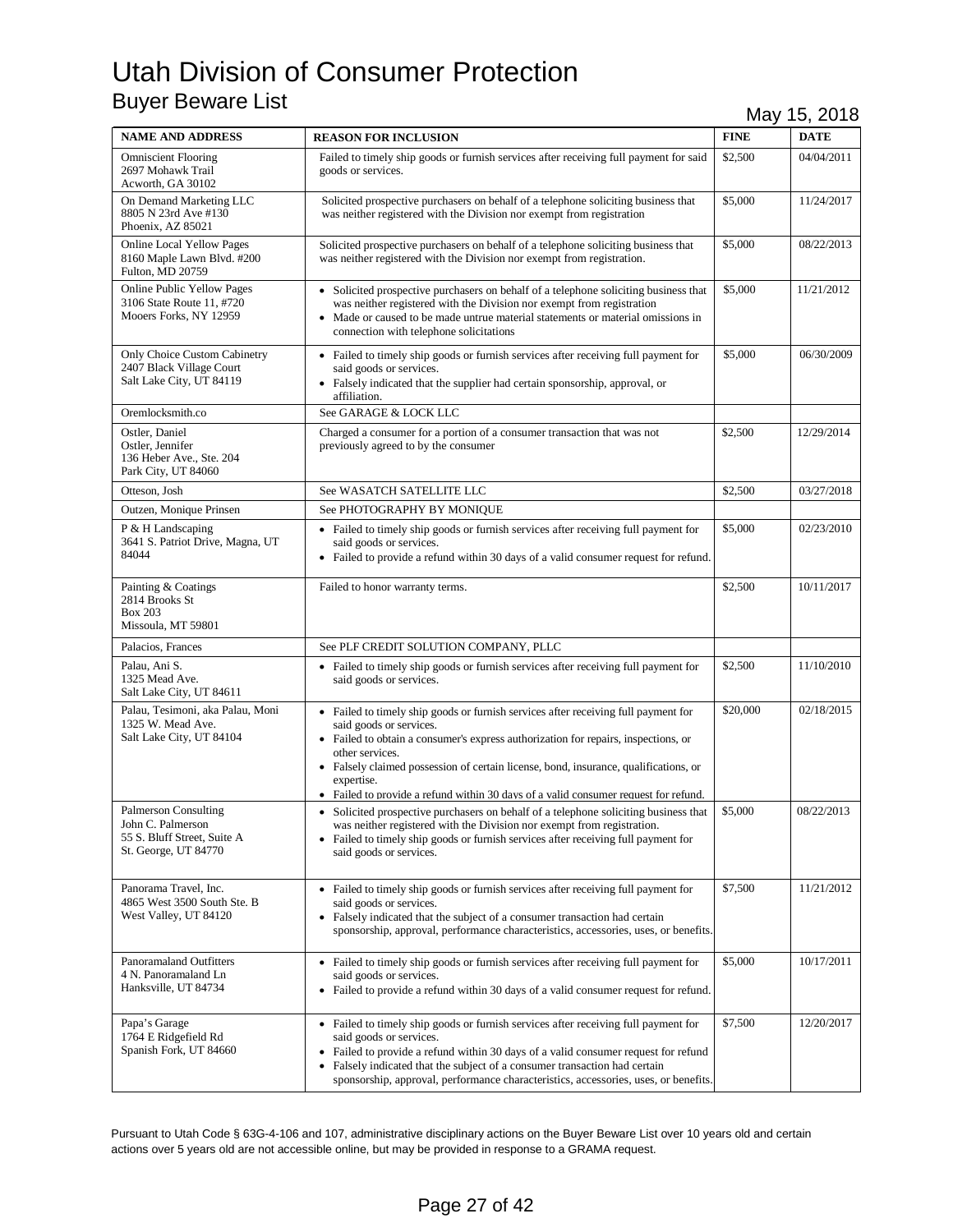| <b>NAME AND ADDRESS</b>                                                                                   | <b>REASON FOR INCLUSION</b>                                                                                                                                                                                                                                                        | <b>FINE</b> | <b>DATE</b> |
|-----------------------------------------------------------------------------------------------------------|------------------------------------------------------------------------------------------------------------------------------------------------------------------------------------------------------------------------------------------------------------------------------------|-------------|-------------|
| Paris, Brandon, dba MAGNUM<br>9770 S 1600 W<br>South Jordan, UT 84095<br>4123 S 420 W<br>Murray, UT 84123 | • Failed to timely ship goods or furnish services after receiving full payment for<br>said goods or services.<br>• Failed to obtain a consumer's express authorization for performance of services<br>valued at more than \$50.                                                    | \$5,000     | 02/18/2015  |
| Parker, Tyler                                                                                             | See SUMMIT WELDING                                                                                                                                                                                                                                                                 |             | 10/25/2016  |
| Party Times<br>2476 Wood Hollow Way<br>Bountiful, UT 84010                                                | Failed to timely ship goods or furnish services after receiving full payment for said<br>goods or services.                                                                                                                                                                        | \$2,500     | 09/03/2009  |
| Pearl, Adam J.                                                                                            | See WWW.BEST-BOX-SETS.COM                                                                                                                                                                                                                                                          |             |             |
| Pedal With A Purpose, LLC<br>514 El Paso Blvd.<br>Manitou Springs, CO 80829                               | • Failed to timely ship goods or furnish services after receiving full payment for<br>said goods or services.<br>• Failed to provide a refund within 30 days of a valid consumer request for refund.                                                                               | \$5,000     | 03/30/2012  |
| Pedroni, Brandy Ann                                                                                       | See FOUR SEASONS SKIN CARE AND MASSAGE                                                                                                                                                                                                                                             |             |             |
| Pegasus Painting<br>2306 Iowa Ave.<br>Ogden, UT 84401                                                     | Accepted a deposit without providing a dated receipt setting forth the terms of<br>the transaction.                                                                                                                                                                                | \$2,500     | 11/19/2009  |
| Pena, Noemi                                                                                               | See A & S COLLISION REPAIR CENTER                                                                                                                                                                                                                                                  |             |             |
| Penberthy, Nathan                                                                                         | See NEIGHBORHOOD NETWORKS, INC.                                                                                                                                                                                                                                                    |             | 12/10/2015  |
| Penberthy, Johnathan                                                                                      | See NEIGHBORHOOD NETWORKS, INC.                                                                                                                                                                                                                                                    |             | 11/14/2017  |
| Pendray, Jonathan F.                                                                                      | See SALT CREEK CONSTRUCTION, INC, dba SALT CREEK GARAGE                                                                                                                                                                                                                            |             |             |
| <b>Perilous Saint Productions</b><br>2515 Hartford Street<br>Salt Lake City, UT 84106                     | • Charged consumers for consumer transactions not been previously agreed to by<br>consumers.<br>• Wrongfully refused to give refunds for non-used, non-damaged or non-defective<br>products.                                                                                       | \$5,000     | 09/23/2011  |
| Peritus Financial Services, LLC                                                                           | See QUALITY WHOLESALE HOMES WEST, LLC.                                                                                                                                                                                                                                             |             |             |
| Persuasion Institute, Inc.<br>3214 N. University Ave. #613<br>Provo, UT 84604                             | Failed to provide a refund within 30 days of a valid consumer request for refund.                                                                                                                                                                                                  | \$2,500     | 06/30/2009  |
| Peterson, Ken, dba J&K Specialized<br>Tree Care<br>230 S. 425 W.<br>Bountiful, UT 84010                   | Failed to timely ship goods or furnish services after receiving payment for said<br>goods or services                                                                                                                                                                              | \$2,500     | 06/30/2015  |
| Peterson, Travis                                                                                          | See MEDAL OF HONOR CARS.                                                                                                                                                                                                                                                           |             | 12/29/2014  |
| Pettingill, Scott D., Jr.                                                                                 | See YOUR COMFORT HEATING, AIR CONDITIONING & FIREPLACES                                                                                                                                                                                                                            |             |             |
| Pewtress, Richard                                                                                         | See TIMBER RIDGE CABINETRY                                                                                                                                                                                                                                                         |             |             |
| Pham, Trang Anh                                                                                           | See PRO NAILS ACADEMY INC                                                                                                                                                                                                                                                          |             | 01/04/2016  |
| Photography by Monique; Monique<br>Prinsen Photography<br>16 Coatsville Ave.<br>Salt Lake City, UT 84115  | • Failed to timely ship goods or furnish services after receiving full payment for<br>said goods or services.<br>• Falsely indicated that the subject of a consumer transaction had certain<br>sponsorship, approval, performance characteristics, accessories, uses, or benefits. | \$5,000     | 08/10/2011  |
| Picture Perfect Car Wash and Auto                                                                         | See FORD BROTHERS INVESTMENTS                                                                                                                                                                                                                                                      |             |             |
| Pike, Nicholas E.                                                                                         | See P & H LANDSCAPING                                                                                                                                                                                                                                                              |             |             |
| <b>Platinum Quality Construction</b><br>4078 West 5115 South<br>Salt Lake City, UT 84118                  | Failed to timely ship goods or furnish services after receiving full payment for said<br>goods or services.                                                                                                                                                                        | \$2,500     | 09/07/2010  |
| <b>PLF Credit Solution Company</b><br>2673 Preston St. #206<br>Salt Lake City, UT 84106                   | Failing to register with the Division as a Credit Services Organization.                                                                                                                                                                                                           | \$5,000     | 10/10/2017  |
| Point Home Security, Inc.<br>2940 W Maple Loop Drive<br>Ste 303<br>Lehi, UT 84043                         | Found to be in breach of a Settlement Agreement with the Division                                                                                                                                                                                                                  | \$20,000    | 11/14/2017  |
| Pons, Steven Charles<br>3806 Lee Mar Street, Salt Lake City,<br>UT 84119                                  | Failed to timely ship goods or furnish services after receiving full payment for said<br>goods or services.                                                                                                                                                                        | \$2,500     | 06/27/2012  |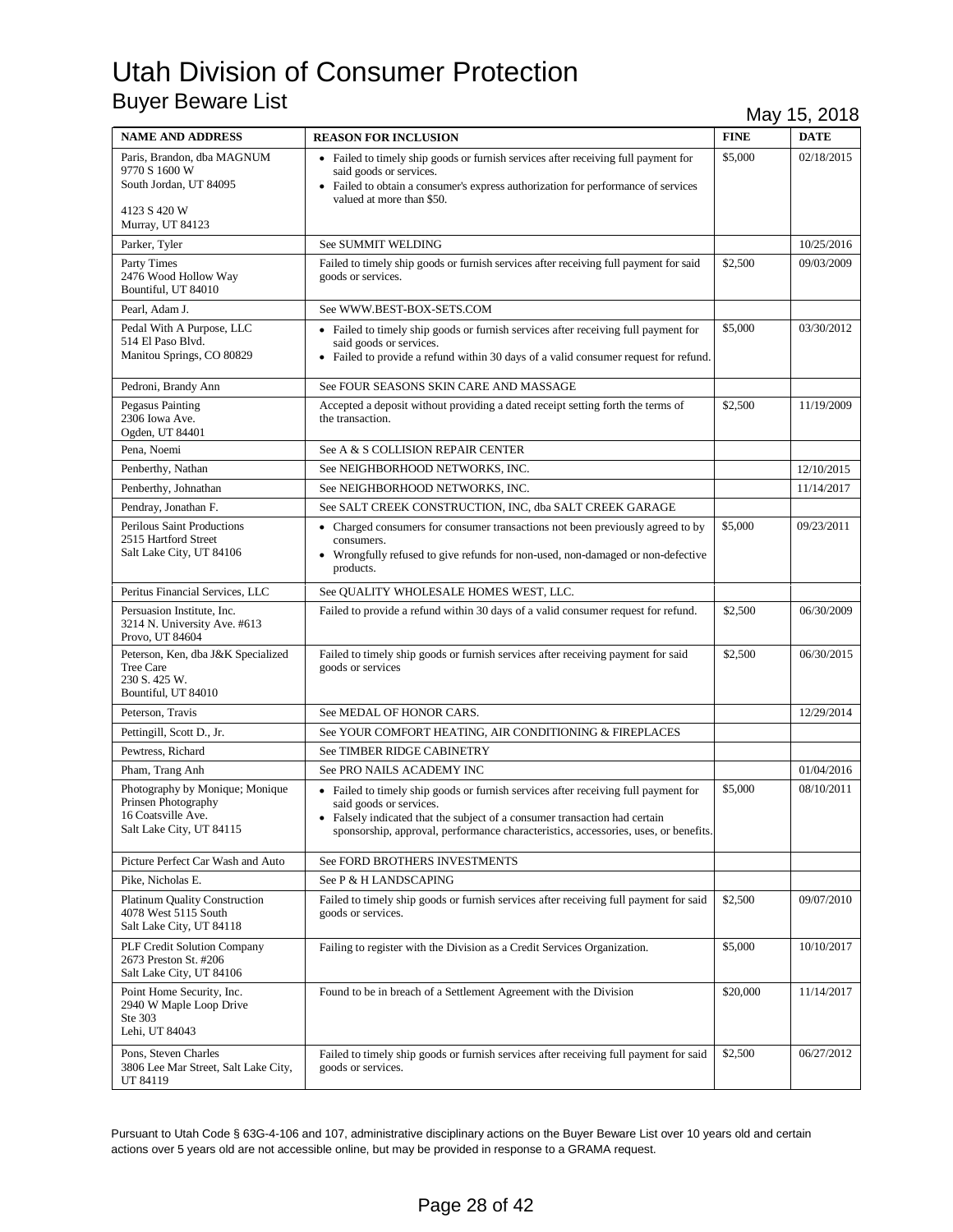| <b>NAME AND ADDRESS</b>                                                                      | <b>REASON FOR INCLUSION</b>                                                                                                                                                                                                                                                                                                                                                                                                                                                                                                                                                                                                                                                                                                                                                                                                                                                                                                                                                                                                                                                                                                                                                                                                                                                                                                                                                                                                                                                                                                                                                                                                                                | <b>FINE</b> | $\cdot$<br><b>DATE</b> |
|----------------------------------------------------------------------------------------------|------------------------------------------------------------------------------------------------------------------------------------------------------------------------------------------------------------------------------------------------------------------------------------------------------------------------------------------------------------------------------------------------------------------------------------------------------------------------------------------------------------------------------------------------------------------------------------------------------------------------------------------------------------------------------------------------------------------------------------------------------------------------------------------------------------------------------------------------------------------------------------------------------------------------------------------------------------------------------------------------------------------------------------------------------------------------------------------------------------------------------------------------------------------------------------------------------------------------------------------------------------------------------------------------------------------------------------------------------------------------------------------------------------------------------------------------------------------------------------------------------------------------------------------------------------------------------------------------------------------------------------------------------------|-------------|------------------------|
| Poorman's Heating and Air<br>5941 Horn Silver Cir.<br>Salt Lake City, UT 84118               | Failed to obtain a consumer's express authorization prior to performing services that<br>exceeded a value of \$50                                                                                                                                                                                                                                                                                                                                                                                                                                                                                                                                                                                                                                                                                                                                                                                                                                                                                                                                                                                                                                                                                                                                                                                                                                                                                                                                                                                                                                                                                                                                          | \$2,500     | 02/18/2015             |
| PR Handyman Services                                                                         | See HOWE, PAUL ROBERT.                                                                                                                                                                                                                                                                                                                                                                                                                                                                                                                                                                                                                                                                                                                                                                                                                                                                                                                                                                                                                                                                                                                                                                                                                                                                                                                                                                                                                                                                                                                                                                                                                                     |             |                        |
| Practical Living Spaces, Inc.<br>9137 Monroe Street #A<br>Sandy, UT 84070                    | Failed to timely ship goods or furnish services after receiving full payment for said<br>goods or services.                                                                                                                                                                                                                                                                                                                                                                                                                                                                                                                                                                                                                                                                                                                                                                                                                                                                                                                                                                                                                                                                                                                                                                                                                                                                                                                                                                                                                                                                                                                                                | \$7,500     | 10/02/2008             |
| <b>Premier Resorts</b>                                                                       | See SIERRA MANAGEMENT & CONSULTING, dba PREMIER RESORTS.                                                                                                                                                                                                                                                                                                                                                                                                                                                                                                                                                                                                                                                                                                                                                                                                                                                                                                                                                                                                                                                                                                                                                                                                                                                                                                                                                                                                                                                                                                                                                                                                   |             |                        |
| Prestige Custom Upholstery<br>189 N. HWY 89, C165<br>North Salt Lake, UT 84054               | • Failed to timely ship goods or furnish services after receiving full payment for<br>said goods or services.<br>• Failed to provide a refund within 30 days of a valid consumer request for refund.                                                                                                                                                                                                                                                                                                                                                                                                                                                                                                                                                                                                                                                                                                                                                                                                                                                                                                                                                                                                                                                                                                                                                                                                                                                                                                                                                                                                                                                       | \$5,000     | 12/31/2012             |
| Price, Derek R.                                                                              | See MAD COW PRODUCTIONS, LLC.                                                                                                                                                                                                                                                                                                                                                                                                                                                                                                                                                                                                                                                                                                                                                                                                                                                                                                                                                                                                                                                                                                                                                                                                                                                                                                                                                                                                                                                                                                                                                                                                                              |             |                        |
| Pricelesstimes.net                                                                           | See MAYA VAK S.A. DE C.V.                                                                                                                                                                                                                                                                                                                                                                                                                                                                                                                                                                                                                                                                                                                                                                                                                                                                                                                                                                                                                                                                                                                                                                                                                                                                                                                                                                                                                                                                                                                                                                                                                                  |             | 10/25/2016             |
| Primetime Yardcare, LC<br>1218 W. High River Circle                                          | Failed to provide a refund within 30 days of a valid consumer request for refund.                                                                                                                                                                                                                                                                                                                                                                                                                                                                                                                                                                                                                                                                                                                                                                                                                                                                                                                                                                                                                                                                                                                                                                                                                                                                                                                                                                                                                                                                                                                                                                          | \$2,500     | 10/17/2011             |
| Princeton Law Firm                                                                           | See PLF CREDIT SOLUTION COMPANY, PLLC                                                                                                                                                                                                                                                                                                                                                                                                                                                                                                                                                                                                                                                                                                                                                                                                                                                                                                                                                                                                                                                                                                                                                                                                                                                                                                                                                                                                                                                                                                                                                                                                                      |             |                        |
| Prinsen Outzen, Monique                                                                      | See PHOTOGRAPHY BY MONIQUE                                                                                                                                                                                                                                                                                                                                                                                                                                                                                                                                                                                                                                                                                                                                                                                                                                                                                                                                                                                                                                                                                                                                                                                                                                                                                                                                                                                                                                                                                                                                                                                                                                 |             |                        |
| Pro Business Credit, LLC, dba<br>Tradeliner, LLC<br>2838 N 1875 E<br>North Ogden, UT 84414   | • Operated a credit services organization that was neither registered with the<br>Division nor exempt from registration.<br>• Charged a consumer for credit services prior to full and complete performance of<br>said services.<br>• Disputed or challenged, or assisted a person in disputing or challenging, an entry<br>in a credit report prepared by a consumer reporting agency without a factual basis<br>to support a belief that the entry was materially incorrect, outdated, inaccurate, or<br>unverifiable.<br>• Made, or counseled or advised a buyer to make, an untrue or misleading statement<br>to a credit reporting agency, or to a person who has extended credit or who might<br>be expected to extend credit, in circumstances where the exercise of reasonable<br>care should have revealed the statement to be untrue or misleading.<br>• Made or used untrue or misleading representations in the offer or sale of credit<br>services, or engaged, either directly or indirectly, in an act, practice, or course of<br>business that operates or would operate as fraud or deception upon a person in<br>connection with the offer or sale of credit services.<br>• Falsely indicated that the subject of a consumer transaction had sponsorship,<br>approval, performance characteristics, accessories, uses, or benefits.<br>• Solicited prospective purchasers on behalf of a telephone soliciting business that<br>was neither registered with the Division nor exempt from registration.<br>• Made or caused to be made an untrue material statement or a material omission in<br>connection with a telephone solicitation. | \$20,000    | 02/18/2015             |
| Pro Irrigation and Maintenance<br>1880 South 200 East<br>Bountiful, UT 84010                 | Failed to honor a warranty or particular warranty terms.                                                                                                                                                                                                                                                                                                                                                                                                                                                                                                                                                                                                                                                                                                                                                                                                                                                                                                                                                                                                                                                                                                                                                                                                                                                                                                                                                                                                                                                                                                                                                                                                   | \$2,500     | 03/06/2009             |
| Pro Nails Academy Inc.<br>2115 W Colonial Drive<br>Orlando, FL 32804                         | • Falsely indicated that the subject of a consumer transaction had certain<br>sponsorship, approval, performance characteristics, accessories, uses, or benefits.<br>• Advertised recruited students and operated a proprietary school without obtaining<br>a certificate of registration or establishing an exemption.<br>• Provided fraudulent and counterfeited educational and licensure credentials<br>intended to represent education and training leading to licensure in the<br>commonwealth of Puerto Rico, when no such education or training was attained.                                                                                                                                                                                                                                                                                                                                                                                                                                                                                                                                                                                                                                                                                                                                                                                                                                                                                                                                                                                                                                                                                      | \$307,800   | 01/04/2016             |
| Professional Resort Solutions                                                                | See MACMILLAN, DAVID                                                                                                                                                                                                                                                                                                                                                                                                                                                                                                                                                                                                                                                                                                                                                                                                                                                                                                                                                                                                                                                                                                                                                                                                                                                                                                                                                                                                                                                                                                                                                                                                                                       |             |                        |
| Profit Growth Group, LLC<br>3966 N 1050 W<br>Pleasant View, UT 84414                         | • Sold an assisted marketing plan without filing required disclosures with the<br>Division.<br>Sold an assisted marketing plan to a consumer without providing the consumer<br>$\bullet$<br>with a disclosure statement or prospectus.                                                                                                                                                                                                                                                                                                                                                                                                                                                                                                                                                                                                                                                                                                                                                                                                                                                                                                                                                                                                                                                                                                                                                                                                                                                                                                                                                                                                                     | \$5,000     | 10/11/2017             |
| The Puppies Closet<br>Cozypetclothes.com<br>3711 Lexington St., Apt. B<br>Hill AFB, UT 84056 | • Failed to timely ship goods or furnish services after receiving full payment for<br>said goods or services.<br>• Failed to provide a refund within 30 days of a valid consumer request for refund.                                                                                                                                                                                                                                                                                                                                                                                                                                                                                                                                                                                                                                                                                                                                                                                                                                                                                                                                                                                                                                                                                                                                                                                                                                                                                                                                                                                                                                                       | \$5,000     | 03/30/2012             |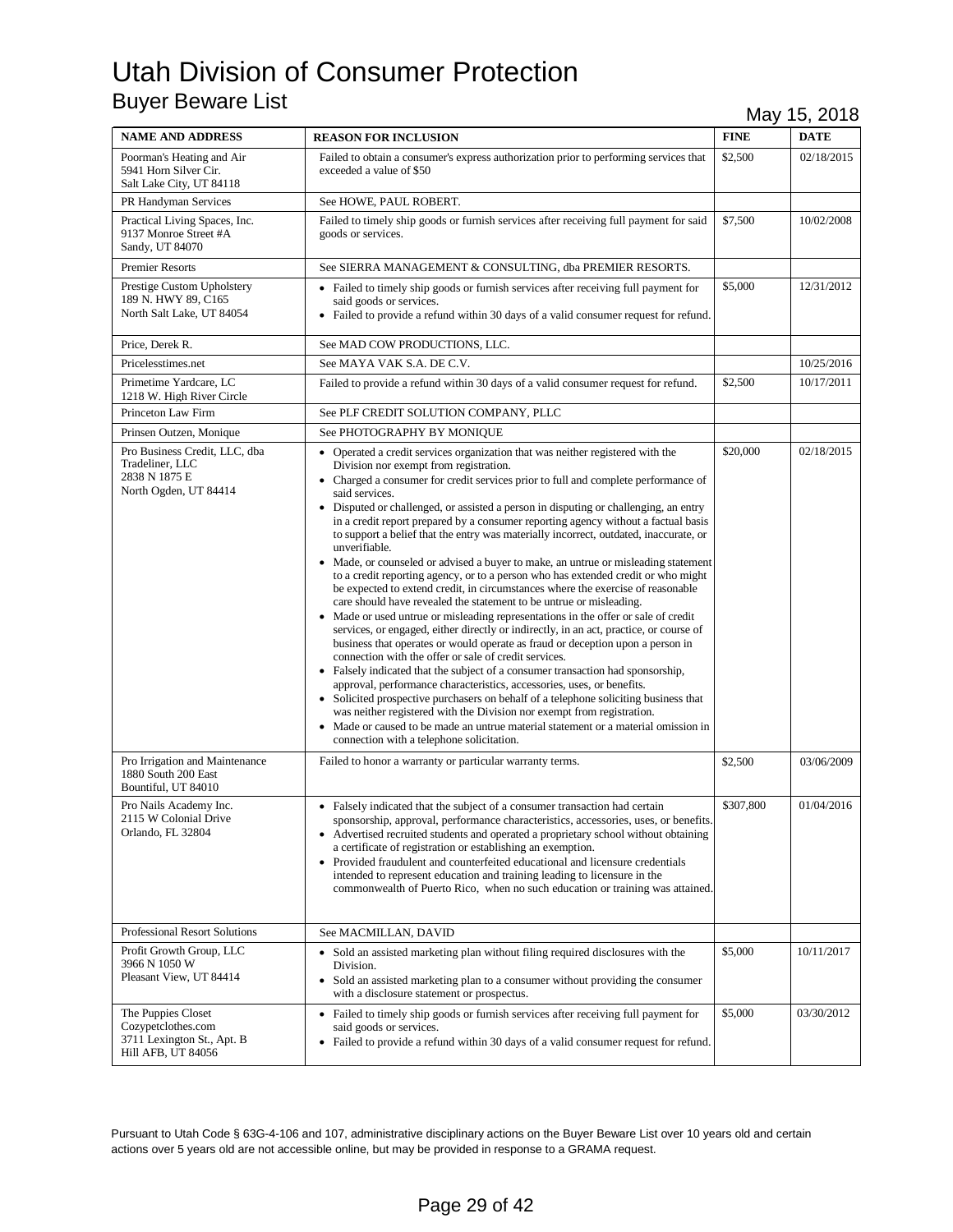| <b>NAME AND ADDRESS</b>                                                                                                                 | <b>REASON FOR INCLUSION</b>                                                                                                                                                                                                                                                                                                                                                                                                                                                                                                                                                                                                                                                                                                                                                    | <b>FINE</b> | <b>DATE</b> |
|-----------------------------------------------------------------------------------------------------------------------------------------|--------------------------------------------------------------------------------------------------------------------------------------------------------------------------------------------------------------------------------------------------------------------------------------------------------------------------------------------------------------------------------------------------------------------------------------------------------------------------------------------------------------------------------------------------------------------------------------------------------------------------------------------------------------------------------------------------------------------------------------------------------------------------------|-------------|-------------|
| Purvis, Jason, dba Green Feet Lawn<br>and Land<br>3423 S 8920 W<br>Magna, UT 84044                                                      | • Failed to timely ship goods or furnish services after receiving full payment for<br>said goods or services.<br>• Failed to obtain a consumer's express authorization for repairs, inspections, or<br>other services.<br>• Failed to provide a refund within 30 days of a valid consumer request for refund.                                                                                                                                                                                                                                                                                                                                                                                                                                                                  | \$7,500     | 02/18/2015  |
| Qandies Limited<br>207 Regent St<br>London W1B 3HH<br>United Kingdom                                                                    | • Indicated that the subject of a consumer transaction was of a particular standard,<br>quality, grade, style, or model, when in fact it was not.<br>• Knowingly or intentionally misrepresented the geographical origin or location of<br>their business.<br>• Refused to give a refund for non-used, non-damaged, non-defective products.                                                                                                                                                                                                                                                                                                                                                                                                                                    | \$7,500     | 08/24/2016  |
| Quality Wholesale Homes West, LLC<br>293 E. Telegraph Street #200<br>Washington, UT 84780                                               | • Failed to timely ship goods or furnish services after receiving full payment for<br>said goods or services.<br>• Failed to provide a refund within 30 days of a valid consumer request for refund.<br>• Solicited, or entered into, consumer transactions with persons who lacked the<br>mental ability to comprehend the nature and consequences of the transactions.<br>• Conducted business as a credit service organization without first securing a<br>certificate of registration from the Division<br>• Charged or received money or other valuable consideration prior to full and<br>complete performance of the services agreed to.<br>• Made or caused to be made untrue material statements or material omissions in<br>connection with telephone solicitations. | \$97,500    | 11/19/2009  |
| Ou-BD<br>8 Cape Cod Court<br>Little Rock, AR 72212                                                                                      | • Failed to timely ship goods or furnish services after receiving full payment for<br>said goods or services.<br>• Failed to provide a refund within 30 days of a valid consumer request for refund.                                                                                                                                                                                                                                                                                                                                                                                                                                                                                                                                                                           | \$12,500    | 04/11/2017  |
| Quick Lube, INC.<br>5555 S 900 E<br>Salt Lake City, UT 84117                                                                            | • Failed to obtain a consumer's express authorization for repairs, inspections, or<br>other services.<br>• Failed to obtain a consumer's express authorization for additional, unforeseen, but<br>necessary repairs, inspections, or other services in circumstances where the<br>additional work amounted to at least ten percent of the original estimate.                                                                                                                                                                                                                                                                                                                                                                                                                   | \$5,000     | 02/18/2015  |
| R&R Venture Group, LLC                                                                                                                  | See INNOVATIVE VACATION CONSULTING, LLC.                                                                                                                                                                                                                                                                                                                                                                                                                                                                                                                                                                                                                                                                                                                                       |             |             |
| Ragsdale, Ian                                                                                                                           | See HANES WINDOW WIZARDS, LLC                                                                                                                                                                                                                                                                                                                                                                                                                                                                                                                                                                                                                                                                                                                                                  |             |             |
| Rainey, Scott                                                                                                                           | See FIRST AMERICAN EXCHANGE                                                                                                                                                                                                                                                                                                                                                                                                                                                                                                                                                                                                                                                                                                                                                    |             |             |
| <b>Ram Creek Outfitters</b><br>1251 Bella Vista<br>Fruit Heights, UT 84037                                                              | • Failed to timely ship goods or furnish services after receiving full payment for<br>said goods or services.<br>• Falsely indicated that the subject of a consumer transaction had certain<br>sponsorship, approval, performance characteristics, accessories, uses, or benefits.                                                                                                                                                                                                                                                                                                                                                                                                                                                                                             | \$15,000    | 06/27/2012  |
| Rare Form of Hurricane, Inc.<br>346 W. State St.<br>Hurricane, UT 84737                                                                 | • Charged a consumer for a consumer transaction or a portion of a consumer<br>transaction that was not previously agreed to by the consumer.<br>• Failed to obtain a consumer's express authorization for repairs, inspections, or<br>other services.<br>• Failed to obtain a consumer's express authorization for a change order, cost<br>increase, or other amendment to the parties' agreement.                                                                                                                                                                                                                                                                                                                                                                             | \$7,500     | 08/04/2015  |
| Raymar Construction, Inc.<br>476 East 2700 South<br>Salt Lake City, UT 84115                                                            | • Failed to timely ship goods or furnish services after receiving full payment for<br>said goods or services.<br>• Failed to provide a refund within 30 days of a valid consumer request for refund.                                                                                                                                                                                                                                                                                                                                                                                                                                                                                                                                                                           | \$5,000     | 10/02/2008  |
| <b>RCB</b> Construction                                                                                                                 | See ADAMS, RUSS, aka ADAMS, RUSSELL, dba RCB CONSTRUCTION.                                                                                                                                                                                                                                                                                                                                                                                                                                                                                                                                                                                                                                                                                                                     |             |             |
| Ready Set Mow! LLC<br>14368 S Palo Alto Dr.<br>Herriman, UT 84096                                                                       | • Failed to timely ship goods or furnish services after receiving full payment for<br>said goods or services.<br>• Failed to provide a refund within 30 days of a valid consumer request for refund.                                                                                                                                                                                                                                                                                                                                                                                                                                                                                                                                                                           | \$5,000     | 04/26/2016  |
| Real Estate Investor Education, LLC<br>dba Wealthrock<br>PO Box 190<br>Orem, UT 84059<br>235 Apollo Beach Blvd. #249<br>Tampa, FL 33572 | • Failed to timely ship goods or furnish services after receiving full payment for<br>said goods or services.<br>• Solicited prospective purchasers on behalf of a telephone soliciting business that<br>was neither registered with the Division nor exempt from registration.<br>• Made an untrue material statement or a material omission in connection with a<br>telephone solicitation.                                                                                                                                                                                                                                                                                                                                                                                  | \$32,500    | 02/18/2015  |
| Record LTD<br>9980 South 300 West<br>Sandy, UT 84070                                                                                    | • Charged consumers for consumer transactions not been previously agreed to by<br>consumers.<br>• Wrongfully refused to give refunds for non-used, non-damaged or non-defective<br>products.<br>• Sent goods, or provided services, to consumers pursuant to negative option plans.                                                                                                                                                                                                                                                                                                                                                                                                                                                                                            | \$15,000    | 10/17/2011  |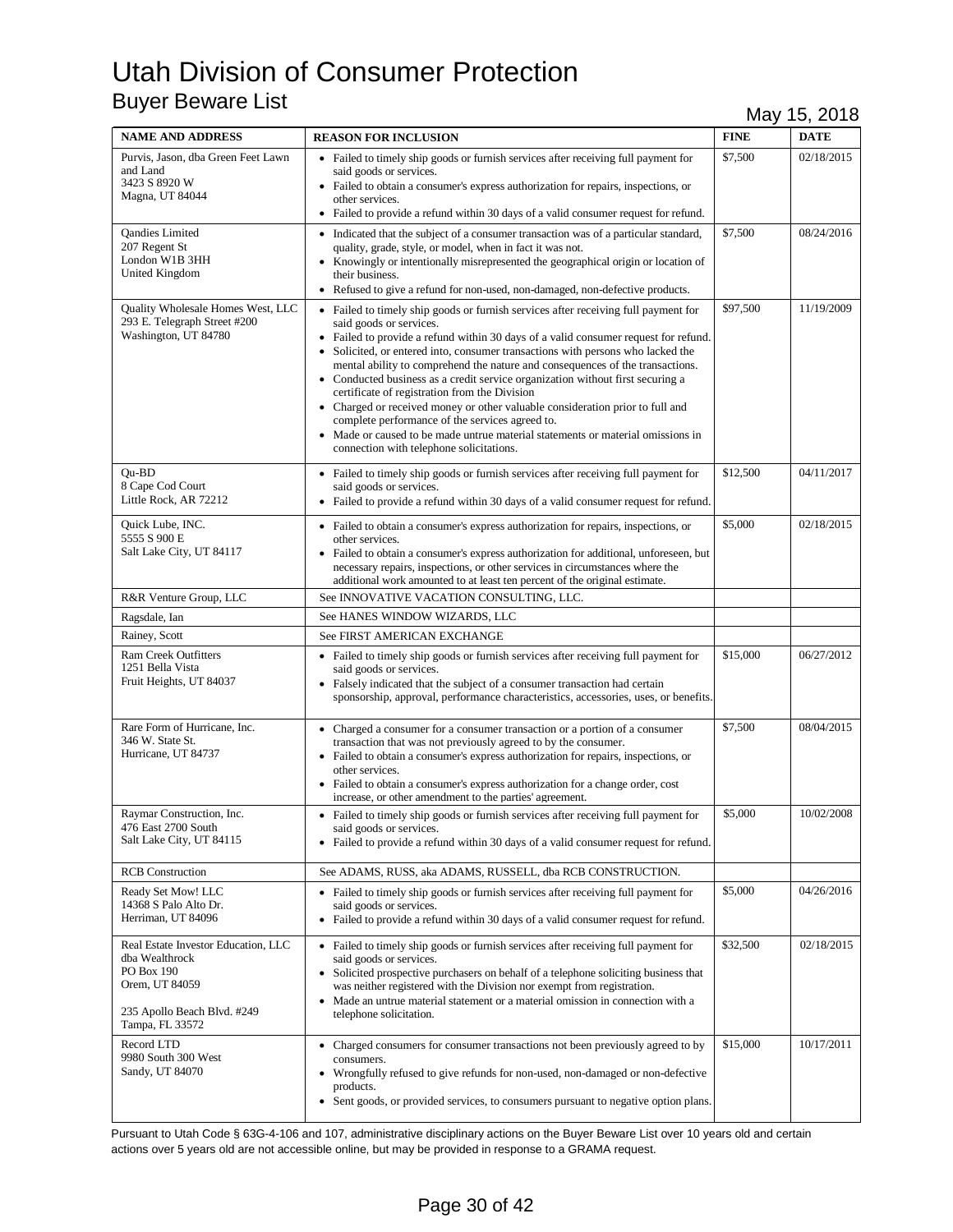| <b>NAME AND ADDRESS</b>                                                                  | <b>REASON FOR INCLUSION</b>                                                                                                                                                                                                                                                                                                                                                                                                                                                                                                                                                                                                                                                                                                                                                                                                   | <b>FINE</b> | <b>DATE</b> |
|------------------------------------------------------------------------------------------|-------------------------------------------------------------------------------------------------------------------------------------------------------------------------------------------------------------------------------------------------------------------------------------------------------------------------------------------------------------------------------------------------------------------------------------------------------------------------------------------------------------------------------------------------------------------------------------------------------------------------------------------------------------------------------------------------------------------------------------------------------------------------------------------------------------------------------|-------------|-------------|
| Reed, Mark W.                                                                            | See WWW.TRANSFERYOURMOVIES.COM                                                                                                                                                                                                                                                                                                                                                                                                                                                                                                                                                                                                                                                                                                                                                                                                |             |             |
| Regency Consulting Group, Inc.<br>4550 Cherry Creek S. Dr. Apt. 1409<br>Denver, CO 80246 | • Solicited prospective purchasers on behalf of a telephone soliciting business that<br>was neither registered with the Division nor exempt from registration.<br>• Made or caused to be made untrue material statements or material omissions in<br>connection with telephone solicitations.<br>• Failed during a telephone solicitation to orally advise purchasers of their right to<br>cancel.<br>• Knowingly or intentionally misrepresented the geographical origin or location of<br>the business.<br>• Falsely indicated that consumer transactions involved certain rights or remedies.<br>• Falsely indicated that the subject of a consumer transaction had certain<br>performance characteristics.<br>• Failed to refund amounts due to purchasers who exercised the right to cancel a<br>telephone solicitation. | \$52,500    | 05/01/2015  |
| Reid, David R.                                                                           | See ELITE CONSULTING GROUP, INC.                                                                                                                                                                                                                                                                                                                                                                                                                                                                                                                                                                                                                                                                                                                                                                                              |             |             |
| Rein, Somer Ann                                                                          | See DIVERSIFIED LAND SERVICES.                                                                                                                                                                                                                                                                                                                                                                                                                                                                                                                                                                                                                                                                                                                                                                                                |             |             |
| <b>Relocation Network</b>                                                                | See SOLAR UTAH NOW                                                                                                                                                                                                                                                                                                                                                                                                                                                                                                                                                                                                                                                                                                                                                                                                            |             |             |
| Remodel on Us                                                                            | See BANGERT, CHRISTIAN                                                                                                                                                                                                                                                                                                                                                                                                                                                                                                                                                                                                                                                                                                                                                                                                        |             |             |
| Remodeling Plus More LLC<br>1150 W 360 N Apt 36<br>St. George, UT 84770                  | Misrepresented that the supplier had a particular license, bond, insurance,<br>qualifications, or expertise that is related to the work to be performed                                                                                                                                                                                                                                                                                                                                                                                                                                                                                                                                                                                                                                                                       | \$2,500     | 03/02/2017  |
| <b>Resort Management Association</b>                                                     | See MACMILLAN, DAVID                                                                                                                                                                                                                                                                                                                                                                                                                                                                                                                                                                                                                                                                                                                                                                                                          |             |             |
| <b>Resort Members Association</b>                                                        | See MACMILLAN, DAVID                                                                                                                                                                                                                                                                                                                                                                                                                                                                                                                                                                                                                                                                                                                                                                                                          |             |             |
| <b>Retro Auto Works</b><br>620 W. Industrial Road<br>Cedar City, UT 84721                | • Failed to timely ship goods or furnish services after receiving full payment for<br>said goods or services.<br>• Failed to obtain express authorization for repairs, inspections or other services.<br>• Failed to obtain express authorization for additional, unforeseen but necessary<br>repairs, inspections or other services when those repairs, inspections or other<br>services amounted to 10% or more of the original estimate.<br>• Failed to provide a consumer with an itemized list of repairs, inspections or other<br>services performed and the reason for such repairs, inspections or other services.                                                                                                                                                                                                    | \$10,000    | 11/28/2011  |
| Retro Furnish Inc.<br>257 Kearny Street #168<br>San Francisco, CA 94108                  | • Failed to timely ship goods or furnish services after receiving full payment for<br>said goods or services.<br>• Failed to provide a refund within 30 days of a valid consumer request for refund.                                                                                                                                                                                                                                                                                                                                                                                                                                                                                                                                                                                                                          | \$5,000     | 11/07/2017  |
| <b>Retro Renovations</b><br>801 W 1350 S<br>Cedar City, UT 84720                         | • Failed to timely ship goods or furnish services after receiving full payment for<br>said goods or services.<br>• Failed to provide a refund within 30 days of a valid consumer request for refund.                                                                                                                                                                                                                                                                                                                                                                                                                                                                                                                                                                                                                          | \$5,000     | 10/11/2017  |
| Revenue Worx, LLC<br>1084 E. State Road, Suite F American<br>Fork, UT 84003              | • Sent or offered goods or services to consumers pursuant to a negative option<br>plan.<br>• Charged consumers for consumer transactions not been previously agreed to by<br>consumers.                                                                                                                                                                                                                                                                                                                                                                                                                                                                                                                                                                                                                                       | \$602,500   | 09/03/2009  |
| Richardson, Darin R.                                                                     | <b>See CEMCO SERVICES</b>                                                                                                                                                                                                                                                                                                                                                                                                                                                                                                                                                                                                                                                                                                                                                                                                     |             |             |
| Richmond, Alicia Rae                                                                     | See CHIC ON A SHOESTRING.                                                                                                                                                                                                                                                                                                                                                                                                                                                                                                                                                                                                                                                                                                                                                                                                     |             |             |
| Ricks Contracting, Inc.<br>Ricks, Ty M.<br>P.O. Box 1276<br>American Fork, UT 84003      | • Failed to timely ship goods or furnish services after receiving full payment for<br>said goods or services.<br>• Failed to obtain consumers' express authorization for additional, unforeseen<br>repairs, inspections or other services when those repairs, inspections or other<br>services amounted to 10% or more of the original estimate.                                                                                                                                                                                                                                                                                                                                                                                                                                                                              | \$5,000     | 10/02/2008  |
| Riddle, Jennifer                                                                         | See ELEMENT WEB DESIGN                                                                                                                                                                                                                                                                                                                                                                                                                                                                                                                                                                                                                                                                                                                                                                                                        |             |             |
| Riddle, Ryan                                                                             | See ELEMENT WEB DESIGN                                                                                                                                                                                                                                                                                                                                                                                                                                                                                                                                                                                                                                                                                                                                                                                                        |             |             |
| <b>Right Choice Transfer</b>                                                             | See MACMILLAN, DAVID                                                                                                                                                                                                                                                                                                                                                                                                                                                                                                                                                                                                                                                                                                                                                                                                          |             |             |
| Rios, Michael                                                                            | See CLICK AND GROW RICH.                                                                                                                                                                                                                                                                                                                                                                                                                                                                                                                                                                                                                                                                                                                                                                                                      |             |             |
| Riskas, Thomas J., dba Bull<br>Mountain, LLC                                             | See OSTLER, DANIEL.                                                                                                                                                                                                                                                                                                                                                                                                                                                                                                                                                                                                                                                                                                                                                                                                           |             | 12/29/2014  |
| Rivera, Edward<br>2421 N 490 W<br>Layton, UT 84041-4707                                  | • Failed to timely ship goods or furnish services after receiving full payment for<br>said goods or services.<br>• Failed to provide a refund within 30 days of a valid consumer request for refund.<br>• Falsely indicated that the subject of a consumer transaction had certain<br>sponsorship, approval, performance characteristics, accessories, uses, or benefits.                                                                                                                                                                                                                                                                                                                                                                                                                                                     | \$7,500     | 11/14/2017  |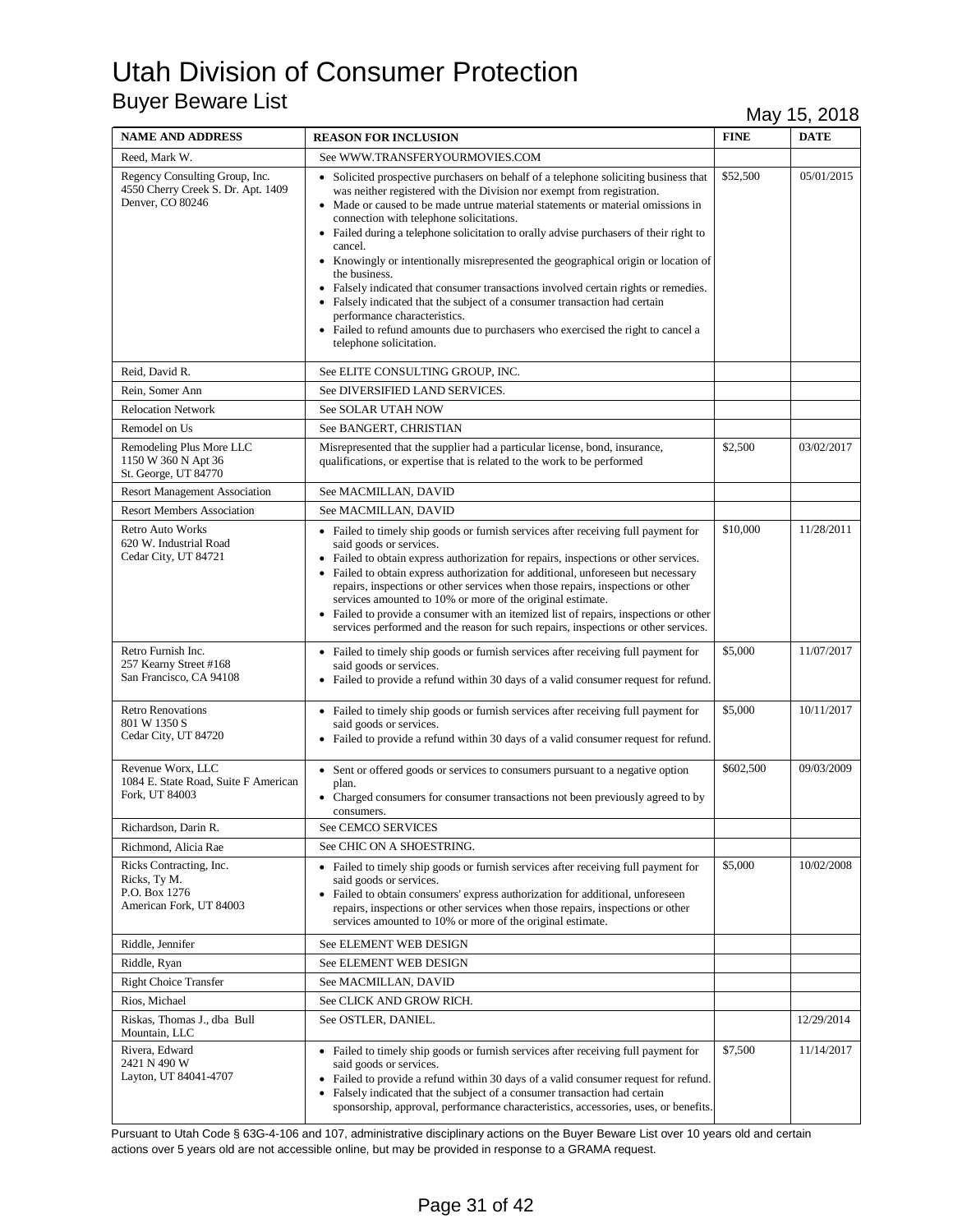| <b>NAME AND ADDRESS</b>                                                                      | <b>REASON FOR INCLUSION</b>                                                                                                                                                                                                                                                                                                                                                          | <b>FINE</b> | <b>DATE</b> |
|----------------------------------------------------------------------------------------------|--------------------------------------------------------------------------------------------------------------------------------------------------------------------------------------------------------------------------------------------------------------------------------------------------------------------------------------------------------------------------------------|-------------|-------------|
| Roadrunner Transmissions, Inc.<br>320 N. Main Street, Clearfield, UT<br>84015                | • Failed to timely ship goods or furnish services after receiving full payment for<br>said goods or services.<br>• Failed to obtain express authorization for repairs, inspections or other services.<br>• Failed to honor a warranty or particular warranty terms.                                                                                                                  | \$12,500    | 08/22/2013  |
| Roberts, Adrienne F.                                                                         | See AURA CONSULTING SERVICES                                                                                                                                                                                                                                                                                                                                                         |             | 10/10/2017  |
| Roberts, Junior                                                                              | See L&J TREE REMOVAL & LANDSCAPE                                                                                                                                                                                                                                                                                                                                                     |             |             |
| Robertson, Michael C.<br>3660 Red Maple Road<br>Salt Lake City, UT 84106                     | • Failed to timely ship goods or furnish services after receiving full payment for<br>said goods or services.<br>• Failed to provide a refund within 30 days of a valid consumer request for refund.                                                                                                                                                                                 | \$5,000     | 09/23/2011  |
| Robinette, Terry, dba Terry's<br>Fine Woodworking, LLC<br>12795 S 1300 E<br>Draper, UT 84020 | • Failed to timely ship goods or furnish services after receiving full payment for<br>said goods or services.<br>• Failed to obtain a consumer's express authorization prior to performing services<br>that exceeded a value of \$50.                                                                                                                                                | \$5,000     | 12/29/2014  |
| Rock Logic 4x4<br>5673 Desert Stone Circle<br>South Jordan, UT 84095                         | • Failed to timely ship goods or furnish services after receiving full payment for<br>said goods or services.<br>• Failed to provide a refund within 30 days of a valid consumer request for refund.                                                                                                                                                                                 | \$5,000     | 11/19/2009  |
| Rocky Mountain Weatherization, LLC                                                           | See AAA GOING SOLAR UTAH.                                                                                                                                                                                                                                                                                                                                                            |             |             |
| Rodrigues, Alan                                                                              | See WORLD TRAVEL ACCESS LLC                                                                                                                                                                                                                                                                                                                                                          |             |             |
| Rodriguez, Belinda Ann                                                                       | See A BRIDE BEAUTIFUL.                                                                                                                                                                                                                                                                                                                                                               |             |             |
| Rodriguez, Tomas                                                                             | See MAYA VAK S.A. DE C.V.                                                                                                                                                                                                                                                                                                                                                            |             | 10/25/2016  |
| Rollins, Tyler Brant                                                                         | See LIBERTY FLOORS, INC.                                                                                                                                                                                                                                                                                                                                                             |             | 10/10/2017  |
| Romero, Marcella M.                                                                          | See SUPERIOR MARKETING GROUP, LLC.                                                                                                                                                                                                                                                                                                                                                   |             |             |
| Roos, Mark Joseph and<br>Larendee B.                                                         | See PARTY TIMES.                                                                                                                                                                                                                                                                                                                                                                     |             |             |
| Rosales, Armando<br>5221 South 5200 West<br>Kearns, UT 84118                                 | Failed to timely ship goods or furnish services after receiving full payment for<br>said goods or services.                                                                                                                                                                                                                                                                          | \$2,500     | 03/10/2009  |
| Rossberg, Keith J.                                                                           | See SOUND SECURITY GROUP, LLC                                                                                                                                                                                                                                                                                                                                                        |             |             |
| Roundgoods Consulting Group, LLC<br>2222 South 950 East<br>Provo, UT 84606                   | Failed to provide a refund within 30 days of a valid consumer request for refund.                                                                                                                                                                                                                                                                                                    | \$2,500     | 11/30/2009  |
| Rovico's Coffee Co.                                                                          | See EASTHOPE, ROSS G.                                                                                                                                                                                                                                                                                                                                                                |             |             |
| Roylocksmith.co                                                                              | See GARAGE & LOCK LLC                                                                                                                                                                                                                                                                                                                                                                |             |             |
| Royal Pacific Financial, LLC<br>13430 Trego Street<br>Sylmar, CA 91342                       | Failed to register prior to providing debt management services to individuals<br>residing in Utah.                                                                                                                                                                                                                                                                                   | \$20,000    | 12/31/2012  |
| RRC, LLC<br>7455 France Ave. SO Suite 351,<br>Edina, MN 55435                                | • Wrongfully refused to give refunds for non-used, non-damaged or non-defective<br>products.<br>• Solicited prospective purchasers on behalf of a telephone soliciting business that<br>was neither registered with the Division nor exempt from registration.<br>• Failed during a telephone solicitation to orally advise purchasers of their right to<br>cancel.                  | \$7,500     | 04/04/2011  |
| Runolfson, Andrew K.                                                                         | See SHANDY TURBOS.                                                                                                                                                                                                                                                                                                                                                                   |             |             |
| Russell, Nonna N.<br>Russell, Robert Guy                                                     | See INNOVATIVE VACATION CONSULTING, LLC.                                                                                                                                                                                                                                                                                                                                             |             |             |
| SAAS Creations, LLC.<br>3434 N Blue Sage Road<br>Enterprise, UT 84050                        | • Failed to timely ship goods or furnish services after receiving full payment for<br>said goods or services.<br>• Failed to provide a refund within 30 days of a valid consumer request for refund.<br>Indicated that the subject of a consumer transaction had sponsorship, approval,<br>$\bullet$<br>performance, characteristics, accessories, uses or benefits it did not have. | \$17,500    | 01/28/2016  |
| Safe Wride Home, Inc.<br>243 W 1060 S<br>Orem, UT 84058                                      | Failure to comply with an order issued by the Division, including a default order                                                                                                                                                                                                                                                                                                    | \$500       | 02/21/2018  |
| Safefunding, LLC<br>2600 Executive Pkwy<br>Lehi, UT 84043                                    | Failure to comply with an order issued by the Division, including a default order                                                                                                                                                                                                                                                                                                    | \$7,500     | 02/1/2018   |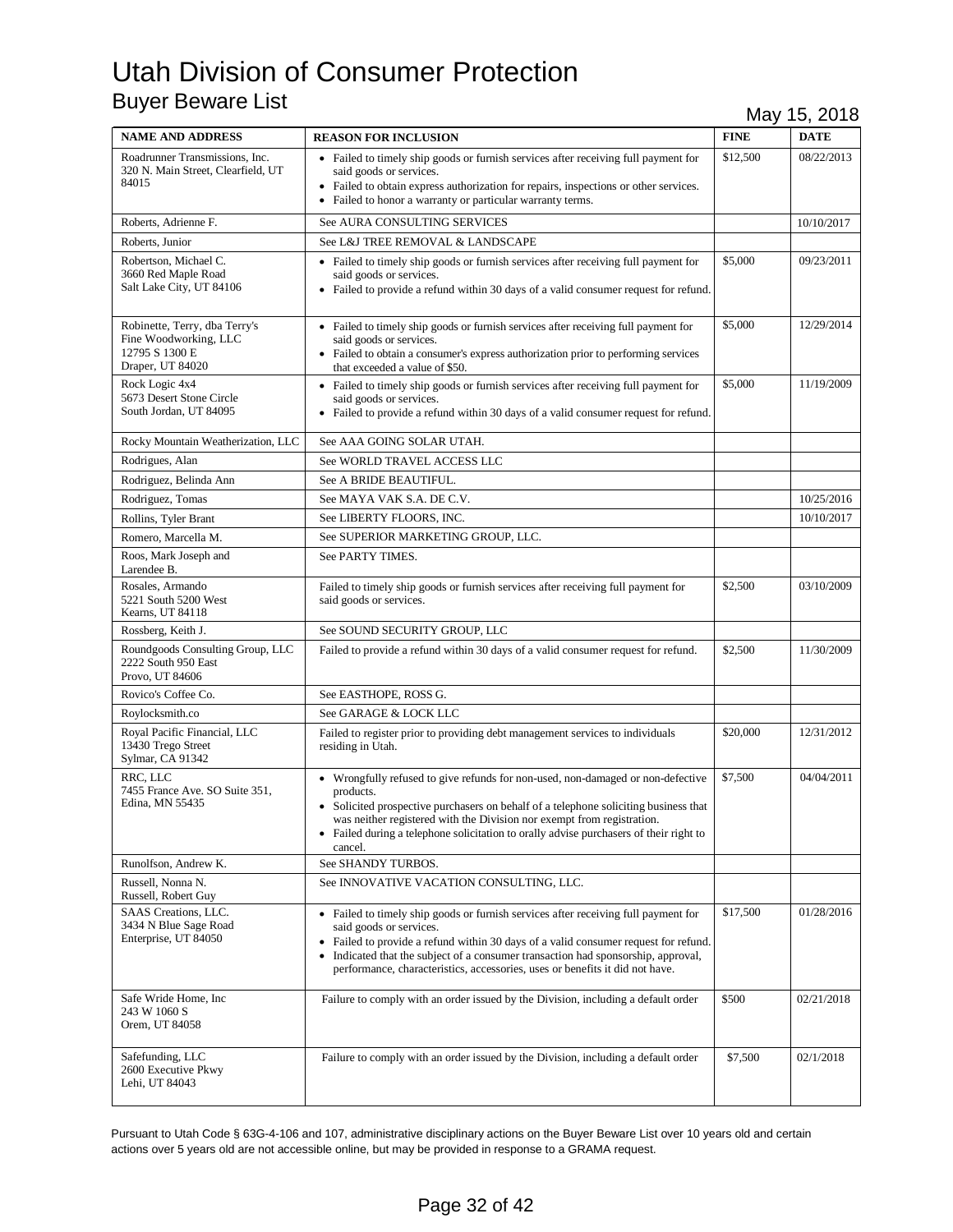| <b>NAME AND ADDRESS</b>                                                                                                       | <b>REASON FOR INCLUSION</b>                                                                                                                                                                                                                                                                                                                                                                                  | <b>FINE</b> | <b>DATE</b> |
|-------------------------------------------------------------------------------------------------------------------------------|--------------------------------------------------------------------------------------------------------------------------------------------------------------------------------------------------------------------------------------------------------------------------------------------------------------------------------------------------------------------------------------------------------------|-------------|-------------|
| Sage Builders<br>Doug Jessop Construction, Inc.<br>12227 S. Business Park Drive<br>Draper, UT 84020                           | • Failed to timely ship goods or furnish services after receiving full payment for<br>said goods or services.<br>• Failed to honor warranties or particular warranty terms.                                                                                                                                                                                                                                  | \$17,500    | 03/06/2009  |
| Salkeld, Stewart "Stu"                                                                                                        | See PAINTING & COATINGS                                                                                                                                                                                                                                                                                                                                                                                      |             | 10/11/2017  |
| Salt Creek Construction, Inc.; Salt<br><b>Creek Garage Doors</b><br>778 East 750 South<br>Salem UT 84653                      | • Failed to timely ship goods or furnish services after receiving full payment for<br>said goods or services.<br>• Failed to provide a refund within 30 days of a valid consumer request for refund.                                                                                                                                                                                                         | \$5,000     | 04/04/2011  |
| Samoan Affairs of Nevada<br>8985 S Eastern Ave Ste 100<br>Las Vegas NV 89123                                                  | Solicited charitable contributions without being registered with the Division or<br>exempt from registration.                                                                                                                                                                                                                                                                                                | \$500       | 10/01/2015  |
| Sangberg, Rich K.                                                                                                             | See C-MATION, LLC.                                                                                                                                                                                                                                                                                                                                                                                           |             |             |
| Savannah Distributing, Inc.<br>8833 B S. Redwood Road, West<br>Jordan, UT 84088                                               | • Failed to timely ship goods or furnish services after receiving full payment for<br>said goods or services.<br>• Failed to provide a refund within 30 days of a valid consumer request for refund.                                                                                                                                                                                                         | \$5,000     | 03/10/2009  |
| Schweitzer, Erik                                                                                                              | See MEAN STEAM CARPET CLEAN                                                                                                                                                                                                                                                                                                                                                                                  |             |             |
| Secure the Call Foundation<br>12717 W. Sunrise Blvd. Ste. 340,<br>Sunrise, FL 33323                                           | Solicited charitable contributions without being registered with the Division or<br>exempt from registration.                                                                                                                                                                                                                                                                                                | \$1,000     | 03/06/2009  |
| Select Systems, Inc.<br>2137 West 550 North<br>West Point, UT 84015                                                           | • Failed to timely ship goods or furnish services after receiving full payment for<br>said goods or services.<br>• Failed to provide a refund within 30 days of a valid consumer request for refund.<br>• Failed to honor a warranty or particular warranty terms.                                                                                                                                           | \$10,000    | 09/03/2009  |
| Shamrock Landscaping, LLC<br>2536 South 1250 West<br>Woods Cross, UT 84087                                                    | • Failed to timely ship goods or furnish services after receiving full payment for<br>said goods or services.<br>• Failed to obtain express authorization for repairs, inspections or other services.                                                                                                                                                                                                        | \$5,000     | 03/06/2009  |
| <b>Shandy Turbos</b><br>3083 Durham Woods Way<br>Riverton, UT 84065                                                           | Falsely indicated that the subject of a consumer transaction had certain sponsorship,<br>approval, performance characteristics, accessories, uses, or benefits.                                                                                                                                                                                                                                              | \$2,500     | 07/11/2008  |
| The Shanklin Group, LLC; Shanklin<br>Group International<br>473 S. River Road, Suite #1-352<br>St. George, UT 84790           | • Failed to provide a refund within 30 days of a valid consumer request for refund.<br>• Failed to orally advise a purchaser of the purchaser's right to cancel.<br>• Charged a consumer for a consumer transaction that had not been previously<br>agreed to by the consumer.                                                                                                                               | \$7,500     | 11/19/2009  |
| The Shed Guy LLC<br>3949 Alberly Way<br>Salt Lake City, UT 84124                                                              | • Failed to timely ship goods or furnish services after receiving full payment for<br>said goods or services.<br>• Failed to provide a refund within 30 days of a valid consumer request for refund.                                                                                                                                                                                                         | \$20,000    | 07/21/2006  |
| Sheneman, L. Douglas                                                                                                          | See KEEPCOMFY, LLC.                                                                                                                                                                                                                                                                                                                                                                                          |             |             |
| Shiery Jr., Raymond Keith                                                                                                     | <b>See FORTIS CONSTRUCTION</b>                                                                                                                                                                                                                                                                                                                                                                               |             |             |
| Short Sale Magic<br>657 N. Kays Drive<br>Kaysville, UT 84037                                                                  | • Solicited prospective purchasers on behalf of a telephone soliciting business that<br>was neither registered with the Division nor exempt from registration.<br>• Made or caused to be made untrue material statements or material omissions in<br>connection with telephone solicitations.<br>• Failed to refund amounts due to purchasers who exercised the right to cancel a<br>telephone solicitation. | \$17,500    | 02/29/2012  |
| Shuman, Eric                                                                                                                  | See DELTA TRAVEL, LLC, dba CRYSTAL TRAVEL                                                                                                                                                                                                                                                                                                                                                                    |             |             |
| Sierra Management & Consulting,<br>dba Premier Resorts<br>10105 E. Via Linda 103-371,<br>Scottsdale, AZ 84258                 | Engaged in a direct solicitation of a consumer without informing the consumer of<br>the statutory three-day cancellation right.                                                                                                                                                                                                                                                                              | \$2,500     | 02/18/2015  |
| Simple PC Tutors, LLC<br>8655 S. Monroe St.<br>Sandy, UT 84091<br>11052 S. Shilling Ave., Apt. 3413<br>South Jordan, UT 84095 | • Solicited prospective purchasers on behalf of a telephone soliciting business that<br>was neither registered with the Division nor exempt from registration.<br>• Failed to timely ship goods or furnish services after receiving full payment for<br>said goods or services.                                                                                                                              | \$5,000     | 03/30/2015  |
| <b>SIMPLE SYSTEMS STIMULUS</b><br>430 Sherwood Dr.<br>Lexington SC 29073                                                      | Promoted participation in a pyramid scheme as defined in Utah Code § 76-6a                                                                                                                                                                                                                                                                                                                                   | \$2,500     | 04/26/2016  |
| Sin City Getaways                                                                                                             | See VCM VACATIONS LLC                                                                                                                                                                                                                                                                                                                                                                                        |             |             |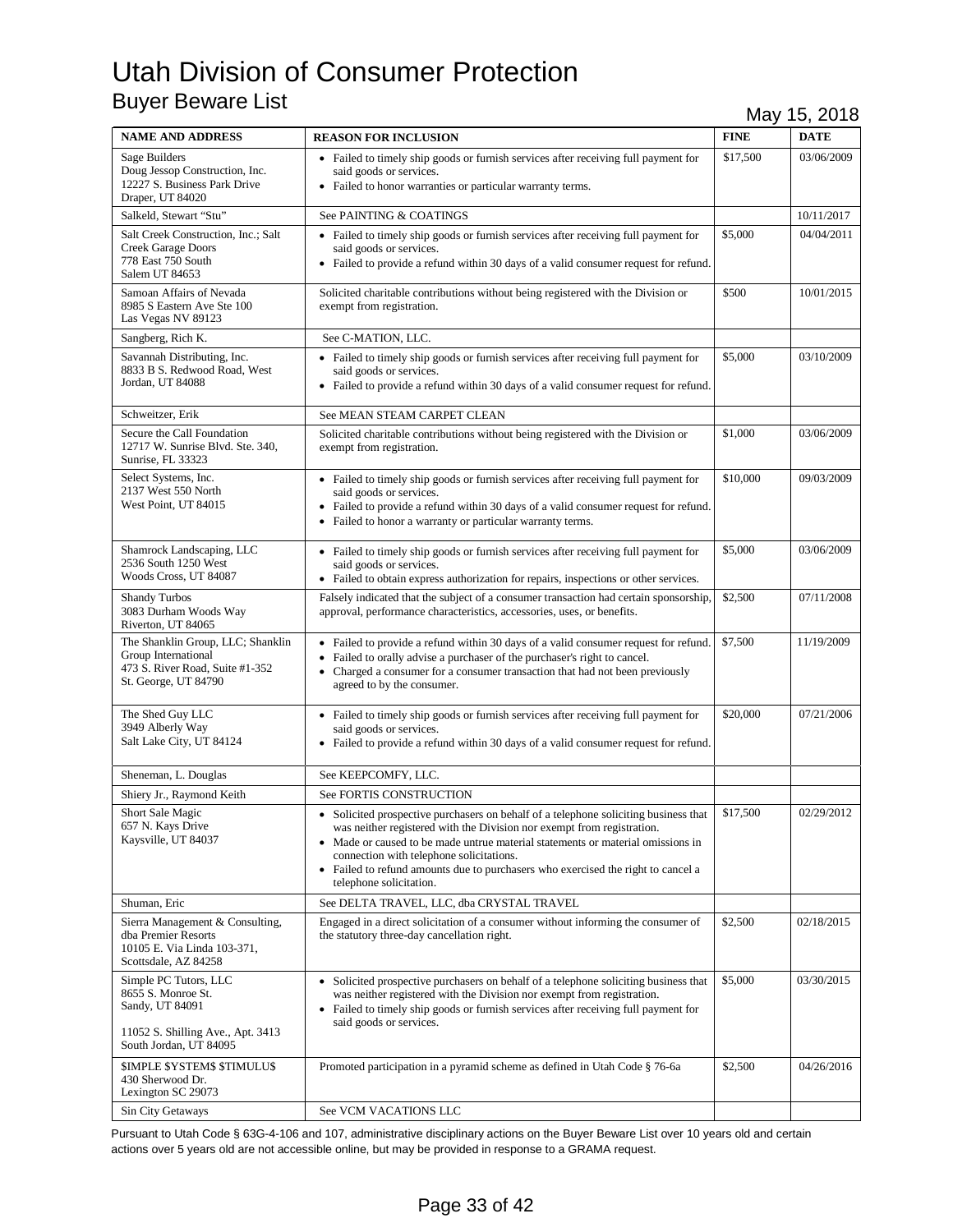| <b>NAME AND ADDRESS</b>                                                                                                             | <b>REASON FOR INCLUSION</b>                                                                                                                                                                                                                                                                                                                                                                                                                                                                                                                                                                                                                                                                                                                                                                    | <b>FINE</b> | <b>DATE</b> |
|-------------------------------------------------------------------------------------------------------------------------------------|------------------------------------------------------------------------------------------------------------------------------------------------------------------------------------------------------------------------------------------------------------------------------------------------------------------------------------------------------------------------------------------------------------------------------------------------------------------------------------------------------------------------------------------------------------------------------------------------------------------------------------------------------------------------------------------------------------------------------------------------------------------------------------------------|-------------|-------------|
| Smith, Bruce                                                                                                                        | See MATCHUP, LLC.                                                                                                                                                                                                                                                                                                                                                                                                                                                                                                                                                                                                                                                                                                                                                                              |             |             |
| Smith, Daryl                                                                                                                        | See POORMAN'S HEATING AND AIR.                                                                                                                                                                                                                                                                                                                                                                                                                                                                                                                                                                                                                                                                                                                                                                 |             |             |
| Smith, Jon R.                                                                                                                       | See CYCLE SALT LAKE CENTURE, INC.                                                                                                                                                                                                                                                                                                                                                                                                                                                                                                                                                                                                                                                                                                                                                              |             |             |
| SMT Group, LLC, dba USA Funding<br>Research<br>849 W 200 S<br>Provo, UT 84601<br>363 N University Ave., Ste. 105<br>Provo, UT 84601 | • Failed to timely ship goods or furnish services after receiving full payment for<br>said goods or services.<br>• Failed to provide a refund within 30 days of a valid consumer request for refund.<br>• Falsely indicated that a consumer transaction involved, or did not involve, a<br>warranty, disclaimer of warranties, particular warranty terms, or other right,<br>remedies or obligations and/or failed to honor warranties or particular warranty<br>terms.<br>• Solicited prospective purchasers on behalf of a telephone soliciting business that<br>was neither registered with the Division nor exempt from registration.<br>• Failed during a telephone solicitation to orally advise a purchaser of the<br>purchaser's statutory three-day right to rescind the transaction. | \$30,000    | 02/18/2015  |
| Snieder, Michael                                                                                                                    | See THE SHED GUY LLC                                                                                                                                                                                                                                                                                                                                                                                                                                                                                                                                                                                                                                                                                                                                                                           |             |             |
| Snowy Peaks Sales and Service LLC<br>403 W 1925 N<br>Harrisville, UT 84414                                                          | Failure to comply with an order issued by the Division, including a default order.                                                                                                                                                                                                                                                                                                                                                                                                                                                                                                                                                                                                                                                                                                             | \$2,500     | 03/27/2018  |
| Solar Utah Now<br>6618 Dixie Drive<br>West Jordan, UT 84084                                                                         | • Failed to timely ship goods or furnish services after receiving full payment for<br>said goods or services.<br>• Failed to provide a refund within 30 days of a valid consumer request for refund.                                                                                                                                                                                                                                                                                                                                                                                                                                                                                                                                                                                           | \$5,000     | 11/28/2011  |
| Sotelo, Ruben                                                                                                                       | See 3 B AUTO SALES, LLC.                                                                                                                                                                                                                                                                                                                                                                                                                                                                                                                                                                                                                                                                                                                                                                       |             |             |
| Sound Security Group, LLC<br>4431 West 8200 South<br>West Jordan, UT 84088                                                          | • Falsely indicated that the subject of a consumer transaction had certain<br>sponsorship, approval, performance characteristics, accessories, uses, or benefits.<br>• Failed to honor a warranty or particular warranty terms.                                                                                                                                                                                                                                                                                                                                                                                                                                                                                                                                                                | \$5,000     | 09/03/2009  |
| Southjordanlocksmith.co                                                                                                             | See GARAGE & LOCK LLC                                                                                                                                                                                                                                                                                                                                                                                                                                                                                                                                                                                                                                                                                                                                                                          |             |             |
| Spencer, Reagan F.<br>5503 West 9000 South #A103<br>West Jordan, UT 84088                                                           | • Failed to timely ship goods or furnish services after receiving full payment for<br>said goods or services.<br>• Failed to provide a refund within 30 days of a valid consumer request for refund.<br>• Failed to obtain express authorization for repairs, inspections or other services.                                                                                                                                                                                                                                                                                                                                                                                                                                                                                                   | \$7,500     | 06/21/2010  |
| Split Fire Sporting Goods, LLC                                                                                                      | See WHITE RIFLES, LLC.                                                                                                                                                                                                                                                                                                                                                                                                                                                                                                                                                                                                                                                                                                                                                                         |             |             |
| <b>Spread Trade Systems</b>                                                                                                         | See KAIZEN MARKETING GROUP, LLC.                                                                                                                                                                                                                                                                                                                                                                                                                                                                                                                                                                                                                                                                                                                                                               |             |             |
| Star Rebates, Inc.<br>1100 Dexter Ave. N Suite 100<br>Seattle, WA 98109                                                             | • Failed to timely ship goods or furnish services after receiving full payment for<br>said goods or services.<br>• Falsely indicated that the subject of a consumer transaction had certain<br>sponsorship, approval, performance characteristics, accessories, uses, or benefits.                                                                                                                                                                                                                                                                                                                                                                                                                                                                                                             | \$10,000    | 01/30/2012  |
| Starbuck, James Douglas                                                                                                             | See M & H ACQUISITIONS.                                                                                                                                                                                                                                                                                                                                                                                                                                                                                                                                                                                                                                                                                                                                                                        |             |             |
| Steiner, Mary Kay                                                                                                                   | See CARE ROOFING & REMODELLING INC                                                                                                                                                                                                                                                                                                                                                                                                                                                                                                                                                                                                                                                                                                                                                             |             |             |
| Stephens, M. Brad<br>5054 South 3550 West<br>Roy, UT 84067                                                                          | Falsely indicated that the subject of a consumer transaction had certain<br>sponsorship, approval, performance characteristics, accessories, uses, or benefits.                                                                                                                                                                                                                                                                                                                                                                                                                                                                                                                                                                                                                                | \$2,500     | 05/25/2012  |
| Stevens, Chad D.<br>455 South 400 West<br>Payson, UT 84651                                                                          | • Failed to timely ship goods or furnish services after receiving full payment for<br>said goods or services.<br>• Failed to provide a refund within 30 days of a valid consumer request for refund.                                                                                                                                                                                                                                                                                                                                                                                                                                                                                                                                                                                           | \$7,500     | 06/27/2012  |
| Stoddard, Anthony                                                                                                                   | See STONE CASTLE, LLC.                                                                                                                                                                                                                                                                                                                                                                                                                                                                                                                                                                                                                                                                                                                                                                         |             |             |
| Stone Castle, LLC<br>PO Box 160482<br>Clearfield, UT 84016                                                                          | • Failed to timely deliver payment to a consumer after receiving from the consumer<br>certain goods for purchase.<br>• Failed to return a consumer's property within 30 days of a valid consumer request<br>for return.                                                                                                                                                                                                                                                                                                                                                                                                                                                                                                                                                                        | \$5,000     | 02/18/2015  |
| Stoneridge Landscape & Design                                                                                                       | See HENNING, SCOTT, dba STONERIDGE LANDSCAPE & DESIGN.                                                                                                                                                                                                                                                                                                                                                                                                                                                                                                                                                                                                                                                                                                                                         |             |             |
| Strachan, Cheryl Lynn; Strachan-<br>Tapp, Cheryl                                                                                    | See CHATEAU FAIRE RECEPTION CENTER.                                                                                                                                                                                                                                                                                                                                                                                                                                                                                                                                                                                                                                                                                                                                                            |             |             |
| Strategic Tax Solutions, Inc.<br>1650 Trinnaman Lane, 1A<br>Lehi, UT 84043                                                          | • Failed to timely ship goods or furnish services after receiving full payment for<br>said goods or services.<br>• Failed to provide a refund within 30 days of a valid consumer request for refund.                                                                                                                                                                                                                                                                                                                                                                                                                                                                                                                                                                                           | \$5,000     | 09/03/2009  |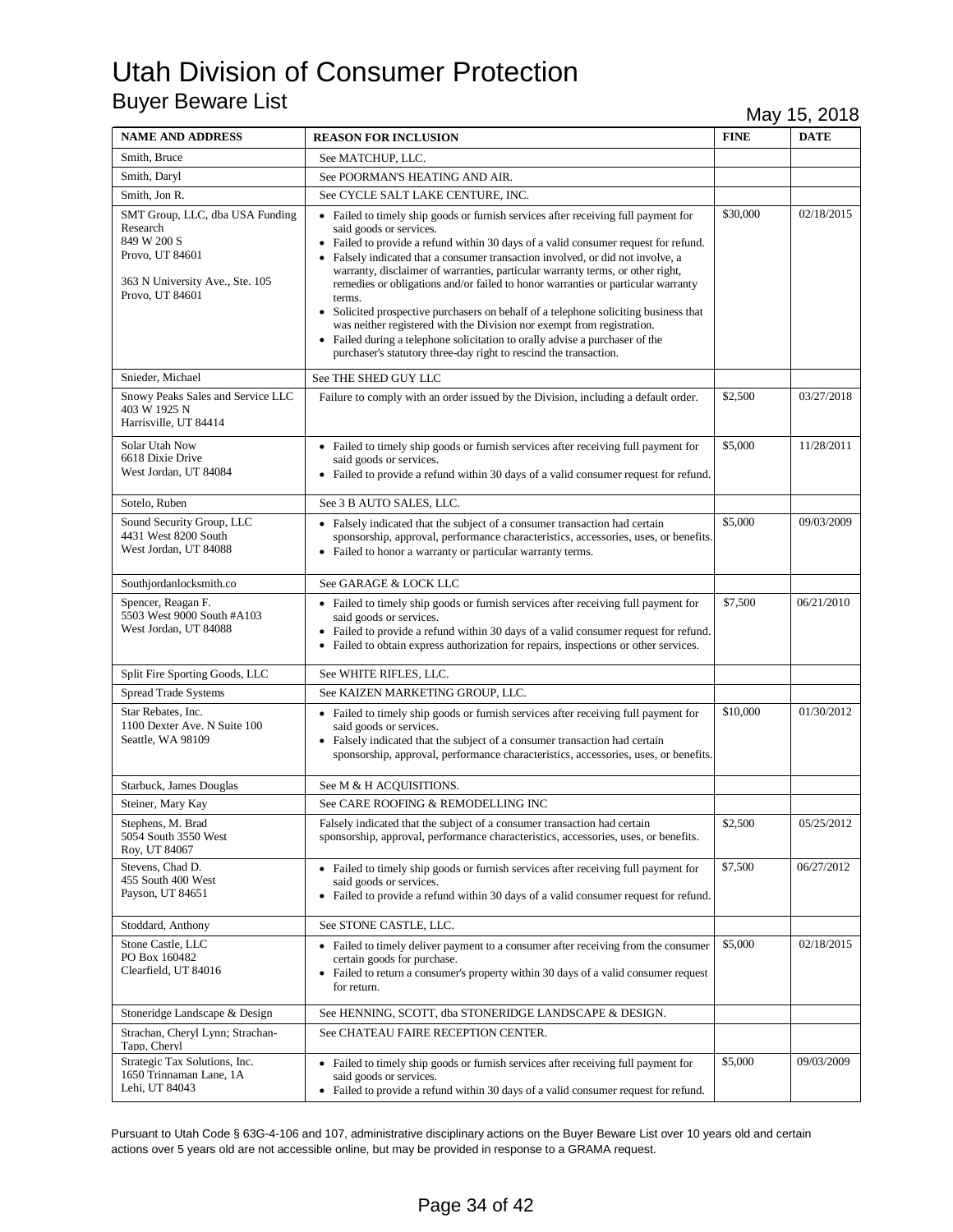| <b>NAME AND ADDRESS</b>                                                                                              | <b>REASON FOR INCLUSION</b>                                                                                                                                                                                                                                                                                                                                                                                                                                        | <b>FINE</b>         | <b>DATE</b>              |
|----------------------------------------------------------------------------------------------------------------------|--------------------------------------------------------------------------------------------------------------------------------------------------------------------------------------------------------------------------------------------------------------------------------------------------------------------------------------------------------------------------------------------------------------------------------------------------------------------|---------------------|--------------------------|
| <b>Strategy Career Courses</b><br>1196 W. So. Jordan Pkwy., Ste. B<br>South Jordan, UT 84095                         | • Falsely indicated that consumer transactions involved warranties, disclaimers of<br>warranties, particular warranty terms or other rights, remedies or obligations.<br>Charged consumers for consumer transactions not been previously agreed to by<br>consumers.                                                                                                                                                                                                | \$5,000             | 11/19/2009               |
| Sturgeon, Marvin; Sturgeon<br><b>Handyman Services</b><br>867 West 1500 North<br>Lehi, UT 84043                      | Failed to timely ship goods or furnish services after receiving full payment for said<br>goods or services.                                                                                                                                                                                                                                                                                                                                                        | \$2,500             | 02/2011                  |
| Summit Welding<br>4317 S Richard Crest Dr<br>Taylorsville UT 84129<br>4900 W Mandan Ave<br>West Valley City UT 84120 | • Failed to timely ship goods or furnish services after receiving full payment for<br>said goods or services.<br>• Failed to receive a consumer's express authorization prior to performing a service<br>valued at \$50.00 or more.<br>• Failed to provide a refund within 30 days of a valid consumer request for refund.<br>• Failed to timely ship goods or furnish services after receiving full payment for<br>said goods or services                         | \$7,500<br>\$15,000 | 10/25/2016<br>05/23/2017 |
| Sun Cool Glass<br>138 E 12300 S #107<br>Draper, UT 84020                                                             | Failed to provide a refund within 30 days of a valid consumer request for refund.<br>• Failed to timely ship goods or furnish services after receiving full payment for<br>said goods or services.<br>Failed to provide a refund within 30 days of a valid consumer request for refund.<br>Indicated that the subject of a transaction had been supplied in accordance with a<br>previous representation, when in fact it had not been.                            | \$15,000.00         | 07/29/2016               |
| <b>Super Business Pages</b><br>1330 E Hwy 93 D-6<br>Layton, UT 84040                                                 | • Solicited prospective purchasers on behalf of a telephone soliciting business that<br>was neither registered with the Division nor exempt from registration.<br>• Failed during a telephone solicitation to orally advise a purchaser of the<br>purchaser's statutory three-day right to rescind the transaction.                                                                                                                                                | \$5,000             | 02/18/2015               |
| Super Sheds<br>50 West 300 South<br>Santaquin, UT 84655                                                              | • Falsely indicated that the supplier had certain sponsorship, approval, or<br>affiliation.<br>• Failed to provide a refund within 30 days of a valid consumer request for refund.                                                                                                                                                                                                                                                                                 | \$5,000             | 06/30/2009               |
| Superior Marketing Group, LLC<br>1928 E Highland Ave., F104-450<br>Phoenix, AZ 85016                                 | • Solicited prospective purchasers on behalf of a telephone soliciting business that<br>was neither registered with the Division nor exempt from registration.<br>• Failed during a telephone solicitation to orally advise a purchaser of the<br>purchaser's statutory three-day right to cancel.<br>• Falsely indicated certain affiliation(s).<br>• Failed to timely ship goods or furnish services after receiving full payment for<br>said goods or services. | \$27,500            | 02/18/2015               |
| Sutherland, Christopher Dale                                                                                         | See MOUNTAIN STATES CONSTRUCTION & DEVELOPMENT, LLC;<br>GRAND ENTRANCE, INC.                                                                                                                                                                                                                                                                                                                                                                                       |                     |                          |
| Swanson, Barbara                                                                                                     | See DYNAMIC ADVERTISEMET, INC.                                                                                                                                                                                                                                                                                                                                                                                                                                     |                     |                          |
| Swartz, Alfred Gerald                                                                                                | See HOSPITALITY SERVICES GROUP, INC.                                                                                                                                                                                                                                                                                                                                                                                                                               |                     |                          |
| Sweet, James Cameron                                                                                                 | See PRECISION FENCE AND GATE COMPANY, INC.                                                                                                                                                                                                                                                                                                                                                                                                                         |                     |                          |
| Swink, Lonnie Boyd<br>400 North 500 West #164<br>Moab, UT 84532                                                      | Falsely represented that repairs, inspections, or other services had been made.                                                                                                                                                                                                                                                                                                                                                                                    | \$2,500             | 10/02/2012               |
| Sylvester, Scott R.                                                                                                  | See HIGH COUNTRY CABINET.                                                                                                                                                                                                                                                                                                                                                                                                                                          |                     |                          |
| T Boy S Construction<br>818 South 1200 West<br>Salt Lake City, UT 84104                                              | • Failed to timely ship goods or furnish services after receiving full payment for<br>said goods or services.<br>• Failed to provide a refund within 30 days of a valid consumer request for refund.                                                                                                                                                                                                                                                               | \$5,000             | 03/06/2009               |
| T-N-T Handyman<br>1323 W. Boston Hollow Dr.<br>West Jordan, UT 84084                                                 | • Failed to timely ship goods or furnish services after receiving full payment for<br>said goods or services.<br>• Falsely indicated that the supplier had certain sponsorship, approval, or<br>affiliation.<br>• Failed to obtain express authorization for repairs, inspections or other services.                                                                                                                                                               | \$10,000            | 08/20/2008               |
| Tapp, Ryan Victor                                                                                                    | See CHATEAU FAIRE RECEPTION CENTRE.                                                                                                                                                                                                                                                                                                                                                                                                                                |                     |                          |
| <b>Taxco Financial Services</b>                                                                                      | See AMERIPRIDE TAX GROUP, LLC                                                                                                                                                                                                                                                                                                                                                                                                                                      |                     |                          |
| Taylor, Christopher Allen                                                                                            | See CIRCLE T MAINTENANCE, LLC.                                                                                                                                                                                                                                                                                                                                                                                                                                     |                     |                          |
| Taylor, Devin R.                                                                                                     | See AMERICAN GRANITE AND MEMORIALS, INC.                                                                                                                                                                                                                                                                                                                                                                                                                           |                     |                          |
| Taylor, Jason                                                                                                        | See REVENUE WORX, LLC.                                                                                                                                                                                                                                                                                                                                                                                                                                             |                     |                          |
| Taylor, Jodee Francine, aka Jodee                                                                                    | See CIRCLE T MAINTENANCE, LLC.                                                                                                                                                                                                                                                                                                                                                                                                                                     |                     |                          |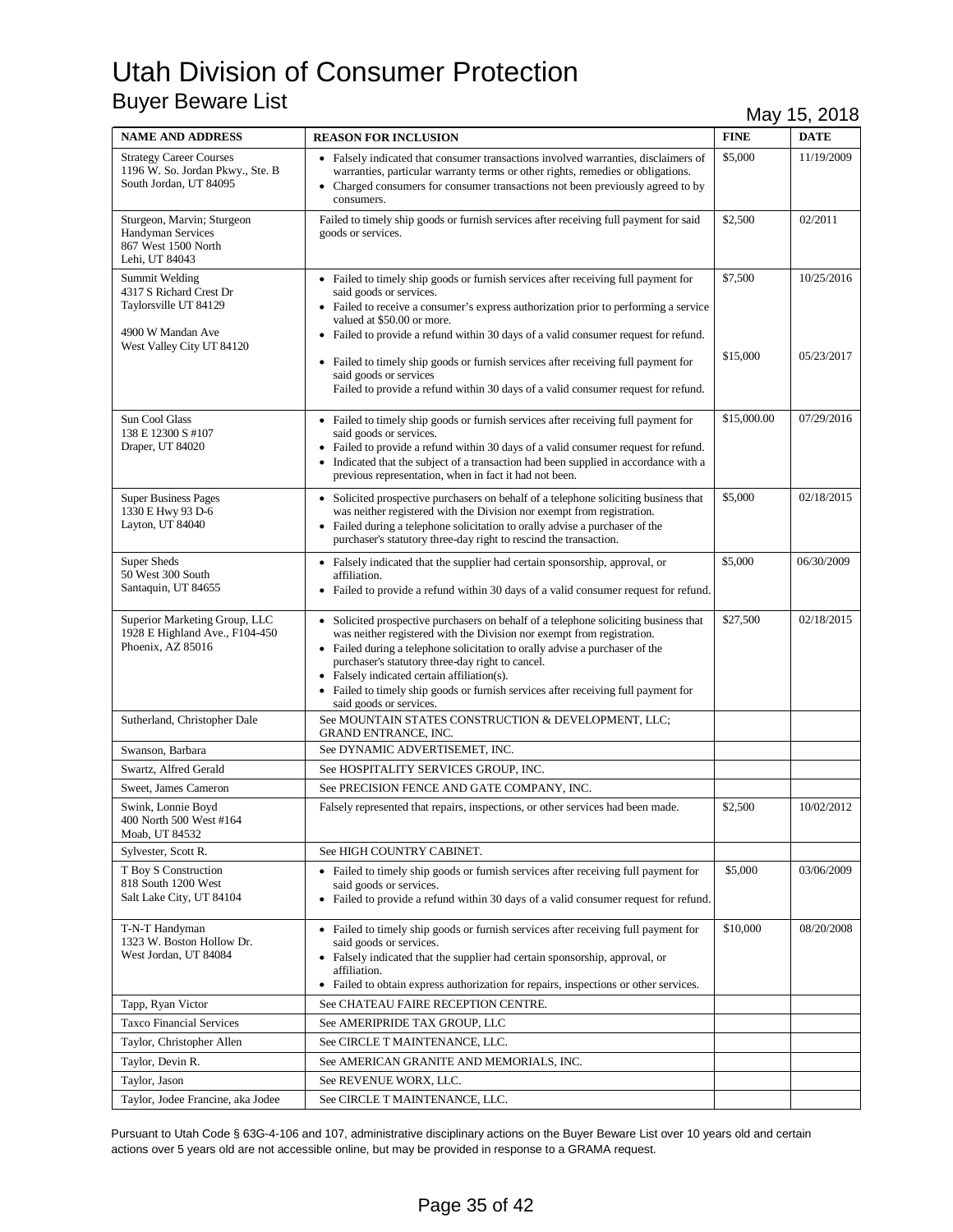| <b>NAME AND ADDRESS</b>                                                                                                           | <b>REASON FOR INCLUSION</b>                                                                                                                                                                                                                                                                                                                                                                                                                                                                                                                                                                            | <b>FINE</b> | <b>DATE</b> |
|-----------------------------------------------------------------------------------------------------------------------------------|--------------------------------------------------------------------------------------------------------------------------------------------------------------------------------------------------------------------------------------------------------------------------------------------------------------------------------------------------------------------------------------------------------------------------------------------------------------------------------------------------------------------------------------------------------------------------------------------------------|-------------|-------------|
| Taylor, Robert dba Taylor Made Auto<br>4475 W 4745 S<br>Kearns, UT 84118<br>4906 S 4460 W                                         | • Failed to timely ship goods or furnish services after receiving full payment for<br>said goods or services.<br>• Failed to provide a refund within 30 days of a valid consumer request for refund.                                                                                                                                                                                                                                                                                                                                                                                                   | \$5,000     | 10/11/2017  |
| Kearns, UT 84118                                                                                                                  |                                                                                                                                                                                                                                                                                                                                                                                                                                                                                                                                                                                                        |             |             |
| Tchoubikin, Alexander                                                                                                             | See GARAGE & LOCK LLC                                                                                                                                                                                                                                                                                                                                                                                                                                                                                                                                                                                  |             |             |
| Telleson, Brandon Scott                                                                                                           | See BTELL & SONS, INC.                                                                                                                                                                                                                                                                                                                                                                                                                                                                                                                                                                                 |             |             |
| Tenifa, Sione and Mikaele<br>1511 East 8545 South<br>Sandy, UT 84093                                                              | • Falsely indicated that the subject of a consumer transaction had certain<br>sponsorship, approval, performance characteristics, accessories, uses, or benefits.<br>• Failed to provide a refund within 30 days of a valid consumer request for refund.                                                                                                                                                                                                                                                                                                                                               | \$5,000     | 03/10/2009  |
| Terry's Fine Woodworking, LLC                                                                                                     | See ROBINETTE, TERRY, dba TERRY'S FINE WOODWORKING LLC.                                                                                                                                                                                                                                                                                                                                                                                                                                                                                                                                                |             |             |
| Thi-Ngoc, Nga                                                                                                                     | See INTERVAL VACATION PROMOTIONS                                                                                                                                                                                                                                                                                                                                                                                                                                                                                                                                                                       |             | 10/11/2017  |
| Thomas Indoor and Outdoor Home<br>Care<br>11620 S. State Street<br>Apt 1404<br>Draper, UT 84020                                   | • Failed to timely ship goods or furnish services after receiving full payment for<br>said goods or services.<br>• Failed to furnish a notice of the purchaser's right to cancel a direct solicitation<br>within three business days.<br>• Failed to obtain a consumer's express authorization prior to performing services<br>that exceeded a value of \$50                                                                                                                                                                                                                                           | \$7,500     | 03/03/2017  |
| Thomas, Calvin Guy                                                                                                                | See CAMERON TRANSMISSIONS, INC.                                                                                                                                                                                                                                                                                                                                                                                                                                                                                                                                                                        |             |             |
| Thomas, Marc S.                                                                                                                   | See ARTISAN FINE WOODS & DESIGN, LLC.                                                                                                                                                                                                                                                                                                                                                                                                                                                                                                                                                                  |             |             |
| Thomas, Matthew Ivan<br>405 Rockingham St.<br>Idaho Falls, ID 83404                                                               | Acted as a manager or director for VISION SECURITY, LLC, which by and<br>through its direct salespersons:<br>• falsely indicated that the supplier had certain sponsorship, approval, or<br>affiliation;<br>• falsely indicated that the subject of a consumer transaction was of a particular<br>standard, quality, grade, style, or model;<br>• falsely indicated that a consumer transaction included a specific price advantage;<br>and<br>entered into consumer transactions with persons who lacked the mental ability to<br>comprehend the nature and consequences of the consumer transaction. | \$442,500   | 06/30/2015  |
| Thomas, Shawn Gary                                                                                                                | See THOMAS INDOOR AND OUTDOOR HOME CARE                                                                                                                                                                                                                                                                                                                                                                                                                                                                                                                                                                |             | 06/07/2016  |
| Thompson, Brian Patrick                                                                                                           | See EXTENSIVE TRAVEL SOLUTIONS.                                                                                                                                                                                                                                                                                                                                                                                                                                                                                                                                                                        |             |             |
| Tigers Properties Group, LLC<br>96 North 500 West, Suite 210<br>Bountiful, UT 84010                                               | Failed to timely ship goods or furnish services after receiving full payment for said<br>goods or services.                                                                                                                                                                                                                                                                                                                                                                                                                                                                                            | \$2,500     | 11/19/2009  |
| Timber Ridge Cabinetry<br>2307 W. Old Highway Road Morgan,<br>UT 84050                                                            | Falsely indicated that the subject of a consumer transaction was of a particular<br>standard, quality, grade, style or model.                                                                                                                                                                                                                                                                                                                                                                                                                                                                          | \$2,500     | 06/30/2009  |
| <b>Timeshare Cure</b>                                                                                                             | See MACMILLAN, DAVID                                                                                                                                                                                                                                                                                                                                                                                                                                                                                                                                                                                   |             |             |
| Timeshare Professionals                                                                                                           | See CHIUSANO, KAREN, dba TIMESHARE PROFESSIONALS.                                                                                                                                                                                                                                                                                                                                                                                                                                                                                                                                                      |             |             |
| <b>Timeshare Relief</b>                                                                                                           | See MACMILLAN, DAVID                                                                                                                                                                                                                                                                                                                                                                                                                                                                                                                                                                                   |             |             |
| Timeshare Travels, INC.<br>3100 S Dixie Hwy., Apt. 19<br>Boca Raton, FL 33432-7872<br>161 Sitting Bull Rd.<br>Sandpoint, ID 83864 | Solicited prospective purchasers on behalf of a telephone soliciting business that was<br>neither registered with the Division nor exempt from registration.                                                                                                                                                                                                                                                                                                                                                                                                                                           | \$2,500     | 02/18/2015  |
| Timeshares Direct, Inc., dba<br>Timeshares By Owner<br>8578 Palm Parkway<br>Orlando, FL 32819                                     | • Made or caused to be made unsolicited telephone calls within Utah to telephone<br>numbers contained on the No- Call database.<br>• Solicited prospective purchasers on behalf of a telephone soliciting business that<br>was neither registered with the Division nor exempt from registration.<br>• Failed during a telephone solicitation to orally advise purchasers of their right to<br>cancel.                                                                                                                                                                                                 | \$17,500    | 12/16/2013  |
| Tincher, Roger A.                                                                                                                 | See T-N-T HANDYMAN.                                                                                                                                                                                                                                                                                                                                                                                                                                                                                                                                                                                    |             |             |
| Titan Real Estate Group, LLC<br>928 West 1800 North, Suite K<br>Clinton, UT 84015                                                 | • Falsely indicated that consumer transactions involved warranties, disclaimers of<br>warranties, particular warranty terms or other rights, remedies or obligations.<br>• Failed to honor a warranty or particular warranty terms.                                                                                                                                                                                                                                                                                                                                                                    | \$2,500     | 09/03/2009  |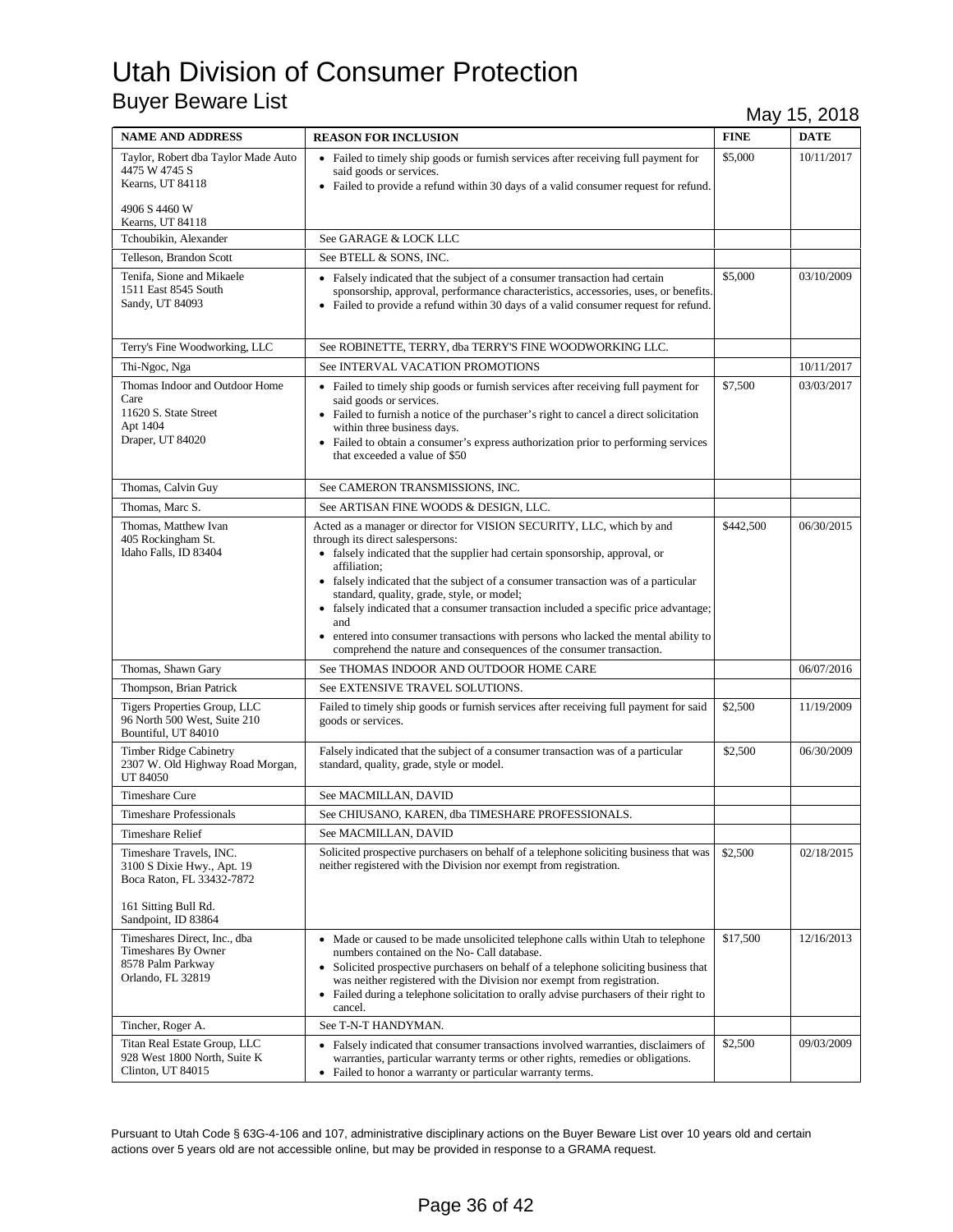| <b>NAME AND ADDRESS</b>                                                                                             | <b>REASON FOR INCLUSION</b>                                                                                                                                                                                                                                                                                                                                                                                         | <b>FINE</b> | <b>DATE</b>              |
|---------------------------------------------------------------------------------------------------------------------|---------------------------------------------------------------------------------------------------------------------------------------------------------------------------------------------------------------------------------------------------------------------------------------------------------------------------------------------------------------------------------------------------------------------|-------------|--------------------------|
| <b>TLT</b> Construction<br>1297 Iola Ave.<br>Salt Lake City, UT 84104                                               | • Falsely indicated that the supplier had certain sponsorship, approval, or<br>affiliation.<br>• Falsely indicated that the subject of a consumer transaction was of a particular<br>standard, quality, grade, style or model.                                                                                                                                                                                      | \$7,500     | 11/28/2011               |
| TMB Locksmith Services, LLC<br>10808 S Riverfront Pkwy #3085<br>South Jordan UT 84095                               | • Failed to obtain express authorization for repairs, inspections, or other services.<br>• Charged a consumer for a consumer transaction not previously agreed to by the<br>consumer.                                                                                                                                                                                                                               | \$5,000     | 03/02/2017               |
| TMI Enterprises, Inc.<br>5846 Autumn Ridge Road<br>Lake Worth, FL 33463                                             | • Failed to timely ship goods or furnish services after receiving full payment for<br>said goods or services.<br>• Solicited prospective purchasers on behalf of a telephone soliciting business that<br>was neither registered with the Division nor exempt from registration.<br>Made or caused to be made untrue material statements or material omissions in<br>connection with telephone solicitations.        | \$7,500     | 02/14/2013               |
| Tomorrow's Harvest Smart Food<br>Storage                                                                            | See VAIL, HUGH F.R.                                                                                                                                                                                                                                                                                                                                                                                                 |             |                          |
| Top of the Ladder, Inc.                                                                                             | See GREENFEET LANDSCAPING.                                                                                                                                                                                                                                                                                                                                                                                          |             |                          |
| Tradeliner, LLC                                                                                                     | See PRO BUSINESS CREDIT, LLC, dba TRADELINER, LLC.                                                                                                                                                                                                                                                                                                                                                                  |             |                          |
| <b>Transfer America</b>                                                                                             | See MACMILLAN, DAVID                                                                                                                                                                                                                                                                                                                                                                                                |             |                          |
| Transfer on the Spot                                                                                                | See MACMILLAN, DAVID                                                                                                                                                                                                                                                                                                                                                                                                |             |                          |
| <b>Transfer Smart</b>                                                                                               | See MACMILLAN, DAVID                                                                                                                                                                                                                                                                                                                                                                                                |             |                          |
| Travel Around the World, Inc.<br>5406 West 11000 North Suite 103-<br>513<br>Highland, UT 84003                      | • Failed to timely ship goods or furnish services after receiving full payment for<br>said goods or services.<br>• Solicited prospective purchasers on behalf of a telephone soliciting business that<br>was neither registered with the Division nor exempt from registration.<br>Made or caused to be made untrue material statements or material omissions in<br>connection with telephone solicitations.        | \$7,500     | 02/14/2013               |
| Travel by Centennial                                                                                                | See BYFORD, KENNETH WAYNE, dba ADVENTURE TO REMEMBER.                                                                                                                                                                                                                                                                                                                                                               |             |                          |
| <b>Travel Solutions</b>                                                                                             | See WORLD TRAVEL ACCESS LLC                                                                                                                                                                                                                                                                                                                                                                                         |             |                          |
| Traveler's Choice<br>1033 S Poplar Drive<br>Surfside SC 29575                                                       | • Failed to timely ship goods or furnish services after receiving full payment for<br>said goods or services.<br>• Failed to place a notice in the Purchase Agreement of purchaser's right to<br>cancel that complies with Utah Code § 13-11-4(4)<br>• Solicited prospective purchasers on behalf of a telephone soliciting business<br>that was neither registered with the Division nor exempt from registration. | \$10,000    | 05/27/2016               |
| Tresner, David Leon                                                                                                 | See C.K.C. HEATING & AIR CONDITIONING CO.                                                                                                                                                                                                                                                                                                                                                                           |             |                          |
| Tripp Truck Parts, Inc.; Tripp,<br>Bradley Brian; Tripp, Jody Ann<br>4964 S. Redwood Road Taylorsville,<br>UT 84123 | • Failed to timely ship goods or furnish services after receiving full payment for<br>said goods or services.<br>• Failed to provide a refund within 30 days of a valid consumer request for refund.                                                                                                                                                                                                                | \$5,000     | 06/30/2009               |
| Truglia, Mary                                                                                                       | See GLOBAL AMERICAN SOLUTIONS USA LLC                                                                                                                                                                                                                                                                                                                                                                               |             | 12/16/2016               |
| TS Resolutions, LLC<br>3725 Washington Blvd. Suite 7<br>Ogden, UT 84406                                             | • Failed to timely ship goods or furnish services after receiving full payment for<br>said goods or services.<br>• Falsely indicated that the subject of a consumer transaction had certain<br>sponsorship, approval, performance characteristics, accessories, uses, or benefits.                                                                                                                                  | \$25,000    | 09/03/2009               |
| Tuai, Misimoa<br>1068 Concord Street<br>Salt Lake City, UT 84104                                                    | Failed to provide a refund within 30 days of a valid consumer request for refund.                                                                                                                                                                                                                                                                                                                                   | \$2,500     | 08/20/2008               |
| Tuatagaloa, Jonah                                                                                                   | See DESERT DEFENSE, INC.                                                                                                                                                                                                                                                                                                                                                                                            |             |                          |
| Tuilimu, Mele dba Tui Brothers Tree<br>Care and Landscaping<br>871 E 8475 S<br>Sandy, UT 84094                      | Falsely indicated that the subject of a consumer transaction had certain sponsorship,<br>approval, performance characteristics, accessories, uses, or benefits.                                                                                                                                                                                                                                                     | \$2,500     | 10/10/2017               |
| Tveter, Michael Clifford                                                                                            | See VIRAL SOLUTIONS GROUP INC.                                                                                                                                                                                                                                                                                                                                                                                      |             |                          |
| Tveter. Michael C.                                                                                                  | See UPPER VALLEY TINY HOMES LLC                                                                                                                                                                                                                                                                                                                                                                                     |             | 04/10/2018               |
| Tyler, Margie                                                                                                       | See SMT GROUP, LLC, dba USA FUNDING RESEARCH.                                                                                                                                                                                                                                                                                                                                                                       |             | 02/18/2015               |
| Tyler, Stephen Lee                                                                                                  | See MY GRANT TEAM UTAH<br>See SMT GROUP, LLC, dba USA FUNDING RESEARCH                                                                                                                                                                                                                                                                                                                                              |             | 10/10/2017<br>02/18/2015 |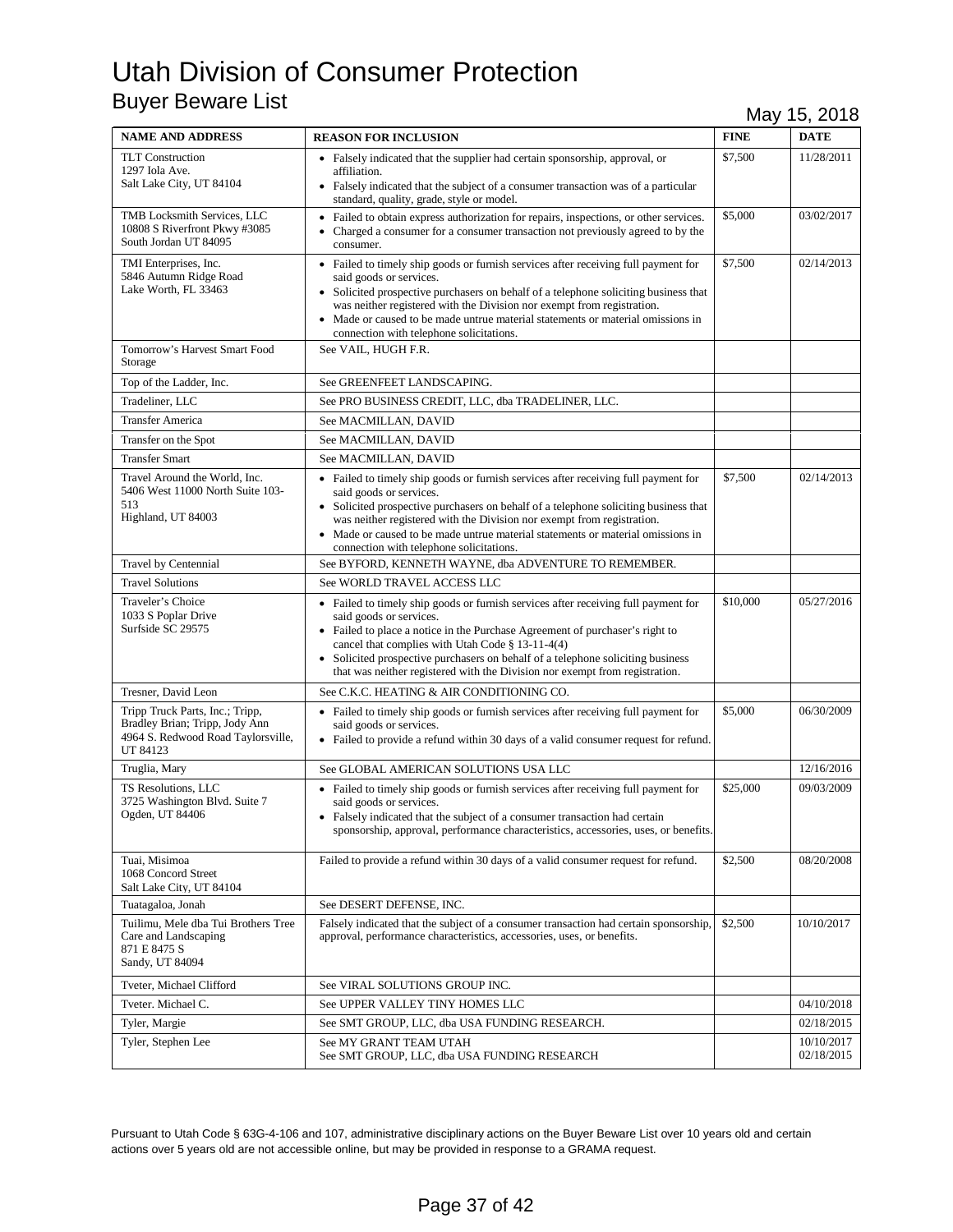| <b>NAME AND ADDRESS</b>                                                                             | <b>REASON FOR INCLUSION</b>                                                                                                                                                                                                                                                                                                                                                                                                                                                                                                                                                                                                                                                                                                                                                                                                                                                                                                                                                            | <b>FINE</b> | <b>DATE</b> |
|-----------------------------------------------------------------------------------------------------|----------------------------------------------------------------------------------------------------------------------------------------------------------------------------------------------------------------------------------------------------------------------------------------------------------------------------------------------------------------------------------------------------------------------------------------------------------------------------------------------------------------------------------------------------------------------------------------------------------------------------------------------------------------------------------------------------------------------------------------------------------------------------------------------------------------------------------------------------------------------------------------------------------------------------------------------------------------------------------------|-------------|-------------|
| United Group Adv. Corp.<br>15601 SW 137 Ave., Ste. 9<br>Miami, FL 33177                             | • Falsely indicated that the subject of a consumer transaction had certain<br>sponsorship, approval, performance characteristics, accessories, uses, or benefits.<br>• Falsely indicated that the subject of a consumer transaction was of a particular<br>standard, quality, grade, style, or model.<br>• Failed to timely ship goods or furnish services after receiving full payment for<br>said goods or services.<br>• Solicited prospective purchasers on behalf of a telephone soliciting business that<br>was neither registered with the Division nor exempt from registration.<br>• Used a fictitious name in connection with a telephone solicitation.<br>• During a telephone solicitation, made or caused to be made an untrue statement or<br>material omission.<br>• Sent prize notices to consumers without disclosing the name and address of the<br>solicitor and sponsor, the requirements for claiming the prize, and the restrictions<br>applicable to the prize. | \$20,000    | 12/29/2014  |
| United Reliable Auto Carriers<br>5970 SW 18 <sup>th</sup> Street, Suite 101<br>Boca Raton, FL 33433 | Charged consumers for consumer transactions not been previously agreed to by<br>consumers.                                                                                                                                                                                                                                                                                                                                                                                                                                                                                                                                                                                                                                                                                                                                                                                                                                                                                             | \$2,500     | 08/22/2013  |
| United Settlements of America<br>9898 Bissomet, Suite 429<br>Houston, TX 84130                      | • Failed to register prior to providing debt management services to individuals that<br>reside in Utah.<br>• Charged a fee for consultation, for obtaining a credit report, or for setting up an<br>account in an amount exceeding the lesser of \$400 or 4% of the debt.                                                                                                                                                                                                                                                                                                                                                                                                                                                                                                                                                                                                                                                                                                              | \$20,000    | 11/28/2011  |
| Unitedstatesworkingcapital.com                                                                      | See BAKER, JUSTIN G.                                                                                                                                                                                                                                                                                                                                                                                                                                                                                                                                                                                                                                                                                                                                                                                                                                                                                                                                                                   |             |             |
| <b>Upper Valley Tiny Homes</b><br>555 W 220 S<br>$Bldg \#2$<br>Pleasant Grove, UT 84062             | Failure to comply with an order issued by the Division, including a default order.                                                                                                                                                                                                                                                                                                                                                                                                                                                                                                                                                                                                                                                                                                                                                                                                                                                                                                     | \$25,000    | 04/10/2018  |
| <b>US Air Promotions</b>                                                                            | See US AIRLINES.                                                                                                                                                                                                                                                                                                                                                                                                                                                                                                                                                                                                                                                                                                                                                                                                                                                                                                                                                                       |             |             |
| <b>US</b> Airlines<br>109 W 17 <sup>th</sup> St., Cheyenne, WY 82001                                | • Sent prize notices to consumers without disclosing the name and address of the<br>solicitor and sponsor, the requirements for claiming the prize, and the restrictions<br>applicable to the prize.<br>• Falsely claimed certain sponsorship, approval, performance characteristics,<br>accessories, uses, or benefits.                                                                                                                                                                                                                                                                                                                                                                                                                                                                                                                                                                                                                                                               | \$57,500    | 12/29/2014  |
| <b>US Home Care</b><br>1700 W Charleston Blvd. #170-215,<br>Summerlin, NV 89135                     | Failed to timely ship goods or furnish services after receiving full payment for<br>said goods or services.                                                                                                                                                                                                                                                                                                                                                                                                                                                                                                                                                                                                                                                                                                                                                                                                                                                                            | \$2,500     | 12/29/2014  |
| US Multimedia Appliance, Inc.<br>14241 E Firestone Blvd. #400<br>La Mirada, CA 90638                | • Falsely claimed certain sponsorship, approval, or affiliation.<br>• Failed to inform purchasers of their statutory three-day right to cancel a direct<br>solicitation sale.                                                                                                                                                                                                                                                                                                                                                                                                                                                                                                                                                                                                                                                                                                                                                                                                          | \$7,500     | 02/18/2015  |
| USA Ammo, LLC<br>2852 Antoine Dr.<br>Houston, TX 77092                                              | • Failed to timely ship goods or furnish services after receiving full payment for<br>said goods or services.<br>• Failed to provide a refund within 30 days of a valid consumer request for refund.                                                                                                                                                                                                                                                                                                                                                                                                                                                                                                                                                                                                                                                                                                                                                                                   | \$5,000     | 02/18/2015  |
| <b>USA Funding Research</b>                                                                         | See SMT GROUP, LLC, dba USA FUNDING RESEARCH.                                                                                                                                                                                                                                                                                                                                                                                                                                                                                                                                                                                                                                                                                                                                                                                                                                                                                                                                          |             |             |
| Utah Diesel Center, Inc.<br>2342 West 300 North<br>Provo. UT 84601                                  | Failed to obtain express authorization for repairs, inspections or other services.                                                                                                                                                                                                                                                                                                                                                                                                                                                                                                                                                                                                                                                                                                                                                                                                                                                                                                     | \$2,500     | 08/16/2011  |
| Utah Fence, Inc.<br>P.O. Box 25055<br>Salt Lake City, UT 84125                                      | • Failed to timely ship goods or furnish services after receiving full payment for<br>said goods or services.<br>• Failed to provide a refund within 30 days of a valid consumer request for refund.                                                                                                                                                                                                                                                                                                                                                                                                                                                                                                                                                                                                                                                                                                                                                                                   | \$5,000     | 07/11/2008  |
| Utah Hornets Soccer Club<br>1550 S 1000 E #505<br>Clearfield, UT 84015                              | • Failed to timely ship goods or furnish services after receiving full payment for<br>said goods or services.<br>• Failed to provide a refund within 30 days of a valid consumer request for refund.                                                                                                                                                                                                                                                                                                                                                                                                                                                                                                                                                                                                                                                                                                                                                                                   | \$10,000    | 12/29/2014  |
| <b>Utah Window Sales</b><br>2475 Granite Hills Circle, Sandy,<br>UT 84092                           | • Failed to timely ship goods or furnish services after receiving full payment for<br>said goods or services.<br>• Failed to provide a refund within 30 days of a valid consumer request for refund.                                                                                                                                                                                                                                                                                                                                                                                                                                                                                                                                                                                                                                                                                                                                                                                   | \$10,000    | 03/06/2009  |
| UTAHRENOVATIONS.COM                                                                                 | See JEAN FLESHER CONSTRUCTION, dba UTAHRENOVATIONS.COM.                                                                                                                                                                                                                                                                                                                                                                                                                                                                                                                                                                                                                                                                                                                                                                                                                                                                                                                                |             |             |
| <b>Utah's Best Concrete</b><br>424 W. Harvest Lane<br>Washington, UT 84780                          | • Failed to timely ship goods or furnish services after receiving full payment for<br>said goods or services.<br>• Failed to provide a refund within 30 days of a valid consumer request for refund.                                                                                                                                                                                                                                                                                                                                                                                                                                                                                                                                                                                                                                                                                                                                                                                   | \$5,000     | 05/25/2012  |
| <b>Utouch POS</b>                                                                                   | SEE 360 COMMERCE LLC                                                                                                                                                                                                                                                                                                                                                                                                                                                                                                                                                                                                                                                                                                                                                                                                                                                                                                                                                                   |             | 12/27/2016  |
| Vacation Smart International                                                                        | See MACMILLAN, DAVID                                                                                                                                                                                                                                                                                                                                                                                                                                                                                                                                                                                                                                                                                                                                                                                                                                                                                                                                                                   |             |             |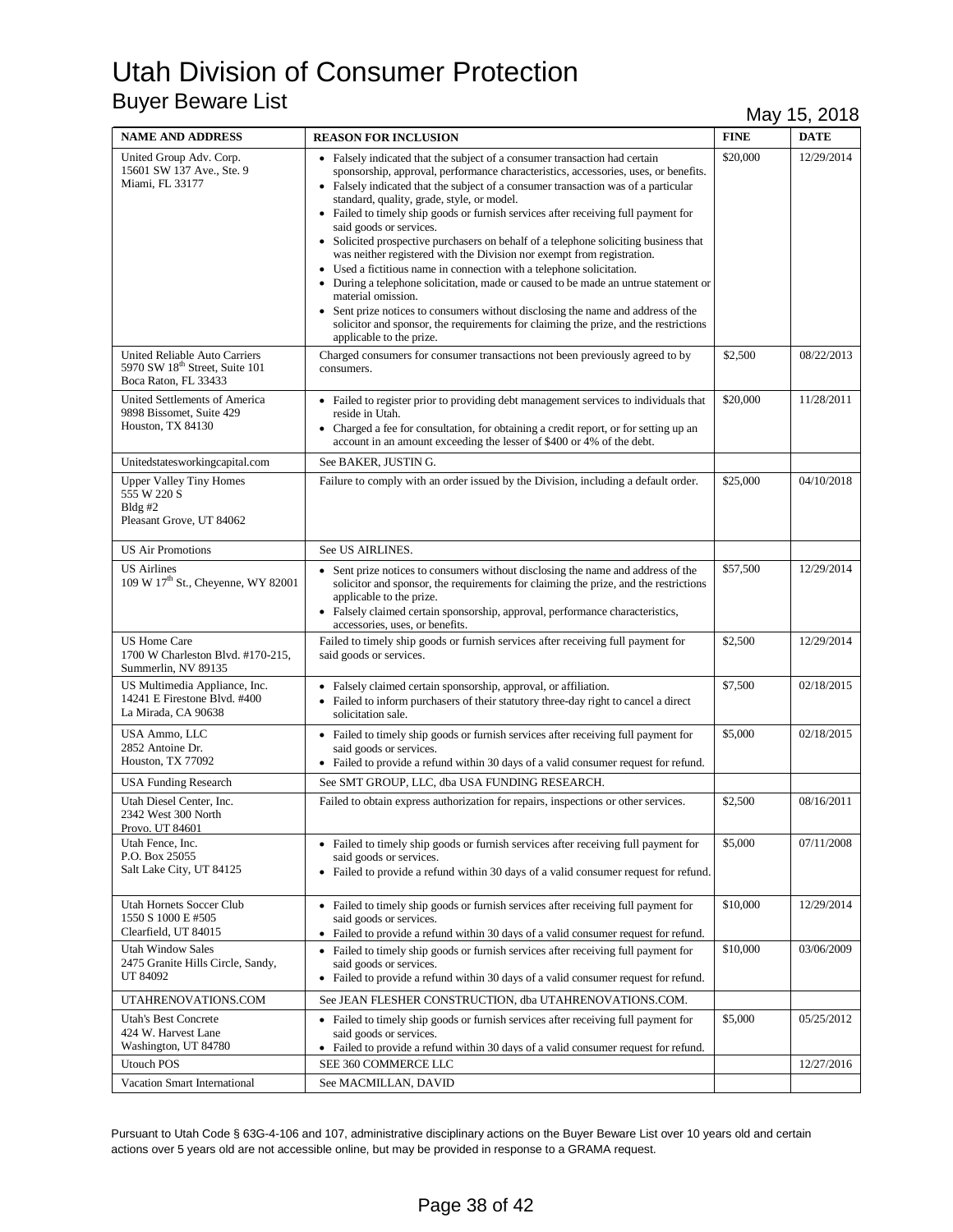| <b>NAME AND ADDRESS</b>                                                            | <b>REASON FOR INCLUSION</b>                                                                                                                                                                                                                                                                                                                                                                                                                                                                                                             | <b>FINE</b> | <b>DATE</b> |
|------------------------------------------------------------------------------------|-----------------------------------------------------------------------------------------------------------------------------------------------------------------------------------------------------------------------------------------------------------------------------------------------------------------------------------------------------------------------------------------------------------------------------------------------------------------------------------------------------------------------------------------|-------------|-------------|
| Vail, Hugh F.R.<br>9479 S 500 W #B<br>Sandy, UT 84070                              | • Failed to timely ship goods or furnish services after receiving full payment for<br>said goods or services.<br>• Failed to provide a refund within 30 days of a valid consumer request for refund                                                                                                                                                                                                                                                                                                                                     | \$5,000     | 09/23/2015  |
| Valdez, Anna Karina                                                                | See SUPERIOR MARKETING GROUP, LLC.                                                                                                                                                                                                                                                                                                                                                                                                                                                                                                      |             |             |
| Van, Jeffrey L.                                                                    | See ONLY CHOICE CUSTOM CABINETRY.                                                                                                                                                                                                                                                                                                                                                                                                                                                                                                       |             |             |
| Van Camp, Gregory William                                                          | See ROYAL PACIFIC FINANCIAL, LLC.                                                                                                                                                                                                                                                                                                                                                                                                                                                                                                       |             |             |
| Van Drunen, Stephen D.                                                             | <b>See BEEHIVE MOVERS</b>                                                                                                                                                                                                                                                                                                                                                                                                                                                                                                               |             |             |
| Vasquez, David Anthony                                                             | See RAYMAR CONSTRUCTION, INC.                                                                                                                                                                                                                                                                                                                                                                                                                                                                                                           |             |             |
| <b>VCM Vacations LLC</b><br>2393 Millcroft Drive<br>Henderson, NV 89074            | • Failed to timely ship goods or furnish services after receiving full payment for<br>said goods or services.<br>• Solicited prospective purchasers on behalf of a telephone soliciting business<br>that was neither registered with the Division nor exempt from registration.<br>• Failed to orally advise a purchaser of the purchaser's statutory three-day right<br>to rescind the transaction.                                                                                                                                    | \$7,500     | 07/07/2016  |
| Vela, Anthony<br>4144 Jenny Lake Dr.<br>West Jordan, UT 84088                      | Acting as an agent for VISION SECURITY, LLC, falsely indicated that the<br>subject of a consumer transaction was of a particular standard, quality, grade,<br>style or model.                                                                                                                                                                                                                                                                                                                                                           | \$2,500     | 06/30/2015  |
| Velazquez, Joel                                                                    | See CORTES CONSTRUCTION.                                                                                                                                                                                                                                                                                                                                                                                                                                                                                                                |             |             |
| Velasquez, Pablo Sanchez                                                           | See BLUELINX FINANCIAL, LLC.                                                                                                                                                                                                                                                                                                                                                                                                                                                                                                            |             |             |
| Veliz, Melissa                                                                     | See UTAH HORNETS SOCCER CLUB.                                                                                                                                                                                                                                                                                                                                                                                                                                                                                                           |             | 12/29/2014  |
| Villanueva, Jorezza                                                                | See GRANT CENTRAL USA                                                                                                                                                                                                                                                                                                                                                                                                                                                                                                                   |             |             |
| Villanueva, William E. Diaz                                                        | See UNITED GROUP ADV CORP.                                                                                                                                                                                                                                                                                                                                                                                                                                                                                                              |             |             |
| Versatile Outlook, LLC<br>12971 Green Clover Road<br>Draper, UT 84020              | • Failed to timely ship goods or furnish services after receiving full payment for<br>said goods or services.<br>• Failed to provide a refund within 30 days of a valid consumer request for refund.<br>• Wrongfully refused to give refunds for non-used, non-damaged or non-defective<br>products.                                                                                                                                                                                                                                    | \$7,500     | 01/20/2011  |
| Vicky Dresses, vickydresses.com                                                    | See QANDIES LIMITED                                                                                                                                                                                                                                                                                                                                                                                                                                                                                                                     |             |             |
| View Scape, LLC<br>963 Sage Lane<br>Fruit Heights, UT 84037                        | Failed to timely ship goods or furnish services after receiving full payment for said<br>goods or services.                                                                                                                                                                                                                                                                                                                                                                                                                             | \$2,500     | 01/30/2012  |
| Vigil, Will                                                                        | See SAFEFUNDING, LLC                                                                                                                                                                                                                                                                                                                                                                                                                                                                                                                    |             | 02/21/2018  |
| Viral Solutions Group Inc.<br>3568 W 5600 N<br>Cedar City, UT 84721                | • Sold an assisted marketing plan without filing required disclosures with the<br>Division.<br>• Sold an assisted marketing plan to a consumer without providing the consumer<br>with a disclosure statement or prospectus.                                                                                                                                                                                                                                                                                                             | \$7,500     | 01/04/2016  |
| Vision Home Security                                                               | See VISION SECURITY, LLC, dba VISION HOME SECURITY.                                                                                                                                                                                                                                                                                                                                                                                                                                                                                     |             |             |
| Vision Security, LLC, dba Vision<br>Home Security<br>508 W 800 N<br>Orem, UT 84057 | • Falsely indicated that the subject of a consumer transaction had certain<br>sponsorship, approval, performance characteristics, accessories, uses, or benefits.<br>• Falsely indicated that a specific price advantage existed.<br>• Falsely indicated certain sponsorship, approval, or affiliation.<br>• Solicited, or entered into, a consumer transaction with a person who lacked the<br>mental ability to comprehend the nature and consequences of the transaction or the<br>person's ability to benefit from the transaction. | \$30,000    | 12/29/2014  |
| Vision Security Group, INC.                                                        | See VISION SECURITY, LLC, dba VISION HOME SECURITY.                                                                                                                                                                                                                                                                                                                                                                                                                                                                                     |             |             |
| W.G.W. Auto Performance, Inc.<br>15 North 900 West<br>Salt Lake City, UT 84116     | • Falsely represented that repairs, inspection or other services had been made.<br>• Failed to honor a warranty or particular warranty terms.                                                                                                                                                                                                                                                                                                                                                                                           | \$7,500     | 12/05/2010  |
| Waddoups, Randy William                                                            | See VIEW SCAPE, LLC.                                                                                                                                                                                                                                                                                                                                                                                                                                                                                                                    |             |             |
| Walker, James William                                                              | See THE EMPORIUM UTAH, LLC.                                                                                                                                                                                                                                                                                                                                                                                                                                                                                                             |             |             |
| Walker, Rodney                                                                     | See GRANT CENTRAL USA                                                                                                                                                                                                                                                                                                                                                                                                                                                                                                                   |             |             |
| Wanack, Annette Lortz                                                              | See EXTENSIVE TRAVEL SOLUTIONS                                                                                                                                                                                                                                                                                                                                                                                                                                                                                                          |             |             |
| Ward, Scott                                                                        | See CASTLE ALLIANCE.                                                                                                                                                                                                                                                                                                                                                                                                                                                                                                                    |             |             |
| Wardle, Neil P.                                                                    | See STRATEGY CAREER COURSES.                                                                                                                                                                                                                                                                                                                                                                                                                                                                                                            |             |             |
| Wasatch Satellite LLC<br>P.O. Box 4<br>American Fork, UT 84003                     | Failure to comply with an order issued by the Division, including a default order.                                                                                                                                                                                                                                                                                                                                                                                                                                                      | 03/27/2018  | \$2,500     |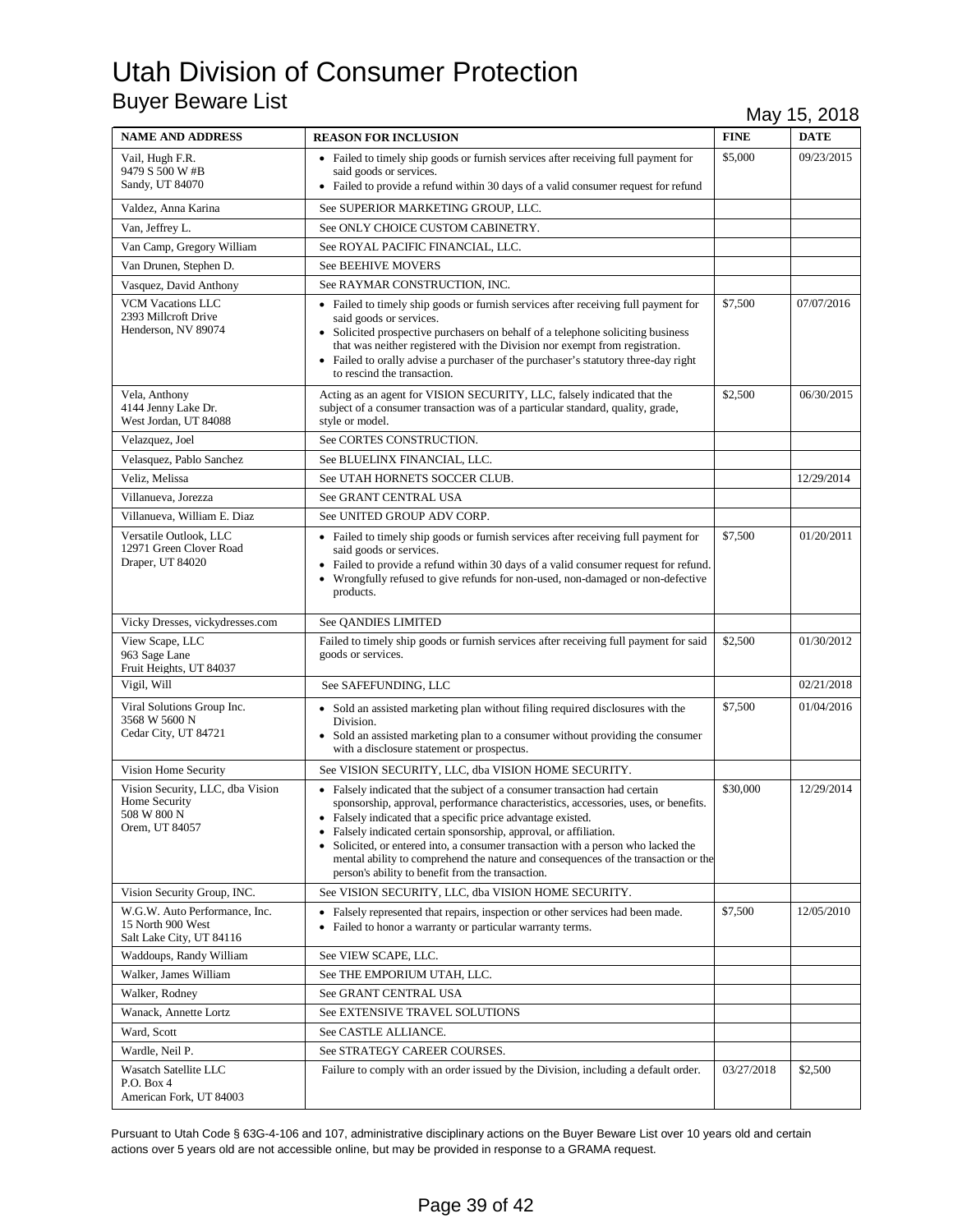| <b>NAME AND ADDRESS</b>                                                                                                        | <b>REASON FOR INCLUSION</b>                                                                                                                                                                                                                                                                                                                                                          | <b>FINE</b> | <b>DATE</b> |
|--------------------------------------------------------------------------------------------------------------------------------|--------------------------------------------------------------------------------------------------------------------------------------------------------------------------------------------------------------------------------------------------------------------------------------------------------------------------------------------------------------------------------------|-------------|-------------|
| <b>Wasatch Transfer and Storage</b><br>2350 W 1700 S<br>Unit D <sub>2</sub><br>Salt Lake City UT 84104                         | • Failed to obtain a consumer's express authorization for a change or increase to<br>the amount of a previously-given estimate.<br>• Charged a consumer more than twice the agreed-upon amount in an estimate or<br>bid.<br>• Wrongfully charged a consumer's credit card for monthly storage fees.                                                                                  | \$5,500     | 03/02/2017  |
| Wealthrock                                                                                                                     | See REAL ESTATE INVESTOR EDUCATION, LLC dba WEALTHROCK.                                                                                                                                                                                                                                                                                                                              |             |             |
| Webster, David                                                                                                                 | See BROOKSHIRE HOMES, LLC.                                                                                                                                                                                                                                                                                                                                                           |             |             |
| <b>Wellington Business Ventures</b><br>3085 E. Russell Road, Suite C<br>Las Vegas, NV 89120                                    | Solicited prospective purchasers on behalf of a telephone soliciting business that<br>was neither registered with the Division nor exempt from registration.                                                                                                                                                                                                                         | \$5,000     | 12/31/2012  |
| West Port Web Mall<br>8050 N. 19 <sup>th</sup> Ave., Suite 138<br>Phoenix, AZ 85012                                            | • Failed to timely ship goods or furnish services after receiving full payment for<br>said goods or services.<br>• Solicited prospective purchasers on behalf of a telephone soliciting business<br>that was neither registered with the Division nor exempt from registration.<br>• Failed during a telephone solicitation to orally advise purchasers of their right to<br>cancel. | \$7,500     | 12/31/2012  |
| West, Scott E.                                                                                                                 | See QUICK LUBE, INC.                                                                                                                                                                                                                                                                                                                                                                 | \$5,000     | 02/18/2015  |
| <b>West Coast Consulting</b><br>89 Nine Iron Court<br>Saratoga Springs, UT 84045                                               | • Failed to advise consumers, in writing, of right to cancel a direct business<br>solicitation within three business days after the transaction.<br>• Failed to timely ship goods or furnish services after receiving full payment for<br>said goods or services.                                                                                                                    | \$7,500     | 03/02/2016  |
| Westgate Media<br>8050 N. 19th Ave., Suite 138<br>Phoenix, AZ 85012                                                            | • Failed to timely ship goods or furnish services after receiving full payment for<br>said goods or services.<br>• Solicited prospective purchasers on behalf of a telephone soliciting business<br>that was neither registered with the Division nor exempt from registration.<br>• Failed during a telephone solicitation to orally advise purchasers of their right to<br>cancel. | \$7,500     | 12/31/2012  |
| Westjordanlocksmith.net                                                                                                        | See GARAGE & LOCK LLC                                                                                                                                                                                                                                                                                                                                                                |             |             |
| Westmoreland, Dane Edward                                                                                                      | See ALL-IN BUSINESS SOLUTIONS                                                                                                                                                                                                                                                                                                                                                        |             | 02/21/2018  |
| White, Randy A.                                                                                                                | See INTERVAL VACATION PROMOTIONS                                                                                                                                                                                                                                                                                                                                                     |             | 10/11/2017  |
| White Rifles, LLC<br>1725 N. Oakcrest<br>Orem, UT 84097                                                                        | • Falsely indicated that consumer transactions involved warranties, disclaimers of<br>warranties, particular warranty terms or other rights, remedies or obligations.<br>• Failed to honor a warranty or particular warranty terms.                                                                                                                                                  | \$5,000     | 03/06/2009  |
| <b>Wholesale Shutter Company</b><br>308 Whiting Street #7<br>El Segundo, CA 90245                                              | Failed to timely ship goods or furnish services after receiving full payment for said<br>goods or services.                                                                                                                                                                                                                                                                          | \$2,500     | 01/20/2011  |
| Wild Hearts Poker Tour<br>P.O. Box 57164<br>Salt Lake City, UT 84157<br>2626 S Preston St., Apt. B<br>Salt Lake City, UT 84106 | • Solicited prospective purchasers on behalf of a telephone soliciting business<br>that was neither registered with the Division nor exempt from registration.<br>• Falsely represented that funds or property conveyed in response to a charitable<br>solicitation would be used for a particular purpose.                                                                          | \$12,500    | 08/22/2013  |
| Wilderness Electric Vehicles                                                                                                   | See BERRETT, BRIAN, dba WILDERNESS ELECTRIC VEHICLES.                                                                                                                                                                                                                                                                                                                                |             |             |
| <b>Wilderness Energy Systems</b><br>Research                                                                                   | See BERRETT, BRIAN, dba WILDERNESS ELECTRIC VEHICLES.                                                                                                                                                                                                                                                                                                                                |             |             |
| Wilding, Cody<br>425 W. 4770 N.<br>Lehi, UT 84604-5542                                                                         | Acting as an agent for VISION SECURITY, LLC, falsely indicated that the<br>supplier had certain sponsorship, approval, or affiliation.                                                                                                                                                                                                                                               | \$2,500     | 06/30/2015  |
| Wilkins, Daniel                                                                                                                | See INTERMOUNTAIN SPAS, INC.                                                                                                                                                                                                                                                                                                                                                         |             |             |
| Williams, Galen Craig                                                                                                          | See CRAIG WILLIAMS FLOOR COVERINGS.                                                                                                                                                                                                                                                                                                                                                  |             |             |
| Williams, John M.<br>618 Scenic Hills Drive<br>North Salt Lake, UT 84054                                                       | Failed to timely ship goods or furnish services after receiving full payment for said<br>goods or services.                                                                                                                                                                                                                                                                          | \$2,500     | 08/20/2008  |
| "Windmill", Torrin<br>508 W. 800 N.<br>Orem, UT 84057                                                                          | Acting as an agent for VISION SECURITY, LLC, falsely indicated that the subject<br>of a consumer transaction was of a particular standard, quality, grade, style, or<br>model.                                                                                                                                                                                                       | \$2,500     | 06/30/2015  |
| Windrow, Eugene Waylon                                                                                                         | See AAA GOING SOLAR UTAH                                                                                                                                                                                                                                                                                                                                                             |             |             |
| Wolverine Machine<br>140 West 2700 South<br>Salt Lake City, UT 84115                                                           | Failed to timely ship goods or furnish services after receiving full payment for said<br>goods or services.                                                                                                                                                                                                                                                                          | \$2,500     | 02/23/2010  |
| Wood, Hayes                                                                                                                    | See WASATCH TRANSFER AND STORAGE                                                                                                                                                                                                                                                                                                                                                     |             | 12/05/2016  |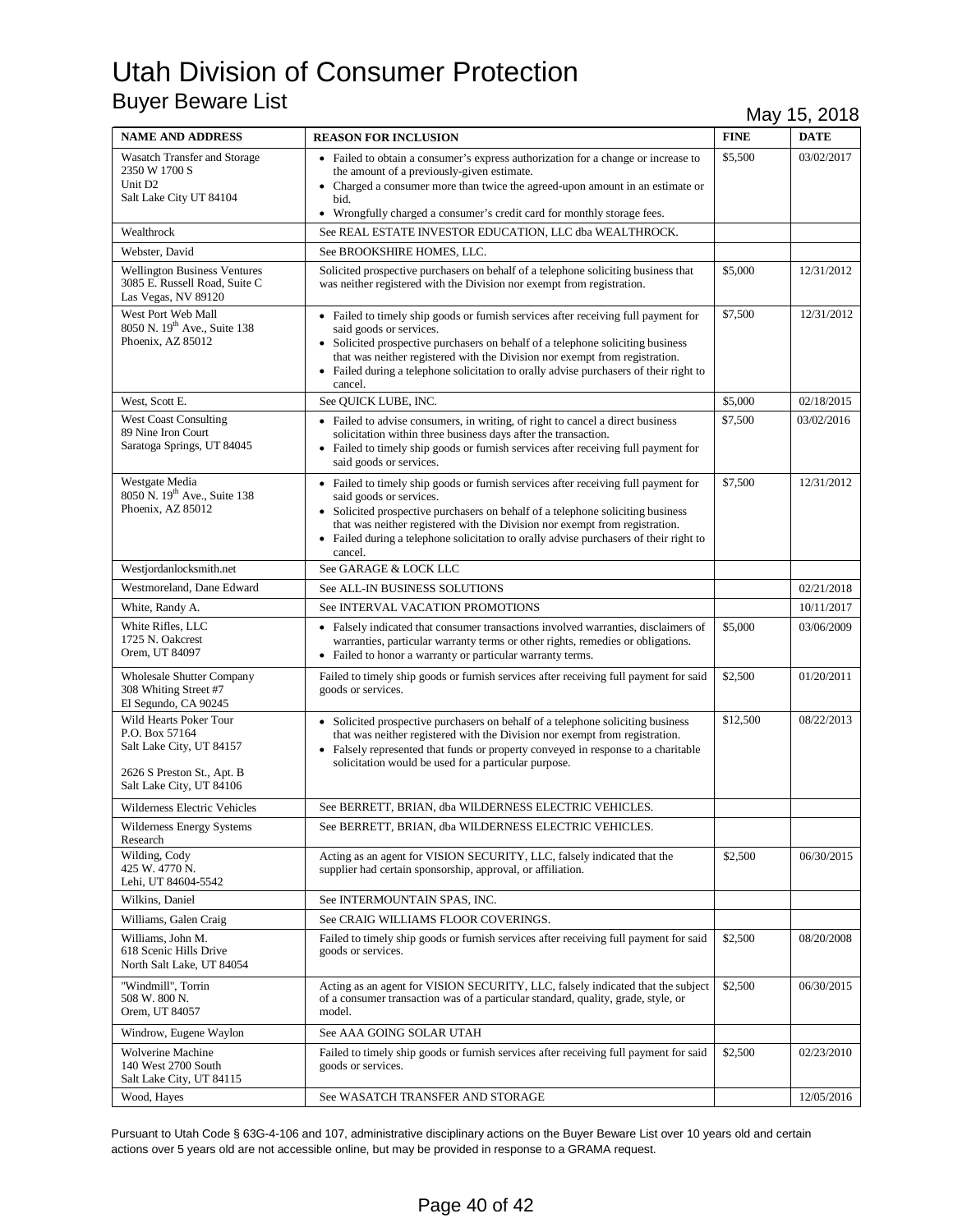| <b>NAME AND ADDRESS</b>                                                                                                                                        | <b>REASON FOR INCLUSION</b>                                                                                                                                                                                                                                                                                                                                                                                                                                                                                                                                                                                                            | <b>FINE</b> | <b>DATE</b> |
|----------------------------------------------------------------------------------------------------------------------------------------------------------------|----------------------------------------------------------------------------------------------------------------------------------------------------------------------------------------------------------------------------------------------------------------------------------------------------------------------------------------------------------------------------------------------------------------------------------------------------------------------------------------------------------------------------------------------------------------------------------------------------------------------------------------|-------------|-------------|
| Woods, Eric M.                                                                                                                                                 | See CLEVER CONCEPTS.                                                                                                                                                                                                                                                                                                                                                                                                                                                                                                                                                                                                                   |             |             |
| Woodscrosslocksmith.com                                                                                                                                        | See GARAGE & LOCK LLC                                                                                                                                                                                                                                                                                                                                                                                                                                                                                                                                                                                                                  |             |             |
| Woodward, Jenny L.                                                                                                                                             | See JC DESIGN.                                                                                                                                                                                                                                                                                                                                                                                                                                                                                                                                                                                                                         |             |             |
| Woodward, Mike                                                                                                                                                 | See US HOME CARE.                                                                                                                                                                                                                                                                                                                                                                                                                                                                                                                                                                                                                      |             | 12/29/2014  |
| World Premier Marketing, LLC<br>5215 W. Wiley Post Way #100<br>Salt Lake City, UT 84116                                                                        | • Failed to timely ship goods or furnish services after receiving full payment for<br>said goods or services.<br>• Failed to provide a refund within 30 days of a valid consumer request for refund.                                                                                                                                                                                                                                                                                                                                                                                                                                   | \$5,000     | 11/19/2009  |
| World Transfer, Inc.<br>13876 SW 56 <sup>th</sup> St., Suite 262<br>Miami, FL 33175                                                                            | • Failed to timely ship goods or furnish services after receiving full payment for<br>said goods or services.<br>• Solicited prospective purchasers on behalf of a telephone soliciting business that<br>was neither registered with the Division nor exempt from registration.<br>• Made or caused to be made untrue material statements or material omissions in<br>connection with telephone solicitations.                                                                                                                                                                                                                         | \$7,500     | 02/14/2013  |
| World Travel Access LLC<br>6512 N Decatur Blvd Ste 130<br>Las Vegas, NV 89120                                                                                  | Falsely indicated that the subject of a consumer transaction had certain<br>sponsorship, approval, performance characteristics, accessories, uses, or benefits.                                                                                                                                                                                                                                                                                                                                                                                                                                                                        | \$70,000    | 10/01/2015  |
| World Wide Wealth, Inc.<br>291 West 5400 South, Suite 102<br>Murray, UT 84107                                                                                  | • Solicited prospective purchasers on behalf of a telephone soliciting business<br>that was neither registered with the Division nor exempt from registration.<br>• Failed during a telephone solicitation to orally advise purchasers of their right to<br>cancel.                                                                                                                                                                                                                                                                                                                                                                    | \$10,000    | 06/21/2010  |
| <b>Worldwide Vacation Rentals</b>                                                                                                                              | See EXTENSIVE TRAVEL SOLUTIONS                                                                                                                                                                                                                                                                                                                                                                                                                                                                                                                                                                                                         |             |             |
| Worldwide Ventures<br>1745 Sidewinder Dr., Park City, UT<br>84060<br>535 E 4500 S #D170, Salt Lake City,<br>UT 84060<br>1671 E Stratford Ave., Salt Lake City, | • Failed to timely ship goods or furnish services after receiving full payment for<br>said goods or services.<br>• Failed to provide a refund within 30 days of a valid consumer request for<br>refund.                                                                                                                                                                                                                                                                                                                                                                                                                                | \$7,500     | 02/18/2015  |
| UT 84106                                                                                                                                                       |                                                                                                                                                                                                                                                                                                                                                                                                                                                                                                                                                                                                                                        |             |             |
| Wright, Audra                                                                                                                                                  | See AMERIPRIDE TAX GROUP, LLC                                                                                                                                                                                                                                                                                                                                                                                                                                                                                                                                                                                                          |             |             |
| Wrinkless                                                                                                                                                      | See OJAS ENTERPRISES, LLC.                                                                                                                                                                                                                                                                                                                                                                                                                                                                                                                                                                                                             |             |             |
| Wunder, John Andrew<br>www.transferyourmovies.com<br>38 East Hope Street<br>St. George, UT 84770                                                               | See BRIDGEWATER MARKETING, LLC, dba TIER 3 PRODUCTIONS.<br>Failed to timely ship goods or furnish services after receiving full payment for said<br>goods or services.                                                                                                                                                                                                                                                                                                                                                                                                                                                                 | \$5,000     | 10/02/2008  |
| www.best-box-sets.com                                                                                                                                          | • Failed to timely ship goods or furnish services after receiving full payment for<br>said goods or services.<br>• Failed to provide a refund within 30 days of a valid consumer request for<br>refund.                                                                                                                                                                                                                                                                                                                                                                                                                                | \$15,000    | 06/30/2009  |
| Yellow Page Marketing B.V., aka<br>Yellow Page Publishing, Yellowpage-<br>Utah.com and Yellowpage B.V.<br>250 Park Ave. Suite 700<br>New York, NY 10177        | Operated or authorized the operation of a facsimile machine to send an<br>advertisement without having the prior consent of or an established business<br>relationship with the person who received the facsimile.                                                                                                                                                                                                                                                                                                                                                                                                                     | \$10,000    | 01/29/2011  |
| <b>Yellow Pages Online</b><br>11350 Random Hills Road Suite 800<br>Fairfax, VA 22030                                                                           | Solicited prospective purchasers on behalf of a telephone soliciting business that<br>was neither registered with the Division nor exempt from registration.                                                                                                                                                                                                                                                                                                                                                                                                                                                                           | \$2,500     | 12/29/2014  |
| Your Comfort Heating, Air<br>Conditioning & Fireplaces<br>87 North 400 East<br>Brigham City, UT 84302                                                          | • Failed to timely ship goods or furnish services after receiving full payment for<br>said goods or services.<br>• Falsely indicated that the subject of a consumer transaction had certain<br>sponsorship, approval, performance characteristics, accessories, uses, or<br>benefits.<br>• Falsely indicated that the subject of a consumer transaction was of a particular<br>standard, quality, grade, style or model.<br>• Failed to provide a consumer with an itemized list of repairs including a list of<br>parts and a statement whether they are new, used, rebuilt, or after market and<br>the cost thereof to the consumer. | \$10,000    | 11/21/2012  |
| Zaken Corporation, The                                                                                                                                         | See ZAKEN, TIRAN.                                                                                                                                                                                                                                                                                                                                                                                                                                                                                                                                                                                                                      |             |             |